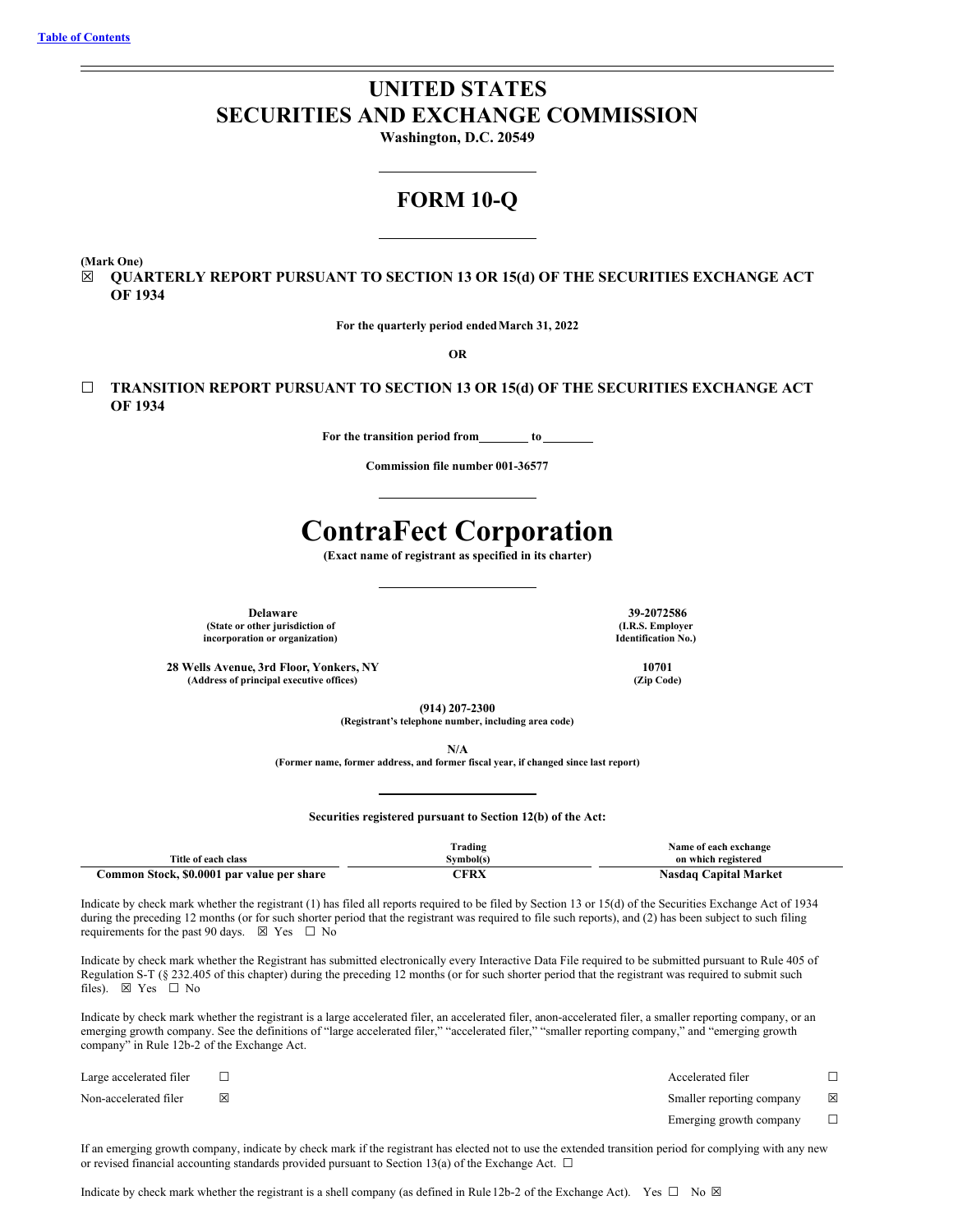The number of shares of the registrant's Common Stock outstanding as of May 10, 2022 was39,332,721.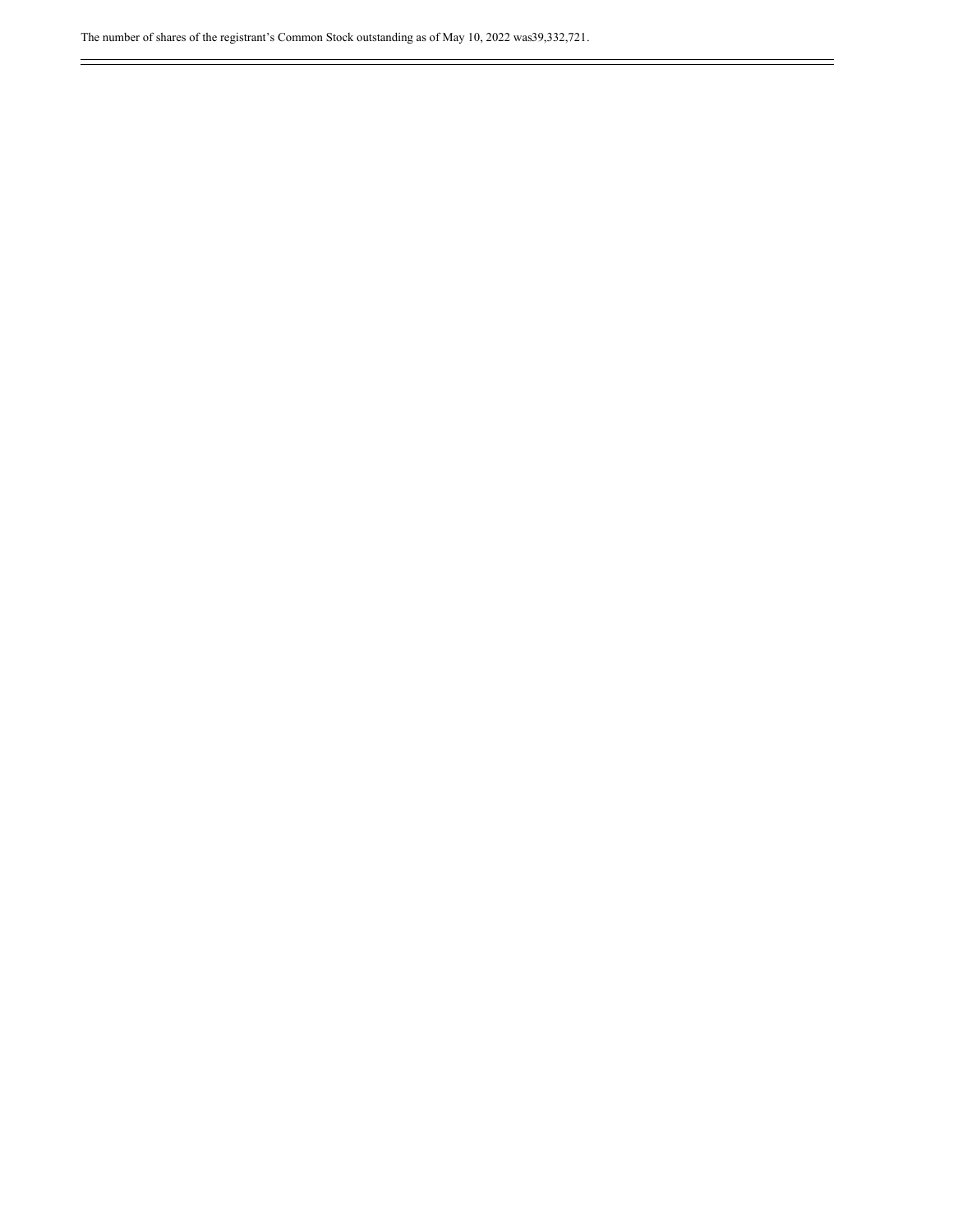# **CONTRAFECT CORPORATION**

# **INDEX**

<span id="page-2-0"></span>

|                   | <b>PART I - FINANCIAL INFORMATION</b>                                                 | Page No. |
|-------------------|---------------------------------------------------------------------------------------|----------|
| Item 1.           | <b>Financial Statements</b>                                                           |          |
| Item 2.           | Management's Discussion and Analysis of Financial Condition and Results of Operations | 18       |
| Item 3.           | <b>Quantitative and Qualitative Disclosures about Market Risk</b>                     | 26       |
| Item 4.           | <b>Controls and Procedures</b>                                                        | 27       |
|                   | <b>PART II - OTHER INFORMATION</b>                                                    |          |
| Item 1.           | <b>Legal Proceedings</b>                                                              | 27       |
| Item 1A.          | <b>Risk Factors</b>                                                                   | 27       |
| Item 2.           | Unregistered Sales of Equity Securities and Use of Proceeds                           | 57       |
| Item 3.           | <b>Defaults Upon Senior Securities</b>                                                | 57       |
| Item 4.           | <b>Mine Safety Disclosures</b>                                                        | 57       |
| Item 5.           | <b>Other Information</b>                                                              | 57       |
| Item 6.           | <b>Exhibits</b>                                                                       | 58       |
| <b>SIGNATURES</b> |                                                                                       | 59       |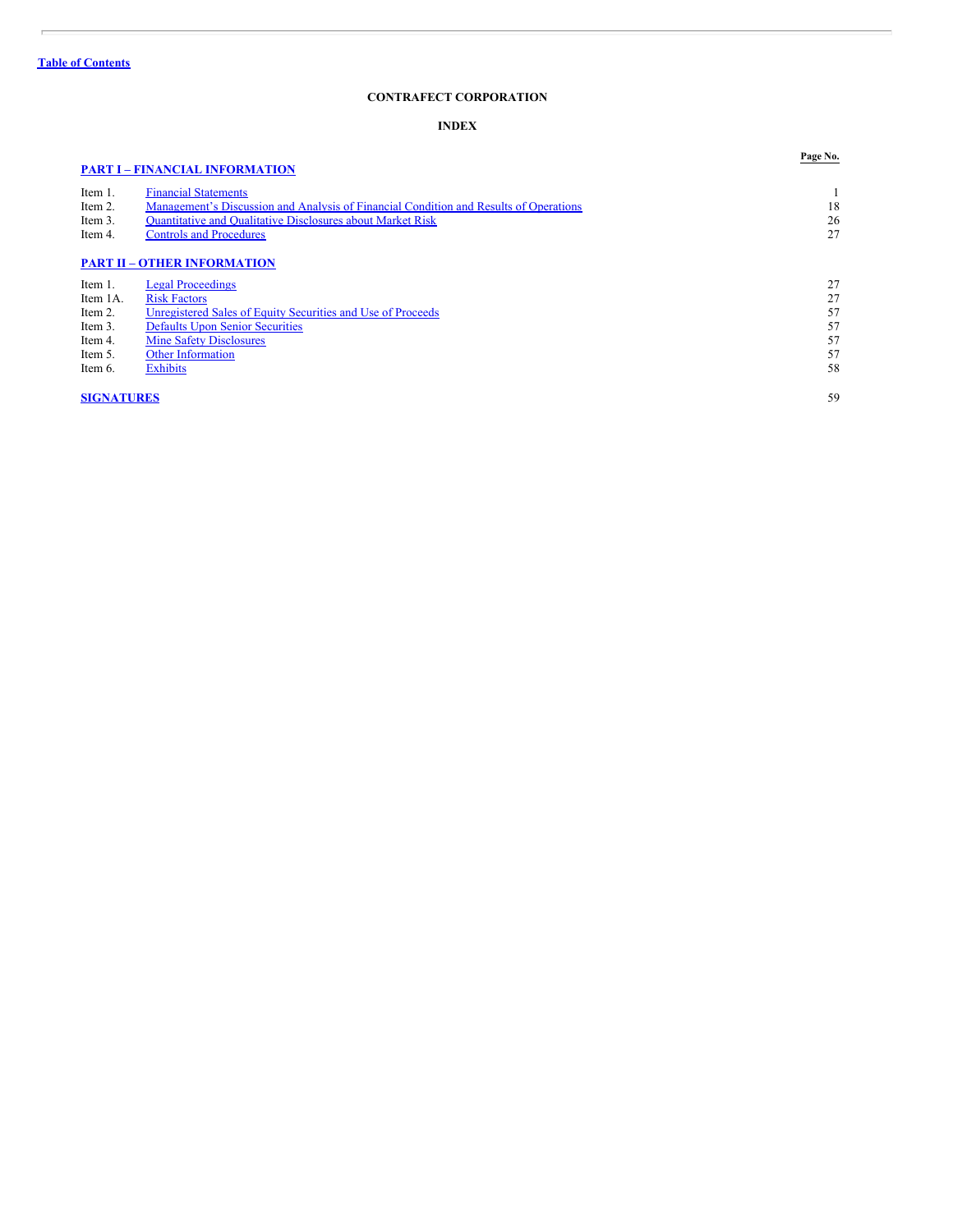# **FORWARD LOOKING STATEMENTS**

The information in this Quarterly Report on Form10-Q contains forward-looking statements and information within the meaning of Section 27A of the Securities Act of 1933, as amended, or the Securities Act, and Section 21E of the Securities Exchange Act of 1934, as amended, or the Exchange Act, which are subject to the "safe harbor" created by those sections. These forward-looking statements include, but are not limited to, statements concerning our strategy, future operations, future financial position, future revenues, our ability to continue as a going concern, projected costs, prospects and plans and objectives of management. The words "anticipates", "believes", "estimates", "expects", "intends", "targets", "may", "plans", "projects", "potential", "will", "would", "could" and similar expressions are intended to identify forward-looking statements, although not all forward-looking statements contain these identifying words. All such forward-looking statements involve significant risks and uncertainties, including, but not limited to, statements regarding:

- the success, cost, timing and potential indications of our product development activities and clinical trials;
- our ability to advance into and through clinical development and ultimately obtain U.S. Food and Drug Administration ("FDA") approval for our product candidates;
- our research and development plans and ability to bring forward additional product candidates into preclinical and clinical development;
- our expectations regarding the impact ofCOVID-19 on our business, operations and financial performance and position;
- our contract with the Biomedical Advanced Research and Development Authority ("BARDA") (the "BARDA Contract") and any exercise of BARDA's options to extend the BARDA Contract;
- our grant awards from the Combating Antibiotic-Resistant Bacteria Biopharmaceutical Accelerator("CARB-X") and the Military Infectious Diseases Research Program, United States Army Medical Research and Development Command ("USAMRDC") and the respective options in each award for continued funding;
- the rate and degree of market acceptance of our product candidates and our expectations regarding the size of the commercial markets for our product candidates;
- our future marketing and sales programs;
- the effect of competition and proprietary rights of third parties;
- our recurring losses from operations raise substantial doubt regarding our ability to continue as a going concern;
- the availability of and our ability to obtain additional financing;
- the effects of existing and future federal, state and foreign regulations;
- the seeking of joint development, licensing or distribution and collaboration and marketing arrangements with third parties; and
- the period of time for which our existing cash and cash equivalents will enable us to fund our operations.

As more fully described under the heading "Risk Factors" contained elsewhere in this Quarterly Report on Form10-Q, many important factors affect our ability to achieve our stated objectives and to develop and commercialize any product candidates. We may not actually achieve the plans, intentions or expectations disclosed in our forward-looking statements and you should not place undue reliance on our forward-looking statements. These forwardlooking statements involve risks and uncertainties that could cause our actual results to differ materially from those in the forward-looking statements, including, without limitation, the risks and uncertainties set forth in our filings with the SEC. You should read this Quarterly Report on Form 10-Q with the understanding that our actual results or events could differ materially from the plans, intentions and expectations disclosed in the forward-looking statements that we make. The forward-looking statements are applicable only as of the date on which they are made, and we do not assume any obligation to update any forward-looking statements, whether as a result of new information, future events or otherwise, except as required by law.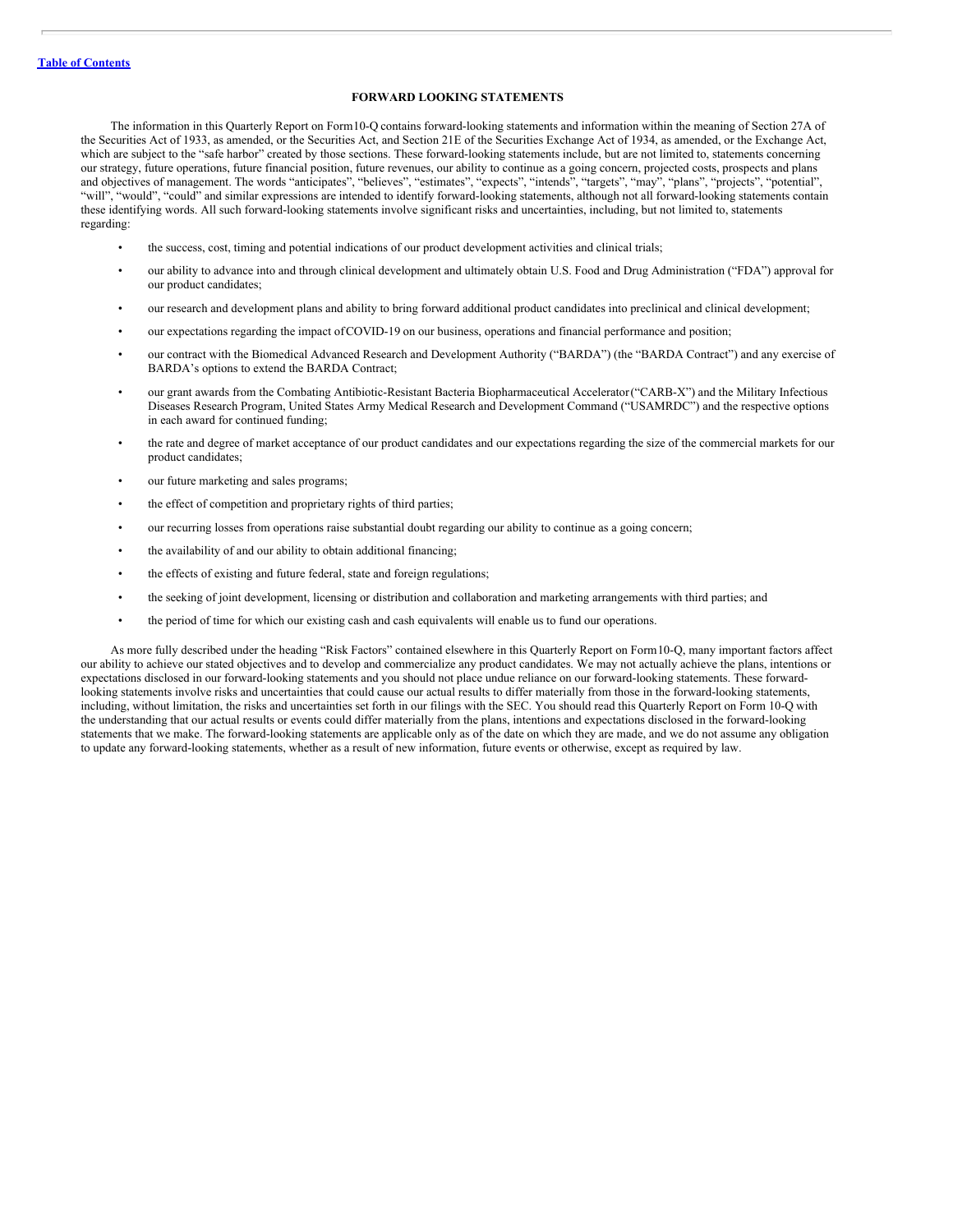#### **RISK FACTOR SUMMARY**

Our business is subject to numerous risks and uncertainties, including those described in Part II, Item 1A. "Risk Factors" in this Quarterly Report on Form 10-Q. You should carefully consider these risks and uncertainties when investing in our common stock. The principal risks and uncertainties affecting our business include, but are not limited to, the following:

- We have incurred significant losses since our inception. We expect to incur losses for at least the next several years and may never achieve or maintain profitability.
- Our recurring losses from operations raise substantial doubt regarding our ability to continue as a going concern.
- We currently have no source of product revenue and have not yet generated any revenues from product sales.
- We have a need for substantial additional funding. If we are unable to raise capital when needed, we could be forced to delay, reduce or eliminate our product development programs or commercialization efforts.
- If BARDA were to eliminate, reduce, or delay funding for our BARDA Contract, we would experience a negative impact on our programs associated with such funding.
- Raising additional capital may cause dilution to our stockholders, restrict our operations or require us to relinquish rights to our technologies or product candidates.
- The timing of the milestone and royalty payments we are required to make to The Rockefeller University ("Rockefeller") under certain agreements is uncertain and could adversely affect our cash flows and results of operations.
- Our ability to utilize our net operating loss carryforwards and certain other tax attributes may be limited.
- The COVID-19 pandemic or another pandemic, epidemic or outbreak of an infectious disease may materially and adversely impact our business, including our preclinical studies and clinical trials.
- We are heavily dependent on the success of our leading product candidate, exebacase. If we are ultimately unable to obtain regulatory approval for exebacase or any other product candidate our business will be substantially harmed.
- If clinical trials of exebacase or any other product candidate that we develop fail to demonstrate safety and efficacy, or the manufacturing for the commercial supply of exebacase drug substance or drug product fails to demonstrate robustness, stability, purity and potency to the satisfaction of the FDA or similar international regulatory authorities or do not otherwise produce positive results, we may incur additional costs or experience delays in completing, or ultimately be unable to complete the development and commercialization of exebacase or any other product candidate.
- We may be required to suspend or discontinue clinical trials due to adverse side effects or other safety risks that could preclude approval of exebacase or any other product candidates.
- Delays in clinical trials are common and have many causes, and any such delays could result in increased costs to us and jeopardize, delay or prevent our ability to obtain regulatory approval and commence product sales as currently contemplated.
- We are significantly dependent on our license agreements with Rockefeller that relate to exebacase.
- We rely on Contract Research Organizations ("CROs") to conduct our preclinical studies and clinical trials. If these third parties do not successfully carry out their contractual duties or meet expected deadlines, we may be delayed in obtaining, or may ultimately not be able to obtain, regulatory approval for commercialization of exebacase or any other product candidates.
- We rely on contract manufacturing organizations ("CMOs") to manufacture clinical and commercial supplies of our product candidates. In addition to the risks associated with the manufacture of our product candidates, which could include cost overruns, new impurities, difficulties in process or formulation development, scaling up or reproducing manufacturing processes and lack of timely availability of raw materials, if these third parties do not successfully carry out their contractual duties or meet expected deadlines, we may be delayed in obtaining, or may ultimately not be able to obtain, regulatory approval for commercialization of exebacase or any other product candidates.
- Even if the FDA approves exebacase or any other product candidates, adverse effects discovered after approval could adversely affect our markets.
- Any Breakthrough Therapy designation that we may receive from the FDA for our product candidates may not lead to a faster development or regulatory review or approval process, and it does not increase the likelihood that our product candidates will receive marketing approval.

i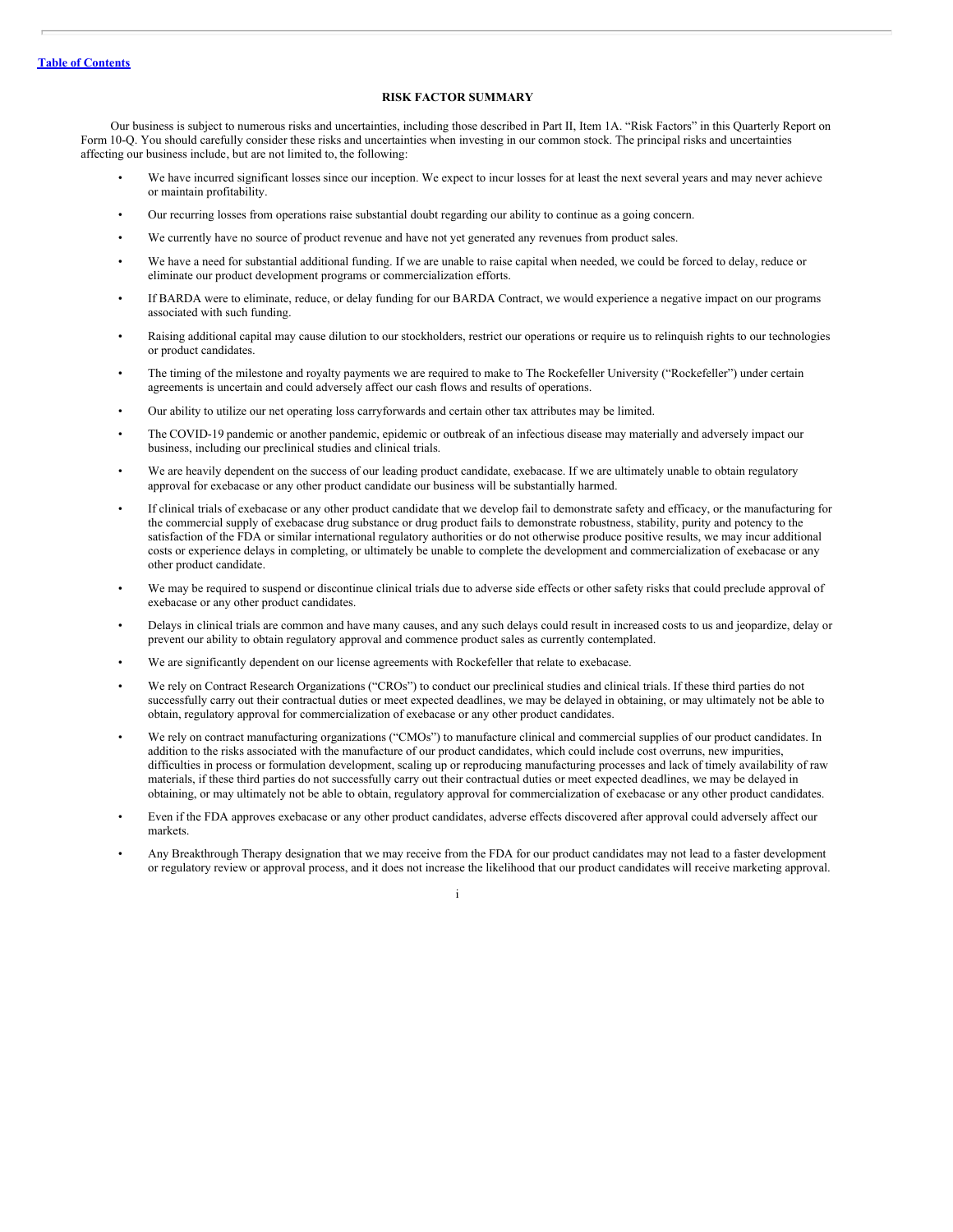# **Table of [Contents](#page-2-0)**

- Developments by competitors may render our products or technologies obsolete ornon-competitive.
- The level of commercial success of exebacase or any other product candidates that we develop will depend upon significant market acceptance of these products among physicians and payors.
- Coverage and reimbursement may not be available for exebacase or any other product candidates that we develop.
- If we are unable to establish our own marketing and sales capabilities, or enter into agreements with third parties, to market and sell our products after they are approved, we may not be able to generate revenues.
- Interim, "topline" and preliminary data from our clinical trials that we announce or publish from time to time may change as more patient data become available and are subject to audit and verification procedures that could result in material changes in the final data.
- Risks related to regulatory approval of our product candidates and other legal and compliance matters.
- Risks related to employee matters and managing growth.
- Risks related to our intellectual property.
- Risks related to our securities and organizational documents.
- Security breaches, cybersecurity attacks, failure of our data and personal information protections and other disruptions could compromise our information and technology systems and expose us to liability, which would cause our business and reputation to suffer.
- Our collection, control, processing, sharing, disclosure and otherwise use of personal data could give rise to liabilities as a result of governmental regulation, conflicting legal requirements, and evolving laws concerning data privacy in the European Union ("EU") and European Economic Area ("E.E.A.").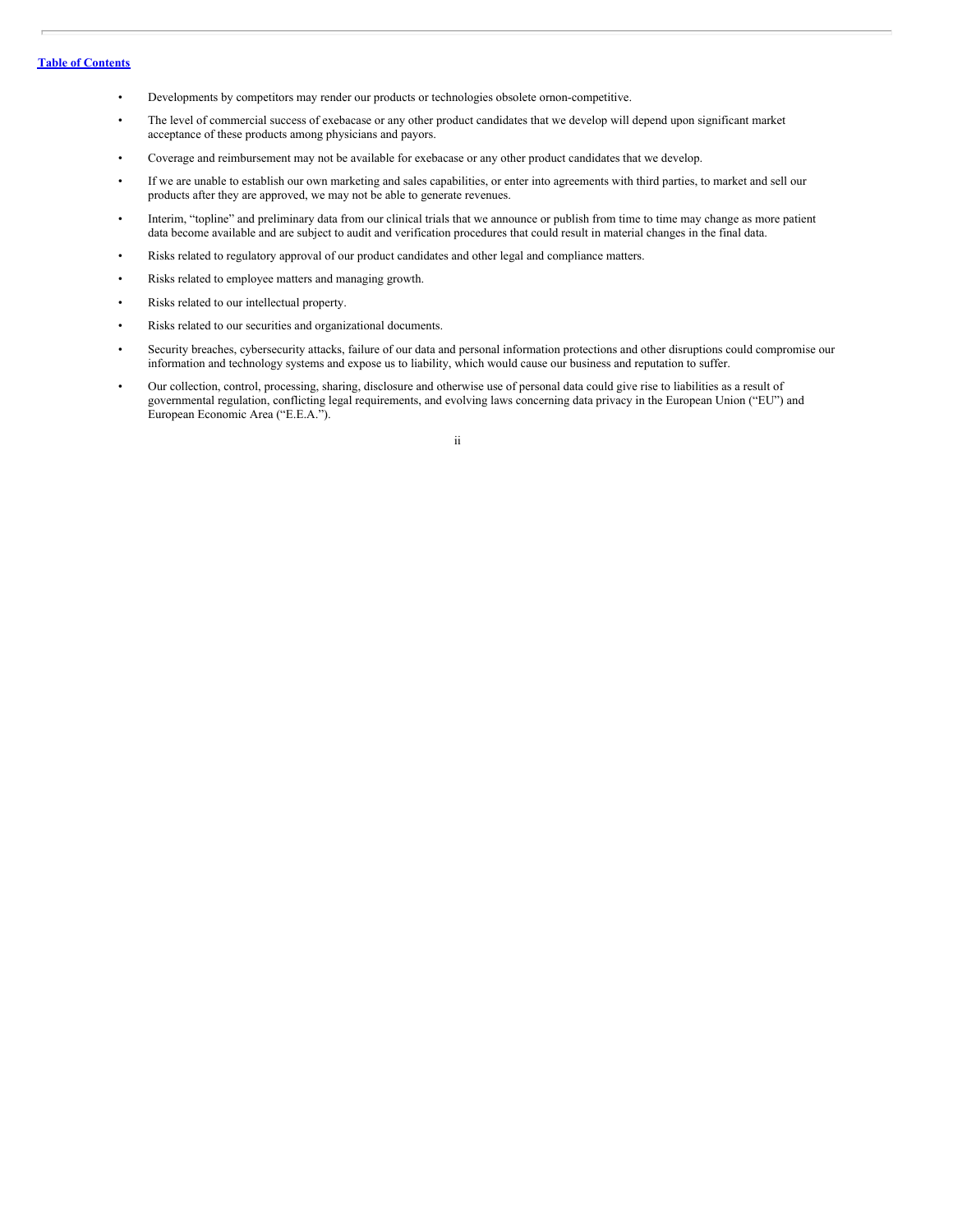# **CONTRAFECT CORPORATION PART I – FINANCIAL INFORMATION**

# <span id="page-6-1"></span><span id="page-6-0"></span>**ITEM 1. FINANCIAL STATEMENTS**

# **CONTRAFECT CORPORATION Consolidated Balance Sheets**

# **(in thousands, except share data)**

|                                                                                                                                                      | March 31,<br>2022<br>(unaudited) | December 31,<br>2021<br>(audited) |
|------------------------------------------------------------------------------------------------------------------------------------------------------|----------------------------------|-----------------------------------|
| <b>Assets</b>                                                                                                                                        |                                  |                                   |
| Current assets:                                                                                                                                      |                                  |                                   |
| Cash and cash equivalents                                                                                                                            | $\mathbf S$<br>9,637             | $\mathbb{S}$<br>16,654            |
| Marketable securities                                                                                                                                | 32,644                           | 37,631                            |
| Prepaid expenses                                                                                                                                     | 6,541                            | 4,439                             |
| Other current assets                                                                                                                                 | 3,450                            | 4,140                             |
| Total current assets                                                                                                                                 | 52,272                           | 62,864                            |
| Property and equipment, net                                                                                                                          | 696                              | 741                               |
| Operating lease right-of-use assets                                                                                                                  | 2,471                            | 2,544                             |
| Other assets                                                                                                                                         | 601                              | 613                               |
| <b>Total assets</b>                                                                                                                                  | 56,040<br>\$                     | \$<br>66.762                      |
| Liabilities and stockholders' equity                                                                                                                 |                                  |                                   |
| Current liabilities:                                                                                                                                 |                                  |                                   |
| Accounts payable                                                                                                                                     | S<br>8,267                       | \$<br>2,389                       |
| Accrued and other current liabilities                                                                                                                | 7,786                            | 9,128                             |
| Current portion of lease liabilities                                                                                                                 | 661                              | 657                               |
| Total current liabilities                                                                                                                            | 16.714                           | 12,174                            |
| Warrant liabilities                                                                                                                                  | 6,742                            | 2,530                             |
| Long-term portion of lease liabilities                                                                                                               | 2,513                            | 2,609                             |
| Other liabilities                                                                                                                                    | 73                               | 73                                |
| <b>Total liabilities</b>                                                                                                                             | 26,042                           | 17,386                            |
| Commitments and contingencies                                                                                                                        |                                  |                                   |
| Stockholders' equity:                                                                                                                                |                                  |                                   |
| Preferred stock, \$0.0001 par value, 25,000,000 shares authorized and none outstanding at March 31, 2022 and<br>December 31, 2021                    |                                  |                                   |
| Common stock, \$0.0001 par value, 125,000,000 shares authorized, 39,332,721 shares issued and outstanding at<br>March 31, 2022 and December 31, 2021 | $\overline{4}$                   |                                   |
| Additional paid-in capital                                                                                                                           | 310,927                          | 310,008                           |
| Accumulated other comprehensive loss                                                                                                                 | (224)                            | (84)                              |
| Accumulated deficit                                                                                                                                  | (280,709)                        | (260, 552)                        |
| Total stockholders' equity                                                                                                                           | 29,998                           | 49,376                            |
| Total liabilities and stockholders' equity                                                                                                           | S<br>56,040                      | \$<br>66,762                      |

1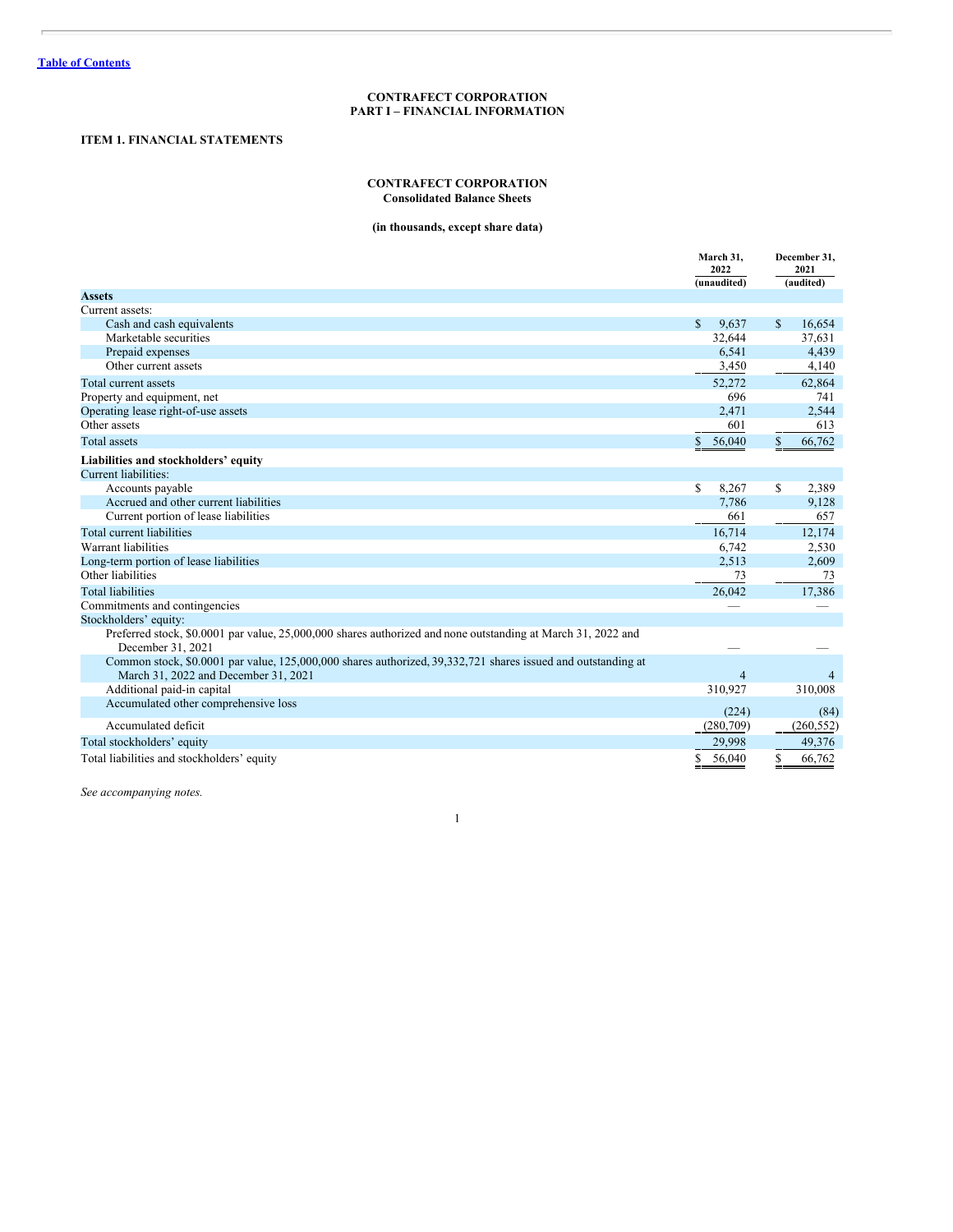# **CONTRAFECT CORPORATION Consolidated Statements of Operations (unaudited)**

# **(in thousands, except share and per share data)**

|                                                       |              | Three Months Ended March 31, |
|-------------------------------------------------------|--------------|------------------------------|
|                                                       | 2022         | 2021                         |
| Operating expenses:                                   |              |                              |
| Research and development                              | \$<br>12,725 | \$<br>8,021                  |
| General and administrative                            | 3,254        | 2,765                        |
| Total operating expenses                              | 15,979       | 10,786                       |
| Loss from operations                                  | (15,979)     | (10, 786)                    |
| Other (expense) income:                               |              |                              |
| Interest income                                       | 34           | 24                           |
| Change in fair value of warrant liabilities           | (4,212)      | 5,567                        |
| Total other (expense) income                          | (4,178)      | 5,591                        |
| Net loss                                              | (20, 157)    | (5, 195)                     |
| Per share information:                                |              |                              |
| Net loss per share of common stock, basic and diluted | (0.51)       | (0.18)                       |
| Basic and diluted weighted average shares outstanding | 39, 332, 721 | 28,963,594                   |

*See accompanying notes.*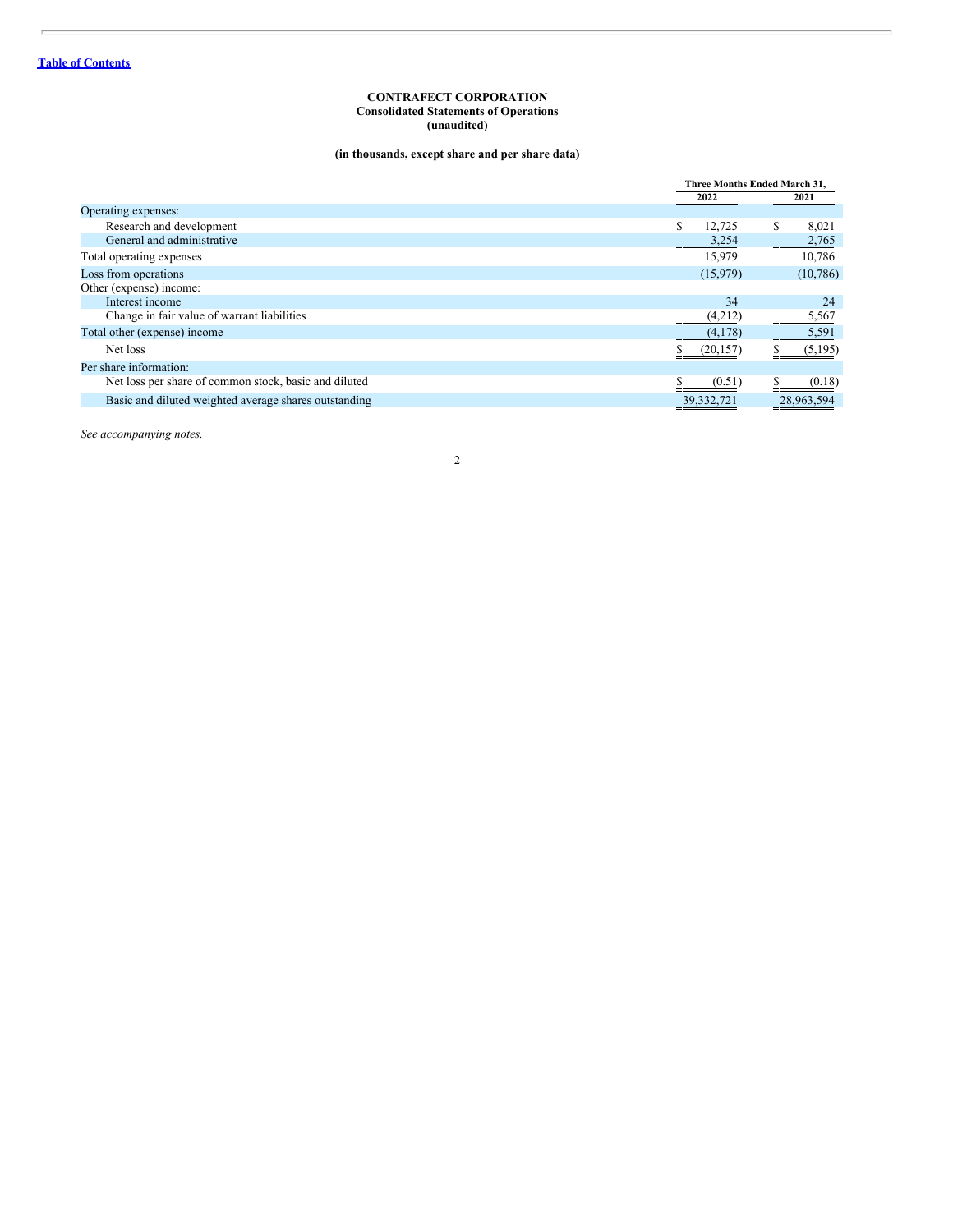# **CONTRAFECT CORPORATION Consolidated Statements of Comprehensive Loss (unaudited)**

# **(in thousands)**

|                                                  | Three Months Ended March 31, |           |  |          |
|--------------------------------------------------|------------------------------|-----------|--|----------|
|                                                  |                              | 2022      |  | 2021     |
| Net loss                                         |                              | (20.157)  |  | (5, 195) |
| Other comprehensive loss:                        |                              |           |  |          |
| Unrealized loss on available-for-sale securities |                              | (140)     |  | (8)      |
| Comprehensive loss                               |                              | (20, 297) |  | (5,203)  |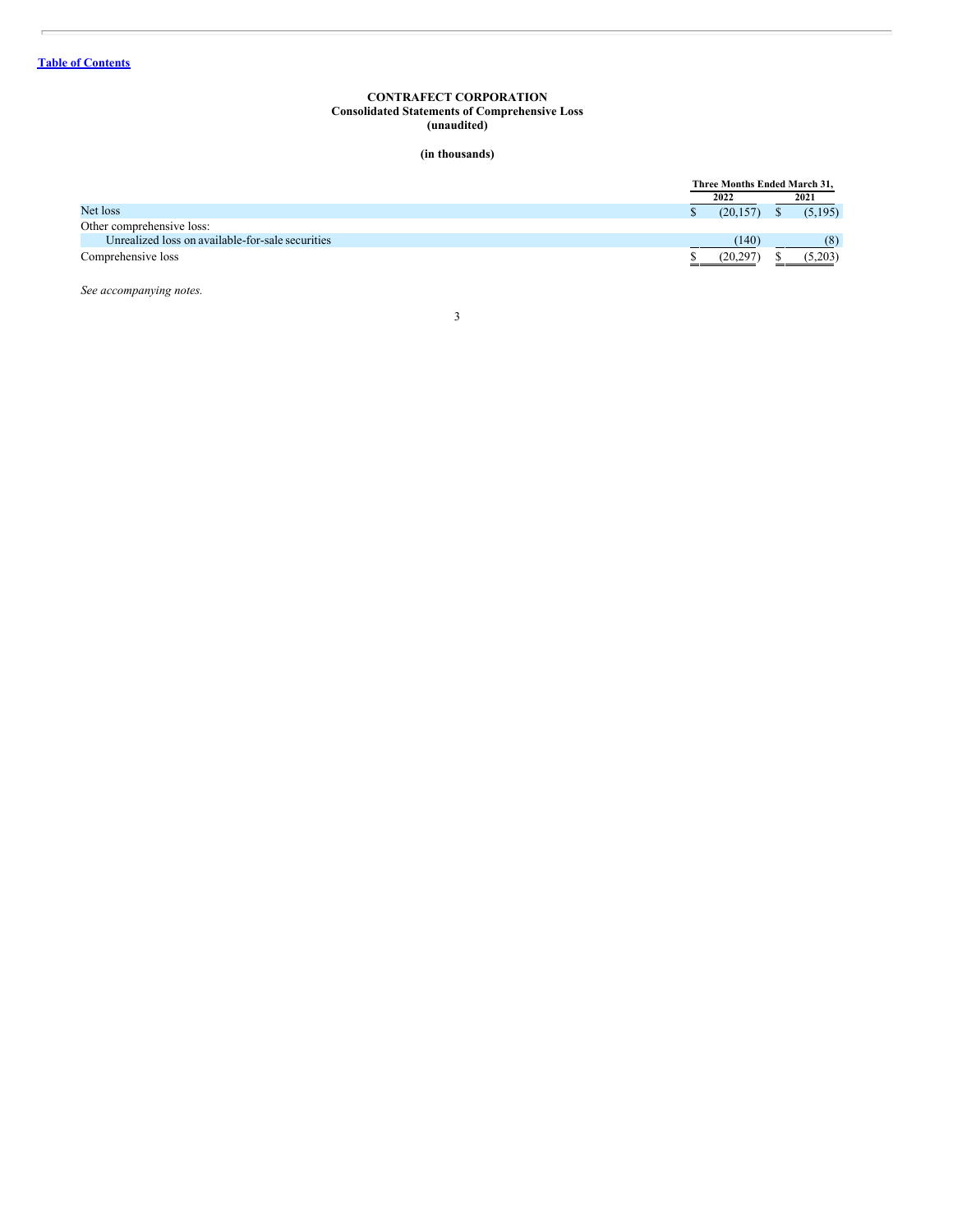### **CONTRAFECT CORPORATION Consolidated Statements of Stockholders' Equity (unaudited)**

# **(in thousands, except share data)**

|                                          |               |        |                   | Accumulated<br>Other |             |               |
|------------------------------------------|---------------|--------|-------------------|----------------------|-------------|---------------|
|                                          | Common Stock  |        | <b>Additional</b> | Comprehensive        | Accumulated | Stockholders' |
|                                          | <b>Shares</b> | Amount | Paid-In Capital   | Loss                 | Deficit     | Equity        |
| Balance, December 31, 2021               | 39, 332, 721  |        | 310,008           | (84)                 | (260.552)   | 49,376        |
| Stock-based compensation                 |               |        | 919               | __                   |             | 919           |
| Unrealized loss on marketable securities |               |        |                   | (140)                |             | (140)         |
| Net loss                                 |               |        |                   |                      | (20, 157)   | (20, 157)     |
| Balance, March 31, 2022                  | 39, 332, 721  |        | 310.927           | (224)                | (280,709)   | 29,998        |

|                                                   |                     |        |  |                   |                 | Accumulated<br>Other |             |   |               |  |  |  |         |        |  |
|---------------------------------------------------|---------------------|--------|--|-------------------|-----------------|----------------------|-------------|---|---------------|--|--|--|---------|--------|--|
|                                                   | <b>Common Stock</b> |        |  | <b>Additional</b> |                 | Comprehensive        | Accumulated |   | Stockholders' |  |  |  |         |        |  |
|                                                   | Shares              | Amount |  |                   | Paid-In Capital |                      | Loss        |   |               |  |  |  | Deficit | Equity |  |
| Balance, December 31, 2020                        | 27,810,161          | S.     |  | 252,908           |                 | (21)                 | (240,270)   | S | 12.620        |  |  |  |         |        |  |
| Issuance of securities in registered offering     | 11,500,000          |        |  | 57,499            |                 |                      |             |   | 57,500        |  |  |  |         |        |  |
| Financing cost of sale of securities              |                     |        |  | (3,703)           |                 |                      |             |   | (3,703)       |  |  |  |         |        |  |
| Issuance of common stock for exercise of warrants | 22,560              |        |  | 110               |                 |                      |             |   | 110           |  |  |  |         |        |  |
| Stock-based compensation                          |                     |        |  | 581               |                 |                      |             |   | 581           |  |  |  |         |        |  |
| Unrealized loss on marketable securities          |                     |        |  |                   |                 | (8)                  |             |   | (8)           |  |  |  |         |        |  |
| Net loss                                          |                     |        |  |                   |                 |                      | (5,195)     |   | (5,195)       |  |  |  |         |        |  |
| Balance, March 31, 2021                           | 39, 332, 721        |        |  | 307,395           |                 | (29)                 | (245, 465)  |   | 61,905        |  |  |  |         |        |  |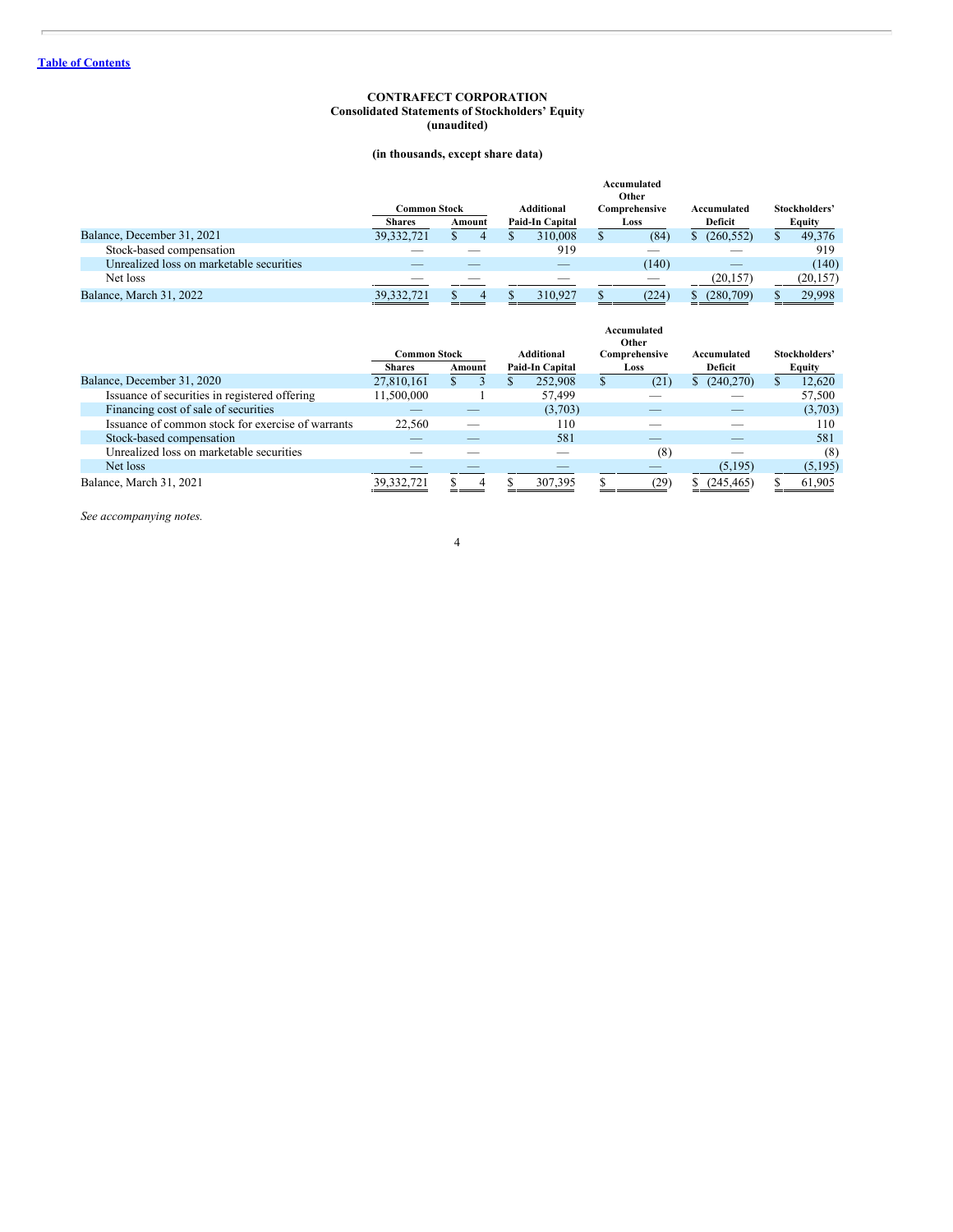# **CONTRAFECT CORPORATION Consolidated Statements of Cash Flows (unaudited)**

# **(in thousands)**

|                                                                             | Three Months Ended March 31, |           |   |          |
|-----------------------------------------------------------------------------|------------------------------|-----------|---|----------|
|                                                                             |                              | 2022      |   | 2021     |
| Cash flows from operating activities                                        |                              |           |   |          |
| Net loss                                                                    | \$                           | (20, 157) | S | (5,195)  |
| Adjustments to reconcile net loss to net cash used in operating activities: |                              |           |   |          |
| Depreciation                                                                |                              | 38        |   | 31       |
| Stock-based compensation expense                                            |                              | 919       |   | 581      |
| Change in fair value of warrant liabilities                                 |                              | 4,212     |   | (5, 567) |
| Net amortization of premium on marketable securities                        |                              | 97        |   | 150      |
| Changes in operating assets and liabilities:                                |                              |           |   |          |
| Increase in prepaid expenses and other current and non-current assets       |                              | (1, 412)  |   | (936)    |
| Increase in accounts payable, accrued and other current liabilities         |                              | 4,536     |   | 1,877    |
| Net cash used in operating activities                                       |                              | (11,767)  |   | (9,059)  |
| Cash flows from investing activities                                        |                              |           |   |          |
| Proceeds from maturities of marketable securities                           |                              | 4,750     |   | 4,913    |
| Net cash provided by investing activities                                   |                              | 4,750     |   | 4,913    |
| <b>Cash flows from financing activities</b>                                 |                              |           |   |          |
| Proceeds from issuance of securities                                        |                              |           |   | 57,500   |
| Payment of financing costs of securities sold                               |                              |           |   | (3,703)  |
| Proceeds from the exercise of warrants                                      |                              |           |   | 110      |
| Net cash provided by financing activities                                   |                              |           |   | 53,907   |
| Net (decrease) increase in cash and cash equivalents                        |                              | (7,017)   |   | 49,761   |
| Cash and cash equivalents at beginning of period                            |                              | 16,654    |   | 15,485   |
| Cash and cash equivalents at end of period                                  |                              | 9,637     |   | 65,246   |

5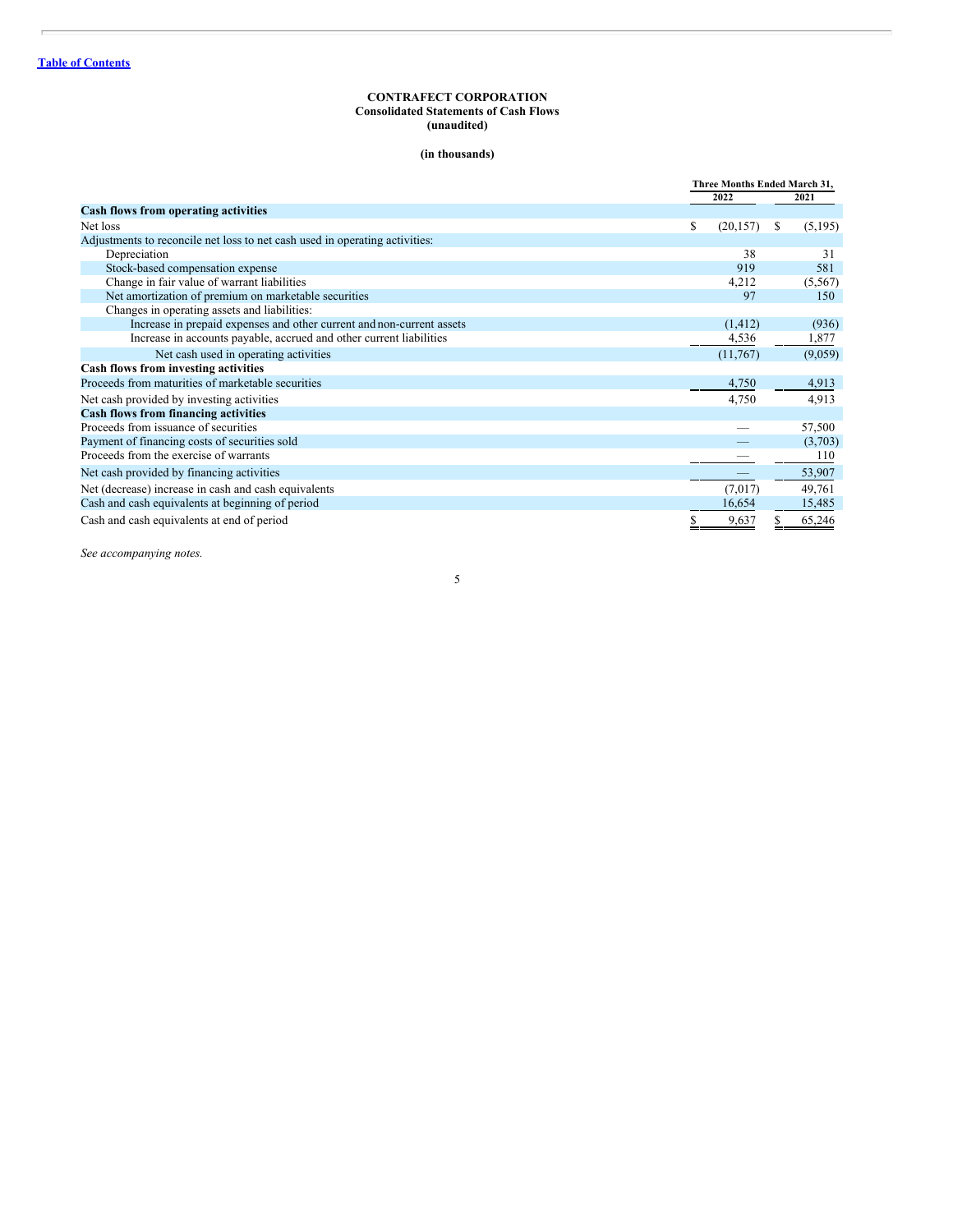# **CONTRAFECT CORPORATION Notes to Unaudited Consolidated Financial Statements March 31, 2022**

#### **1. Organization and Description of Business**

#### **Organization and Business**

ContraFect Corporation (the "Company") is a clinical-stage biotechnology company focused on the discovery and development of direct lytic agents ("DLAs"), including lysins and amurin peptides, as new medical modalities for the treatment of life-threatening, antibiotic-resistant infections. The Company intends to address antibiotic-resistant infections using product candidates from our lysin and amurin peptide platforms. DLAs are fundamentally different than antibiotics and offer a potential paradigm shift in the treatment of antibiotic-resistant infections. The Company's most advanced product candidate is exebacase, a lysin which targets *S. aureus*, including methicillin-resistant strains, which causes serious infections such as bacteremia, pneumonia and osteomyelitis. *S. aureus* is also a frequent source of biofilm-dependent infections of heart valves (endocarditis), prosthetic joints, indwelling devices and catheters. These infections result in significant morbidity and mortality despite current antibiotic therapy. Exebacase is being studied in a pivotal Phase 3 superiority study to evaluate its safety, tolerability, efficacy and pharmacokinetics when used in addition to background standard of care antibiotic therapy for the treatment of *S. aureus* bacteremia, including right-sided endocarditis inadolescent and adult patients.

The Company has incurred recurring losses since inception as a research and development organization and has an accumulated deficit of \$280.7 million as of March 31, 2022. For the quarter ended March 31, 2022, the Company used \$11.8 million of cash in operations. The Company has relied on its ability to fund its operations through public and private debt and equity financings, and, to a lesser extent, grant funding. The Company expects operating losses and negative cash flows to continue at significant levels in the future as it continues its clinical trials. As of March 31, 2022, the Company had approximately \$42.3 million in cash, cash equivalents and marketable securities, which, without additional funding, the Company believes will not be sufficient to meet its obligations within the next twelve months from the date of issuance of these consolidated financial statements. The Company plans to continue to fund its operations through public or private debt and equity financings, but there can be no assurances that such financing will continue to be available to the Company on satisfactory terms, or at all. As such, under the requirements of Accounting Standard Codification ("ASC") 205-40, management may not consider the potential for future capital raises in its assessment of the Company's ability to meet its obligations for the next twelve months, and substantial doubt exists about the Company's ability to continue as a going concern for twelve months from the date the financial statements were issued. If the Company is unable to obtain funding, the Company would be forced to delay, reduce or eliminate its research and development programs, which could adversely affect its business prospects, or the Company may be unable to continue operations or continue as a going concern.

The consolidated financial statements have been prepared assuming that the Company will continue as a going concern, which contemplates continuity of operations, the realization of assets and the satisfaction of liabilities and commitments in the normal course of business.

On August 14, 2020, the Company filed a shelf registration statement on FormS-3 (the "Form S-3") with the SEC. The FormS-3 was declared effective by the SEC on August 31, 2020. The Form S-3 allows the Company to offer and sell fromtime-to-time up to \$150.0 million of common stock, preferred stock, debt securities, warrants or units comprised of any combination of these securities.

On March 22, 2021, the Company completed an underwritten public offering under the FormS-3 of 11,500,000 shares of its common stock, including shares sold pursuant to the fully exercised overallotment option granted to the underwriters in connection with the offering, at a public offering price of \$5.00 per share, resulting in net proceeds to the Company of approximately \$53.8 million after underwriting discounts and commissions and offering expenses payable by the Company.

On March 10, 2021, the Company entered into a cost-share contract (the "BARDA Contract") with BARDA, a division of the U.S. Department of Health and Human Services' Office of the Assistant Secretary for Preparedness and Response. Under the BARDA Contract, the Company will receive funding of up to an estimated \$86.8 million to advance the development of exebacase. The base period for the BARDA Contract includes government funding of up to \$9.8 million to reimburse expenses for to support the conduct of the ongoing Phase 3 clinical trial and futility analysis. Following successful completion of the base period, the BARDA Contract provides for approximately \$77.0 million of additional BARDA funding for five option stages in support of the completion of the Phase 3 clinical trial of exebacase, further clinical and non-clinical studies, manufacturing, supply chain, clinical, regulatory and administrative activities. The contract period-of-performance (base period plus option exercises) is up to approximatelysix years.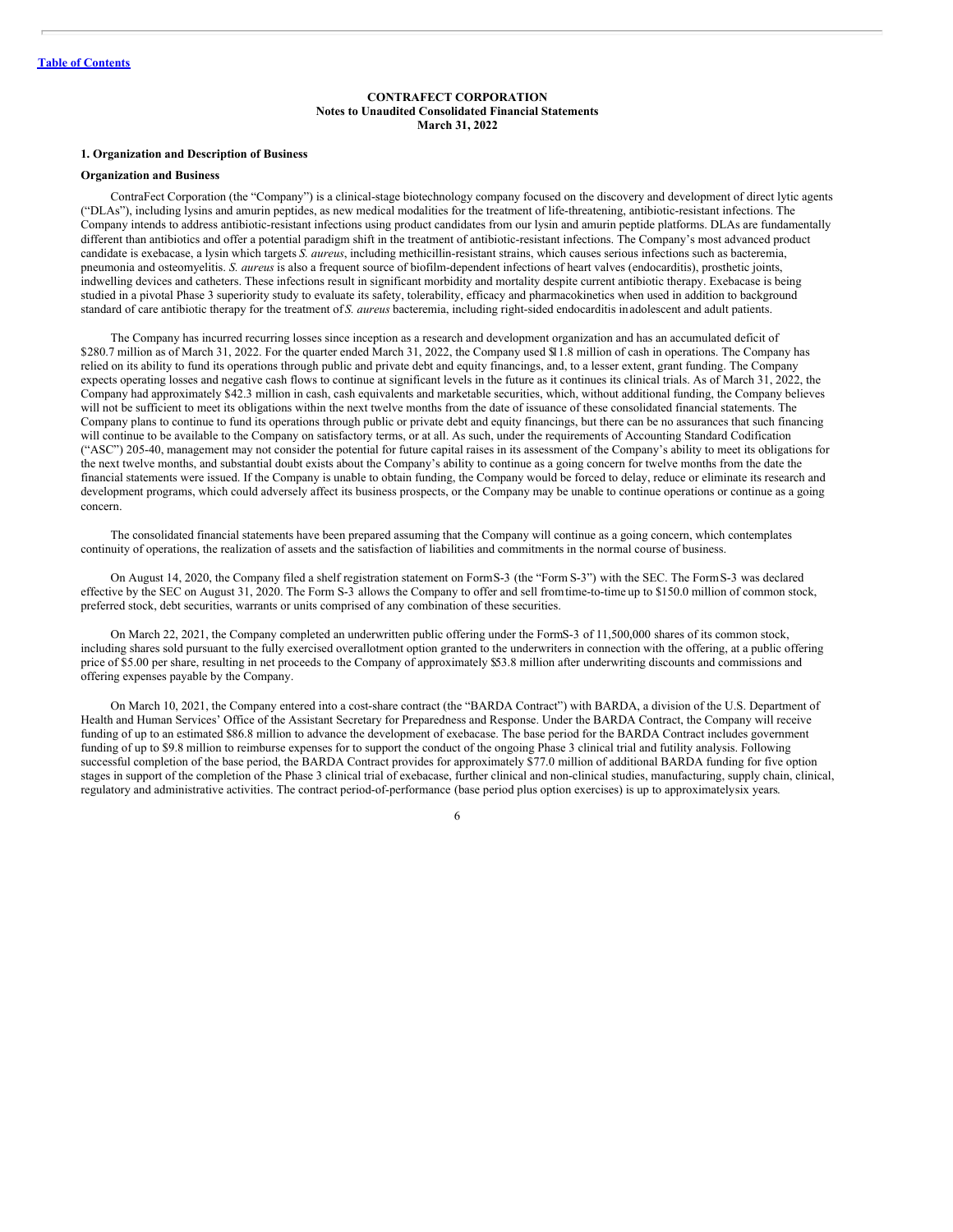# **2. Summary of Significant Accounting Policies**

# **Basis of Presentation**

The accompanying financial information as of March 31, 2022 and for the three months ended March 31, 2022 and 2021 has been prepared by the Company pursuant to the rules and regulations of the Securities and Exchange Commission (the "SEC"). Certain information and footnote disclosures normally included in consolidated financial statements prepared in accordance with U.S. generally accepted accounting principles ("U.S. GAAP") have been condensed or omitted pursuant to such rules and regulations. The consolidated balance sheet as of December 31, 2021 was derived from the Company's audited consolidated financial statements. The Company's audited consolidated financial statements as of and for the year ended December 31, 2021, including all related disclosures and the complete listing of significant accounting policies as described in Note 2 thereof, are included in the Company's Annual Report on Form 10-K that was filed with the SEC on March 25, 2022.

In the opinion of management, the unaudited financial information as of March 31, 2022 and for the three months ended March 31, 2022 and 2021 reflects all adjustments, which are normal recurring adjustments, necessary to present a fair statement of financial position, results of operations and cash flows. The results of operations for the three months ended March 31, 2022 are not necessarily indicative of the operating results for the full fiscal year or any future periods.

# **Principles of Consolidation**

The Company has a wholly-owned subsidiary, ContraFect International Limited, in Scotland that establishes legal status for interactions with the European Economic Area. This subsidiary is dormant or is otherwise non-operative. Any inter-company accounts have been eliminated in consolidation.

# **Significant Risks and Uncertainties**

The Company's operations are subject to a number of factors that can affect its operating results and financial condition. Such factors include, but are not limited to, the results of clinical testing and trial activities of the Company's products, the Company's ability to obtain regulatory approval to market its products, competition from products manufactured and sold or being developed by other companies, the price of, and demand for, the Company's products, the Company's ability to negotiate favorable licensing or other manufacturing and marketing agreements for its products, the Company's ability to raise capital and the effects of the novel coronavirus, or COVID-19, on the Company's business, operations and financial performance and position.

The Company currently relies on a single manufacturer of exebacase drug substance, located in the United States, and two manufacturers of drug product, one located in the United States and one in Western Europe, and there are no long-term supply agreements in place. A sustained disruption in the operations of any of these manufacturers or in the event the Company would need to change to a new supplier, could result in a significant delay in the ability of the Company to complete the activities needed to support a Biologics License Application for, and, if approved, commercialization of exebacase.

#### **Use of Estimates**

The preparation of the consolidated financial statements in conformity with U.S. GAAP requires management to make estimates and assumptions that affect the reported amounts of assets and liabilities and disclosure of contingent assets and liabilities at the date of the consolidated financial statements and the reported amounts of expenses during the reporting period. The Company bases estimates and assumptions on historical experience when available and on various factors that it believes to be reasonable under the circumstances. On an ongoing basis, the Company evaluates its estimates and assumptions, including those related to research and development prepaid expenses and accruals, stock-based compensation, warrant valuation and realization of net deferred income taxes. The Company's actual results may differ from these estimates under different assumptions or conditions, including the effects of significant risks and uncertainties.

#### **Concentrations of Credit Risk**

Financial instruments that potentially subject the Company to concentration of credit risk consist primarily of cash, cash equivalents and marketable securities. The Company holds these investments in highly rated financial institutions, and, by policy, limits the amounts of credit exposure to any one financial institution. These amounts at times may exceed federally insured limits. The Company has not experienced any credit losses in such accounts and does not believe it is exposed to any significant credit risk on these funds. The Company has no off-balance sheet concentrations of credit risk, such as foreign currency exchange contracts, option contracts or other hedging arrangements.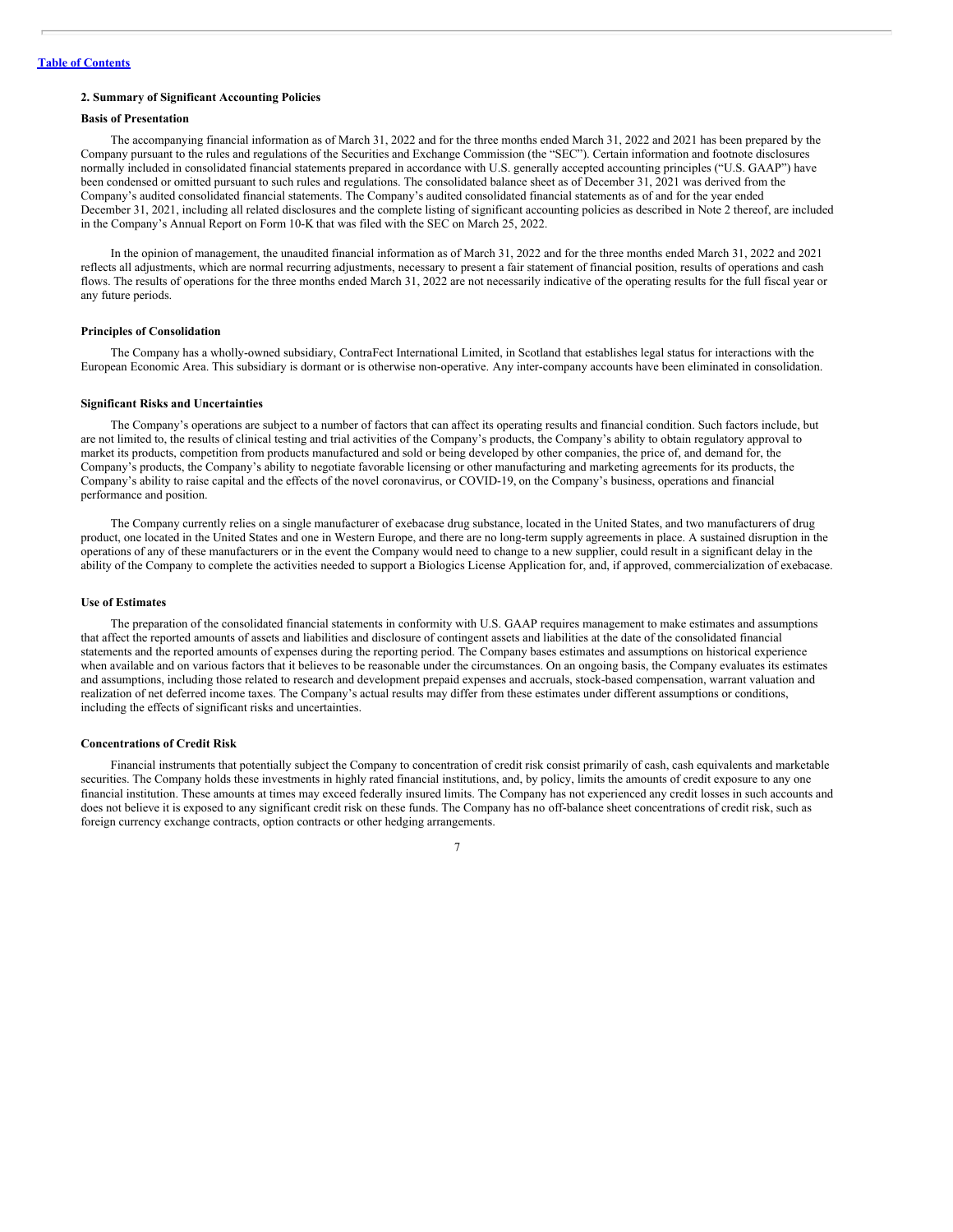#### **Cash and Cash Equivalents**

The Company considers all highly liquid investments with maturities at the date of purchase ofthree months or lessto be cash equivalents. Cash and cash equivalents include bank demand deposits, marketable securities with maturities of three months or less at purchase, and money market funds that invest primarily in certificates of deposit, commercial paper and U.S. government and U.S. government agency obligations. Cash equivalents are reported at fair value.

### **Marketable Securities**

Marketable securities consist of investments in corporate debt securities. Management determines the appropriate classification of the securities at the time they are acquired and evaluates the appropriateness of such classifications at each balance sheet date. The Company classifies its marketable securities as available-for-sale pursuant to ASC 320, *Investments – Debt and Equity Securities*. The Company classifies marketable securities available to fund current operations as current assets on its consolidated balance sheets. Marketable securities are classified as long-term assets on the consolidated balance sheets if (i) the Company has the intent and ability to hold the investments for a period of at least one year and (ii) the contractual maturity date of the investments is greater than one year. Marketable securities are recorded at fair value, with unrealized gains and losses included as a component of accumulated other comprehensive loss in stockholders' equity and a component of total comprehensive loss in the consolidated statements of comprehensive loss, until realized. The fair value of these securities is based on quoted prices for identical or similar assets. Realized gains and losses are included in interest income in the consolidated statement of operations on a specific-identification basis. There were no realized gains on sales of marketable securities for the three months ended March 31, 2022 or 2021. There were no marketable securities that had been in an unrealized loss position for more than 12 months as of March 31, 2022 or December 31, 2021.

The Company reviews marketable securities for other-than-temporary impairment whenever the fair value of a marketable security is less than the amortized cost and evidence indicates that a marketable security's carrying amount is not recoverable within a reasonable period of time. Other-thantemporary impairments of investments are recognized in the consolidated statements of operations if the Company has experienced a credit loss, has the intent to sell the marketable security, or if it is more likely than not that the Company will be required to sell the marketable security before recovery of the amortized cost basis. Evidence considered in this assessment includes reasons for the impairment, compliance with the Company's investment policy, the severity and the duration of the impairment and changes in value subsequent to the end of the period.

# **Fair Value of Financial Instruments**

The Company's financial instruments consist of cash and cash equivalents, marketable securities, accounts payable, accrued liabilities and warrant liabilities. Fair value estimates of these instruments are made at a specific point in time, based on relevant market information. These estimates may be subjective in nature and involve uncertainties and matters of judgment and therefore cannot be determined with precision. The fair value of the Company's warrant liabilities is based upon unobservable inputs, as described further below.

The Company is required to disclose information on all assets and liabilities reported at fair value that enables an assessment of the inputs used in determining the reported fair values. Financial Accounting Standards Board ("FASB") Accounting Standard Codification ("ASC") Topic 820, *Fair Value Measurements and Disclosures* ("ASC 820"), establishes a hierarchy of inputs used in measuring fair value that maximizes the use of observable inputs and minimizes the use of unobservable inputs by requiring that the observable inputs be used when available. Observable inputs are inputs that market participants would use in pricing the asset or liability based on market data obtained from sources independent of the Company. Unobservable inputs are inputs that reflect the Company's assumptions about the inputs that market participants would use in pricing the asset or liability, and are developed based on the best information available in the circumstances. The fair value hierarchy applies only to the valuation inputs used in determining the reported fair value of the investments and is not a measure of the investment credit quality. The three levels of the fair value hierarchy are described below:

Level 1—Valuations based on unadjusted quoted prices in active markets for identical assets or liabilities that the Company has the ability to access at the measurement date.

Level 2—Valuations based on quoted prices for similar assets or liabilities in markets that are not active or for which all significant inputs are observable, either directly or indirectly.

Level 3—Valuations that require inputs that reflect the Company's own assumptions that are both significant to the fair value measurement and unobservable.

To the extent that valuation is based on models or inputs that are less observable or unobservable in the market, the determination of fair value requires more judgment. Accordingly, the degree of judgment exercised by the Company in determining fair value is greatest for instruments categorized in Level 3. A financial instrument's level within the fair value hierarchy is based on the lowest level of any input that is significant to the fair value measurement.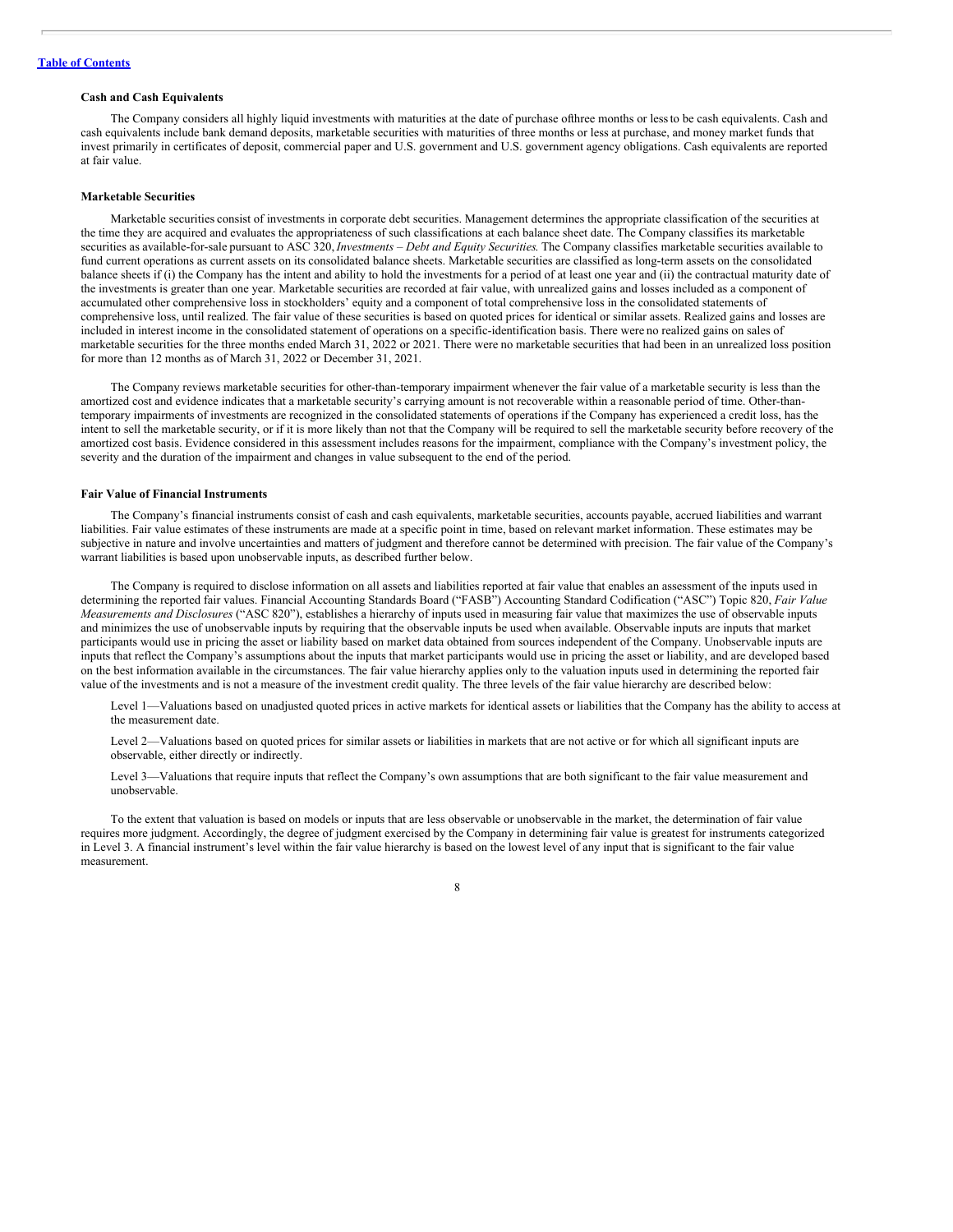# **Table of [Contents](#page-2-0)**

The Company had no liabilities classified as Level 1 or Level 2. The carrying amounts reported in the accompanying financial statements for accounts payable and accrued liabilities approximate their respective fair values due to their short-term maturities. The fair value of the warrant liabilities is discussed in Note 4, "Fair Value Measurements."

#### **Stock-based Compensation**

The Company accounts for stock-based compensation in accordance with ASC 718,*Compensation—Stock Compensation,* which requires the measurement and recognition of compensation expense for all stock-based payment awards made to employees, directors, and non-employees, including employee stock options. Compensation expense based on the grant date fair value is generally amortized over the requisite service period of the award on a straight-line basis.

The fair value of options is calculated using the Black-Scholes option pricing model on the date of grant based on key assumptions such as stock price, risk free interest rates, expected volatility, expected term, and expected dividend yield. The Company's estimates of these assumptions are based on historical data and judgment regarding future trends and factors.

#### **Government Contracts and Grant Agreements**

The Company recognizes a receivable, which is included in other current assets on its consolidated balance sheet, and the related reduction in its research and development expenses when the actual reimbursable costs have been incurred and there is reasonable assurance that the Company has complied with the conditions of the applicable government contract or grant agreement and the amounts will be received. The Company recognized a reduction to its research and development expense in the amount of approximately \$2.1 million and \$0.9 million for the three months ended March 31, 2022 and 2021 respectively. The receivable for government contracts and grant agreements as of March 31, 2022 and December 31, 2021 was approximately \$3.5 million and \$4.1 million, respectively, and is included in other current assets on the consolidated balance sheet. The Company has approximately \$6.0 million of committed government contract and grant agreement funding remaining as of March 31, 2022.

# **Leases**

The Company accounts for leases in accordance with Accounting Standards Update No.2016-02-*Leases* (Topic 842). The Company determines if an arrangement is a lease at inception and recognizes right-of-use ("ROU") assets as the present value of the lease payments plus initial direct costs, if any, less any lease incentives. Assets are classified as either operating or finance ROU assets according to the classification criteria in Topic 842. The corresponding liability is computed as the present value of the lease payments at inception. The present value of the lease payments is computed using the rate implicit in the lease, if known, or the Company's incremental borrowing rate. Operating lease costs are charged to operations on a straight-line basis over the term of the lease. The Company's leases are further discussed in Note 7—"Commitments and Contingencies."

Under the Company's policy, it does not record an ROU asset or corresponding liability for arrangements where the initial lease term is one year or less. Those leases are expensed on a straight-line basis over the term of the lease.

#### **Net Loss Per Share**

Basic net loss per share applicable to common stockholders is calculated by dividing net loss applicable to common stockholders by the weighted average shares outstanding during the period, without consideration for common stock equivalents. Diluted net loss per share applicable to common stockholders is calculated by adjusting weighted average shares outstanding for the dilutive effect of common stock equivalents outstanding for the period, determined using the treasury-stock method. For purposes of the dilutive net loss per share applicable to common stockholders' calculation, stock options and warrants are considered to be common stock equivalents but are excluded from the calculation of diluted net loss per share applicable to common stockholders, as their effect would be anti-dilutive; therefore, basic and diluted net loss per share applicable to common stockholders were the same for all periods presented.

# **Recently Adopted Accounting Pronouncements**

### *Government Assistance*

On January 1, 2022, the Company adopted Accounting Standards UpdateNo. 2021-10, *Disclosure by Business Entities about Government Assistance (ASU 2021-10)*. ASU 2021-10 improves the transparency of government assistance received by certain business entities by requiring the disclosure of (1) the types of government assistance received, (2) the accounting for such assistance, and (3) the effect of the assistance on the business entity's financial statements. The adoption of the new guidance did not affect the Company's consolidated financial statements.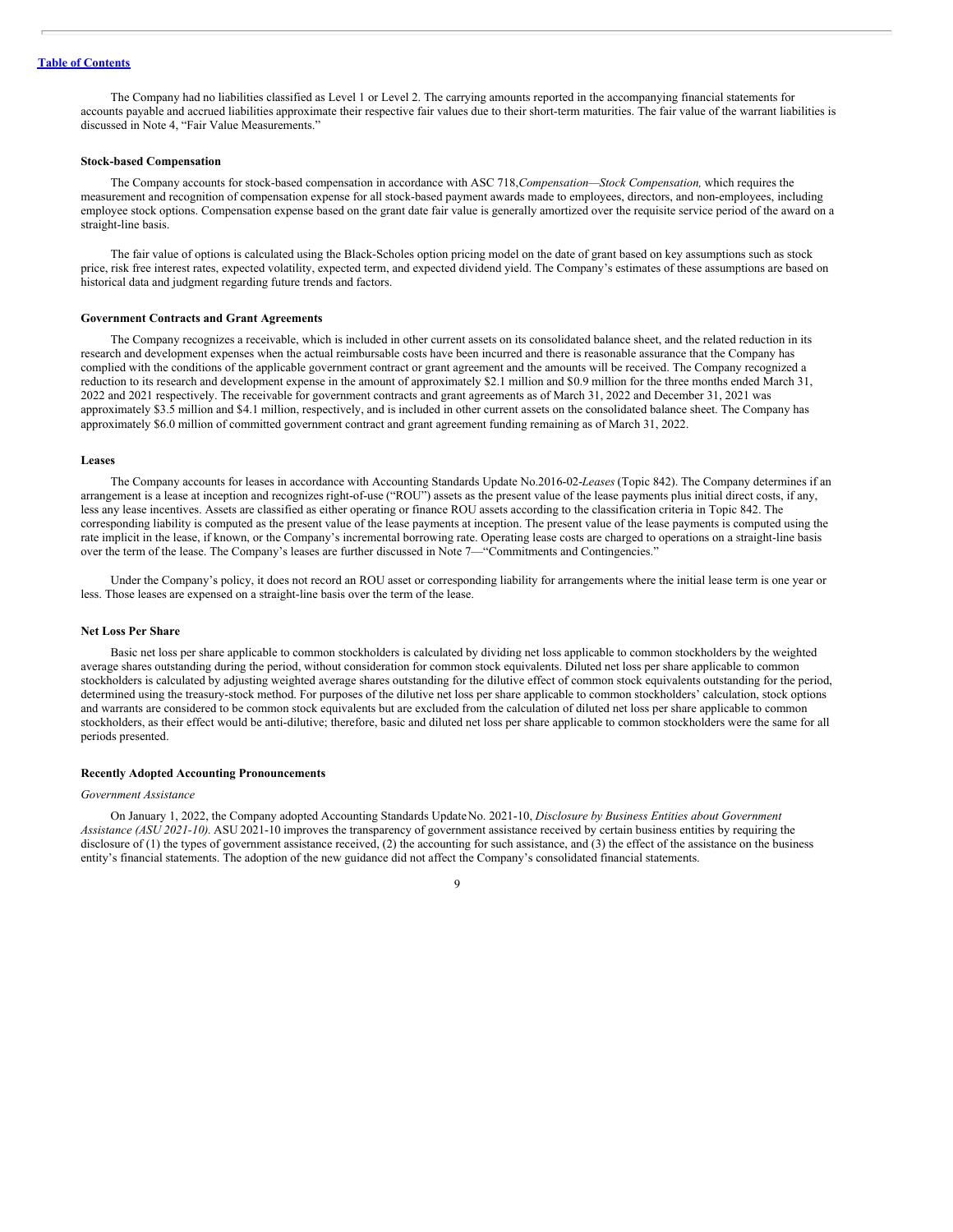#### **Recently Issued Accounting Pronouncements Not Yet Adopted**

In June 2016, the FASB issued a new Accounting Standards Update,*Financial Instruments-Credit Losses (ASU 2016-13).* ASU 2016-13 amends the guidance for measuring and recording credit losses on financial assets measured at amortized cost by replacing the "incurred loss" model with an "expected loss" model. Accordingly, these financial assets will be presented at the net amount expected to be collected. This new standard also requires that credit losses related to available-for-sale debt securities be recorded through an allowance for such losses rather than reducing the carrying amount under the current, other-than-temporary-impairment model. The new standard is effective for interim and annual periods beginning after December 15, 2022. The Company is currently evaluating the impact that this new standard will have on its consolidated financial statements and related disclosures.

#### **3. Marketable Securities**

Marketable securities at March 31, 2022 consisted of the following (in thousands):

| <b>Marketable Securities</b> | <b>Amortized Cost</b> | Unrealized<br>Gains      |    | Unrealized<br>Losses | <b>Fair Value</b> |
|------------------------------|-----------------------|--------------------------|----|----------------------|-------------------|
| Current:                     |                       |                          |    |                      |                   |
| Corporate debt               | 32,868                | $\overline{\phantom{a}}$ | S. | (224)                | \$ 32,644         |

Marketable securities at December 31, 2021 consisted of the following (in thousands):

|                              |                       | Unrealized | Unrealized |                   |
|------------------------------|-----------------------|------------|------------|-------------------|
| <b>Marketable Securities</b> | <b>Amortized Cost</b> | Gains      | Losses     | <b>Fair Value</b> |
| Current:                     |                       |            |            |                   |
| Corporate debt               | 37.715                | $s = s$    | (84)       | \$ 37.631         |

Corporate debt includes obligations issued by investment-grade corporations and may include issues that have been guaranteed by governments and government agencies. Investments classified as short-term have maturities of less than one year, and investments classified as long-term are those that have maturities of greater than one year and management does not intend to liquidate within the next twelve months. All of the Company's marketable securities have an effective maturity of less than two years.

At March 31, 2022, the Company held19 debt securities that individually and in total were in an immaterial unrealized loss position forless than one year. The aggregate fair value of debt securities in an unrealized loss position at March 31, 2022 was approximately \$30.6 million. The Company evaluated its securities for other than temporary impairment and considered the decline in market value for the securities to be primarily attributable to current economic and market conditions. It was not more likely than not that the Company would have been required to sell the securities prior to the recovery of the amortized cost basis. Based on this analysis, these marketable securities were not considered to be other-than-temporarily impaired as of March 31, 2022.

### **4. Fair Value Measurements**

The following fair value hierarchy table presents information about the Company's financial assets and liabilities measured at fair value on a recurring basis as of March 31, 2022 and December 31, 2021 (in thousands):

|                       |                                                                                          | Fair Value Measurement as of March 31, 2022                      |                                                    |  |  |  |  |
|-----------------------|------------------------------------------------------------------------------------------|------------------------------------------------------------------|----------------------------------------------------|--|--|--|--|
|                       | <b>Ouoted Prices</b><br>in Active<br>Markets for<br><b>Identical Assets</b><br>(Level 1) | Significant<br>Other<br><b>Observable</b><br>Inputs<br>(Level 2) | Significant<br>Unobservable<br>Inputs<br>(Level 3) |  |  |  |  |
| Cash equivalents      | 6,276<br>Ф                                                                               | ۰D                                                               | Φ                                                  |  |  |  |  |
| Marketable securities | 32,644                                                                                   | ___                                                              |                                                    |  |  |  |  |
| Warrant liabilities   |                                                                                          |                                                                  | 6,742                                              |  |  |  |  |
| Total                 | 38,920                                                                                   |                                                                  | 6.742                                              |  |  |  |  |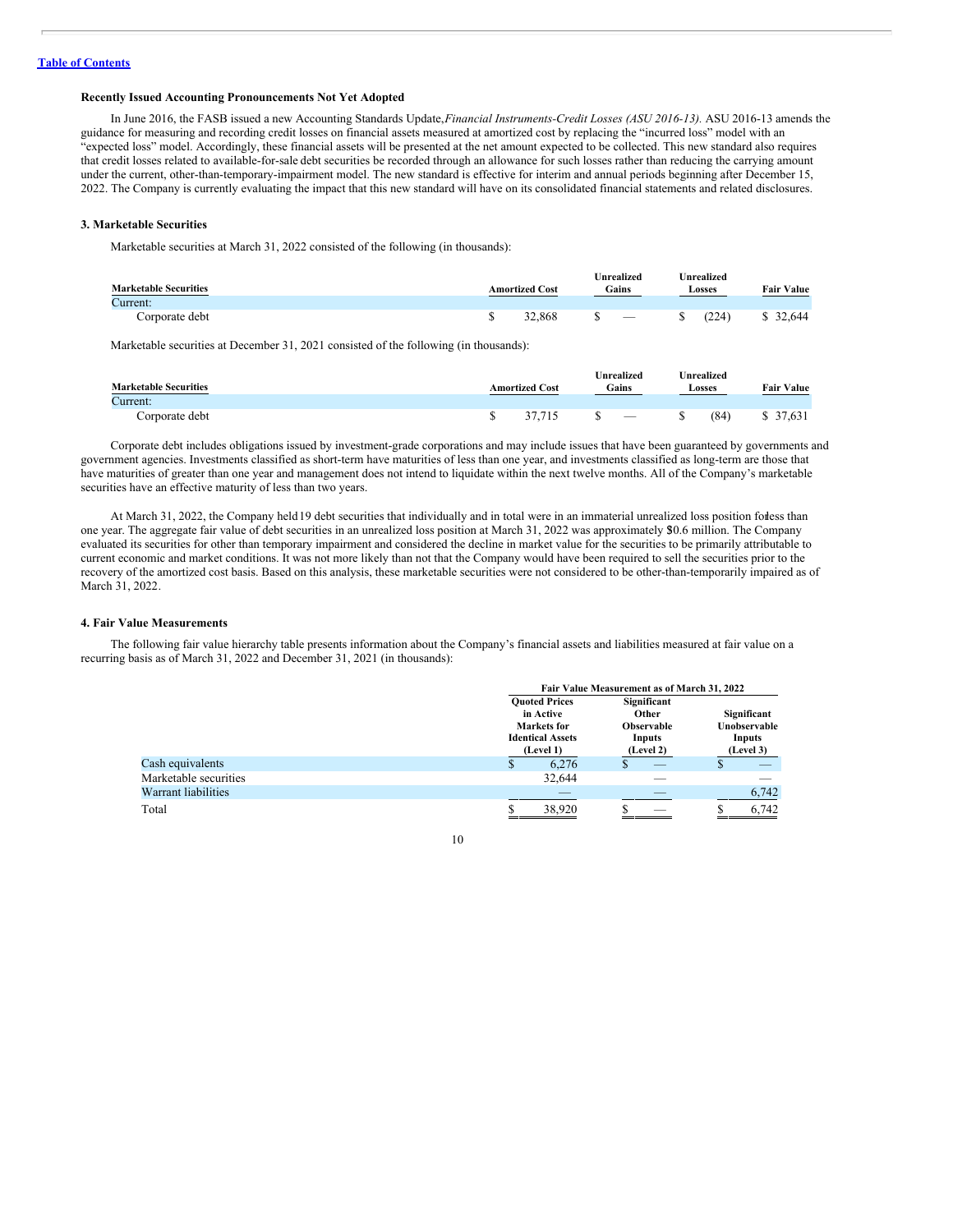# **Table of [Contents](#page-2-0)**

|                       | Fair Value Measurement as of December 31, 2021                                           |                                                                  |   |                                                    |
|-----------------------|------------------------------------------------------------------------------------------|------------------------------------------------------------------|---|----------------------------------------------------|
|                       | <b>Ouoted Prices</b><br>in Active<br>Markets for<br><b>Identical Assets</b><br>(Level 1) | Significant<br>Other<br><b>Observable</b><br>Inputs<br>(Level 2) |   | Significant<br>Unobservable<br>Inputs<br>(Level 3) |
| Cash equivalents      | 7.734                                                                                    |                                                                  | S |                                                    |
| Marketable securities | 37,631                                                                                   |                                                                  |   |                                                    |
| Warrant liabilities   | _                                                                                        |                                                                  |   | 2,530                                              |
| Total                 | 45,365                                                                                   |                                                                  |   | 2,530                                              |

The Company issued warrants to the purchasers of its July 25, 2017 offering (the "2017 Warrants"). The Company determined that these warrants should be classified as a liability and considered as a Level 3 financial instrument (see also Note 8, "Capital Structure"). The 2017 Warrants are re-measured at each subsequent reporting period and changes in fair value are recognized in the consolidated statement of operations.The following assumptions were used in a Black-Scholes option-pricing model to determine the fair value of the warrant liability:

|                                       | As of<br>March 31, | As of<br>December 31, |
|---------------------------------------|--------------------|-----------------------|
| Expected volatility                   | 2022<br>80.2%      | 2021<br>56.5%         |
| Remaining contractual term (in years) | 0.33               | 0.58                  |
| Risk-free interest rate               | 0.52%              | 0.19%                 |
| Expected dividend yield               | $-$ %              | $-$ %                 |

The Company issued warrants to the purchasers of its May 27, 2020 offering (the "2020 Warrants"). The Company determined that these warrants should be classified as a liability and considered as a Level 3 financial instrument (see also Note 8, "Capital Structure"). The 2020 Warrants are re-measured at each subsequent reporting period and changes in fair value are recognized in the consolidated statement of operations.The following assumptions were used in a Black-Scholes option-pricing model to determine the fair value of the warrant liability:

|                                       | As of     | As of        |  |
|---------------------------------------|-----------|--------------|--|
|                                       | March 31, | December 31, |  |
|                                       | 2022      | 2021         |  |
| Expected volatility                   | 71.3%     | 61.9%        |  |
| Remaining contractual term (in years) | 1.17      | 1.42         |  |
| Risk-free interest rate               | 1.63%     | 0.56%        |  |
| Expected dividend yield               | $-$ %     | $-$ %        |  |

# *Warrant liabilities*

The following tables present a reconciliation of the Company's financial liabilities measured at fair value on a recurring basis using significant unobservable inputs (Level 3) for the three months ended March 31, 2022 and 2021 (in thousands):

|                                |         | <b>Three Months Ended</b><br>March 31. |  |
|--------------------------------|---------|----------------------------------------|--|
|                                | 2022    | 2021                                   |  |
| Balance at beginning of period | \$2,530 | \$29,404                               |  |
| Decrease in fair value (1)     | 4,212   | (5, 567)                               |  |
| Balance at end of period       | \$6,742 | \$23,837                               |  |

(1) The change in fair values of the warrant liabilities is recorded in other income in the consolidated statement of operations.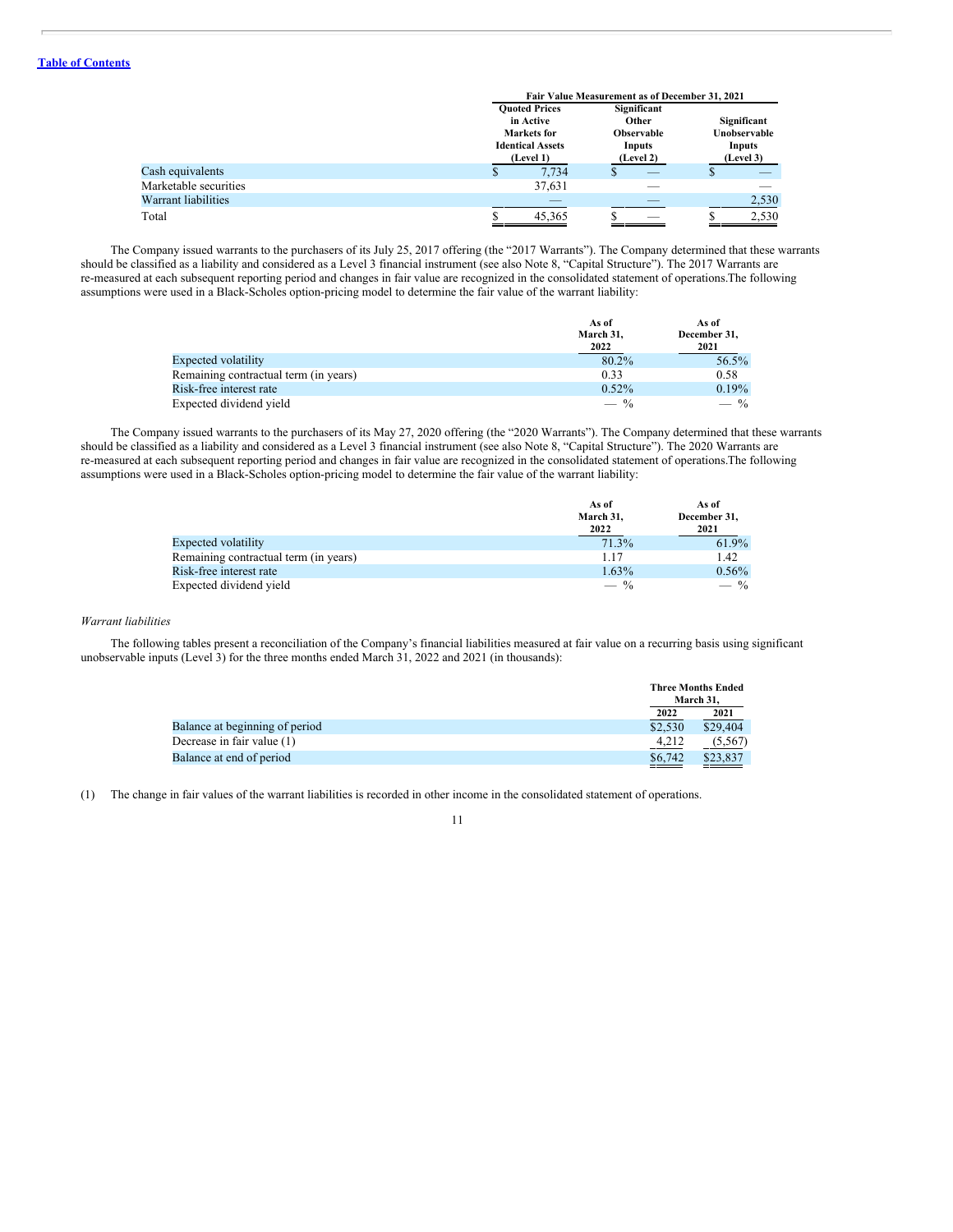The key inputs into the Black-Scholes option pricing model are the currentper-share value and the expected volatility of the Company's common stock. Significant changes in these inputs will directly increase or decrease the estimated fair value of the Company's warrant liabilities.

# **5. Accrued Liabilities**

Accrued liabilities consist of the following as of March 31, 2022 and December 31, 2021 (in thousands):

|                                               | March 31,<br>2022 | December 31,<br>2021 |
|-----------------------------------------------|-------------------|----------------------|
| Accrued research and development service fees | 5.962<br>S.       | 5,641                |
| Accrued professional fees                     | 936               | 819                  |
| Accrued compensation costs                    | 599               | 2.215                |
| Accrued facilities operation expenses         | 111               | 307                  |
| Other accrued expenses                        | 28                | 146                  |
| Total accrued liabilities                     | 7,636             | 9.128                |

# **6. Net Loss Per Share of Common Stock**

Diluted net loss per share is the same as basic net loss per share for all periods presented because the effects of potentially dilutive items were antidilutive. Basic net loss per share is computed by dividing net loss by the weighted-average number of shares of common stock outstanding.

The following table sets forth the computation of basic and diluted net loss per share for common stockholders (in thousands, except share and per share data):

|                                                      | Three Months Ended March 31. |            |
|------------------------------------------------------|------------------------------|------------|
|                                                      | 2022                         | 2021       |
| Net loss                                             | (20.157)                     | (5.195)    |
| Weighted average shares of common stock outstanding  | 39.332.721                   | 28,963,594 |
| Net loss per share of common stock—basic and diluted | (0.51)                       | (0.18)     |

The following potentially dilutive securities outstanding at March 31, 2022 and 2021 have been excluded from the computation of diluted weighted average shares outstanding, as they would have been anti-dilutive:

|                                   |            | March 31.  |  |
|-----------------------------------|------------|------------|--|
|                                   | 2022       | 2021       |  |
| Options to purchase common stock  | 4.171.919  | 1.925.197  |  |
| Warrants to purchase common stock | 10.925.166 | 12,327,590 |  |
| Total                             | 15,097,085 | 14.252.787 |  |

# **7. Commitments and Contingencies**

#### **Operating Leases**

In December 2010, the Company entered into anon-cancellable operating lease for office space and laboratory facilities in Yonkers, New York expiring in December 2025. In December 2011, the Company entered into an amendment which extended the term of the lease throughDecember 2027 (the "Third Floor Lease"). The lease provides for the option to renew for two additional five-year terms. The premises were occupied in June 2011. Monthly rent payments began the date the office and laboratory facilities were ready for occupancy.

In January 2012, the Company entered into anon-cancellable operating lease for additional office space and laboratory facilities in the same building in Yonkers, New York expiring in December 2027 (the "Fourth Floor Lease"). The Fourth Floor Lease provides for an option to renew fortwo additional five-year terms. Effective August 1, 2017, the Company relinquished 10,912 square feet of space under the Fourth Floor Lease and was relieved of its obligations related to such space.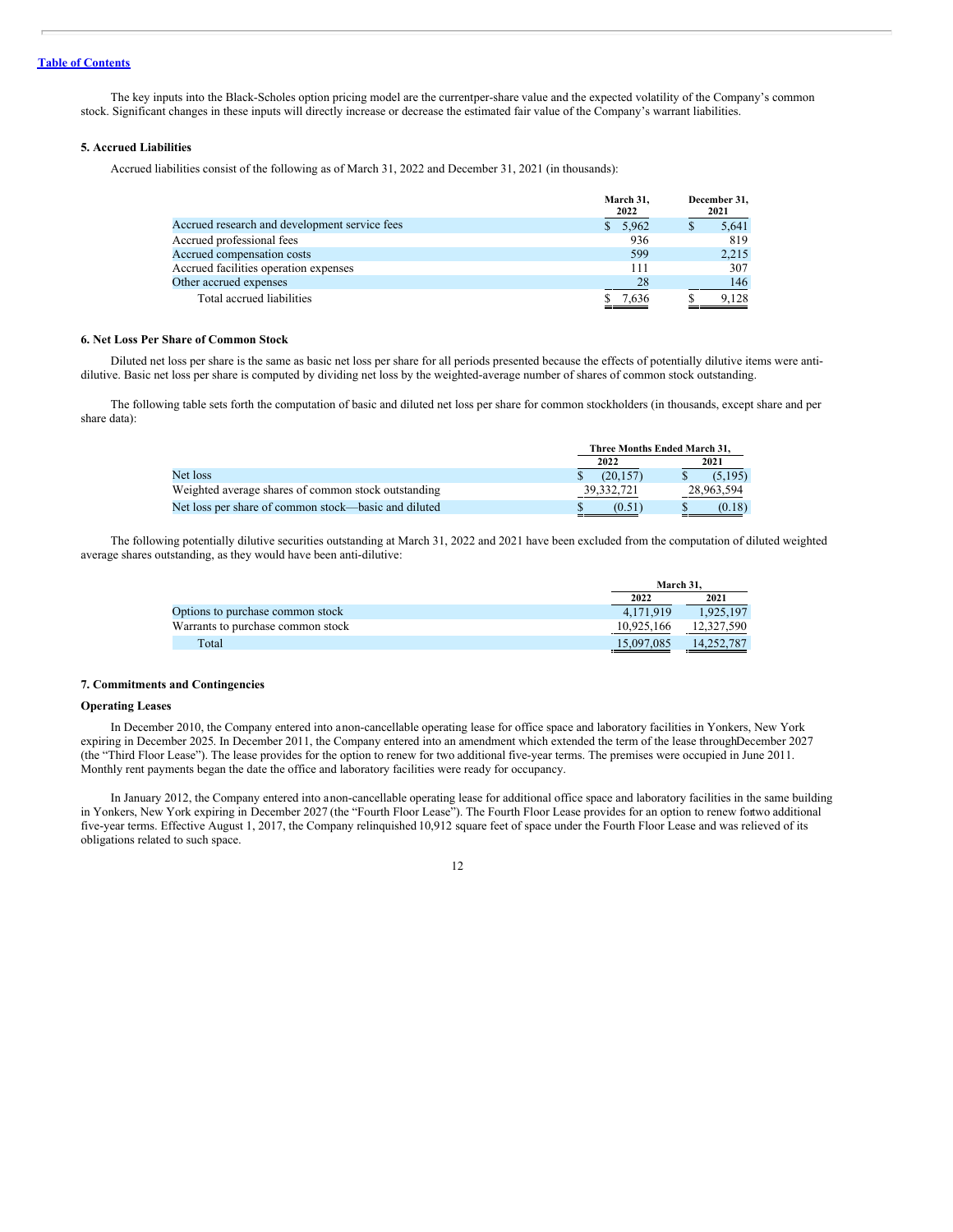The Company performed an evaluation of its other contracts in accordance with Topic 842 and has determined that, except for the leases described above, none of its contracts contain a lease.

The balance sheet classification of the Company's lease liabilities was as follows (in thousands):

| <b>Description</b>                     | March 31.<br>2022   | December 31.<br>2021 |
|----------------------------------------|---------------------|----------------------|
| Operating lease liabilities:           |                     |                      |
| Current portion of lease liabilities   | -661                | -657                 |
| Long-term portion of lease liabilities | $\frac{1}{2}$ 2.513 | 2.609                |

Operating lease liabilities are based on the net present value of the remaining lease payments over the remaining lease term. The leases are renewable at the end of the lease term at our option. For the purposes of determining the remaining lease term in contemplation of available extensions, the Company did not consider either renewal to be probable at this time. In determining the present value of lease payments, the Company estimated its incremental borrowing rate, or discount rate, based on the information available at the adoption date of Topic 842. The discount rate used to determine the operating lease liability was 9.93%.

As of March 31, 2022, the maturities of our operating lease liabilities were as follows (in thousands):

|                                   | Amount     |
|-----------------------------------|------------|
| April 1, 2022 - December 31, 2022 | 520<br>\$. |
| Year ending December 31:          |            |
| 2023                              | 707        |
| 2024                              | 721        |
| 2025                              | 736        |
| 2026                              | 750        |
| Thereafter                        | 702        |
| Total lease payments              | 4,136      |
| Less: Present value adjustment    | (962)      |
| Operating lease liabilities       | 3,174      |

Lease costs under the terms of the Company's leases for the three months ended March 31, 2022 and 2021 were as follows (in thousands):

|                          |       | March 31. |  |
|--------------------------|-------|-----------|--|
|                          | 2022  | 2021      |  |
| Operating lease cost (1) | \$153 | \$153     |  |
| Variable lease costs (2) | 40    | 30        |  |
| Total lease cost         | \$193 | \$183     |  |

- (1) Operating lease payments included in the measurement of the Company's lease liabilities are comprised of fixed payments according to the terms of the Company's leases.
- (2) Variable lease payments consist of the Company's utility costs billed by and paid to its landlord. Variable lease payments are presented as operating expenses in the Company's Consolidated Statement of Operations in the same line item as expense arising from fixed lease payments and in net cash used in operating activities in the Company's Statement of Cash Flows.

#### **Rockefeller University**

#### *License Agreements*

The Company has entered into the following license agreements with The Rockefeller University:

• On July 12, 2011, the Company entered into a license agreement for the worldwide, exclusive right to a patent covering the composition of matter for the lysin PlySS2 for the treatment and prevention of diseases caused by gram-positive bacteria (the "CF-301 License"). The Company rebranded PlySS2 as CF-301 and subsequently, exebacase. The license gives the Company the right to exclusively develop, make, have made, use, import, lease, sell and offer for sale products that would otherwise infringe a claim of this patent application or patent.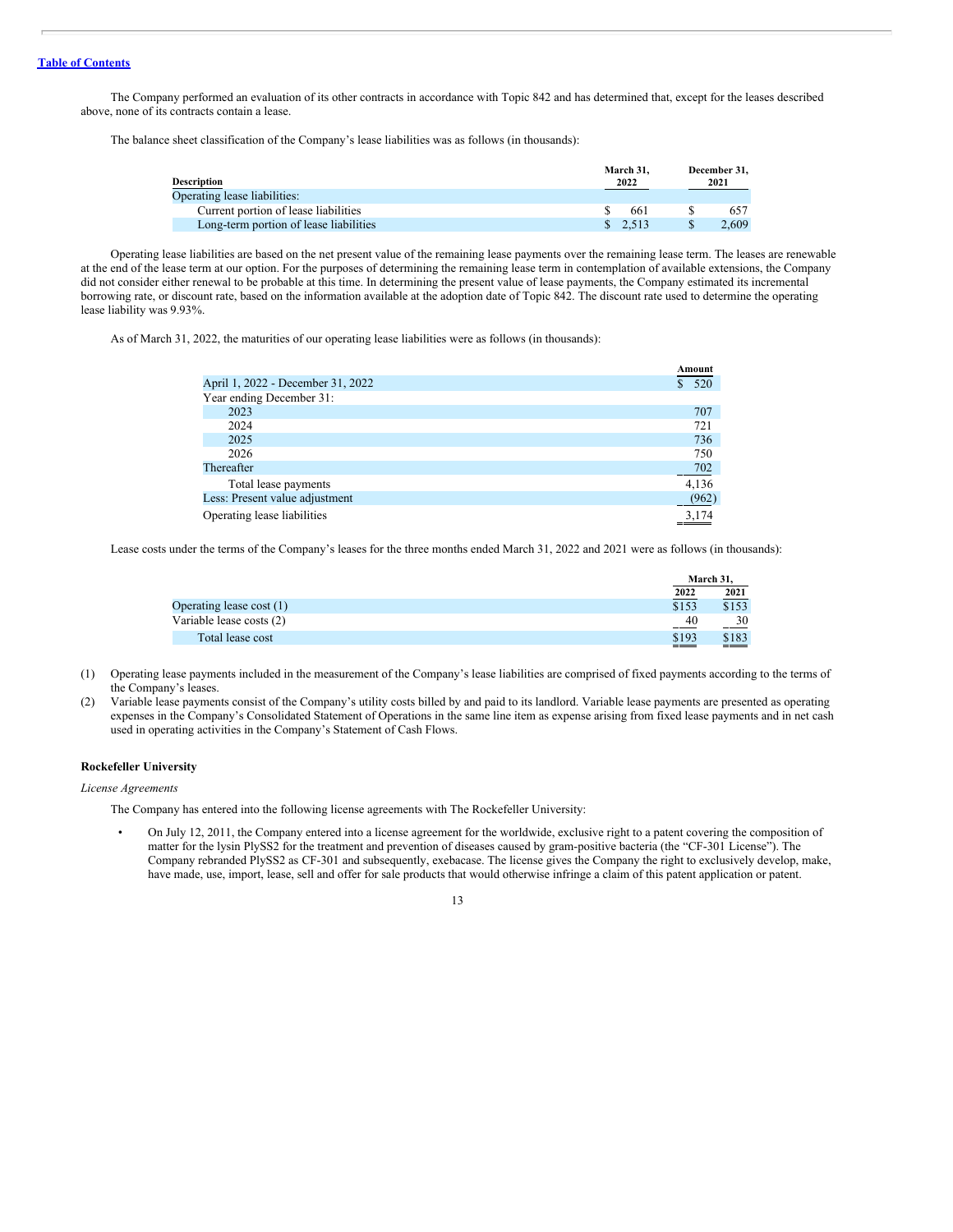- On June 1, 2011, the Company entered into a license agreement for the exclusive rights to The Rockefeller University's interest in a joint patent application covering the method of delivering antibodies through the cell wall of gram-positive bacteria to the periplasmic space. This intellectual property was developed as a result of the sponsored research agreement between the Company and The Rockefeller University and was jointly discovered and filed by the two parties.
- On September 23, 2010, the Company entered into a license agreement for the worldwide, exclusive right to develop, make, have made, use, import, lease, sell, and offer for sale products that would otherwise infringe a claim of the suite of patents and patent applications covering the composition of matter for eight individual lysin molecules for the treatment and prevention of diseases caused by gram-positive bacteria. The lysins in this suite have activity against Group B *Streptococci*, *Staphylococcus aureus, Streptococcus pneumonia, Bacillus anthracis, Enterococcus faecalis and Enterococcus faecium*.

In consideration for the licenses, the Company paid Rockefeller license initiation fees in cash and stock. The Company paid annual maintenance fees of \$200,000 in each of 2021, 2020 and 2019, and are required to pay \$200,000 each year thereafter until the licenses terminate. Depending on the success of its programs, the Company may also incur regulatory milestone payments up to a total of \$5.0 million and royalties of up to 5% on net sales from products to Rockefeller. We are allowed to grant sublicenses to third parties without prior approval, subject to certain conditions and the payment of a certain percentage of all payments we receive from sublicensees. There were no milestone, royalty or sublicense payments made during the three months ended March 31, 2022 or 2021. The Company has made total milestone payments under the CF-301 License of \$810,000 as of March 31, 2022.

Each license agreement terminates upon the later of (i) the expiration or abandonment of the last licensed patent under the license agreement to expire or become abandoned, or (ii) 10 years after the first commercial sale of the first licensed product. The Rockefeller University may terminate any license agreement in the event of a breach of such agreement by the Company or if the Company challenges the validity or enforceability of the underlying patent rights. The Company may terminate any license agreement at any time on 60 days' notice.

# **Legal Contingencies**

From time to time, the Company may be involved in disputes and legal proceedings in the ordinary course of its business. These proceedings may include allegations of infringement of intellectual property, employment or other matters. The Company records a liability in its financial statements for these matters when a loss is known or considered probable and the amount can be reasonably estimated. The Company reviews these estimates each accounting period as additional information is known and adjusts the loss provision when appropriate. If a matter is both probable to result in a liability and the amounts of loss can be reasonably estimated, the Company estimates and discloses the possible loss or range of loss to the extent necessary to make the financial statements not misleading. If the loss is not probable or cannot be reasonably estimated, a liability is not recorded in the Company's financial statements. The Company currently has no legal proceedings ongoing that management estimates could have a material effect on the Company's financial statements.

# **8. Capital Structure**

#### **Common Stock**

As of March 31, 2022, the Company was authorized to issue125,000,000 shares of common stock.

#### *Follow-on Of erings*

On March 22, 2021, the Company completed an underwritten public offering of11,500,000 shares of its common stock, including shares sold pursuant to the fully exercised overallotment option granted to the underwriters in connection with the offering, at a public offering price of \$5.00 per share, resulting in net proceeds to the Company of approximately \$53.8 million after underwriting discounts and commissions and offering expenses payable by the Company.

On May 27, 2020, the Company completed an underwritten public offering of11,797,752 shares of its common stock and warrants to purchase an additional 8,848,314 shares of its common stock at an exercise price of \$4.90 per share. The public offering price was \$4.45 for one share of common stock and an accompanying warrant to purchase 0.75 shares of common stock, resulting in net proceeds to the Company of approximately \$48.9 million after underwriting discounts and commissions and offering expenses payable by the Company. The Company completed a concurrent private placement to Pfizer Inc. ("Pfizer") of 674,156 shares of common stock and an accompanying warrant to purchase an additional505,617 shares of its common stock at an exercise price of \$4.90 per share (the "Pfizer Warrant") at a price of \$4.45 for one share of common stock and an accompanying warrant to purchase 0.75 shares of common stock, resulting in net proceeds to the Company of approximately \$3.0 million. No warrants were exercised during the quarter ended March 31, 2022. Warrants to purchase 22,560 shares of common stock were exercised during the quarter ended March 31, 2021.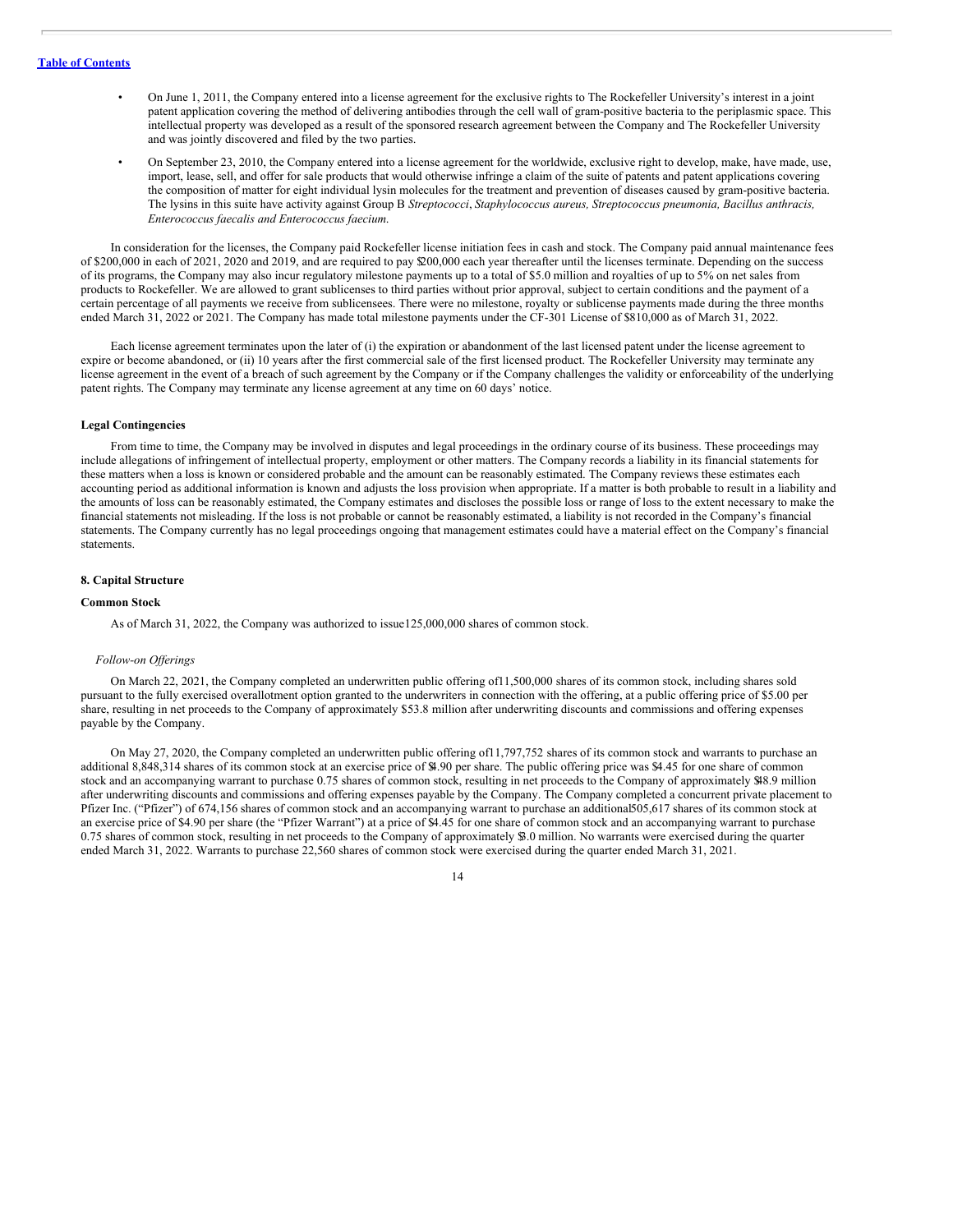The Company issued warrants in its 2020 and 2017 offerings. These warrants contain a fundamental transaction provision that obligates the Company to cash settle the warrants under a limited set of conditions not entirely within the Company's control. Due to this conditional obligation, the Company determined that the 2020 Warrants and the 2017 Warrants classified as liabilities in the Company's consolidated balance sheet. At issuance, the Company determined the fair value of the 2020 Warrants and the 2017 Warrants to be \$31.4 million and \$12.4 million, respectively, and reclassified these balances from stockholders' equity to warrant liability. The fair value of these warrants is re-measured at each reporting period and changes in fair value are recognized in the consolidated statement of operations (see Note 4, "Fair Value Measurements"). Additionally, the Company allocated approximately \$2.2 million and \$0.9 million of issuance costs to the 2020 Warrants and the 2017 Warrants, respectively, based on the proportion of the proceeds allocated to the fair value of the warrants. The allocated issuance costs were expensed as other expense in the Company's consolidated statement of operations.

The Pfizer Warrant does not contain the same fundamental transaction provision that obligates the Company to cash settle the warrants under a limited set of conditions not entirely within the Company's control. Therefore, the Company determined that the Pfizer Warrant should be classified as equity in the Company's consolidated balance sheet.

# *Voting*

The holders of shares of common stock are entitled to one vote for each share of common stock held at all meetings of stockholders and written actions in lieu of meetings.

#### *Dividends*

The holders of shares of common stock are entitled to receive dividends, if and when declared by the board of directors. As of March 31, 2022no dividends have been declared or paid on the Company's common stock since inception.

#### *Reserved for Future Issuance*

The Company has reserved for future issuance the following number of shares of common stock as of March 31, 2022 and December 31, 2021:

|                                                               | March 31,  | December 31, |
|---------------------------------------------------------------|------------|--------------|
|                                                               | 2022       | 2021         |
| Outstanding options to purchase common stock                  | 4,171,919  | 2,899,694    |
| Outstanding warrants to purchase common stock                 | 10,925,166 | 10,926,594   |
| For future issuance under the 2014 Omnibus Incentive Plan     | 378.715    | 77.631       |
| For future issuance under the 2021 Employment Inducement Plan | 1,000,000  | 1,000,000    |
|                                                               | 16,475,800 | 14,903,919   |

#### **9. Stock Warrants**

As of March 31, 2022 and December 31, 2021, the Company had warrants to purchase the underlying common stock outstanding as shown in the table below.

|                                           | March 31,<br>2022 | December 31.<br>2021 |
|-------------------------------------------|-------------------|----------------------|
| 2020 Warrants                             | 8,819,904         | 8,819,904            |
| 2017 Warrants                             | 1,599,645         | 1,599,645            |
| Pfizer Warrant                            | 505,617           | 505,617              |
| Other warrants (1)                        |                   | 1.428                |
| Warrants to purchase common stock         | 10,925,166        | 10,926,594           |
| Weighted-average exercise price per share | 6.45              | 6.47                 |

(1) Other warrants are comprised of warrants issued prior to the Company's initial public offering ("IPO"), generally in exchange for services rendered to the Company.

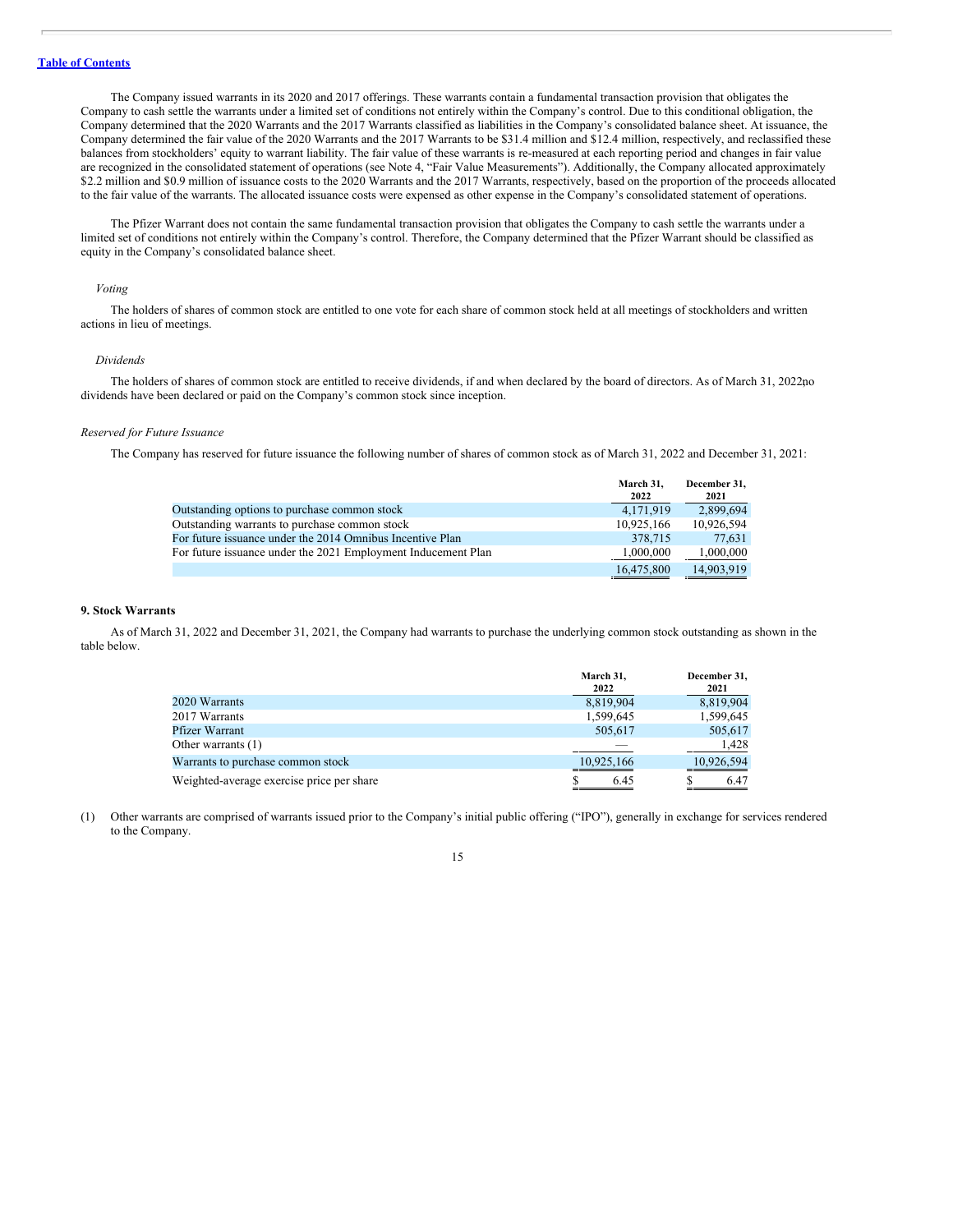The following table summarizes information regarding the Company's warrants outstanding at March 31, 2022:

|                        | <b>Shares</b> |                        |
|------------------------|---------------|------------------------|
|                        | Underlying    |                        |
|                        | Outstanding   |                        |
| <b>Exercise Prices</b> | Warrants      | <b>Expiration Date</b> |
| \$4.90                 | 9,325,521     | May 27, 2023           |
| \$15.50                | 1,599,645     | July 25, 2022          |
|                        | 10.925.166    |                        |

# **10. Stock Option and Incentive Plans**

# *Amended and Restated 2008 Equity Incentive Plan*

In July 2008, the Company adopted the 2008 Equity Incentive Plan (the "Plan"). On February 26, 2013, the board of directors approved an amended and restated plan (the "Amended Plan") under which the number of shares of common stock available for issuance was 157,143. For new awards, the period that vested awards would remain exercisable upon termination of service was reduced from ten years to two years. The board of directors also increased the number of shares of common stock available under the Company's Amended Plan on February 24, 2014 and April 29, 2014 to 185,714 and 235,714, respectively. As of the closing of the Company's IPO, there were no further grants made under the Amended Plan.

#### *2014 Omnibus Incentive Plan*

In April 2014, the Company's board of directors adopted the 2014 Omnibus Incentive Plan (the "2014 Plan"). The 2014 Plan was approved by the Company's stockholders on July 3, 2014. The 2014 Plan allows for the granting of incentive and non-qualified stock options, restricted stock and stock unit awards, stock appreciation rights and other performance-based awards to the Company's employees, members of the board of directors and consultants of the Company. On July 28, 2014, the effective date of the 2014 Plan, the number of shares of common stock reserved pursuant to the 2014 Plan was 57,143. The 2014 Plan provides for an annual increase, to be added on the first day of each fiscal year, beginning with the fiscal year ended December 31, 2015 and ending on January 1, 2024, equal to the lesser of (i) 4% of the outstanding shares of common stock on December 31 immediately preceding such date or (ii) a lesser amount determined by the Company's board of directors. Consistent with the provision for an annual increase, an additional 4,268,682 shares of common stock have been reserved under the 2014 Plan as of January 1, 2022.

The Company recognized compensation expense for stock-based compensation based on the fair value of the underlying instrument. The fair value of each stock option grant is estimated on the date of grant using the Black-Scholes option-pricing model. A summary of stock option activity for the three months ended March 31, 2022, is summarized as follows:

|                                          | Number of<br><b>Options</b> | Weighted<br>Average<br><b>Exercise</b><br>Price | Weighted<br>Average<br>Remaining<br>Contractual<br>Life<br>(in years) | Aggregate<br><b>Intrinsic</b><br>Value |
|------------------------------------------|-----------------------------|-------------------------------------------------|-----------------------------------------------------------------------|----------------------------------------|
| Options outstanding at December 31, 2021 | 2,899,694                   | 9.12<br>$\mathbb{S}$                            |                                                                       |                                        |
| Granted                                  | 1,320,000                   | 3.33                                            |                                                                       |                                        |
| Exercised                                |                             | _                                               |                                                                       |                                        |
| Expired                                  | (9,525)                     | 12.38                                           |                                                                       |                                        |
| Forfeited                                | (38,250)                    | 5.02                                            |                                                                       |                                        |
| Options outstanding at March 31, 2022    | 4,171,919                   | 7.32                                            | 8.57                                                                  | \$461,675                              |
| Vested and exercisable at March 31, 2022 | 1.735.474                   | 11.44                                           | 6.90                                                                  | \$28,209                               |

The fair value of each option grant is estimated on the date of the grant using the Black-Scholes option-pricing model. The weighted average grant date fair value of options granted during the three months ended March 31, 2022 and 2021 was \$3.33 and \$5.58, respectively. Total compensation expense recognized amounted to \$0.9 million and \$0.6 million for the three months ended March 31, 2022 and 2021, respectively. As of March 31, 2022, the total remaining unrecognized compensation cost related to unvested stock options was approximately \$7.1 million which will be recognized over a weighted average period of approximately 2.70 years.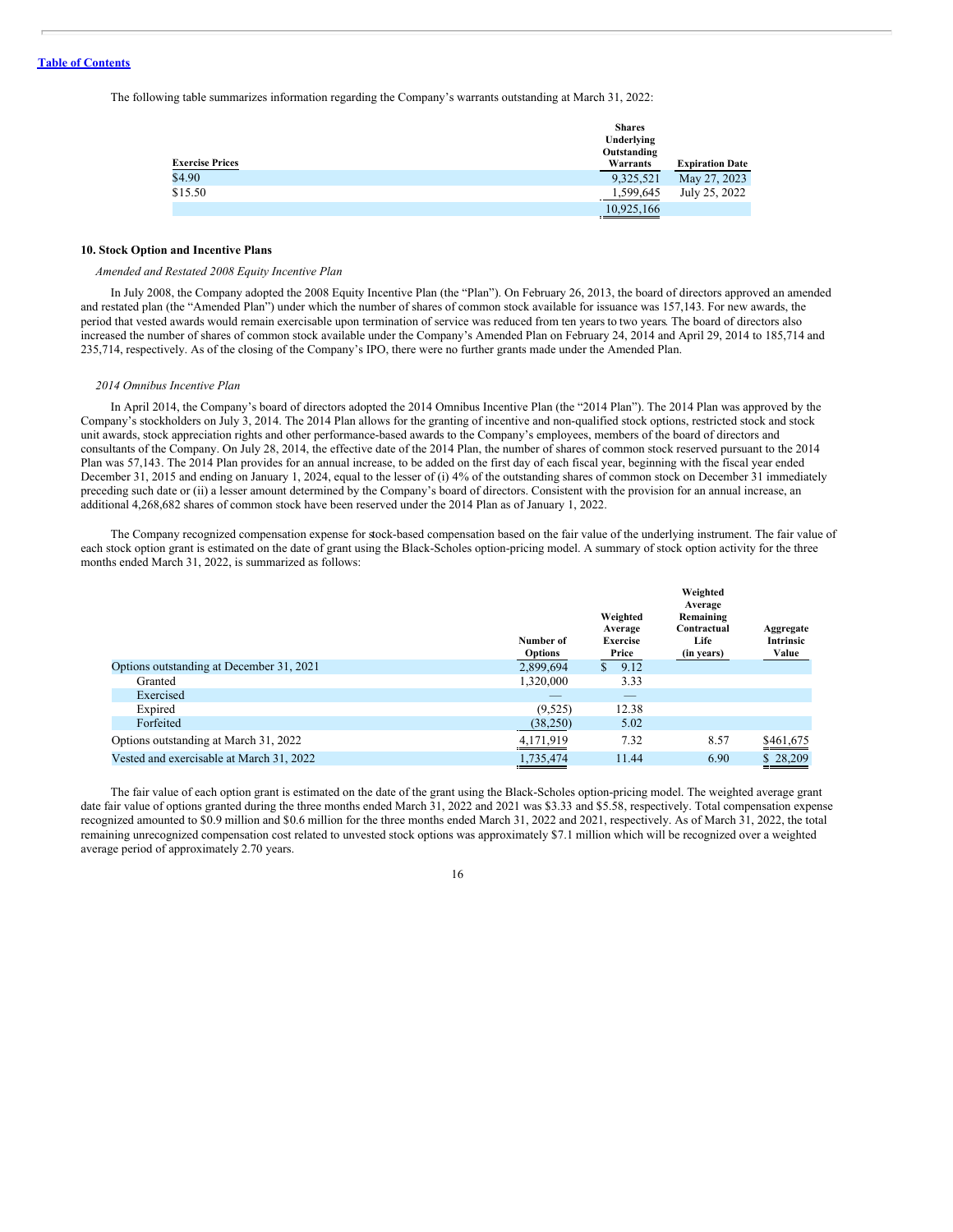The following assumptions were used to compute the fair value of stock options granted during the period:

|                          |       | <b>Three Months Ended</b><br>March 31. |  |  |
|--------------------------|-------|----------------------------------------|--|--|
|                          | 2022  | 2021                                   |  |  |
| Risk free interest rate  | 1.94% | 0.72%                                  |  |  |
| Expected dividend yield  |       |                                        |  |  |
| Expected term (in years) | 6.06  | 6.06                                   |  |  |
| Expected volatility      | 91.2% | 96.3%                                  |  |  |

*Risk-free interest rate*—The Company estimated the risk-free interest rate in reference to yield on U.S. Treasury securities with a maturity date commensurate with the expected term of the associated award.

*Expected dividend yield—*The Company estimated the expected dividend yield based on consideration of its historical dividend experience and future dividend expectations. The Company has not historically declared or paid dividends to common stockholders. Moreover, it does not intend to pay dividends in the future, but instead expects to retain any earnings to invest in its continued growth.

*Expected term—*The Company based expected term on the midpoint of the vesting period and the contractual term of each respective option grant

*Expected volatility—*The Company estimated the expected volatility based on the Company's historical volatility data.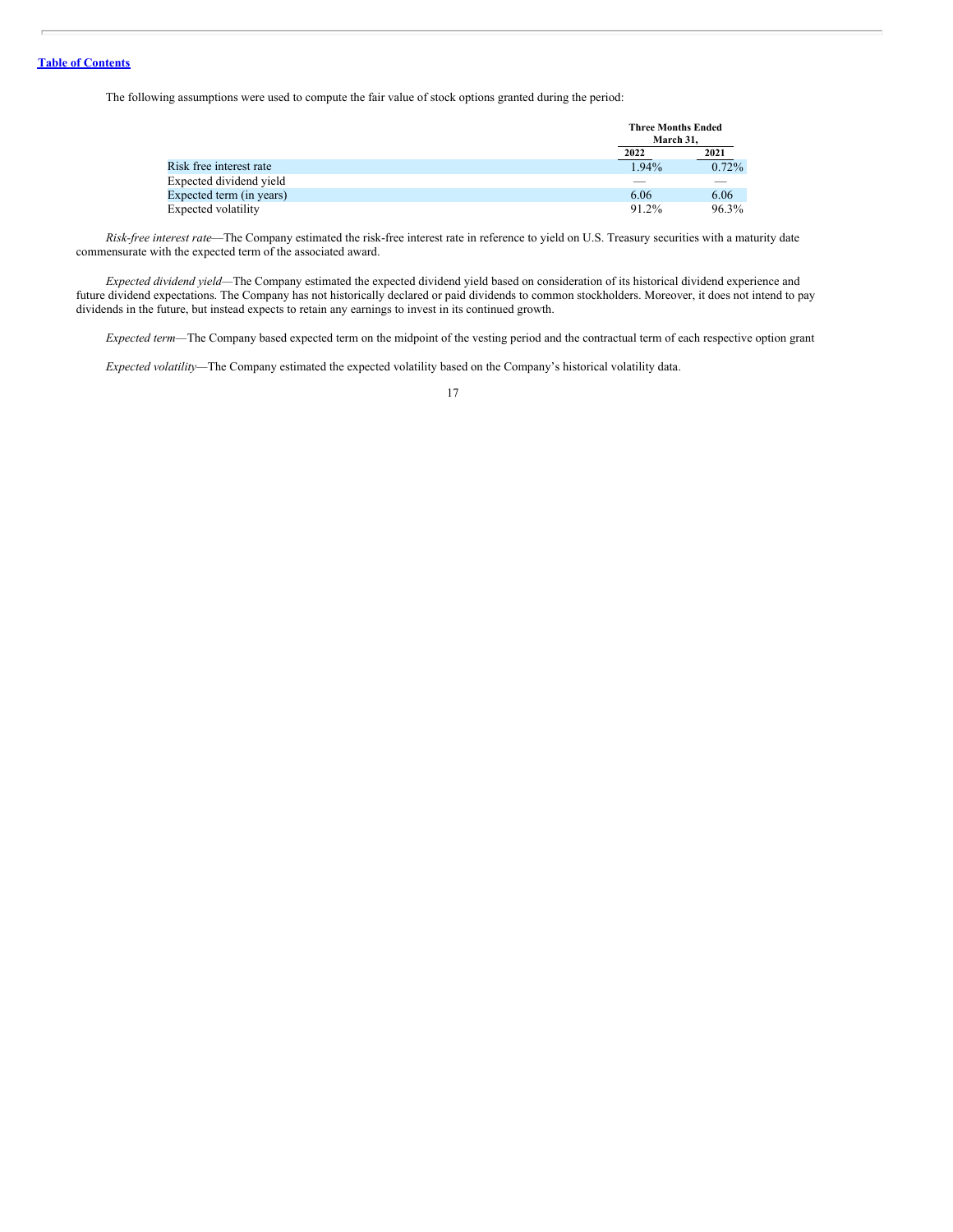#### <span id="page-23-0"></span>**ITEM 2. MANAGEMENT'S DISCUSSION AND ANALYSIS OF FINANCIAL CONDITION AND RESULTS OF OPERATIONS**

You should read the following discussion and analysis of our financial condition in conjunction with the information set forth in our financial statements and the notes to those statements included in this Quarterly Report on Form 10-Q and the audited financial statements and notes thereto as of and for the year ended December 31, 2021 and the related Management's Discussion and Analysis of Financial Condition and Results of Operations, both of which are contained in our Annual Report on Form 10-K filed by us with the Securities and Exchange Commission ("SEC") on March 25, 2022.

#### **Overview**

We are a late clinical-stage biotechnology company focused on the discovery and development of direct lytic agents ("DLAs"), including lysins and amurin peptides, as new medical modalities for the treatment of life-threatening, antibiotic-resistant infections. We believe DLAs are fundamentally different than antibiotics and offer a potential paradigm shift in the treatment of antibiotic-resistant infections. According to one of the most recent and comprehensive reports on the global burden of bacterial antimicrobial resistance ("AMR"), there were an estimated 4.95 million deaths associated with bacterial AMR in 2019, including 1.27 million deaths directly attributable to bacterial AMR. The six leading pathogens for deaths associated with resistance (Escherichia coli ("E. coli"), Staphylococcus aureus ("S. aureus"), Klebsiella pneumoniae ("K. pneumoniae"), Streptococcus pneumoniae, *Acinetobacter baumannii ("A. baumannii")*, and *Pseudomonas aeruginosa* ("*P. aeruginosa*")) were responsible for 929,000 deaths. Only one pathogen– drug combination, methicillin-resistant *S. aureus* ("MRSA"), caused more than 100,000 deaths in 2019.

Lysins are recombinantly-produced enzymes, that when applied to bacteria cleave a key component of the target bacteria's peptidoglycan cell wall, resulting in rapid bacterial cell death. In addition to the speed of action and potent cidality, we believe lysins are differentiated by their other hallmark features, which include the demonstrated ability to eradicate biofilms and synergistically boost the efficacy of conventional antibiotics in animal models. Amurin peptides are a new class of DLAs, discovered in our laboratories, which disrupt the outer membrane of gram-negative bacteria, resulting in rapid bacterial cell death, offering a distinct mechanism of action from lysins. Amurins have shown a potent, broad spectrum of *in vitro* activity against a wide range of gram-negative pathogens, including deadly, drug-resistant *P. aeruginosa*, *K. pneumoniae, E. coli, A. baumannii* and *Enterobacter cloacae* bacteria species as well as difficult to treat pathogens such as *Stenotrophomonas, Achromobacter* and some *Burkholderia* species. The highly differentiated properties of DLAs underscore their potential use in addition to antibiotics with the goal of improving clinical outcomes compared to antibiotics alone. The development of DLAs involves a novel clinical and regulatory strategy, using superiority design clinical trials with the goal of delivering significantly improved clinical outcomes for patients with serious, antibiotic-resistant bacterial infections, including biofilm-associated infections. We believe this approach affords potential clinical benefits to patients as well as the potential ability to mitigate against further development of antibiotic resistance.

We have not generated any revenues and, to date, have funded our operations primarily through our initial public offering ("IPO"), ourfollow-on public offerings, private placements of securities, and grant funding received. On March 22, 2021, we completed an underwritten public offering of 11,500,000 shares of our common stock, including shares sold pursuant to the fully exercised overallotment option granted to the underwriters in connection with the offering, at a public offering price of \$5.00 per share of common stock, resulting in estimated net proceeds of approximately \$53.8 million after underwriting discounts and commissions and offering expenses payable by us.

On March 10, 2021, we executed a cost-share contract (together with any exercise of BARDA's options to extend such contract, the "BARDA Contract") with the Biomedical Advanced Research and Development Authority ("BARDA"), part of the Office of the Assistant Secretary for Preparedness and Response at the U.S. Department of Health and Human Services. Under the terms of the BARDA Contract, the Company will receive \$9.8 million in initial funding and up to an additional \$77.0 million. The initial funding will be used to support our ongoing pivotal Phase 3 DISRUPT superiority trial of exebacase. Under the terms of the agreement, and if supported by Phase 3 DISRUPT study data, BARDA may provide the Company with additional funding upon achievement of key milestones to continue the advancement of exebacase through FDA product approval and completion of post-approval commitments. The BARDA Contract contains terms and conditions that are customary for contracts with BARDA of this nature, including provisions giving the government the right to terminate the contract at any time for its convenience. As a government contractor, we are subject to complex and wide-ranging federal and agency-specific regulations and contractual requirements. The costs of compliance with these requirements may be significant. Failure to comply with government contracting requirements could result in termination of our contract or the imposition of penalties.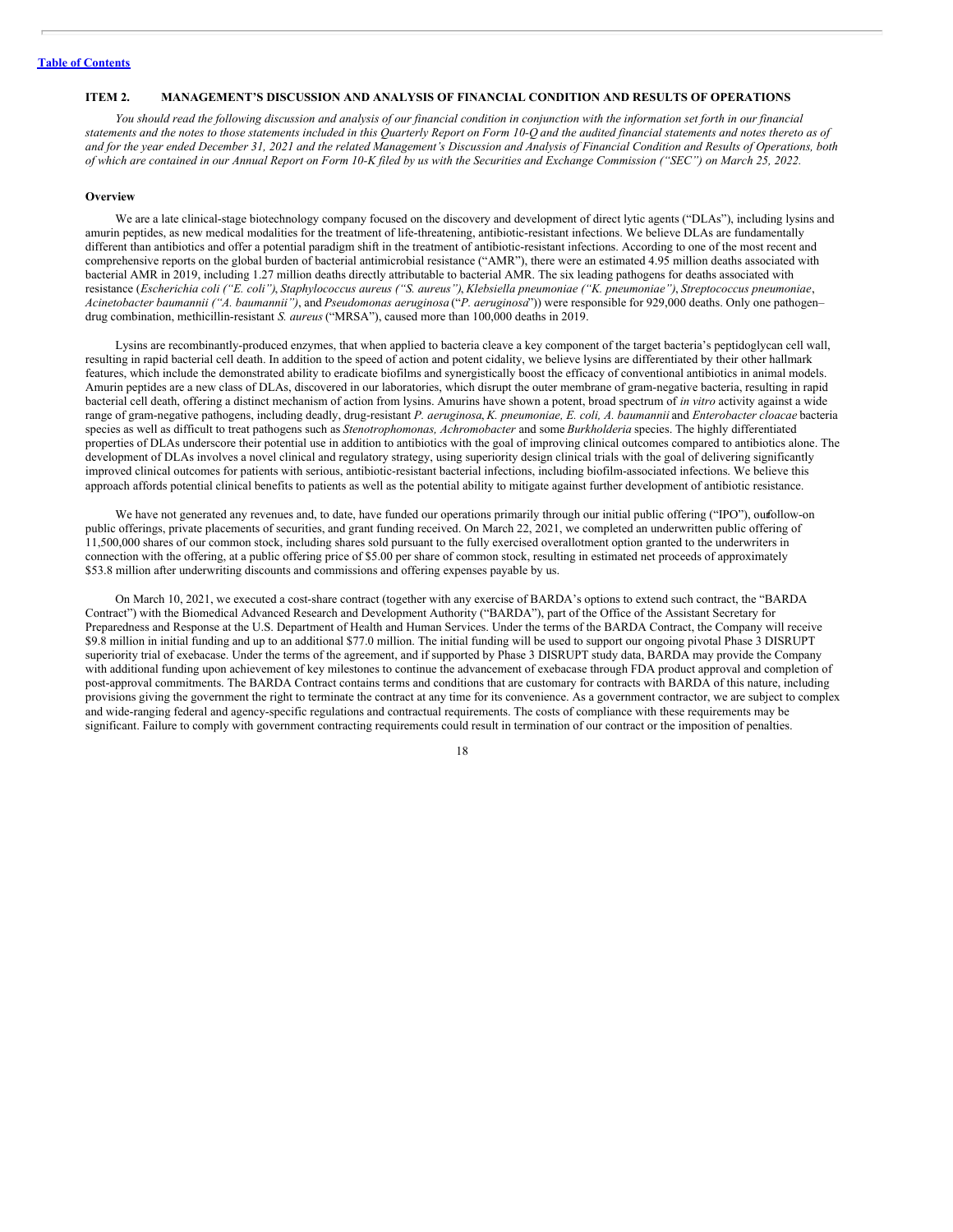We have never been profitable and our operating losses were \$16.0 million, \$47.3 million and \$34.2 million for the three months ended March 31, 2022 and the years ended December 31, 2021 and 2020, respectively. As of March 31, 2022, we had an accumulated deficit of \$280.7 million and we had approximately \$42.3 million in cash, cash equivalents and marketable securities. We expect to incur significant expenses and increasing operating losses for the foreseeable future. We expect our expenses to increase in connection with our ongoing activities, particularly as we advance our product candidates through preclinical activities and clinical trials to seek regulatory approval and, if approved, commercialize such product candidates. Accordingly, we will need additional financing to support our continuing operations and to continue as a going concern. We expect to seek to fund our operations through public or private equity, debt financings, equity-linked financings, collaborations, strategic alliances, licensing arrangements, research grants or other sources. Adequate additional financing may not be available to us on acceptable terms, or at all. Our failure to raise capital as and when needed would have a negative impact on our financial condition and our ability to pursue our business strategy. Without additional funding, the Company believes it will not have sufficient funds to meet its obligations within the next twelve months from the date of issuance of the consolidated financial statements included in this Quarterly Report on Form 10-Q. These factors raise substantial doubt about the Company's ability to continue as a going concern. Substantial doubt about our ability to continue as a going concern may materially and adversely affect the price per share of our common stock, and it may be more difficult for us to obtain financing. If potential collaborators decline to do business with us or potential investors decline to participate in any future financings due to such concerns, our ability to increase our cash position may be limited. We will need to generate significant revenues to achieve profitability, and we may never do so.

# **Financial Operations Overview**

# *Revenue*

We have not generated any revenues to date. In the future, we may generate revenues from product sales. In addition, to the extent we enter into licensing or collaboration arrangements, we may have additional sources of revenue. We expect that any revenue we generate will fluctuate from quarter to quarter as a result of the amount and timing of payments that we may recognize upon the sale of our products, to the extent that any products are successfully commercialized, and the amount and timing of fees, reimbursements, milestone and other payments received under any future licensing or collaboration arrangements. If we fail to complete the development of our product candidates in a timely manner or obtain regulatory approval for them, our ability to generate future revenue, and our results of operations and financial position, would be materially adversely affected.

#### *Research and development expenses*

Research and development expenses consist primarily of costs incurred for our research activities, including our drug discovery efforts, and the development of our product candidates, which include:

- employee-related expenses, including salaries, performance bonuses, benefits, travel andnon-cash stock-based compensation expense;
- external research and development expenses incurred under arrangements with third parties such as contract research organizations, or CROs, contract manufacturers, consultants and academic institutions; and
- facilities and laboratory and other supplies.

We expense research and development costs to operations as incurred. We account formon-refundable advance payments for goods and services that will be used in future research and development activities as expenses when the service has been performed or when the goods have been received, rather than when the payment is made.

The following summarizes our most advanced current research and development programs.

#### *Exebacase*

Our lead DLA product candidate, exebacase, was granted Breakthrough Therapy designation for the treatment of MRSA bloodstream infections (bacteremia), including right-sided endocarditis, when used in addition to standard-of-care ("SOC") anti-staphylococcal antibiotics in adult patients, by the U.S. Food and Drug Administration ("FDA") in February 2020 and is currently being studied in an ongoing Phase 3 superiority design study. In addition to bacteremia, *S. aureus* is also a common cause of pneumonia and osteomyelitis as well as biofilm-associated infections of heart valves (endocarditis), prosthetic joints, indwelling devices and catheters. These infections result in significant morbidity and mortality despite currently available antibiotic therapies.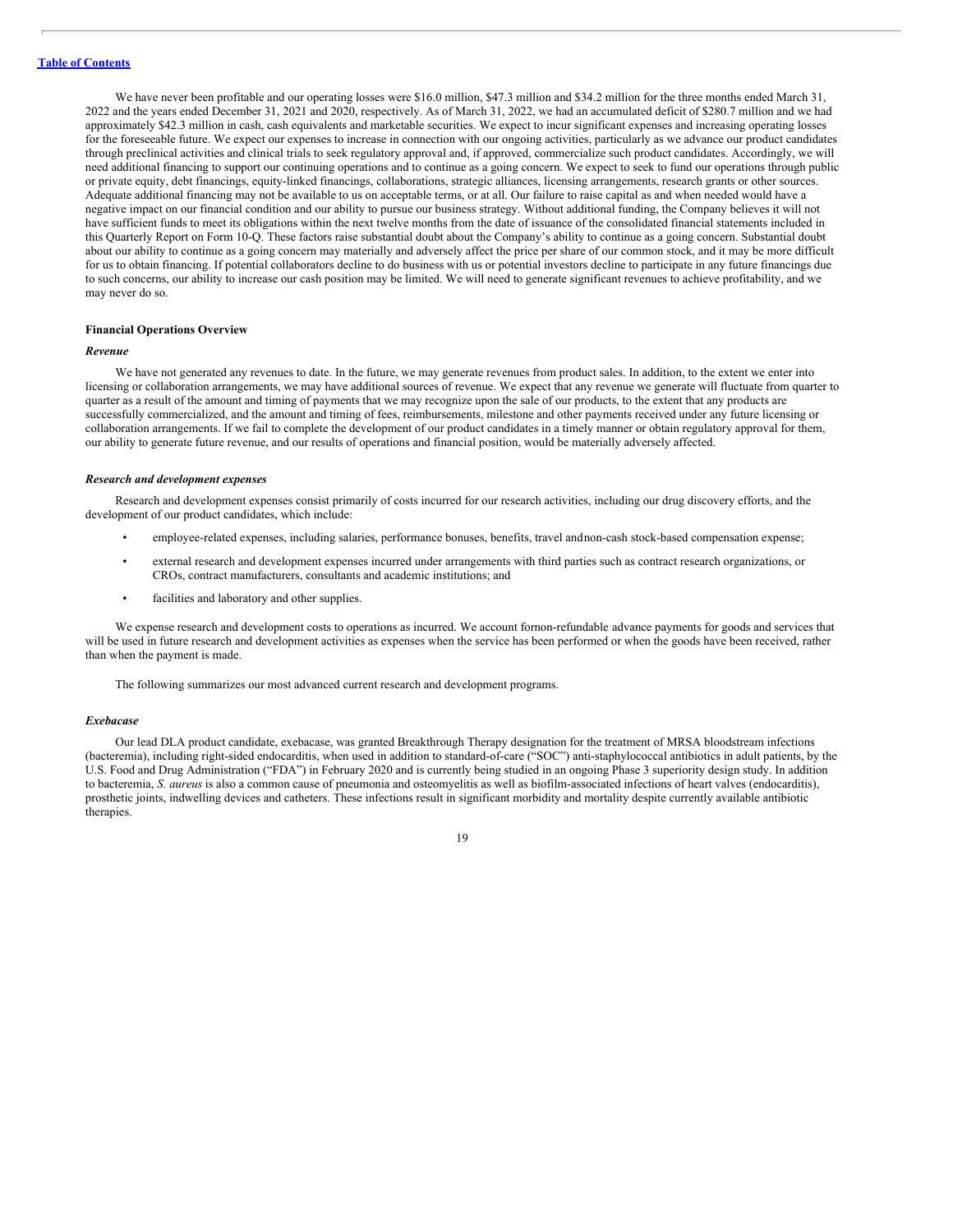In December 2019, we initiated the Phase 3 DISRUPT (Direct Lysis of*S. aureus* Resistant Pathogen Trial) superiority design study of exebacase. The DISRUPT study is a randomized, double-blind, placebo-controlled Phase 3 clinical trial conducted in the U.S. alone to assess the efficacy and safety of exebacase in approximately 350 adult and adolescent patients with complicated *S. aureus* bacteremia, including right-sided endocarditis. Patients entering the study will be randomized 2:1 to either exebacase or placebo, with all patients receiving SOC antistaphylococcal antibiotics. The primary efficacy endpoint of the study is clinical response at Day 14 in patients with MRSA bacteremia, including right-sided endocarditis. Secondary endpoints include clinical response at Day 14 in the All *S. aureus* patient group (MRSA and methicillin-sensitive*S. aureus* ("MSSA")), 30-day all-cause mortality in MRSA patients, and clinical response at later timepoints. We will also evaluate the impact of treatment with exebacase on health resource utilization, including hospital length of stay, ICU length of stay and 30-day readmission rates. We plan to conduct an interim futility analysis after approximately 60% of the MRSA population (the primary endpoint study population) completes the Day 14 primary endpoint study visit. We obtained concurrence with the FDA on the Phase 3 study protocol at an End-of-Phase 2 meeting with the FDA in September 2019, including the key design features of the study population, the endpoints and the size of the safety database that would be needed to support a Biologics License Application ("BLA") for approval of exebacase, under the FDA's "streamlined development" paradigm for agents to treat bacterial infections associated with high unmet medical need.

We completed a Phase 2 superiority design study of exebacase that evaluated its safety, tolerability, efficacy and pharmacokinetics ("PK") when used in addition to SOC antibiotics compared to SOC antibiotics alone for the treatment of *S. aureus* bacteremia, including endocarditis in adult patients. The results from this study showed clinically meaningful improvement in clinical responder rates among patients treated with exebacase in addition to SOC antibiotics compared to SOC antibiotics alone. In the primary efficacy analysis population of 116 patients with documented *S. aureus* bacteremia, including endocarditis, who received a single intravenous ("IV") infusion of blinded study drug, the clinical responder rate at Day 14 was 70.4% for patients treated with exebacase and 60.0% for patients dosed with SOC antibiotics alone (p=0.314).

In a pre-specified analysis of MRSA-infected patients, the clinical responder rate at Day 14 in patients treated with exebacase was nearly 43-percentage points higher than in patients treated with SOC antibiotics alone (74.1% for patients treated with exebacase compared to 31.3% for patients treated with SOC antibiotics alone (p=0.010)). In addition to the higher rate of clinical response, MRSA-infected patients treated with exebacase showed a 21-percentage point reduction in 30-day all-cause mortality ( $p=0.056$ ), a four day lower mean length of hospital stay and meaningful reductions in hospital readmission rates. Additional pre-specified analyses showed a clinical responder rate at Day 14 in the subset of patients with bacteremia including rightsided endocarditis of 80.0% for patients treated with exebacase compared to 59.5% for patients treated with SOC antibiotics alone, an increase of over 20 percentage point (p=0.028). In the subset of patients with bacteremia alone, the clinical responder rate at Day 14 was 81.8% for patients treated with exebacase compared to 61.5% for patients treated with SOC antibiotics alone, an increase of over 20-percentage points ( $p=0.035$ ).

Exebacase was well-tolerated and treatment emergent adverse events, including serious treatment-emergent serious adverse events ("SAEs") were balanced between the treatment groups. There were no SAEs that we determined to be related to exebacase, there were no reports of hypersensitivity related to exebacase and no patients discontinued treatment with study drug in either treatment group.

We also performed a post-hoc Phase 3 simulation analysis using the Phase 2 data to evaluate the clinical outcomes for the Phase 2 patient population that would meet the Phase 3 inclusion criteria. In this simulated Phase 3 analysis population of 84 U.S. patients with documented *S. aureus* bacteremia, including right-sided endocarditis, who received a single IV infusion of blinded study drug, the clinical responder rate at Day 14 was 83.7% for patients treated with exebacase and 54.3% for patients dosed with SOC antibiotics alone, an improvement in the responder rate of over 29-percentage points. The clinical responder rate at Day 14 in the subset of patients with MRSA bacteremia including right-sided endocarditis was 82.6% for patients treated with exebacase compared to 33.3% for patients treated with SOC antibiotics alone, an improvement in the responder rate of over 49-percentage points. In the subset of patients with MSSA bacteremia including right-sided endocarditis, the clinical responder rate at Day 14 was 84.6% for patients treated with exebacase compared to 66.7% for patients treated with SOC antibiotics alone, an increase of nearly 18-percentage points.

We believe these data established proof of concept for exebacase and for DLAs as therapeutic agents. In particular, the data for MRSA-infected patients treated with exebacase, which, in the Phase 2 superiority study, demonstrated superior outcomes in clinical response at Day 14 and in 30-day all-cause mortality as well as health economics benefits, provided the basis for the FDA to grant Breakthrough Therapy designation to exebacase for the treatment of MRSA bloodstream infections (bacteremia), including right-sided endocarditis, when used in addition to SOC anti-staphylococcal antibiotics in adult patients. Breakthrough Therapy designation is a program designed by the FDA to expedite the development and review of medicines for serious or life-threatening diseases where preliminary clinical evidence suggests that the investigational therapy may demonstrate substantial improvement on at least one clinically significant endpoint over available therapies. The Breakthrough Therapy designation provides additional benefits, such as expedited interactions with the FDA and the potential for priority review, in addition to the Fast Track designation granted to exebacase in August 2015.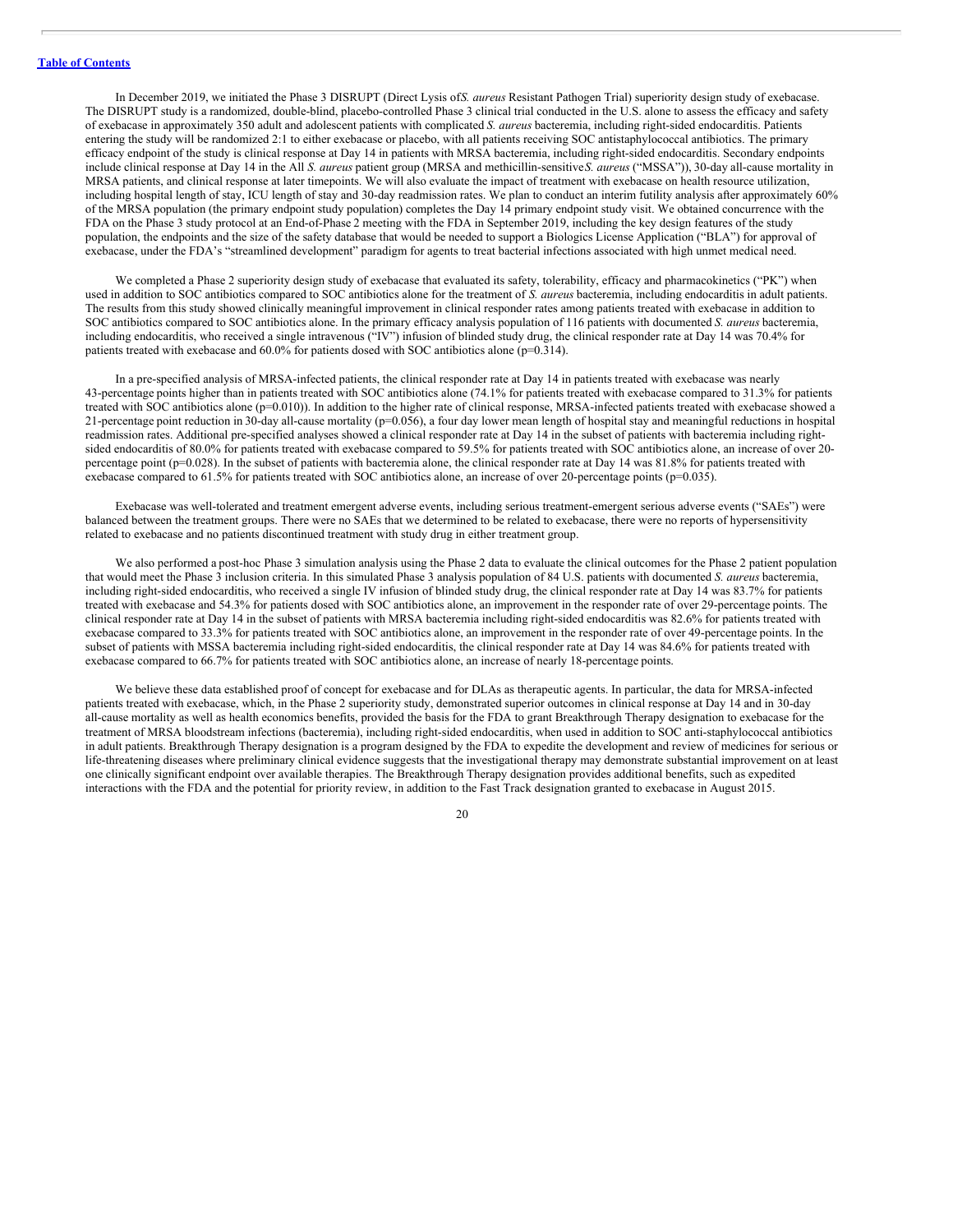On March 10, 2021, we entered into a cost-share contract (together with any exercise of BARDA's options to extend such contract, the "BARDA Contract") with BARDA, a division of the U.S. Department of Health and Human Services' Office of the Assistant Secretary for Preparedness and Response. Under the BARDA Contract, we will receive funding of up to an estimated \$86.8 million to advance the development of exebacase. The base period for the BARDA Contract includes government funding of up to \$9.8 million to reimburse expenses for approximately one year to support the conduct of the ongoing Phase 3 clinical trial and futility analysis. Following successful completion of the base period, the BARDA Contract provides for approximately \$77.0 million of additional BARDA funding for five option stages in support of the completion of the Phase 3 clinical trial of exebacase, further clinical and non-clinical studies, manufacturing, supply chain, clinical, regulatory and administrative activities. The contractperiod-of-performance (base period plus option exercises) is up to approximately six years. The BARDA Contract contains terms and conditions that are customary for contracts with BARDA of this nature, including provisions giving the government the right to terminate the contract at any time for its convenience.

# *Other Programs*

Our next product candidate,CF-370, is designed to target a range of gram-negative bacteria including*P. aeruginosa* and has demonstrated potent*in vivo* activity against extensively drug-resistant ("XDR") strains.*P. aeruginosa* is a major cause of morbidity and mortality in patients with hospitalacquired or ventilator-associated pneumonia and a major medical challenge for cystic fibrosis patients with chronic lung infections. CF-370 has also shown promising activity against *E. coli*, *K. pneumoniae* and *A. baumannii* in *in vitro* studies. We expectCF-370 to be our next DLA to enter clinical studies.

We have entered into two funding agreements with the Cystic Fibrosis Foundation to investigate the potential utility of DLAs against resistant gramnegative pathogens which afflict Cystic Fibrosis ("CF") patients. The first agreement provided funding for the assessment of the *in vitro* activity of CF-370 and amurin peptides against bacterial specimens obtained from CF patients at different stages of disease. The second agreement will provide funding for assessing the *in vitro* and *in vivo* activity of exebacase against *S. aureus* isolates obtained from CF patients. If we obtain supportive data, we plan to evaluate potential future clinical development of DLA product candidates for the treatment of exacerbations in CF lung disease.

We have developed a novel, engineered variant of exebacase, known asCF-296, which we believe provides an additional opportunity to advance a potential targeted therapy for deep-seated, invasive biofilm-associated *S. aureus* infections. We are conducting further*in vitro* and *in vivo* characterization of CF-296 to evaluate the full profile of this compound. In June 2019, we were awarded up to \$7.2 million of funding from the Military Infectious Diseases Research Program, United States Army Medical Research and Development Command ("USAMRDC") over the course of three years to advance CF-296 through Investigational New Drug application ("IND")-enabling studies.

Beyond our lysin programs, we continue our research to advance potential product candidates from our amurin peptide platform. We are evaluating our most promising amurins in preclinical animal studies with the goals of determining our next product candidate and moving this program towards clinical studies as soon as possible.

To date, a large portion of our research and development work has related to the establishment of our platform technologies, the advancement of our research projects to discovery of clinical candidates, manufacturing and preclinical testing of our clinical candidates and clinical testing of exebacase. We currently expect to focus the majority of our resources on the exebacase program. As our pipeline progresses, we are able to further leverage our employee and infrastructure resources across multiple development programs as well as research projects. We recorded approximately \$12.7 million and \$8.0 million of research and development expenses for the three months ended March 31, 2022 and 2021, respectively. A breakdown of our research and development expenses by category is shown below. We do not currently utilize a formal time or laboratory project expense allocation system to allocate employee-related expenses, laboratory costs or depreciation to any particular project. Accordingly, we do not allocate these expenses to individual projects or product candidates. However, we do allocate some portions of our research and development expenses in the product development, external research and licensing and professional fees categories to exebacase and CF-370 as shown below.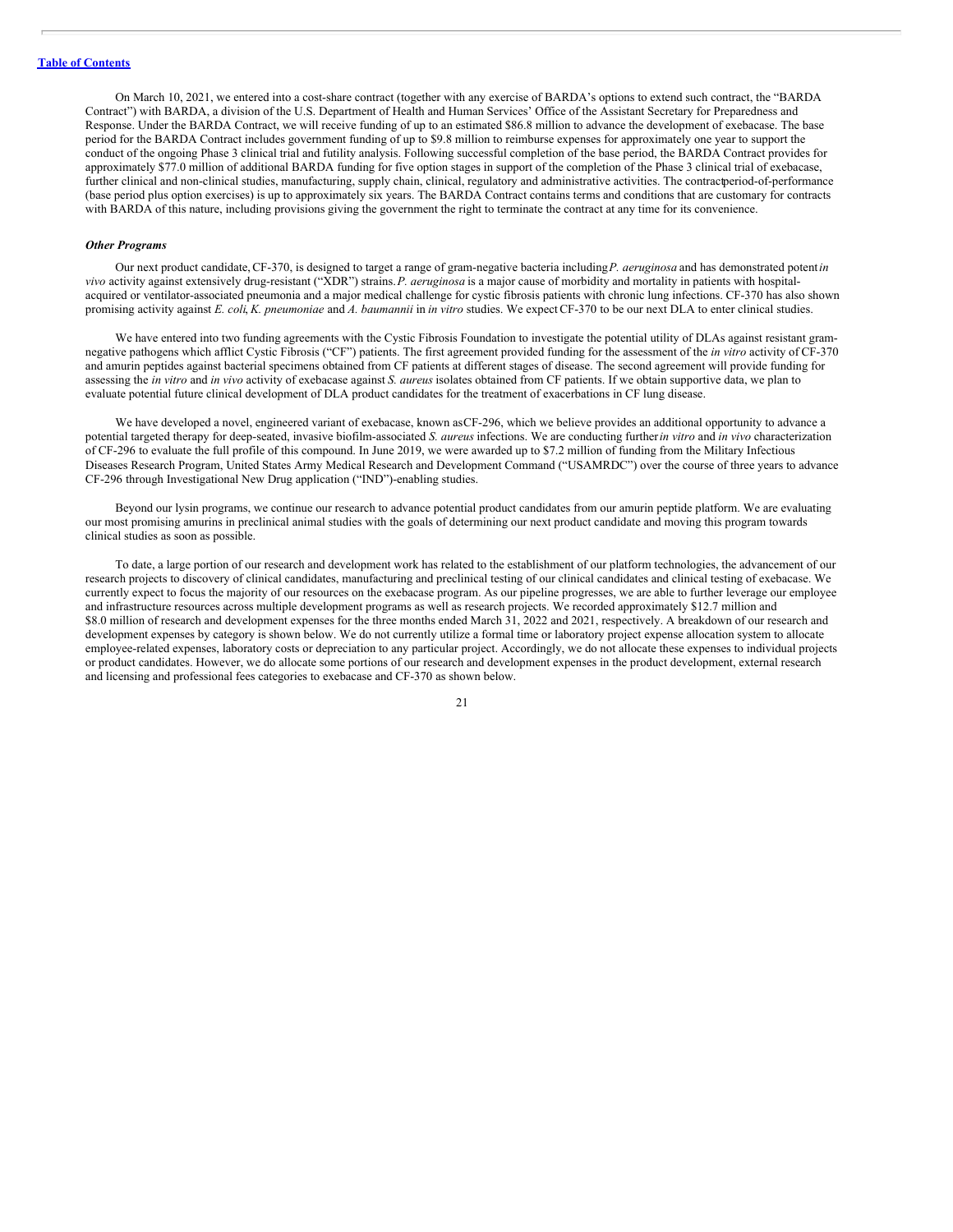The following table summarizes our research and development expenses by category for the three months ended March 31, 2022 and 2021 (in thousands):

|                                        |          | <b>Three Months Ended</b><br>March 31, |  |  |
|----------------------------------------|----------|----------------------------------------|--|--|
|                                        | 2022     | 2021                                   |  |  |
| Product development                    | \$10,559 | \$5,710                                |  |  |
| Personnel related                      | 2,391    | 1,828                                  |  |  |
| Professional fees                      | 1,025    | 904                                    |  |  |
| Laboratory costs                       | 559      | 322                                    |  |  |
| Stock-based compensation               | 263      | 151                                    |  |  |
| External research and licensing costs  | 42       | 31                                     |  |  |
| Expenses reimbursed by grants          | (2,114)  | (925)                                  |  |  |
| Total research and development expense | \$12,725 | \$8,021                                |  |  |

The following table summarizes our research and development expenses by program for the three months ended March 31, 2022 and 2021 (in thousands):

|                                                |          | <b>Three Months Ended</b><br>March 31. |  |  |
|------------------------------------------------|----------|----------------------------------------|--|--|
|                                                | 2022     | 2021                                   |  |  |
| Exebacase                                      | \$10,388 | \$5,333                                |  |  |
| CF-370                                         | 951      | 546                                    |  |  |
| Other research and development                 | 846      | 1,088                                  |  |  |
| Personnel related and stock-based compensation | 2.654    | 1.979                                  |  |  |
| Expenses reimbursed by grants                  | (2,114)  | (925)                                  |  |  |
| Total research and development expense         | \$12,725 | 8,021                                  |  |  |

We anticipate that our research and development expenses will increase substantially in connection with the commencement of additional clinical trials for our product candidates. However, the successful development of future product candidates is highly uncertain. This is due to the numerous risks and uncertainties associated with developing drugs, including the uncertainty of:

- the scope, rate of progress and expense of our research and development activities;
- clinical trial results;
- the terms and timing of regulatory approvals;
- our ability to market, commercialize and achieve market acceptance for our product candidates in the future; and
- the expense, filing, prosecuting, defending and enforcing of patent claims and other intellectual property rights.

A change in the outcome of any of these variables with respect to the development of exebacase or any other product candidate that we may develop could mean a significant change in the costs and timing associated with the development of exebacase or any such product candidate. For example, if the FDA or other regulatory authority were to require us to conduct clinical trials beyond those which we currently anticipate will be required for the completion of clinical development of exebacase or if we experience significant delays in enrollment in any clinical trials of exebacase, we could be required to expend significant additional financial resources and time on the completion of the clinical development of exebacase.

# *General and Administrative Expenses*

General and administrative expenses consist primarily of salaries and related costs for personnel, includingnon-cash stock-based compensation expense, in our executive, finance, legal, human resource and business development functions. Other general and administrative expenses include facility costs, insurance expenses and professional fees for legal, consulting and accounting services.

We anticipate that our general and administrative expenses will increase in future periods to support increases in our research and development activities and as a result of increased headcount, expanded infrastructure, increased legal, compliance, accounting and investor and public relations expenses associated with being a public company and increased insurance premiums, among other factors.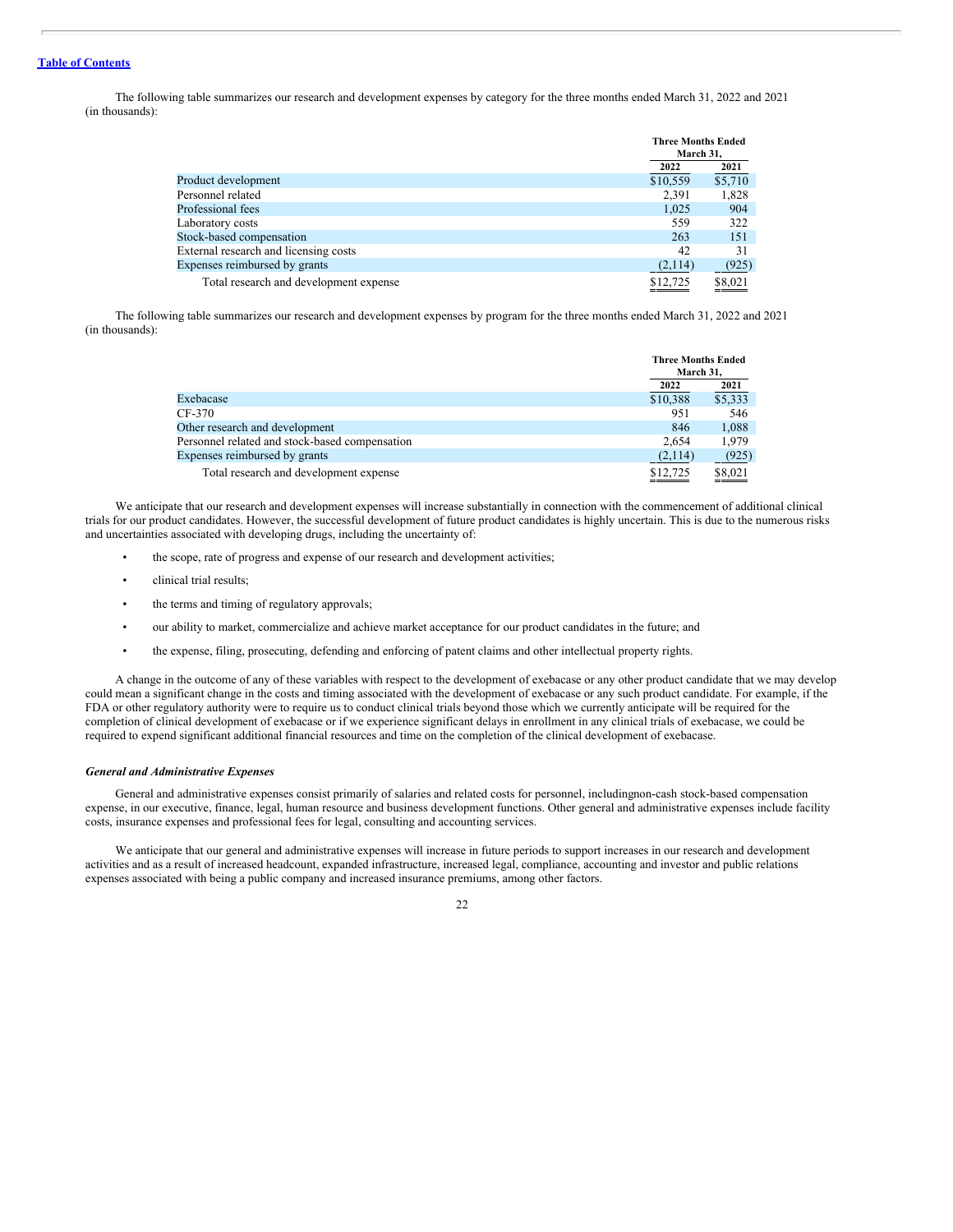#### *Other Income and Expenses*

Other income and expenses consist primarily of interest income and changes in the fair value measurement of our warrant liabilities. Interest income includes interest earned on our cash and cash equivalents and available-for-sale securities. The changes in the fair value of our warrant liabilities are derived using the Black-Scholes option pricing model. The key inputs into the model are the current per-share value and the expected volatility of the Company's common stock. Significant changes in these inputs will directly increase or decrease the estimated fair value of the Company's warrant liabilities, resulting in a non-cash gain or charge in each reporting period.

#### **Critical Accounting Policies and Use of Estimates**

Our management's discussion and analysis of our financial condition and results of operations is based on our financial statements, which we have prepared in accordance with U.S. generally accepted accounting principles. The preparation of these financial statements requires us to make estimates and judgments that affect the reported amounts of assets, liabilities and expenses and the disclosure of contingent assets and liabilities in our financial statements. On an ongoing basis, we evaluate our estimates and judgments. We base our estimates on our limited historical experience, known trends and events and various other factors that we believe are reasonable under the circumstances, the results of which form the basis for making judgments about the carrying values of assets and liabilities that are not readily apparent from other sources. Actual results may differ from these estimates under different assumptions or conditions.

During the three-month period ended March 31, 2022, there have been no material changes to our critical accounting policies and significant judgments and estimates from the information provided in the section "Management's Discussion and Analysis of Financial Condition and Results of Operations" contained in our Annual Report on Form 10-K for the year ended December 31, 2021 filed by us with the SEC on March 25, 2022*.*

# **Results of Operations**

#### *Comparison of Three Months Ended March 31, 2022 and 2021*

The following table summarizes key components of our results of operations for the periods indicated (in thousands).

|                            | Three Months Ended March 31. |  |       |  |                      |
|----------------------------|------------------------------|--|-------|--|----------------------|
|                            | 2022                         |  | 2021  |  | <b>Dollar Change</b> |
| Operating expenses:        |                              |  |       |  |                      |
| Research and development   | 12.725                       |  | 8.021 |  | 4.704                |
| General and administrative | 3.254                        |  | 2.765 |  | 489                  |
| Other (expense) income     | (4.178)                      |  | 5.591 |  | (9.769)              |

#### *Research and Development Expenses*

Research and development expenses were \$12.7 million for the three months ended March 31, 2022 compared with \$8.0 million for the three months ended March 31, 2021, an increase of \$4.7 million. This increase was primarily attributable to a \$3.2 million increase in spending on manufacturing costs related to the process transfer, analytical and process validation, and manufacturing of exebacase in order to support a potential BLA submission and a \$2.4 million increase in spending on clinical activities as we continued to enroll patients and expand the number of clinical sites in the Phase 3 DISRUPT study of exebacase. These increases were partially offset by a \$0.8 million decrease in spending on non-clinical studies of CF-370 and our other preclinical programs.

#### *General and Administrative Expenses*

General and administrative expenses were \$3.3 million for the three months ended March 31, 2022, compared with \$2.8 million for the three months ended March 31, 2021, an increase of \$0.5 million. This was due primarily to an increase in costs for personnel and related expenses.

#### *Other (Expense) Income*

Other expense was \$4.2 million for the three months ended March 31, 2022, compared with other income of \$5.6 million for the three months ended March 31, 2021, an increase in expense of \$9.8 million. The increase in other expense was due primarily to the non-cash charge of \$4.2 million in the current year period compared to a non-cash gain of \$5.6 million in the prior year period, both resulting from the change in fair value of our warrant liabilities in each reporting period.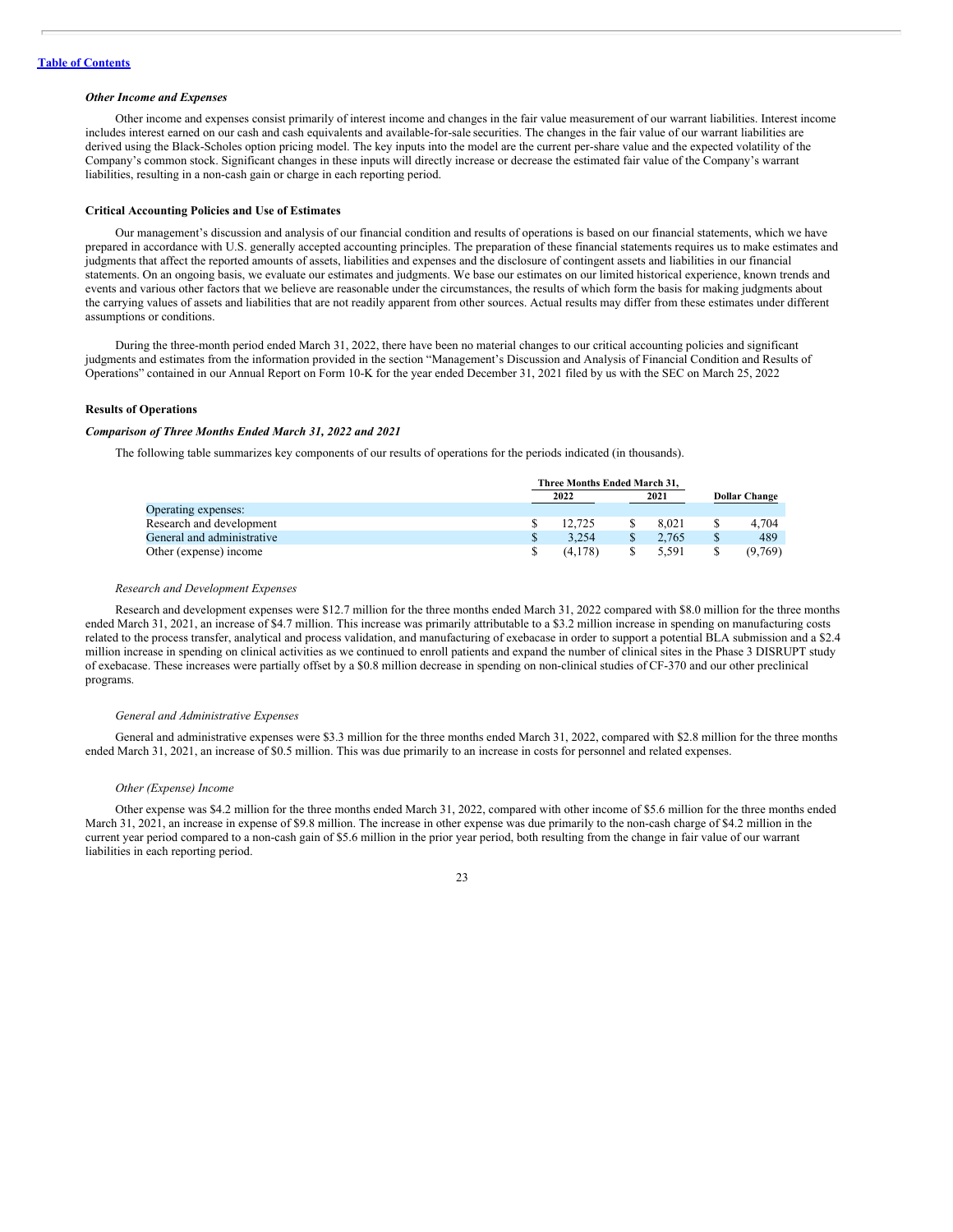#### **Liquidity and Capital Resources**

# *Sources of Liquidity*

We have financed our operations to date primarily through proceeds from sales of common stock, common stock and warrants, convertible preferred stock and convertible debt and, to a lesser extent, funding received from government contracts and granting organizations. To date, we have not generated any revenue from the sale of products. We have incurred losses and generated negative cash flows from operations since inception.

Since the date of our IPO, we have funded our operations through the sale of registered securities for gross proceeds of \$257.8 million, \$9.6 million from the exercise of the Class B Warrants issued in our IPO, \$26.0 million from the sale of securities in private placements and the receipt of \$19.6 million of funding from grant agreements and government contracts.

On August 14, 2020, we filed a shelf registration statement on FormS-3 (the "Form S-3") with the SEC. The FormS-3 was declared effective by the SEC on August 31, 2020. The Form S-3 allows us to offer and sell fromtime-to-time up to \$150.0 million of common stock, preferred stock, debt securities, warrants or units comprised of any combination of these securities. On March 22, 2021, we completed an underwritten public offering of 11,500,000 shares of our common stock, including shares sold pursuant to the fully exercised overallotment option granted to the underwriters in connection with the offering, at a public offering price of \$5.00 per share of common stock, resulting in estimated net proceeds of approximately \$53.8 million after underwriting discounts and commissions and offering expenses payable by us. The terms of any future offerings under the shelf registration statement will be established at the time of such offering and will be described in a prospectus supplement filed with the SEC prior to the completion of any such offering.

As of March 31, 2022, we had approximately \$42.3 million in cash, cash equivalents and marketable securities which we do not believe will be sufficient to meet our obligations within the next twelve months from the date of issuance of our consolidated financial statements that are included elsewhere in this Quarterly Report on Form 10-Q. Combined with our accumulated deficit and our forecasted cash expenditures, these factors raise substantial doubt about our ability to continue as a going concern.

As such, under the requirements of Accounting Standard Codification ("ASC")205-40, we may not consider the potential for future capital raises in our assessment of our ability to meet our obligations for the next twelve months. We plan to continue to fund our operations through public or private debt and equity financings, but there can be no assurances that such financing will continue to be available to us on acceptable terms, or at all, and the terms of any public or private offerings of stock could be significantly dilutive to existing stockholders. If we are unable to obtain funding, we would be forced to delay, reduce or eliminate our research and development programs, which could adversely affect our business prospects, or we may be unable to continue operations. In accordance with the requirements of ASC 205-40, we have concluded that substantial doubt exists about our ability to continue as a going concern for twelve months from the date of issuance of our consolidated financial statements that are included elsewhere in this Quarterly Report on Form 10-Q.

In the past, we have obtained grants to supplement our financings withnon-dilutive funding, including grants from CARB-X, USAMRDC and our cost-sharing contract with BARDA. Our grant programs under CARB-X have ended. We may continue to pursue further non-dilutive funding opportunities. In addition, there can be no assurances that we will receive the maximum potential funding to the Company under any of our ongoing agreements.

# *Cash Flows*

The following table provides information regarding our cash flows for the three months ended March 31, 2022 and 2021 (in thousands):

|                                 | Three Months Ended March 31,          |  |         |  |
|---------------------------------|---------------------------------------|--|---------|--|
|                                 | 2022                                  |  | 2021    |  |
| Net cash (used in) provided by: |                                       |  |         |  |
| Operating activities            | (11.767)                              |  | (9,059) |  |
| Investing activities            | 4.750                                 |  | 4.913   |  |
| Financing activities            | $\hspace{1.0cm} \rule{1.5cm}{0.15cm}$ |  | 53,907  |  |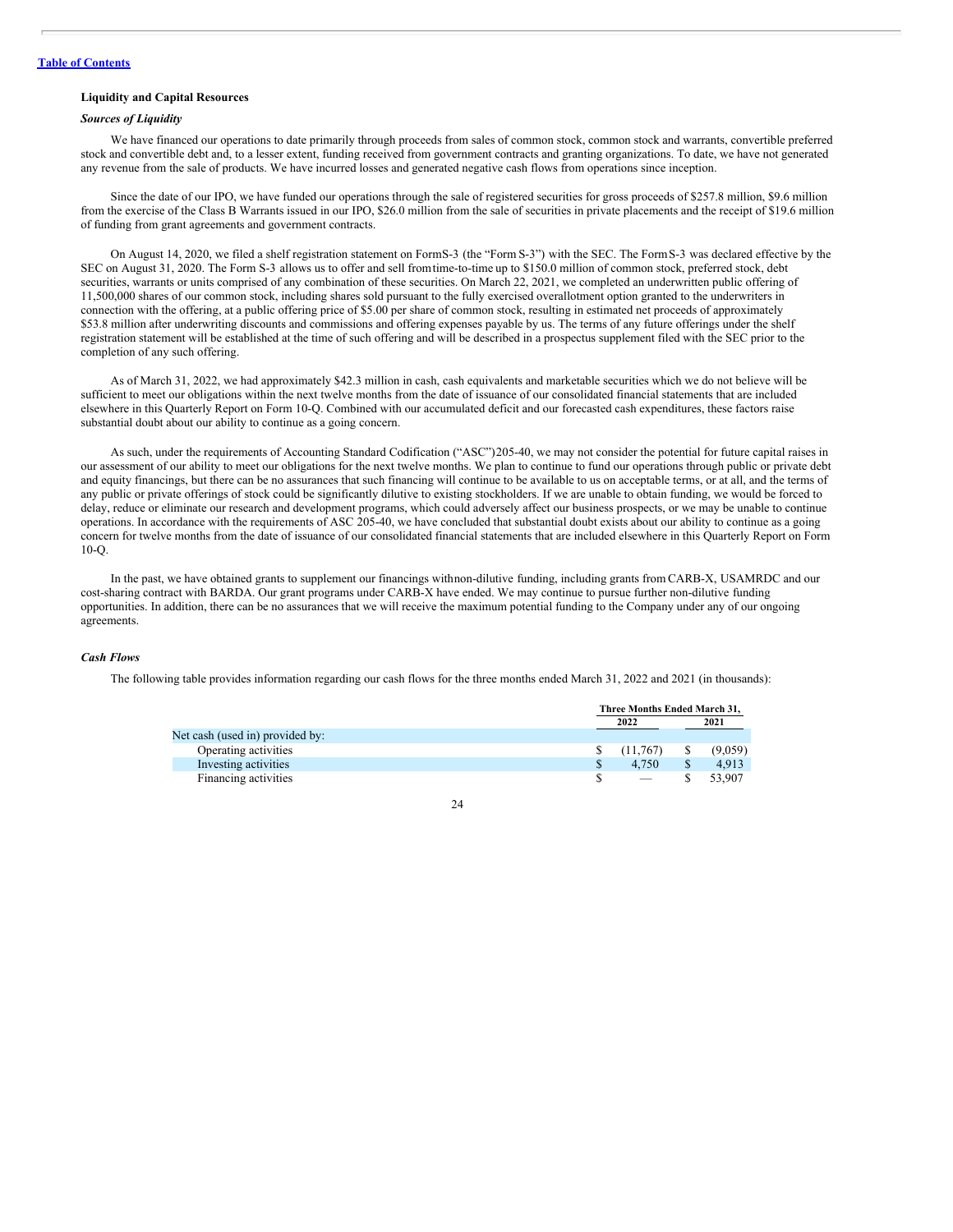#### *Net cash used in operating activities*

Net cash used in operating activities resulted primarily from our net losses adjusted fornon-cash charges and changes in the components of working capital. Net cash used in operating activities for the three months ended March 31, 2022 increased by \$2.7 million compared to the same period in 2021, due primarily to increased payments to our contract research organizations in support of our Phase 3 DISRUPT trial of exebacase and to our contract manufacturing organizations for completion of the exebacase process transfer and ongoing analytical and process validation activities in the first quarter of 2022.

#### *Net cash provided by investing activities*

Net cash provided by investing activities for both the three months ended March 31, 2022 and 2021 were from the proceeds received from the maturities of marketable securities.

#### *Net cash provided by financing activities*

There was no net cash provided by or used in financing activities for the three months ended March 31, 2022. Net cash provided by financing activities for the three months ended March 31, 2021 resulted from the \$53.8 million of net proceeds from our March 22, 2021 offering of securities and \$0.1 million of proceeds from the exercise of warrants.

#### **Funding Requirements**

All of our product candidates are in clinical or preclinical development. We expect to continue to incur significant expenses and increasing operating losses for the foreseeable future. We anticipate that our expenses will increase substantially if and as we:

- continue our ongoing clinical trials, and initiate the planned clinical trials of our product candidates;
- continue our ongoing preclinical studies, and initiate additional preclinical studies, of our product candidates;
- continue the research and development of our other product candidates and our platform technology;
- add operational, financial and management information systems and personnel, including personnel to support our product development and future commercialization efforts;
- seek marketing approvals for our product candidates that successfully complete clinical trials;
- establish, either on our own or with strategic partners, a sales, marketing and distribution infrastructure to commercialize any products for which we may obtain marketing approval;
- seek to identify additional product candidates;
- acquire or in-license other products and technologies; and
- maintain, leverage and expand our intellectual property portfolio.

For a description of our contractual obligations, see Note 7, "Commitments and Contingencies" to the notes to our consolidated financial statements included elsewhere in this Quarterly Report on Form 10-Q.

Without additional funding, we believe we will not have sufficient funds to meet our obligations within the next twelve months from the date of issuance of our consolidated financial statements that are included elsewhere in this Quarterly Report on Form 10-Q. If we are unable to obtain funding, we would be forced to delay, reduce or eliminate our research and development programs, which could adversely affect our business prospects, or we may be unable to continue operations. In accordance with the requirements of ASC 205-40, we have concluded that substantial doubt exists about our ability to continue as a going concern. Because of the numerous risks and uncertainties associated with the development and commercialization of our product candidates, and the extent to which we may enter into collaborations with third parties for development and commercialization of our product candidates, we are unable to estimate the amounts of increased capital outlays and operating expenses associated with completing the development of our current product candidates. We plan to continue to fund our operations through public or private debt and equity financings, but there can be no assurances that such financing will be available to us on satisfactory terms, or at all. We plan to continue to supplement our financings with non-dilutive funding, including grants and our cost-sharing contract with BARDA, but there can be no assurances that we will receive the maximum potential funding to the Company under such arrangements.

Our future capital requirements will depend on many factors, including:

- the progress and results of the clinical trials of our lead product candidates;
- the scope, progress, results and costs of compound discovery, preclinical development, laboratory testing and clinical trials for our other product candidates;
- the extent to which we acquire or in-license other products and technologies;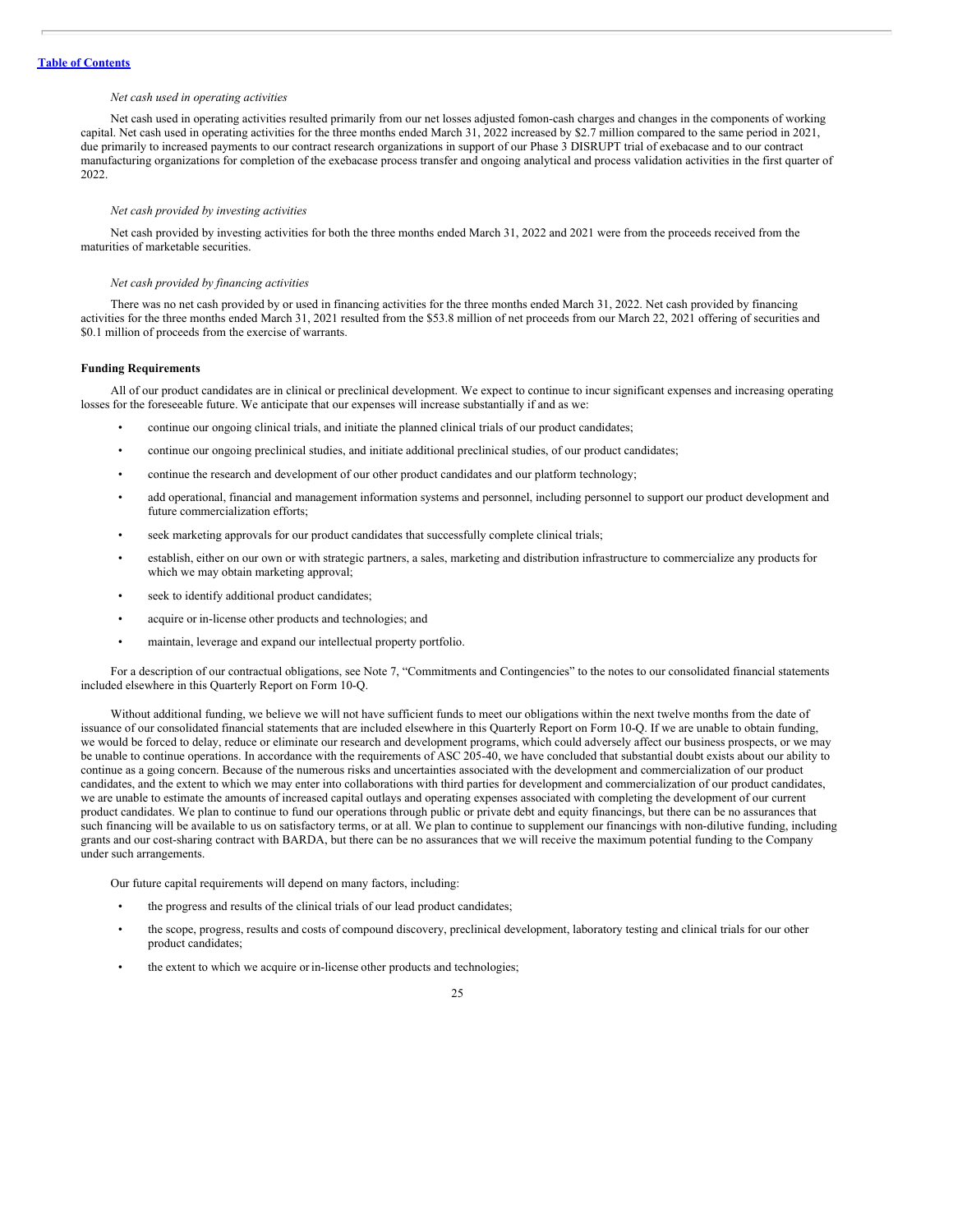- the timing and amount of actual reimbursements under the BARDA Contract;
- the costs, timing and outcome of regulatory review of our product candidates;
- the costs of future commercialization activities, including product sales, marketing, manufacturing and distribution, for any of our product candidates for which we receive marketing approval;
- revenue, if any, received from commercial sales of our product candidates, should any of our product candidates receive marketing approval;
- the costs of preparing, filing and prosecuting patent applications, maintaining and enforcing our intellectual property rights and defending intellectual property-related claims; and
- our ability to establish any future collaboration arrangements on favorable terms, if at all.

Until such time, if ever, as we can generate substantial product revenues, we expect to finance our cash needs through a combination of equity and debt offerings, collaborations, grants, government contracts, strategic alliances and licensing arrangements. We do not have any committed external source of funds. To the extent that we raise additional capital through the sale of equity or other securities, the ownership interest of our stockholders will be diluted, and the terms of these securities may include liquidation or other preferences that adversely affect your rights as a common stockholder. Debt financing, if available, may involve agreements that include covenants limiting or restricting our ability to take specific actions, such as incurring additional debt, making capital expenditures or declaring dividends. If we raise additional funds through collaborations, strategic alliances or licensing arrangements with third parties, we may have to relinquish valuable rights to our technologies, future revenue streams, research programs or product candidates or grant licenses on terms that may not be favorable to us. If we are unable to raise additional funds through equity or debt financings when needed, we may be required to delay, limit, reduce or terminate our product development or future commercialization efforts or grant rights to develop and market product candidates that we would otherwise prefer to develop and market ourselves.

We incur significant costs as a public company, including, but not limited to, increased personnel costs, increased directors fees, increased directors and officers insurance premiums, audit and legal fees, investor relations and external communications fees, expenses for compliance with the Sarbanes-Oxley Act and rules implemented by the SEC and Nasdaq and various other costs and expenses.

#### **Effects of Inflation**

We do not believe that inflation or changing prices had a significant impact on our results of operations for any periods presented herein. We continue to monitor the impact of inflationary pressures on purchases and new contractual commitments.

# <span id="page-31-0"></span>**ITEM 3. QUANTITATIVE AND QUALITATIVE DISCLOSURES ABOUT MARKET RISK**

Our primary exposure to market risk is interest income sensitivity, which is affected by changes in the general level of U.S. interest rates. As of March 31, 2022, we had cash, cash equivalents and marketable securities of \$42.3 million. Because of the short-term maturities of our cash equivalents and marketable securities, we do not believe that an increase in market rates would have any significant impact on the fair value of our cash equivalents or marketable securities. If a 50% change in interest rates were to have immediately occurred on March 31, 2022, this change would not have had a material effect on the fair value of our investment portfolio as of that date.

While we believe our cash, cash equivalents and marketable securities do not contain excessive credit or liquidity risk, we cannot provide absolute assurance that in the future our investments will not be subject to adverse changes in market value. In addition, we maintain significant amounts of cash and cash equivalents at one or more financial institutions that are in excess of federally insured limits.

We do not own any derivative financial instruments. Accordingly, we do not believe that there is any material market risk exposure with respect to derivative, foreign currency or other financial instruments that would require disclosure under this item.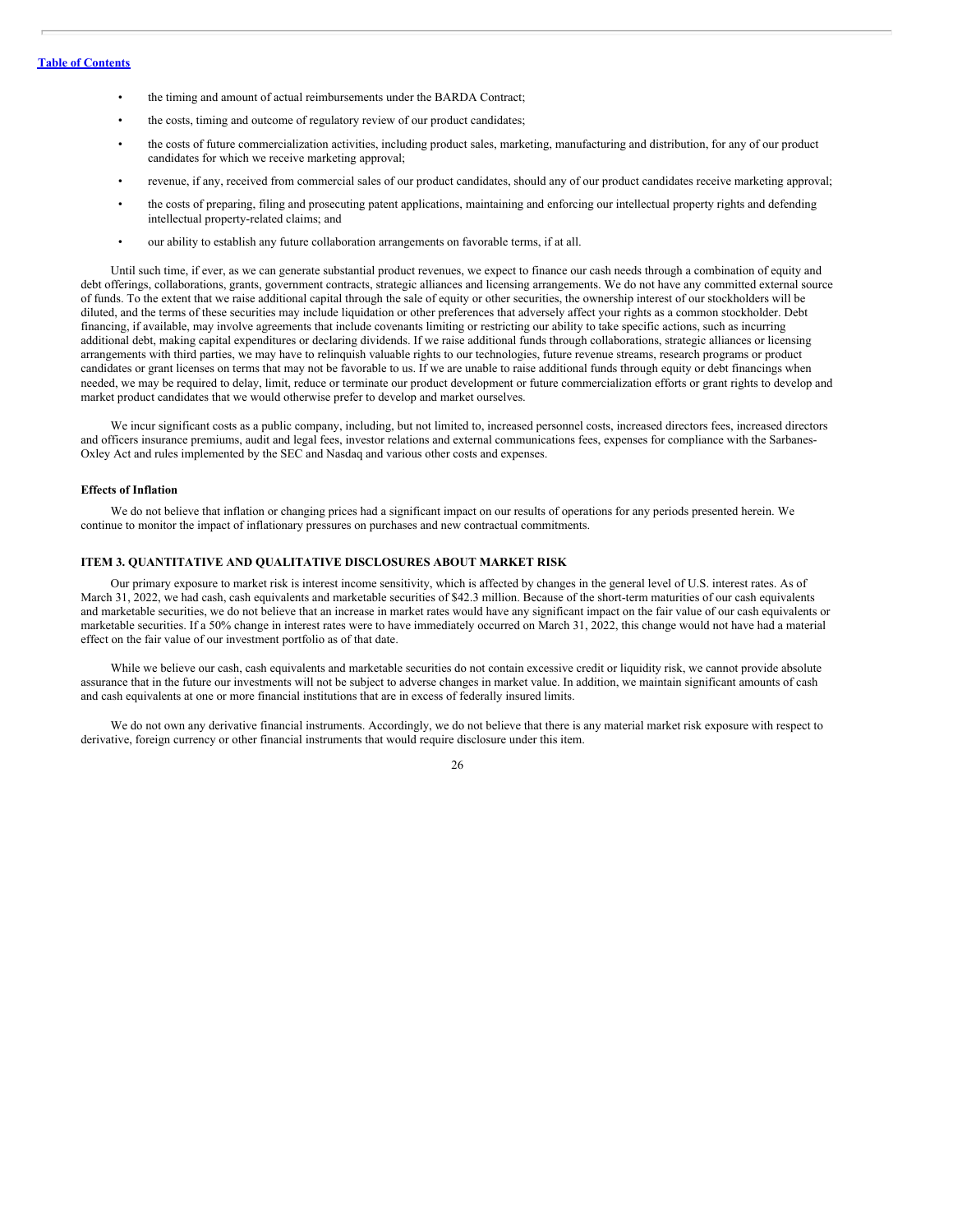#### <span id="page-32-0"></span>**ITEM 4. CONTROLS AND PROCEDURES**

#### *Limitations on Ef ectiveness of Controls and Procedures*

In designing and evaluating our disclosure controls and procedures, management recognizes that any controls and procedures, no matter how well designed and operated, can provide only reasonable assurance of achieving the desired control objectives. In addition, the design of disclosure controls and procedures must reflect the fact that there are resource constraints and that management is required to apply judgment in evaluating the benefits of possible controls and procedures relative to their costs.

#### *Evaluation of Disclosure Controls and Procedures*

As required by Rule 13a-15(b) and Rule 15d-15(b) of the Exchange Act, our management, including our principal executive officer and our principal financial officer, conducted an evaluation as of the end of the period covered by this Quarterly Report on Form 10-Q of the effectiveness of our disclosure controls and procedures. Based on that evaluation, our principal executive officer and principal financial officer concluded that our disclosure controls and procedures were effective at the reasonable assurance level as of March 31, 2022.

#### *Changes in Internal Control*

As required by Rule 13a-15(d) and Rule 15d-15(d) of the Exchange Act, our management, including our principal executive officer and our principal financial officer, conducted an evaluation of our internal control over financial reporting to determine whether any changes occurred during the quarter ended March 31, 2022 that have materially affected, or are reasonably likely to materially affect, our internal control over financial reporting. Based on that evaluation, our principal executive officer and principal financial officer concluded that there were no such changes during the quarter ended March 31, 2022 that materially affected, or are reasonably likely to materially affect, our internal control over financial reporting.

# **PART II – OTHER INFORMATION**

# <span id="page-32-2"></span><span id="page-32-1"></span>**ITEM 1. LEGAL PROCEEDINGS**

We are not a party to any material legal proceedings at this time. From time to time, we may be subject to various legal proceedings and claims that arise in the ordinary course of our business activities. Although the results of litigation and claims cannot be predicted with certainty, we do not believe we are party to any claim or litigation the outcome of which, if determined adversely to us, would individually or in the aggregate be reasonably expected to have a material adverse effect on our business. Regardless of the outcome, litigation can have an adverse impact on us because of defense and settlement costs, diversion of management resources and other factors.

### <span id="page-32-3"></span>**ITEM 1A. RISK FACTORS**

You should carefully consider the following risk factors, as well as the other information in this report, and in our other public filings. Our business, financial condition and operating results can be affected by a number of important factors, whether currently known or unknown, including but not limited to those described below, any one or more of which could, directly or indirectly, cause the Company's actual results of operations and financial condition to vary materially from past, or from anticipated future, results of operations and financial condition. Any of these factors, in whole or in part, could materially and adversely affect the Company's business, financial condition, results of operations and common stock price. Other factors may exist that we do not consider significant based on information that is currently available. In addition, new risks may emerge at any time, and we cannot predict those risks or estimate the extent to which they may affect us. Past financial performance should not be considered to be a reliable indicator of future *performance, and investors should not use historical trends to anticipate results or trends in future periods.*

#### **Risks Related to Our Financial Position and Need for Additional Capital**

# We have incurred significant losses since our inception. We expect to incur losses for at least the next several years and may never achieve or maintain *profitability.*

We are a clinical-stage biopharmaceutical company with no approved products, and we have not generated any revenue from product sales to date. To date, we have focused exclusively on developing our product candidates and have funded our operations primarily through the sale of common stock and warrants, convertible preferred stock and issuances of convertible debt to our investors, and to a lesser extent, grant funding. We have not yet demonstrated an ability to overcome many of the risks and uncertainties frequently encountered by companies in the pharmaceutical industry, and you should analyze our company in light of such risks and uncertainties.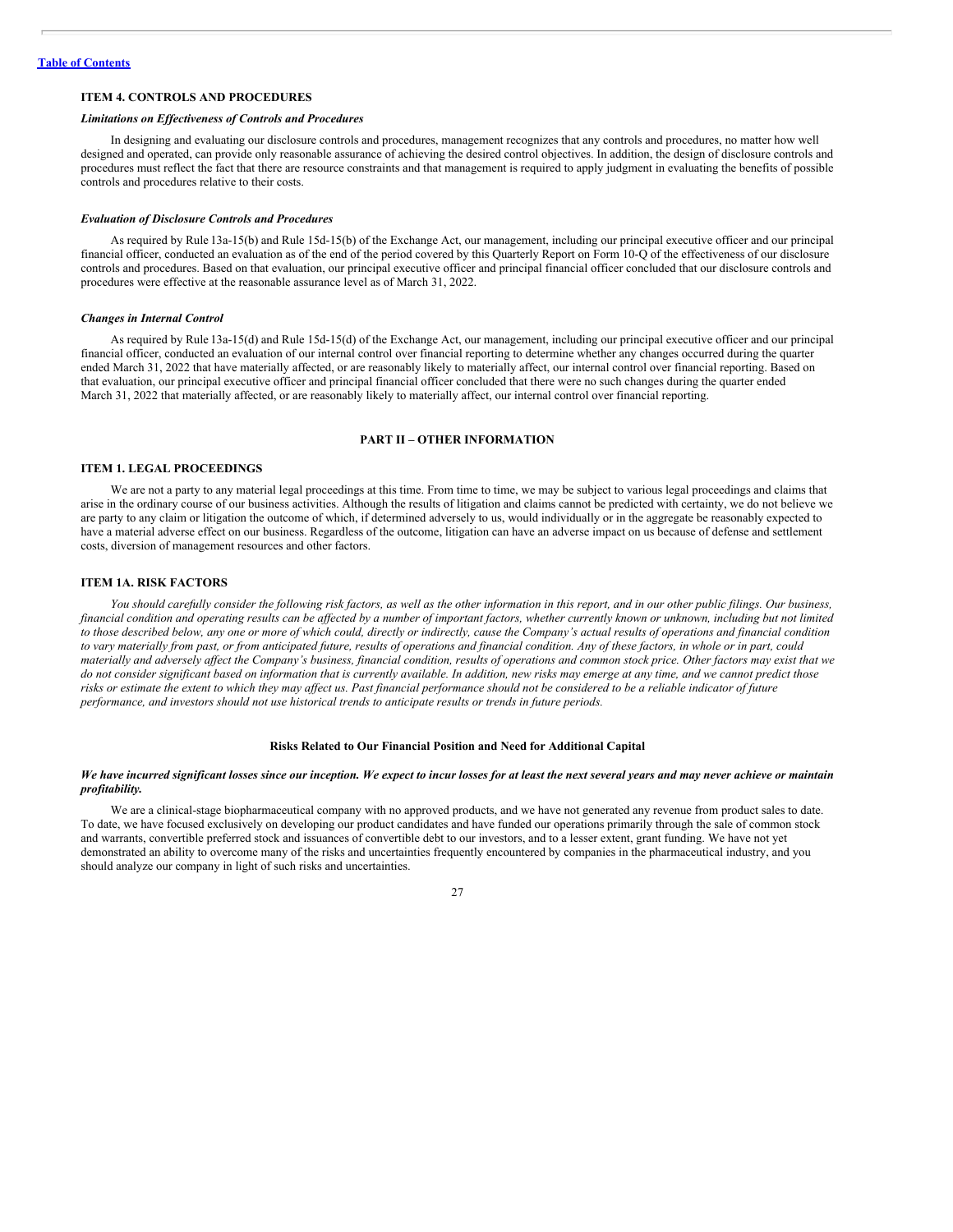Since inception, we have incurred significant operating losses. Our losses from operations for the three months ended March 31, 2022 and the years ended December 31, 2021 and 2020 were \$16.0 million, \$47.3 million and \$34.2 million, respectively. We have devoted substantially all of our efforts to research and development. We expect to continue to incur significant expenses and increasing operating losses for at least the next several years. The net losses we incur may fluctuate significantly from quarter to quarter and year to year.

We anticipate that our expenses will increase substantially as clinical trials for any of our product candidates commence or progress. Our expenses will increase if and as we:

- seek to discover or develop additional product candidates;
- seek marketing approvals for any of our product candidates that successfully complete clinical trials;
- in-license or acquire other products and technologies;
- maintain, expand and protect our intellectual property portfolio;
- hire additional clinical, quality control and scientific personnel; and
- add operational, financial and management information systems and personnel, including personnel to support our product development and planned future commercialization efforts.

#### Our recurring losses from operations raise substantial doubt regarding our ability to continue as a going concern.

We currently operate with limited resources. We have incurred significant losses since our inception and have never generated revenue or profit, and it is possible we will never generate revenue or profit. Based on our current operating plans, and without additional funding, we believe we will not have sufficient funds to meet our obligations within the next twelve months from the issuance of our consolidated financial statements that are included elsewhere in this Quarterly Report on Form 10-Q. These factors raise substantial doubt about our ability to continue as a going concern. We have relied on our ability to fund our operations primarily through public and private debt and equity financings, and, to a lesser extent, funding received from government contracts and granting organizations, but there can be no assurances that such financing or funding will continue to be available to us on satisfactory terms, or at all.

Securing additional financing may divert our management from ourday-to-day activities, which may adversely affect our ability to develop and commercialize exebacase or any of our other product candidates. In addition, we cannot guarantee that future financing will be available in sufficient amounts or on terms acceptable to us, if at all. If we are unable to obtain funding, we would be forced to delay, reduce or eliminate our research and development programs, which would adversely affect our business prospects. In addition, if we are unable to raise capital, we will also need to implement cost reductions, and any failure to effectively do so will harm our business, results of operations and future prospects.

Substantial doubt about our ability to continue as a going concern may materially and adversely affect the price per share of our common stock, and it may be more difficult for us to obtain financing. If potential collaborators decline to do business with us or potential investors decline to participate in any future financings due to such concerns, our ability to increase our cash position may be limited. The perception that we may not be able to continue as a going concern may cause others to choose not to deal with us due to concerns about our ability to meet our contractual obligations.

We have prepared our consolidated financial statements on a going concern basis, which contemplates the realization of assets and the satisfaction of liabilities and commitments in the normal course of business. Our consolidated financial statements included in this Quarterly Report on Form 10-Q do not include any adjustments to reflect the possible inability of the Company to continue as a going concern within one year after the issuance of such financial statements. If we are unable to continue as a going concern, you could lose all or part of your investment in our Company.

#### We currently have no source of product revenue and have not yet generated any revenues from product sales.

To date, we have not completed the development of any products and have not generated any revenues from product sales. Our ability to generate revenue from product sales and achieve profitability will depend upon our ability to successfully commercialize products, including any of our current product candidates, or other product candidates that we may in-license or acquire in the future. Even if we are able to successfully achieve regulatory approval for these product candidates, we may never generate revenues that are significant enough to achieve profitability. Our ability to generate revenue from product sales from our current or future product candidates also depends on a number of additional factors, including our ability to:

successfully complete development activities, including the necessary clinical trials;

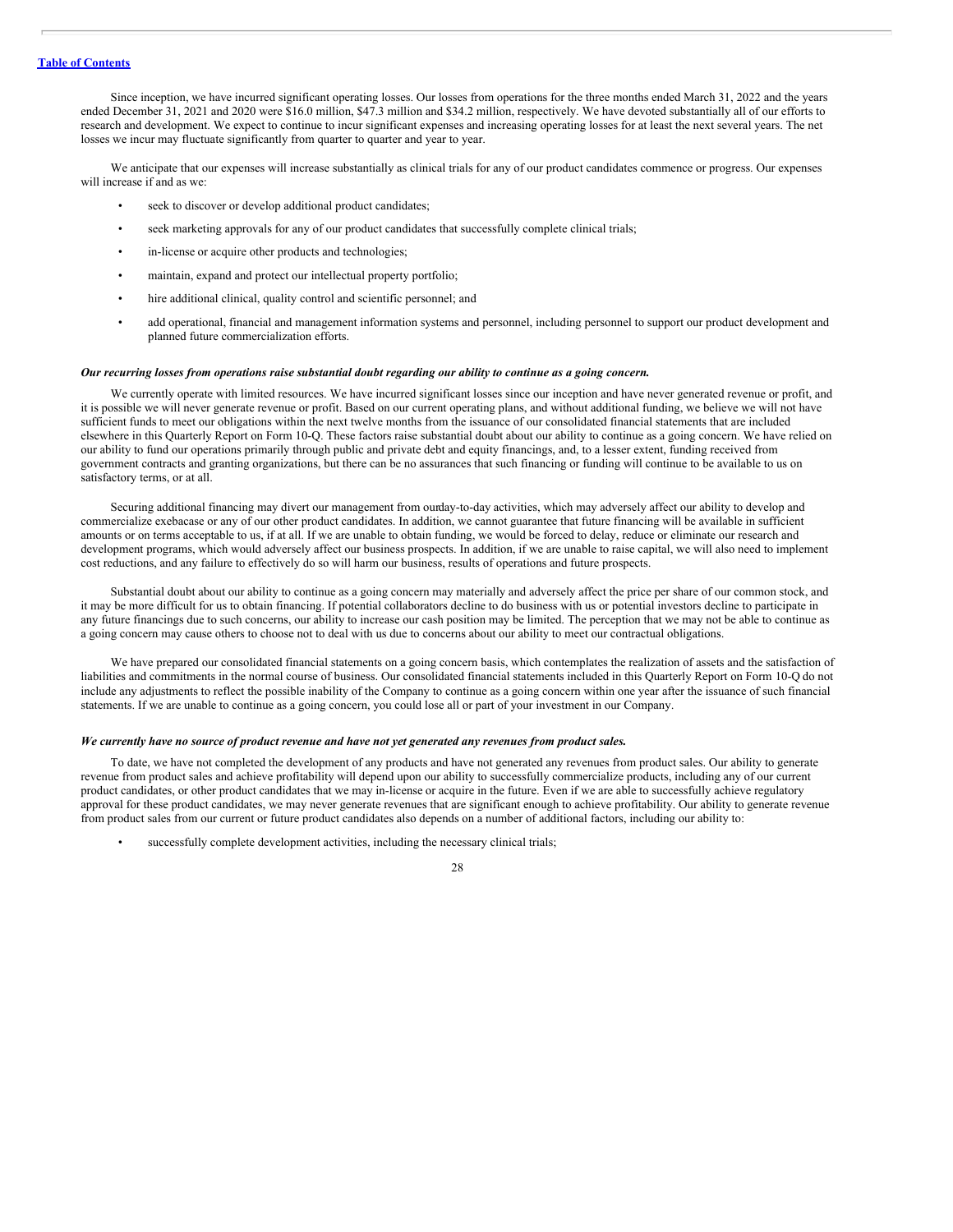- complete and submit BLAs to the FDA, and obtain regulatory approval for indications for which there is a commercial market;
- complete and submit applications to, and obtain approval from, foreign regulatory authorities;
- set a commercially viable price for our products;
- develop a commercial organization capable of sales, marketing and distribution for any products we intend to sell ourselves in the markets which we choose to commercialize on our own;
- find suitable distribution partners to help us market, sell and distribute our products in other markets; and
- obtain coverage and adequate reimbursement from third parties, including government and private payors.

In addition, because of the numerous risks and uncertainties associated with product development, including that any of our product candidates may not advance through development or achieve the desired endpoints of applicable clinical trials, we are unable to predict the timing or amount of increased expenses, or when or if we will be able to achieve or maintain profitability. Even if we are able to complete the development and regulatory process for any product candidates, we anticipate incurring significant costs associated with commercializing these products.

Even if we are able to generate revenues from the sale of our products, we may not become profitable. If we do achieve profitability, we may not be able to sustain or increase profitability on a quarterly or annual basis. Our failure to become and remain profitable would decrease the value of our company and could impair our ability to raise capital to expand our business or continue our operations. A decline in the value of our company could also cause you to lose all or part of your investment.

#### We have a need for substantial additional funding. If we are unable to raise capital when needed, we could be forced to delay, reduce or eliminate our *product development programs or commercialization ef orts.*

We expect our expenses to increase in connection with our ongoing activities, particularly as we continue the clinical development of exebacase and possibly acquire and develop new product candidates or technologies. Accordingly, we will need to obtain substantial additional funding in connection with our continuing operations. If we are unable to raise capital when needed or on attractive terms, we could be forced to delay, reduce or eliminate our research and development programs or any future commercialization efforts. For example, the trading prices for our and other biopharmaceutical companies' stock have been highly volatile as a result of the COVID-19 pandemic, the current conflict between Russia and Ukraine and interest rate increases. As a result, we may face difficulties raising capital through sales of our common stock and any such sales may be on unfavorable terms.

Our future capital requirements will depend on many factors, including:

- the complexity, timing and results of our clinical trials of our product candidates;
- the costs, timing and outcome of regulatory review of our product candidates;
- the costs of developing our product candidates for additional indications;
- the timing and amount of actual reimbursements under the BARDA Contract;
- the continuation of funding under the BARDA Contract and our grant agreements;
- our ability to establish scientific or business collaborations on favorable terms, if at all;
- the costs of preparing, filing and prosecuting patent or other intellectual property applications, maintaining and protecting our intellectual property rights and defending against intellectual property-related claims;
- the extent to which we in-license or acquire other product candidates or technologies;
- the scope, progress, results and costs of product development for our product candidates; and
- the effects of the COVID-19 pandemic on, among other things, our financial performance, business and operations.

Conducting clinical trials is a time-consuming, expensive and uncertain process that takes years to complete, and we may never generate the necessary data or results to obtain marketing approval and achieve product sales. In addition, if approved, exebacase or any other product candidate that we develop may not achieve commercial success. Accordingly, we may need to continue to rely on additional financing to achieve our business objectives and to continue as a going concern. In addition, we may seek additional capital due to favorable market conditions or strategic considerations, even if we believe that we have sufficient funds for our current or future operating plans. Adequate additional financing may not be available to us on acceptable terms, or at all.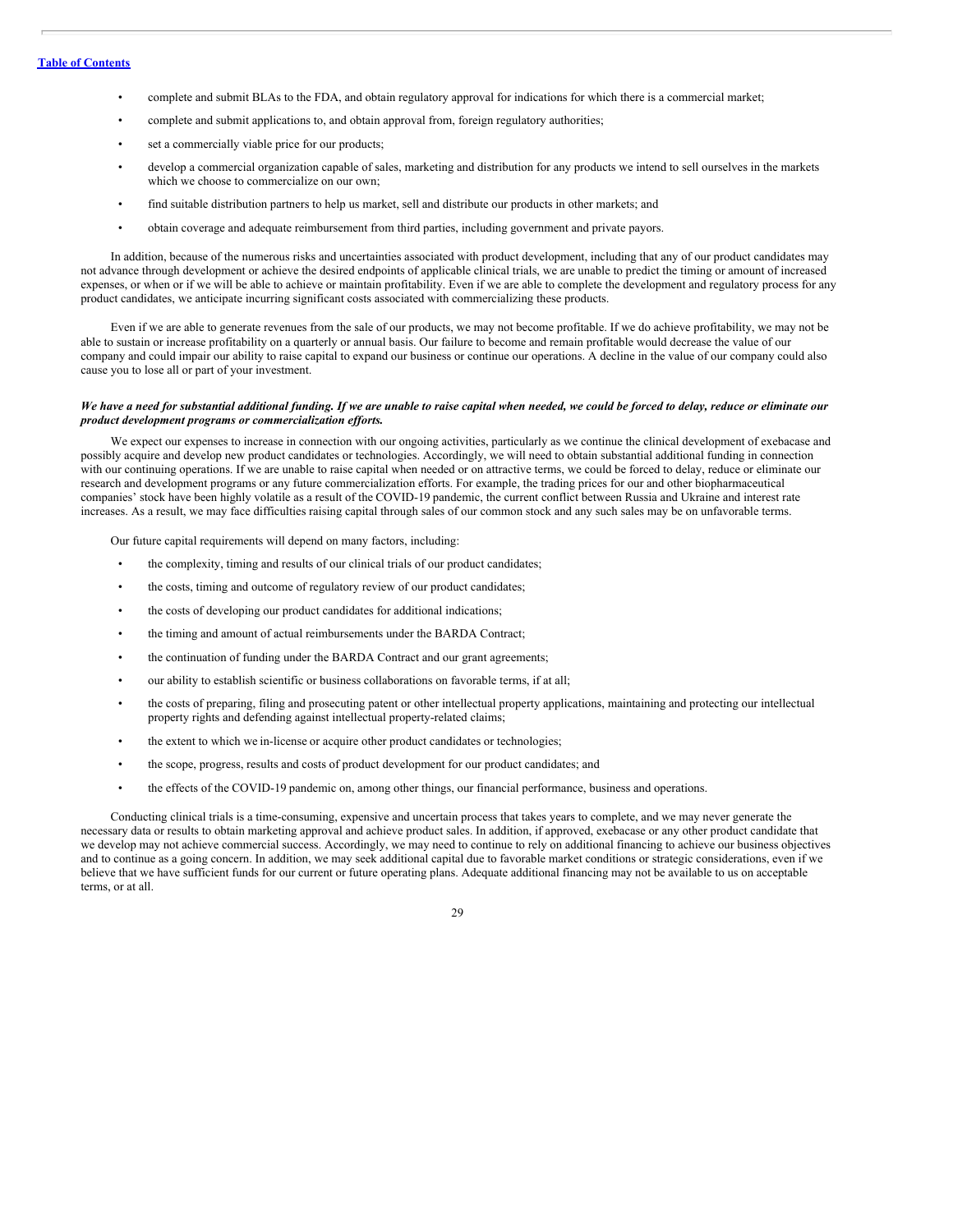#### Raising additional capital may cause dilution to our stockholders, restrict our operations or require us to relinguish rights to our technologies or *product candidates.*

Until such time, if ever, as we can generate substantial product revenues, we may finance our cash needs through a combination of equity offerings, debt financings, grants, collaborations, strategic alliances and marketing, distribution or licensing arrangements. We do not have any committed external source of funds. To the extent that we raise additional capital through the sale of equity or convertible debt securities, your ownership interest will be diluted, and the terms of these securities may include liquidation or other preferences that adversely affect your rights as a stockholder. Debt financing, if available, may involve agreements that include covenants limiting or restricting our ability to take specific actions, such as incurring additional debt, making capital expenditures or declaring dividends.

If we raise additional funds through collaborations, strategic alliances or marketing, distribution or licensing arrangements with third parties, we may have to relinquish valuable rights to our technologies, future revenue streams or product candidates or grant licenses on terms that may not be favorable to us. If we are unable to raise additional funds through equity or debt financings when needed, we may be required to delay, limit, reduce or terminate our product development or future commercialization efforts or grant rights to develop and market product candidates that we would otherwise prefer to develop and market ourselves.

# The timing of the milestone and royalty payments we are required to make under certain agreements to Rockefeller is uncertain and could adversely *af ect our cash flows and results of operations.*

We are party to certain agreements with Rockefeller pursuant to which we have acquired licenses to certain patents and patent applications and other intellectual property related to a series of compounds, including exebacase to develop and commercialize therapeutics. Under our agreements with Rockefeller, we have obligations to achieve diligence minimums and to make payments upon achievement of specified development and regulatory milestones. We will also make additional payments upon the achievement of future sales milestones and for royalties on future net sales.

The timing of milestone payments under our licenses and sponsored research agreements is subject to factors relating to the clinical and regulatory development and commercialization of products, many of which are beyond our control. We may become obligated to make a milestone payment when we do not have the cash on hand to make such payment, which could require us to delay our clinical trials, curtail our operations, scale back our commercialization and marketing efforts or seek funds to meet these obligations on terms unfavorable to us.

# If BARDA were to eliminate, reduce, or delay funding for our BARDA Contract, we would experience a negative impact on our programs associated *with such funding.*

On March 10, 2021, we executed a cost-share contract from BARDA, part of the Office of the Assistant Secretary for Preparedness and Response at the U.S. Department of Health and Human Services. Under the terms of the BARDA Contract, the Company will receive \$9.8 million in initial funding during the base period. Following successful completion of the base period, the BARDA Contract provides for approximately \$77.0 million of additional BARDA funding for five option stages in support of the completion of the Phase 3 clinical trial of exebacase, further clinical and non-clinical studies, manufacturing, supply chain, clinical, regulatory and administrative activities. The BARDA Contract contains terms and conditions that are customary for contracts with BARDA of this nature, including provisions giving the government the right to terminate the contract at any time for its convenience. If BARDA were to eliminate, reduce, or delay funding under the BARDA Contract or prohibit reimbursement of some of our incurred costs, we would have to seek additional funding to complete our ongoing Phase 3 DISRUPT superiority trial of exebacase or advance exebacase through FDA product approval and completion of post-approval commitments.

#### The BARDA Contract includes special requirements, which subject us to the risk of a reduction or loss of funding.

Our BARDA Contract subjects us to various U.S. government contract requirements, including general clauses for a cost-reimbursement research and development contract, which may limit our reimbursement. In addition, if we are found to be in violation of the BARDA Contract, it could result in termination. If BARDA terminates the BARDA Contract with us for its convenience, or if we default by failing to perform in accordance with the contract schedule and terms, a significant negative impact on our cash flows and operations could result.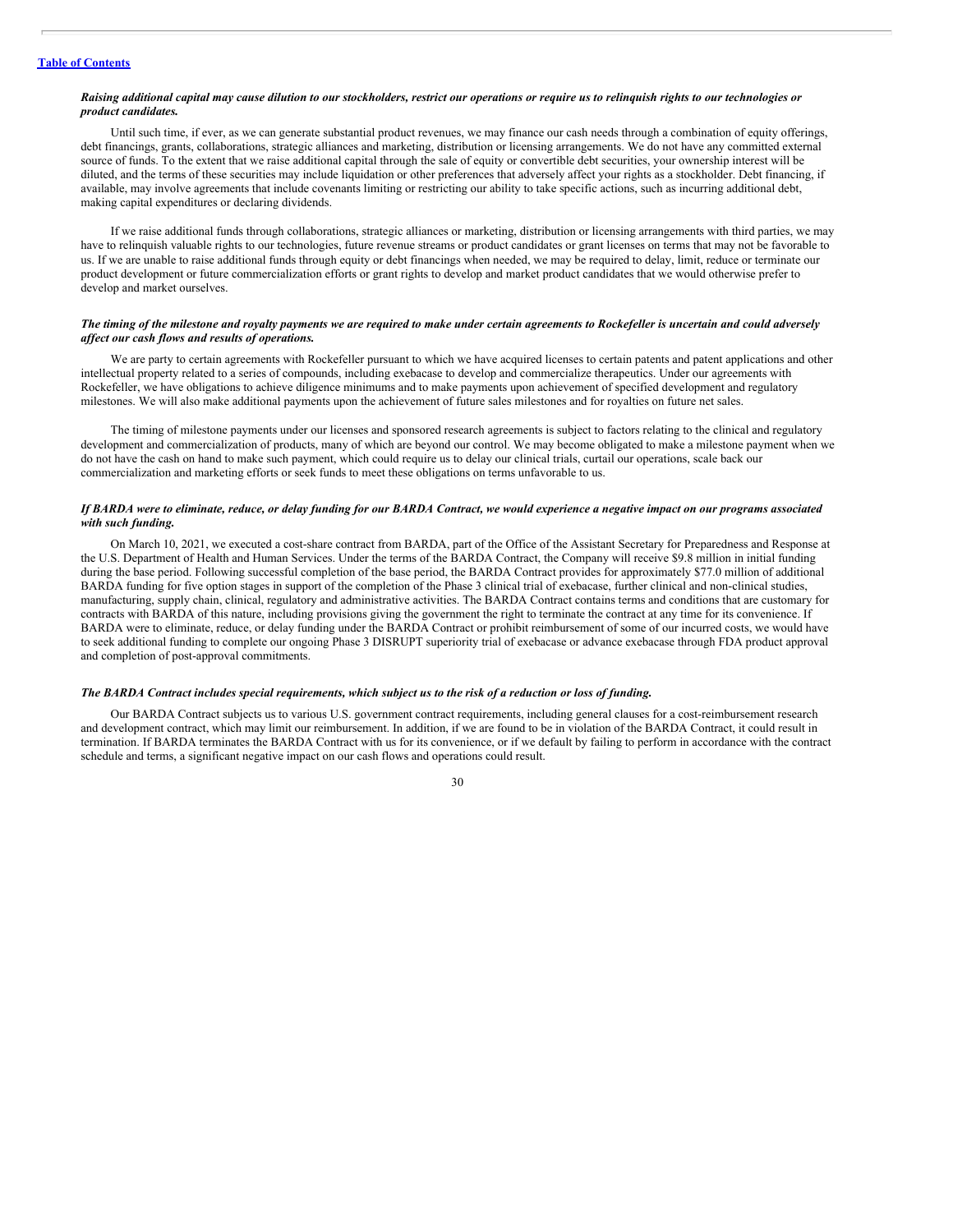U.S. government contracts, such as our BARDA Contract, generally contain unfavorable termination provisions, which may subject us to additional risks as compared to our competitors that have not entered into such contracts. These risks include the ability of the U.S. government to unilaterally:

- terminate or reduce the scope of our contract with or without cause;
- interpret relevant regulations (federal acquisition regulation clauses);
- require performance under circumstances that may not be favorable to us;
- require an in-process review where the U.S. government will review the project and its options under the contract;
- control the timing and amount of funding, which impacts the development progress of exebacase; and
- audit and object to our contract-related costs and fees, including allocated indirect costs.

#### Our ability to utilize our net operating loss carryforwards and certain other tax attributes may be limited.

Under Section 382 and related provisions of the Internal Revenue Code of 1986, as amended (the "Code"), if a corporation undergoes an "ownership change" (generally defined as a greater than 50% change (by value) in its equity ownership over a three year period), the corporation's ability to use its pre-change net operating loss carryforwards and other pre-change tax attributes to offset its post-change income may be limited. As a result of our past transactions, we may have experienced an "ownership change." At this time, we have not completed a study to assess whether an ownership change under Section 382 of the Code has occurred, or whether there have been multiple ownership changes since our formation, due to the costs and complexities associated with such a study. We may also experience ownership changes in the future as a result of subsequent shifts in our stock ownership. Thus, our ability to utilize carryforwards of our net operating losses and other tax attributes to reduce future tax liabilities may be substantially restricted. Further, U.S. tax laws limit the time during which these carryforwards may be applied against future taxes. Therefore, we may not be able to take full advantage of these carryforwards for federal or state tax purposes. As of December 31, 2021, we had federal and state net operating loss carryforwards of approximately \$275.5 million and \$293.9 million, respectively, and federal research and development credits of approximately \$5.0 million, the use of which could be limited or eliminated by virtue of one or more "ownership changes."

#### **Risks Related to the Discovery, Development and Commercialization of Our Product Candidates**

# The COVID-19 pandemic or other pandemics, epidemics or outbreaks of an infectious disease may materially and adversely impact our business, *including our preclinical studies and clinical trials.*

The measures taken in response to the ongoingCOVID-19 pandemic have had a significant impact on the economy and, to a lesser extent, both directly and indirectly, on our business. We adjusted our business operations, with a majority of our employees working remotely. Our Phase 3 DISRUPT clinical trial was also affected, as clinical sites experienced periodic delays in new patient enrollment.

The COVID-19 pandemic worsened across the country earlier this year as new variants circulate and the number ofCOVID-19 infections and hospitalizations increased rapidly. We are continuing to see effects of the pandemic on our trial with our patient enrollment rate slowed during certain months. Efforts we take to mitigate slowed enrollment may not be effective and the progress of our study may continue to be adversely affected. If patient enrollment continues to be delayed during future months, our related corporate milestones, such as our planned interim futility analysis of the Phase 3 DISRUPT clinical trial, could be further delayed.

As a result of the COVID-19 pandemic, the spread of variants of the virus or another pandemic, epidemic or outbreak of an infectious disease, we may experience disruptions that could severely impact our business, preclinical studies and clinical trials, including:

- delays or difficulties in enrolling patients in our clinical trials;
- delays or difficulties in clinical site initiation, including difficulties in recruiting clinical site investigators and staff;
- increased rates of patients withdrawing from our clinical trials following enrollment as a result of contractingCOVID-19 or other health conditions or being forced to quarantine;
- interruption of key clinical trial activities, such as clinical trial site data monitoring and efficacy and safety data collection, processing and analyses, due to limitations on travel imposed or recommended by federal, state or local governments, employers and others or interruption of clinical trial subject visits, which may impact the collection and integrity of subject data and clinical study endpoints;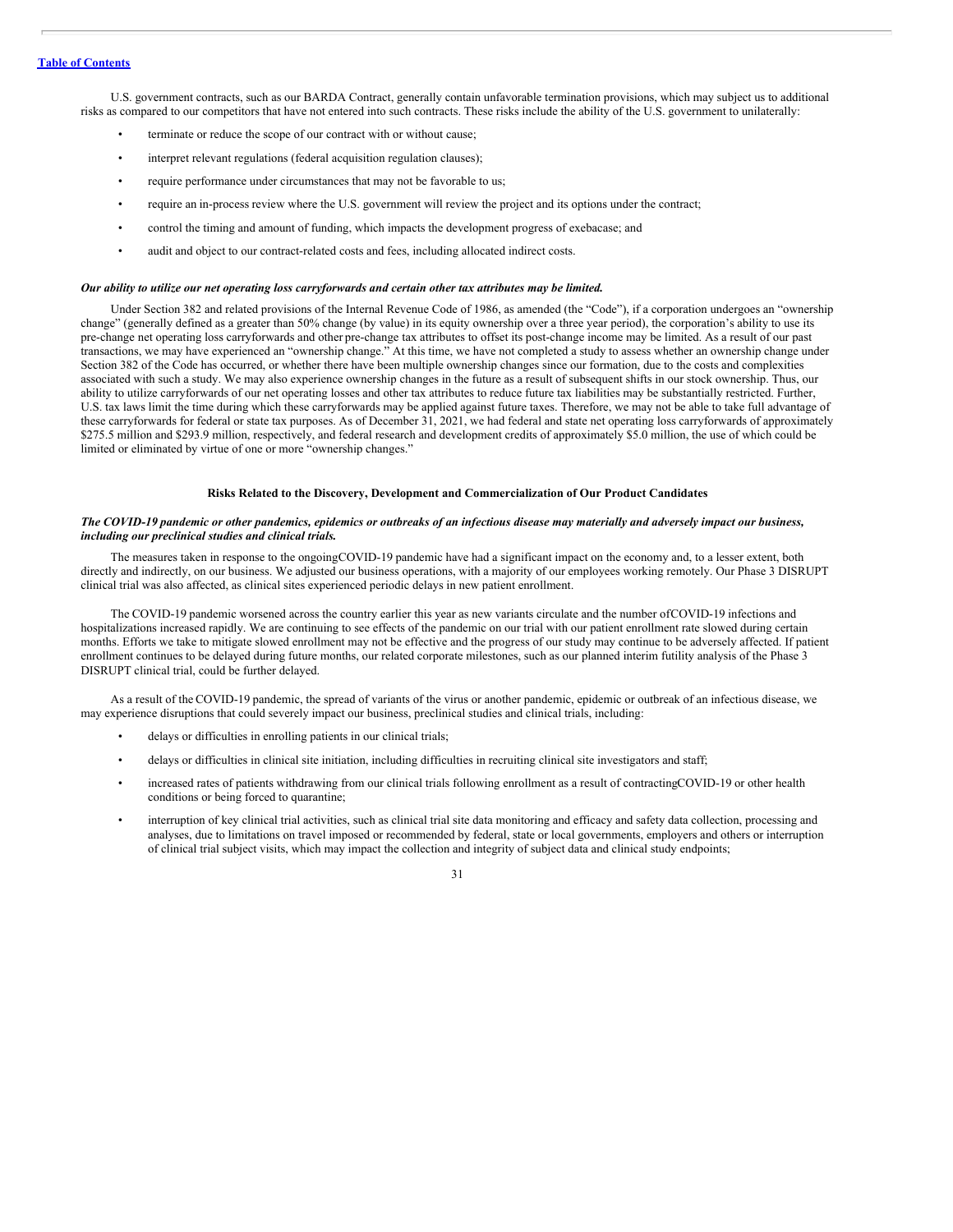- interruption of, or delays in receiving, supplies of our products and product candidates from our contract manufacturing organizations due to staffing shortages, production slowdowns or stoppages and disruptions in supply or delivery systems;
- delays in receiving authorization from local regulatory authorities to initiate our planned clinical trials;
- changes in regulations as part of a response to theCOVID-19 pandemic which may require us to change the ways in which our clinical trials are conducted, which may result in unexpected costs, or to discontinue the clinical trials altogether;
- delays in necessary interactions with regulators, ethics committees and other important agencies and contractors due to limitations in employee resources or forced furlough of government or contractor personnel;
- diversion of healthcare resources away from the conduct of clinical trials, including the diversion of hospitals serving as our clinical trial sites and hospital staff supporting the conduct of our clinical trials;
- delays in preclinical studies due to restricted or limited operations resulting from restrictions on ouron-site activities;
- interruption or delays of our sourced discovery and clinical activities; and
- the ability of our contract research organizations ("CROs"), contract manufacturing organizations and suppliers to meet their contractual obligations in connection with the conduct of our clinical trial for our current product candidate and for any future product candidate.

The extent to which the pandemic further impacts our business, results of operations and financial condition, including expenses, research and development costs, procurement of raw materials for our supply chain, and clinical trial progress, will depend on future developments, which are highly uncertain and cannot be predicted with confidence, such as the duration of the pandemic and future waves of infection, including the spread of variants of the virus, the availability, adoption and effectiveness of vaccines and treatments, travel restrictions and social distancing in the United States and other countries, business closures or business disruptions and the effectiveness of actions taken in the United States and other countries to contain and treat the disease. If we or any of the third parties with whom we engage were to experience shutdowns or other business disruptions, our ability to conduct our business in the manner and on the timelines presently planned could be materially and negatively impacted. Additionally, concerns over the economic impact of COVID-19 pandemic have caused extreme volatility in financial and other capital markets which has and may continue to adversely impact our stock price and our ability to access capital markets.

## We are heavily dependent on the success of our leading product candidate, exebacase. The approval process of the FDA and comparable foreign regulatory authorities is lengthy, time consuming and inherently unpredictable, and if we are ultimately unable to obtain regulatory approval for *exebacase or any other product candidate our business will be substantially harmed.*

Our near-term business prospects are substantially dependent on our ability to develop and commercialize exebacase. We cannot market or sell exebacase or any other product candidate in the United States without FDA approval, but this approval, if ever issued, is more than a year away. To commercialize exebacase or any other product candidate outside of the United States, we will need applicable foreign regulatory approvals. The clinical development of exebacase or any other product candidate is susceptible to the inherent risks of any drug development program, including a failure to achieve efficacy across a broad population of patients, the potential occurrence of severe adverse events and the risks that the FDA or any applicable foreign regulatory authority will determine that a drug product is not approvable.

The process required to obtain approval for commercialization from the FDA and similar foreign authorities is unpredictable, and typically takes many years even after the commencement of clinical trials, depending on numerous factors. In addition, approval policies, regulations, or the type and amount of clinical data necessary to obtain regulatory approval may change during the course of a product's clinical development may vary among jurisdictions. We have not obtained regulatory approval for any product candidate and it is possible that any product candidates we may seek to develop in the future will never obtain regulatory approval. Neither we nor any future collaborator is permitted to market any of our product candidates in the United States until we receive regulatory approval of a BLA from the FDA or outside the United States, until we receive similar approval from foreign regulatory authorities.

Prior to obtaining approval to commercialize a product candidate in the United States or abroad, we or our collaborators must demonstrate with substantial evidence from well-controlled clinical trials, and to the satisfaction of the FDA or foreign regulatory agencies, that such product candidates are safe and effective, or in the case of biologics, safe, pure, and potent, for their intended uses. Results from nonclinical studies and clinical trials can be interpreted in different ways. Even if we believe the nonclinical or clinical data for our product candidates are promising, such data may not be sufficient to support approval by the FDA and other regulatory authorities. The FDA or other regulatory authorities also require us to conduct additional preclinical studies or clinical trials for our product candidates either prior to or post-approval, or it may object to elements of our clinical development program.

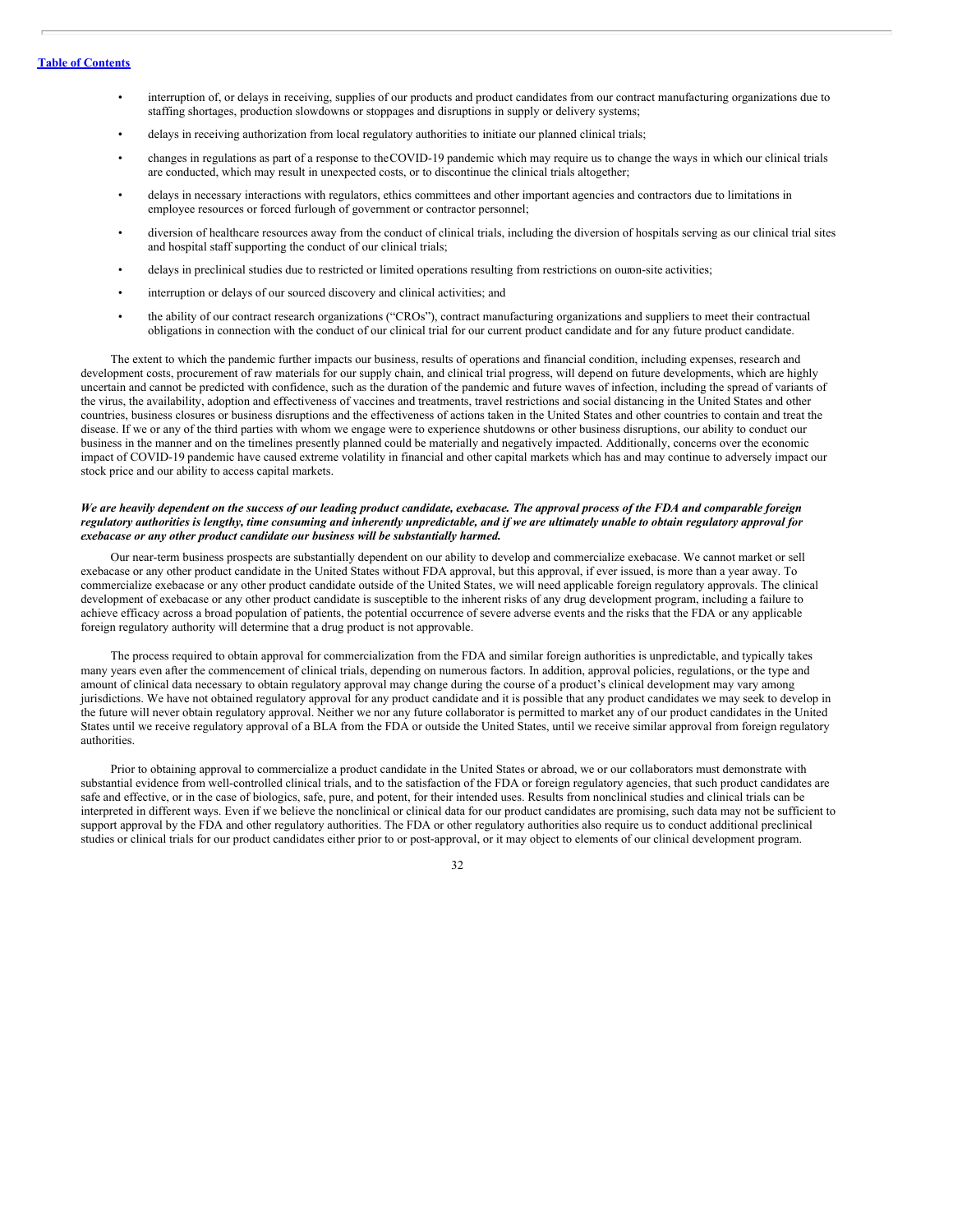We may fail to obtain regulatory approval for exebacase or any other product candidate for many reasons, including the following:

- we may not be able to demonstrate to the satisfaction of the FDA or comparable foreign regulatory authorities that exebacase or any other product candidate is safe and effective for any indication;
- the results of clinical trials may not meet the level of clinical or statistical significance required for approval by the FDA or comparable foreign regulatory authorities;
- the FDA or comparable foreign regulatory authorities may disagree with the design or implementation of our clinical trials;
- we may not be able to demonstrate that exebacase or any other product candidate's clinical and other benefits outweigh its safety risks;
- the approval policies or regulations of the FDA or comparable foreign regulatory authorities may significantly change in a manner rendering our clinical data insufficient for approval;
- the FDA or comparable foreign regulatory authorities may disagree with our interpretation of data from preclinical studies or clinical trials;
- the FDA or comparable foreign regulatory authorities may identify deficiencies in data generated at our clinical trial sites;
- the FDA or comparable foreign regulatory authorities may identify deficiencies in the clinical practices of the third-party CROs we use for clinical trials; and
- the FDA or comparable foreign regulatory authorities may identify deficiencies in the manufacturing processes or facilities of third-party manufacturers with which we or our collaborators enter into agreements for clinical and commercial supplies.

This lengthy approval process as well as the unpredictability of future clinical trial results may prevent us from obtaining regulatory approval to market exebacase or any other product candidate, which would significantly harm our business. In addition, disruptions caused by the COVID-19 pandemic may increase the likelihood that we encounter such difficulties or delays in obtaining regulatory review and approval. Of the large number of drugs in development, only a small percentage successfully complete the FDA or foreign regulatory approval processes and are commercialized. The lengthy approval process as well as the unpredictability of future clinical trial results may result in our failing to obtain regulatory approval to market our product candidates, which would significantly harm our business, results of operations and prospects.

# If clinical trials of exebacase or any other product candidate that we develop fail to demonstrate safety and efficacy, or the manufacturing for the commercial supply of exebacase drug substance or drug product fails to demonstrate robustness, stability, purity and potency to the satisfaction of the FDA or similar regulatory authorities outside the United States or do not otherwise produce positive results, we may incur additional costs or experience delays in completing, or ultimately be unable to complete, the development and commercialization of exebacase or any other product *candidate.*

Before obtaining marketing approval from regulatory authorities for the sale of exebacase or any other product candidate, we must complete preclinical development, perform extensive process validation and complete the manufacturing of our initial commercial supply of product to demonstrate robustness, stability, purity and potency of our drug product, and conduct extensive clinical trials to demonstrate the safety and efficacy of our product candidates in humans. Clinical testing is expensive, difficult to design and implement, can take many years to complete and is uncertain as to outcome. A failure of one or more clinical trials can occur at any stage of testing. The outcome of preclinical testing and early clinical trials may not be predictive of the success of later clinical trials, and interim results of a clinical trial do not necessarily predict final results. Moreover, preclinical and clinical data are often susceptible to varying interpretations and analyses, and many companies that have believed their product candidates performed satisfactorily in preclinical studies and clinical trials have nonetheless failed to obtain marketing approval of their products.

We may experience numerous unforeseen events during, or as a result of, clinical trials that could delay or prevent our ability to receive marketing approval or commercialize our product candidates, including:

- clinical trials of our product candidates may produce negative or inconclusive results, or significant adverse side effects, and we may decide, or regulators may require us, to conduct additional clinical trials or abandon product development programs;
- the number of patients required for clinical trials of our product candidates may be larger than we anticipate, enrollment in these clinical trials may be slower than we anticipate or participants may drop out of these clinical trials at a higher rate than we anticipate;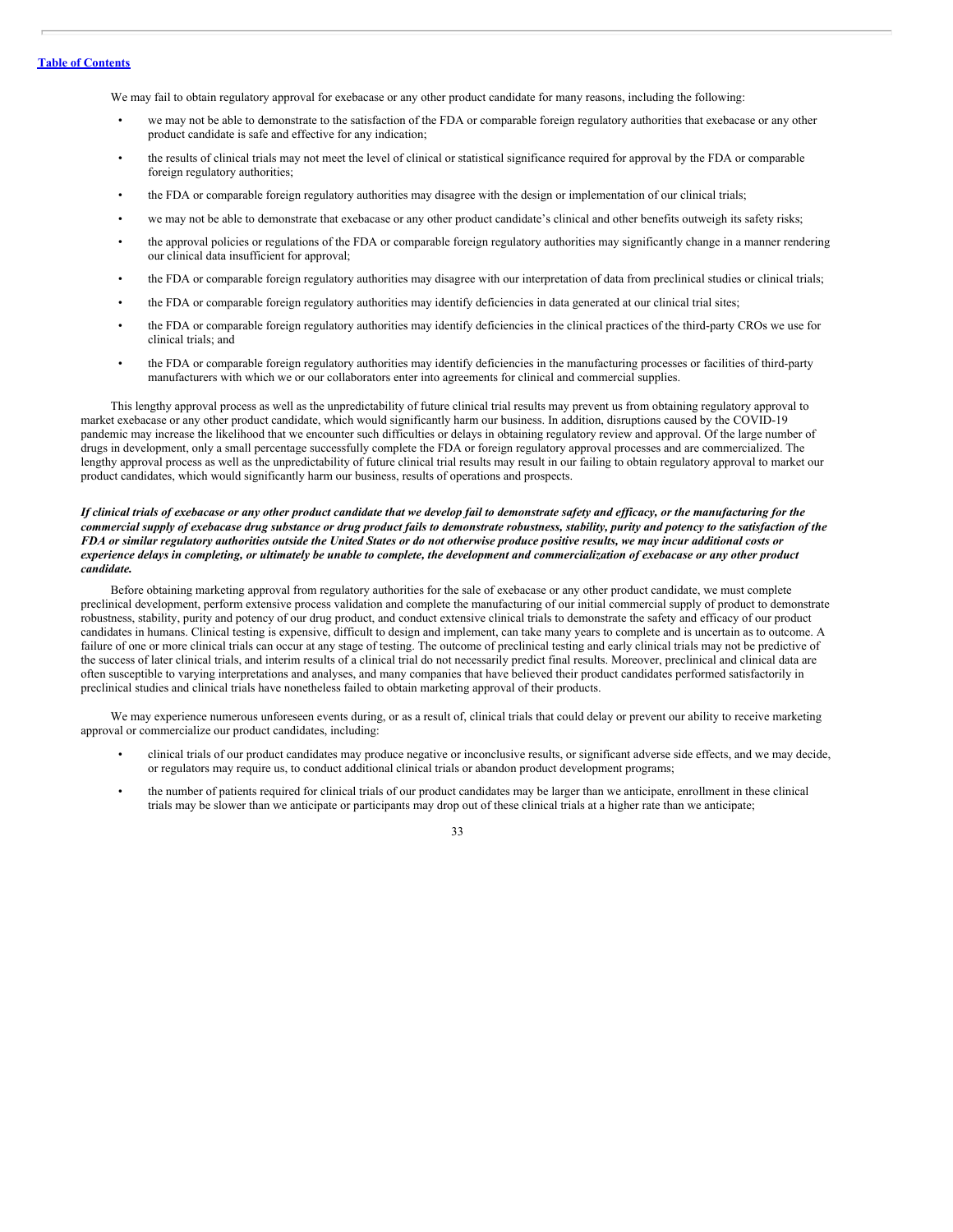- our third-party contractors may fail to comply with regulatory requirements or meet their contractual obligations to us in a timely manner, or at all;
- regulators or IRBs (or independent Ethics Committees ("IECs")) may not authorize us or our investigators to commence a clinical trial or conduct a clinical trial at a prospective trial site;
- we may have delays in reaching or fail to reach agreement on acceptable clinical trial contracts or clinical trial protocols with prospective trial sites:
- we may voluntarily suspend or terminate clinical trials of our product candidates for various reasons, including a finding that the participants are being exposed to unacceptable health risks;
- regulators or IRBs may require that we or our investigators suspend or terminate clinical research for various reasons, including noncompliance with regulatory requirements or a finding that the participants are being exposed to unacceptable health risks;
- the cost of clinical trials of our product candidates may be greater than we anticipate;
- the supply or quality of our product candidates or other materials necessary to conduct clinical trials of our product candidates may be insufficient or inadequate;
- our product candidates may have undesirable side effects or other unexpected characteristics, causing us or our investigators, regulators or IRBs (or IECs) to suspend or terminate the trials; or
- the effects of the COVID-19 pandemic.

If we are required to conduct additional clinical trials or other testing of exebacase or any other product candidate that we develop beyond those that we contemplate, if we are unable to successfully complete clinical trials of our product candidates or other testing, if the results of these trials or tests are not positive or are only modestly positive or if there are safety concerns, we may:

- be delayed in obtaining marketing approval or sales revenues for our product candidates;
- not obtain marketing approval at all;
- obtain approval for indications or patient populations that are not as broad as intended or desired;
- obtain approval with labeling that includes significant use or distribution restrictions or safety warnings, including boxed warnings;
- be subject to additional post-marketing testing requirements; or
- have the product removed from the market after obtaining marketing approval.

Our product development costs will also increase if we experience delays in testing or marketing approvals. We do not know whether any clinical trials will begin as planned, will need to be restructured or will be completed on schedule, or at all. Significant clinical trial delays also could shorten any periods during which we may have the exclusive right to commercialize our product candidates or may allow our competitors to bring products to market before we do and may impair our ability to successfully commercialize our product candidates and may harm our business and results of operations.

In addition, the FDA's and other regulatory authorities' policies with respect to clinical trials may change and additional government regulations may be enacted. For instance, the regulatory landscape related to clinical trials in the European Union, or EU, recently evolved. The EU Clinical Trials Regulation, or CTR, which was adopted in April 2014 and repeals the EU Clinical Trials Directive, became applicable on January 31, 2022. While the Clinical Trials Directive required a separate clinical trial application, or CTA to be submitted in each member state, to both the competent national health authority and an independent ethics committee, the CTR introduces a centralized process and only requires the submission of a single application to all member states concerned. The CTR allows sponsors to make a single submission to both the competent authority and an ethics committee in each member state, leading to a single decision per member state. The assessment procedure of the CTA has been harmonized as well, including a joint assessment by all member states concerned, and a separate assessment by each member state with respect to specific requirements related to its own territory, including ethics rules. Each member state's decision is communicated to the sponsor via the centralized EU portal. Once the CTA is approved, clinical study development may proceed. The CTR foresees a three-year transition period. The extent to which ongoing and new clinical trials will be governed by the CTR varies. For clinical trials whose CTA was made under the Clinical Trials Directive before January 31, 2022, the Clinical Trials Directive will continue to apply on a transitional basis for three years. Additionally, sponsors may still choose to submit a CTA under either the Clinical Trials Directive or the CTR until January 31, 2023 and, if authorized, those will be governed by the Clinical Trials Directive until January 31, 2025. By that date, all ongoing trials will become subject to the provisions of the CTR. Compliance with the CTR requirements by us and our third-party service providers, such as CROs, may impact our developments plans.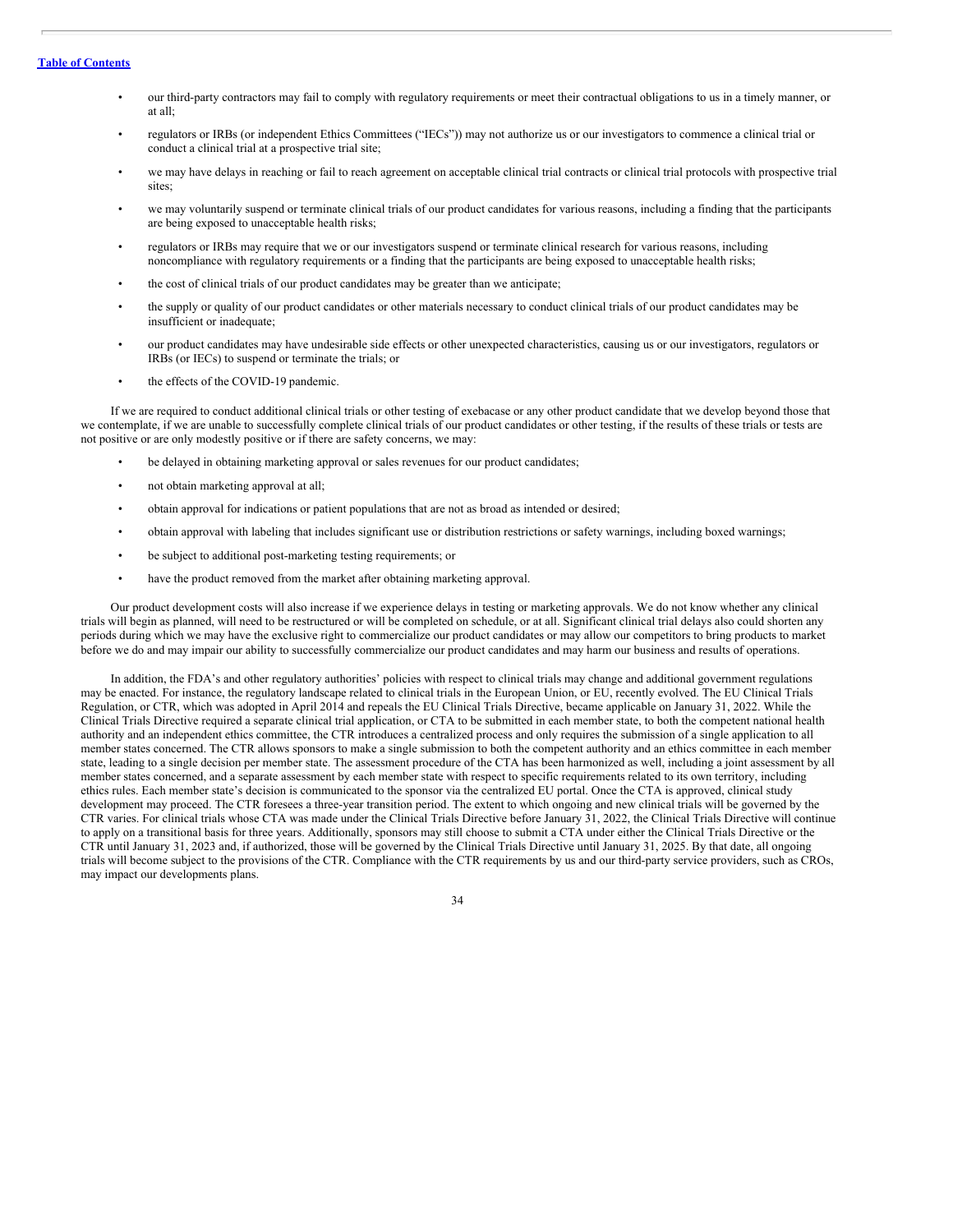It is currently unclear to what extent the United Kingdom, or UK, will seek to align its regulations with the EU. The UK regulatory framework in relation to clinical trials is derived from existing EU legislation (as implemented into UK law, through secondary legislation). On January 17, 2022, the UK Medicines and Healthcare Regulatory Agency, or MHRA, launched an eight-week consultation on reframing the UK legislation for clinical trials. The consultation closes on March 14, 2022 and aims to streamline clinical trials approvals, enable innovation, enhance clinical trials transparency, enable greater risk proportionality, and promote patient and public involvement in clinical trials. The outcome of the consultation will be closely watched and will determine whether the UK chooses to align with the regulation or diverge from it to maintain regulatory flexibility. A decision by the UK not to closely align its regulations with the new approach that will be adopted in the EU may have an effect on the cost of conducting clinical trials in the UK as opposed to other countries and/or make it harder to seek a marketing authorization in the EU for our product candidates on the basis of clinical trials conducted in the UK.

If we are slow or unable to adapt to changes in existing requirements or the adoption of new requirements or policies governing clinical trials, our development plans may also be impacted.

## Our product candidates may be associated with serious adverse events, undesirable side effects or have other properties that could halt their clinical development, prevent their regulatory approval, limit their commercial potential or result in significant negative consequences.

Adverse events or other undesirable side effects caused by our product candidates could cause us or regulatory authorities to interrupt, delay or halt clinical trials and could result in a more restrictive label or the delay or denial of regulatory approval by the FDA or other comparable foreign regulatory authorities. During the conduct of clinical trials, patients report changes in their health, including illnesses, injuries, and discomforts, to their study doctor. Often, it is not possible to determine whether or not the product candidate being studied caused these conditions. It is possible that as we test our product candidates in larger, longer and more extensive clinical trials, or as use of these product candidates becomes more widespread if they receive regulatory approval, illnesses, injuries, discomforts and other adverse events that were observed in previous trials, as well as conditions that did not occur or went undetected in previous trials, will be reported by patients. Many times, side effects are only detectable after investigational products are tested in largescale clinical trials or, in some cases, after they are made available to patients on a commercial scale following approval. For example, it is possible that exposure to exebacase could result in adverse clinical events such as localized inflammation in the region surrounding blood vessels, or having a hypersensitivity reaction, such as serum sickness or anaphylaxis.

If any serious adverse events occur, clinical trials or commercial distribution of any product candidates or products we develop could be suspended or terminated, and our business could be seriously harmed. Treatment-related side effects could also affect patient recruitment and the ability of enrolled patients to complete the trial or result in potential liability claims. Regulatory authorities could order us to cease further development of, deny approval of, or require us to cease selling any product candidates or products for any or all targeted indications. If we are required to delay, suspend or terminate any clinical trial or commercialization efforts, the commercial prospects of such product candidates or products may be harmed, and our ability to generate product revenues from them or other product candidates that we develop may be delayed or eliminated. Additionally, if one or more of our product candidates receives marketing approval and we or others later identify undesirable side effects or adverse events caused by such products, a number of potentially significant negative consequences could result, including but not limited to:

- regulatory authorities may suspend, limit or withdraw approvals of such product, or seek an injunction against its manufacture or distribution;
- regulatory authorities may require additional warnings on the label, including "boxed" warnings, or issue safety alerts, Dear Healthcare Provider letters, press releases or other communications containing warnings or other safety information about the product;
- we may be required to change the way the product is administered or conduct additional clinical trials or post-approval studies;
- we may be required to create a REMS or similar risk management system, which could include a medication guide outlining the risks of such side effects for distribution to patients;
- we may be subject to fines, injunctions or the imposition of criminal penalties;
- we could be sued and held liable for harm caused to patients; and
- our reputation may suffer.

Any of these events could prevent us from achieving or maintaining market acceptance of the particular product candidate, if approved, and could seriously harm our business.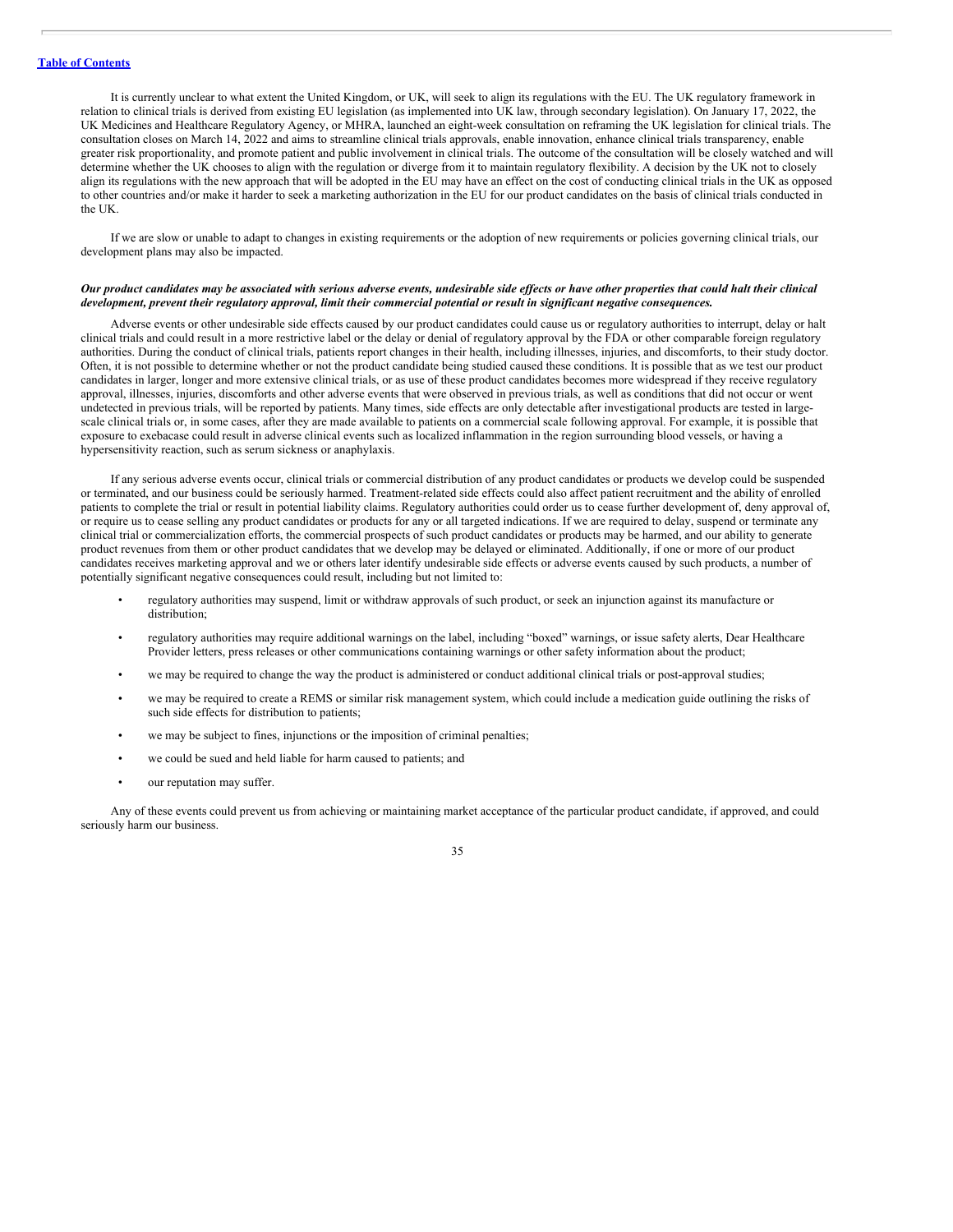## We depend on enrollment of patients in our clinical trials for our product candidates. If we experience delays or difficulties enrolling in our clinical trials, our research and development efforts and business, financial condition, and results of operations could be materially adversely affected.

Successful and timely completion of clinical trials will require that we enroll a sufficient number of patient candidates. These trials and other trials we conduct may be subject to delays for a variety of reasons, including as a result of patient enrollment taking longer than anticipated, patient withdrawal or adverse events. These types of developments could cause us to delay the trial or halt further development.

Our clinical trials will compete with other clinical trials that are in the same therapeutic areas as our product candidates, and this competition reduces the number and types of patients available to us, as some patients who might have opted to enroll in our trials may instead opt to enroll in a trial being conducted by one of our competitors. Because the number of qualified clinical investigators and clinical trial sites is limited, we expect to conduct some of our clinical trials at the same clinical trial sites that some of our competitors use, which will reduce the number of patients who are available for our clinical trials at such clinical trial sites. In addition, there may be limited patient pools from which to draw for clinical studies. In addition to the rarity of some diseases, the eligibility criteria of our clinical studies will further limit the pool of available study participants as we will require that patients have specific characteristics that we can measure or to assure their disease is either severe enough or not too advanced to include them in a study. Patient enrollment depends on many factors, including:

- the size and nature of the patient population;
- the severity of the disease under investigation;
- eligibility criteria for the trial;
- the proximity of patients to clinical sites;
- the design of the clinical protocol;
- the ability to obtain and maintain patient consents;
- the ability to recruit clinical trial investigators with the appropriate competencies and experience;
- the risk that patients enrolled in clinical trials will drop out of the trials before the administration of our product candidates or trial completion;
- the availability of competing clinical trials;
- the availability of new drugs approved for the indication the clinical trial is investigating; and
- clinicians' and patients' perceptions as to the potential advantages of the drug being studied in relation to other available therapies.

These factors may make it difficult for us to enroll enough patients to complete our clinical trials in a timely and cost-effective manner. In addition, our Phase 3 DISRUPT clinical trial has experienced, and continues to experience, some delays in patient enrollment as a result of the COVID-19 pandemic, as some clinical sites in high impact areas have delayed new patient enrollment as dictated by local conditions. Such delays have impacted and could further adversely affect the expected timelines for our product development and approval process and may adversely affect our business, financial condition and results of operations. Delays in the completion of any clinical trial of our product candidates increase our costs, slow down our product candidate development and approval process and delay or potentially jeopardize our ability to commence product sales and generate revenue. In addition, some of the factors that cause, or lead to, a delay in the commencement or completion of clinical trials may also ultimately lead to the denial of regulatory approval of our product candidates.

## *We are significantly dependent on our license agreements with Rockefeller that relate to exebacase.*

Under our various license agreements with Rockefeller, we are obligated to use our diligent efforts to develop and commercialize licensed products, including exebacase. Rockefeller may terminate the agreement in the event of our breach of the terms of the license agreements. In the event of such termination, Rockefeller has the right to retain its license and other rights under the agreement, subject to continuing royalties and other obligations. Our breach of the agreement, including non-payment of any milestone payment, and Rockefeller's subsequent termination of the agreement, could result in the loss of our rights to develop and commercialize exebacase, which would seriously harm our ability to generate revenues or achieve profitability.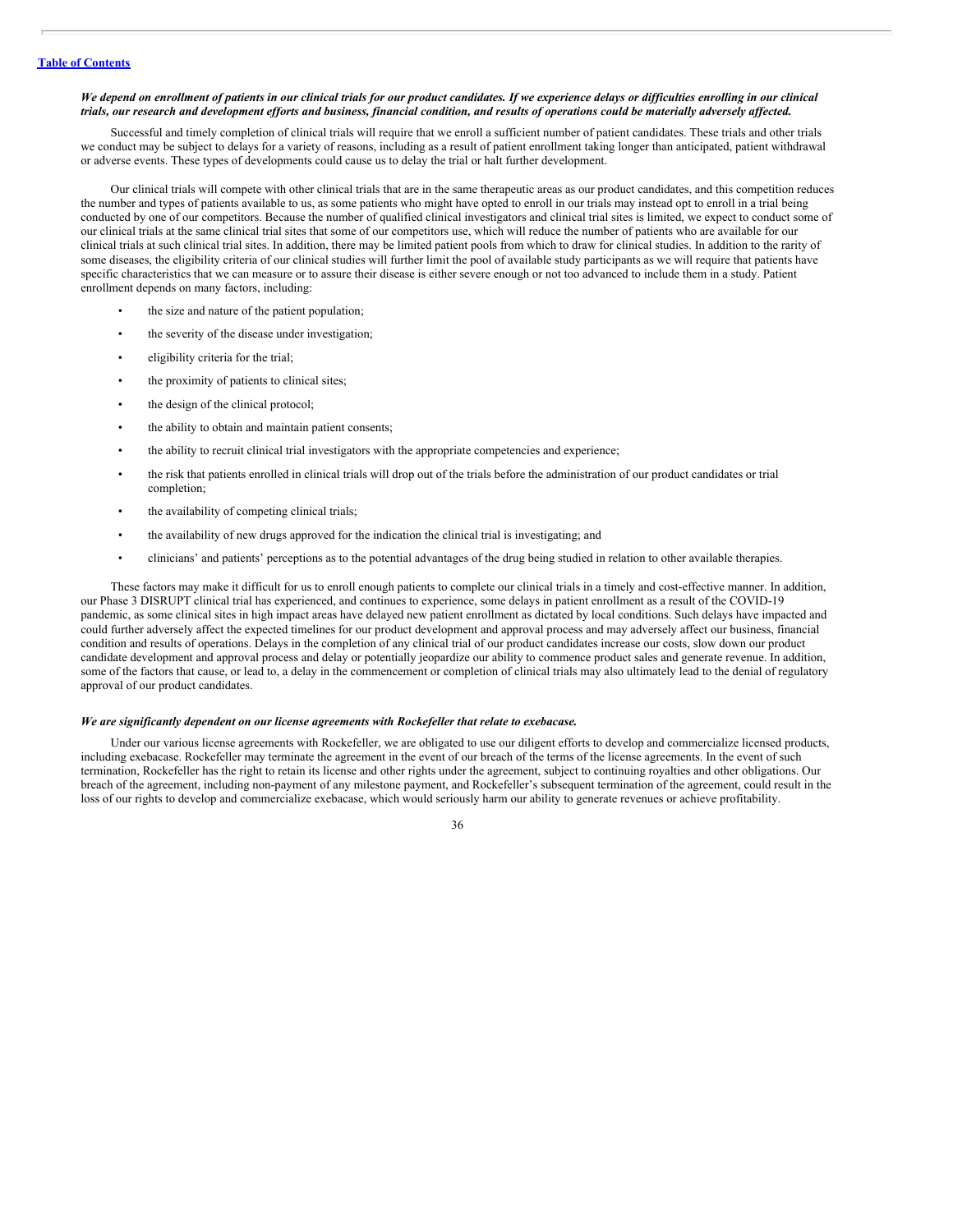## We rely on CROs to conduct our preclinical studies and clinical trials. If these third parties do not successfully carry out their contractual duties or meet expected deadlines, we may be delayed in obtaining, or may ultimately not be able to obtain, regulatory approval for commercialization of *exebacase or any other product candidates.*

We have relied and will continue to rely on CROs for the execution of our preclinical and clinical studies and to recruit patients and monitor and manage data for our clinical programs for exebacase or any other product candidate. We control only certain aspects of our CROs' activities, but we are responsible for ensuring that each of our studies is conducted in accordance with the applicable protocol and legal, regulatory and scientific standards. Our reliance on the CROs does not relieve us of these regulatory responsibilities. We and our CROs are required to comply with the FDA's regulations and GCPs requirements, which are regulations and guidelines enforced by the FDA and comparable regulatory authorities meant to protect the rights and health of clinical trial subjects. The FDA and comparable regulatory authorities enforce their regulations and GCPs through periodic inspections of trial sponsors, principal investigators and clinical trial sites. If we or our CROs fail to comply with applicable GCPs, the clinical data generated in our clinical trials may be deemed unreliable, and the FDA (or similar foreign authorities) may require us to perform additional clinical trials before approving our product candidates. We cannot assure you that, upon inspection, the FDA (or similar foreign authorities) will determine that any of our clinical trials comply with GCPs. In addition, to evaluate the safety and effectiveness of exebacase or any other product candidate to a statistically significant degree, our clinical trials will require an adequately large number of test subjects. Any clinical trial that a CRO conducts abroad on our behalf is subject to similar regulation. Accordingly, if our CROs fail to comply with these regulations or recruit a sufficient number of patients, we may have to repeat clinical trials, which would delay the regulatory approval process.

In addition, our CROs are not our employees and we cannot control whether or not they devote sufficient time and resources to ournon-clinical, preclinical or clinical programs. Our CROs may also have relationships with other commercial entities, including our competitors, for whom they may also be conducting clinical studies or other drug development activities, which could impede their ability to devote appropriate time to our clinical programs. If our CROs do not successfully carry out their contractual duties or obligations or meet expected deadlines, if they need to be replaced, or if the quality or accuracy of the clinical data they obtain is compromised due to the failure to adhere to our clinical protocols or regulatory requirements, or for other reasons, our clinical trials may be extended, delayed or terminated, and we may not be able to obtain regulatory approval for or successfully commercialize exebacase or any other product candidate that we seek to develop. As a result, our financial results and the commercial prospects for exebacase or any other product candidate that we seek to develop would be harmed, our costs could increase and our ability to generate revenues could be delayed or ended.

If any of our relationships with these CROs change or terminate, we may not be able to enter into arrangements with alternative CROs or clinical study management organizations, or be able to do so on commercially reasonable terms. Switching or adding additional CROs or other clinical study management organizations involves additional cost and requires management time and focus. In addition, there is a natural transition period when a new CRO or clinical study management organization commences work. As a result, delays could occur, which could compromise our ability to meet our desired development timelines.

# Any Breakthrough Therapy designation that we may receive from the FDA for our product candidates may not lead to a faster development or regulatory review or approval process, and it does not increase the likelihood that our product candidates will receive marketing approval.

We have received Breakthrough Therapy designation for exebacase for the treatment of for the treatment of MRSA bacteremia, including right-sided endocarditis, when used in addition to SOC anti-staphylococcal antibiotics in adult patients, and we may seek Breakthrough Therapy designation for our other product candidates. A Breakthrough Therapy is defined as a drug or biologic that is intended to treat a serious or life-threatening disease or condition, and preliminary clinical evidence indicates that the drug or biologic may demonstrate substantial improvement over existing therapies on one or more clinically significant endpoints, such as substantial treatment effects observed in early clinical development. For drugs or biologics that have been designated as Breakthrough Therapies, interaction and communication between the FDA and the sponsor can help to identify the most efficient path for clinical development. Drugs or biologics designated as Breakthrough Therapies by the FDA are also eligible for rolling review of the associated marketing application, meaning that the agency may review portions of the marketing application before the sponsor submits the complete application, as well as priority review, if the relevant criteria are met.

Designation as a Breakthrough Therapy is within the discretion of the FDA. Accordingly, even if we believe one of our product candidates meets the criteria for designation as a Breakthrough Therapy, the FDA may disagree and instead determine not to make such designation. The receipt of a Breakthrough Therapy Designation for a product candidate, including for exebacase, may not result in a faster development process, review or approval compared to conventional FDA procedures and does not assure ultimate approval by the FDA. In addition, not all products designated as Breakthrough Therapies ultimately will be shown to have the substantial improvement over available therapies suggested by the preliminary clinical evidence at the time of designation. As a result, if the Breakthrough Therapy Designation for exebacase we have received or any future designation we receive is no longer supported by subsequent data, the FDA may rescind the designation.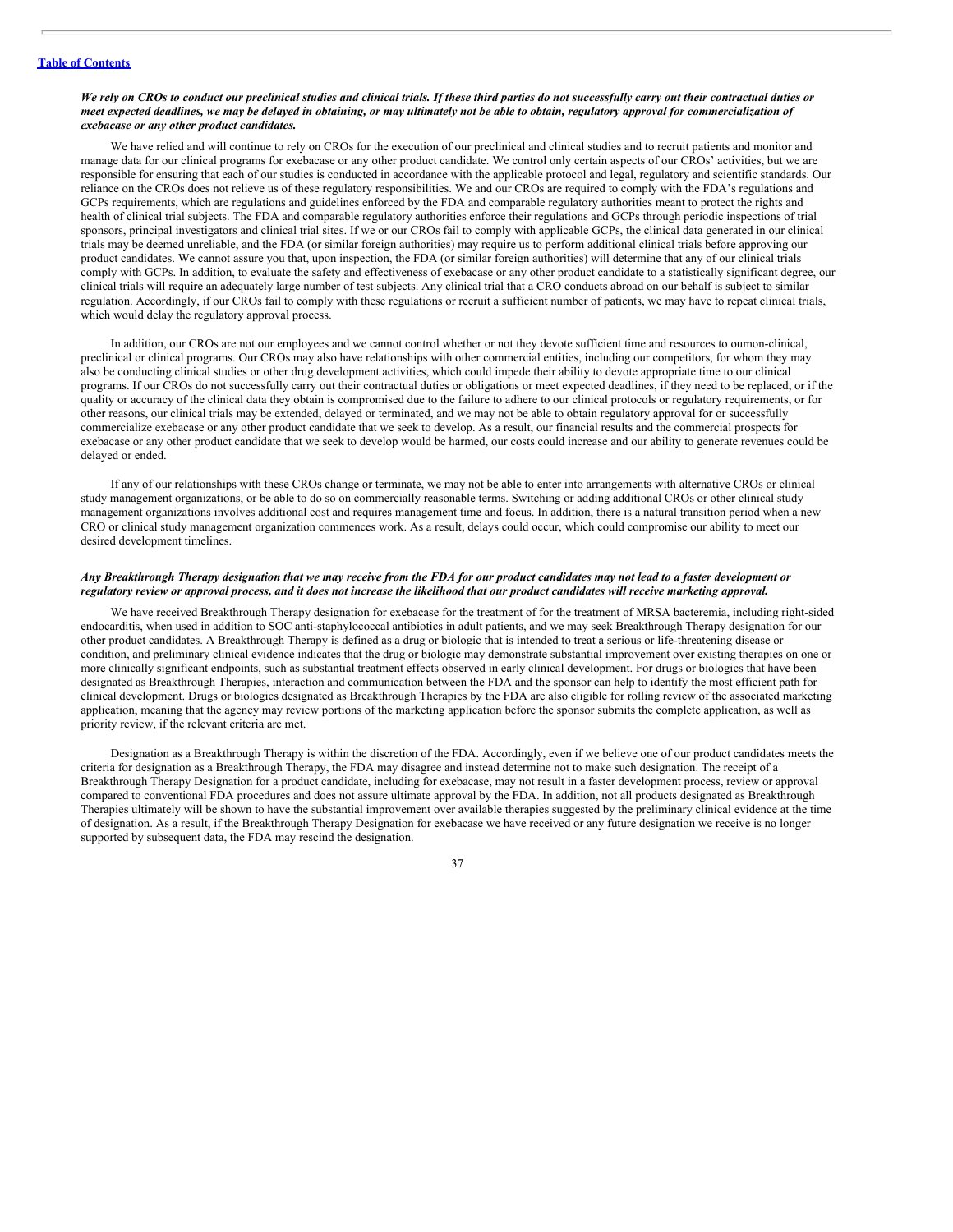We rely on contract manufacturing organizations ("CMOs") to manufacture clinical and commercial supplies of our product candidates. In addition to the risks associated with the manufacture of our product candidates, which could include cost overruns, new impurities, difficulties in process or formulation development, scaling up or reproducing manufacturing processes and lack of timely availability of raw materials, if these third parties do not successfully carry out their contractual duties or meet expected deadlines, we may be delayed in obtaining, or may ultimately not be able to obtain, *regulatory approval for commercialization of exebacase or any other product candidates.*

We do not currently have nor do we plan to build the infrastructure or capability internally to manufacture exebacase or any other product candidates. We rely, and expect to continue to rely, on third-party manufacturers for the production of our product candidates for preclinical studies and clinical trials under the guidance of members of our organization. For example, we employ the services of Fujifilm UK to supply the active pharmaceutical ingredient for exebacase. We have not yet validated the manufacturing processes or contractually secured our commercial supplies. We do not currently have long-term supply agreements. Furthermore, the raw materials for our product candidates are sourced, in some cases, from a single-source supplier. If we were to experience an unexpected loss of supply of any of our product candidates or any of our future product candidates for any reason, whether as a result of manufacturing, supply or storage issues or otherwise, we could experience delays, disruptions, suspensions or terminations of, or be required to restart or repeat, any pending or ongoing clinical trials. For example, on January 21, 2021, the President of the United States signed an executive order entitled "Executive Order on a Sustainable Public Health Supply Chain" (the "Executive Order") which "directs immediate actions to secure supplies necessary for responding to the COVID-19 pandemic, so that supplies are available, and remain available to the Federal Government and State, local, Tribal and territorial authorities, as well as to America's health care workers, health systems, and patients. The DPA, which empowers the President to issue the Executive Order, allows him to direct private companies to prioritize orders from the federal government. The Executive Order directed the President's administration to identify shortfalls in the supply of materials needed for the pandemic response, and to use the DPA to address them, if necessary. The extent to which the COVID-19 pandemic and the invocation of the DPA impacts our ability to procure sufficient supplies for the development or manufacture of our products and product candidates will depend on the severity and duration of the spread of the virus, and any actions undertaken to contain COVID-19 or treat its effects.

We expect to continue to rely on third-party manufacturers for the commercial supply of any of our product candidates for which we obtain marketing approval. We may be unable to maintain or establish required agreements with third-party manufacturers or to do so on acceptable terms. Even if we are able to establish agreements with third-party manufacturers, reliance on third-party manufacturers entails additional risks, including:

- the failure of the third-party to successfully manufacture material that conforms to our specifications and the strict regulatory requirements of the FDA (or similar regulatory authorities);
- the failure of the third-party to manufacture our product candidates according to our schedule, or at all, including if our third-party contractors give greater priority to the supply of other products over our product candidates;
- the reduction or termination of production or deliveries by suppliers, or the raising of prices or renegotiation of terms;
- the termination or nonrenewal of arrangements or agreements by our third-party contractors at a time that is costly or inconvenient for us;
- the breach by the third-party contractors of our agreements with them or if the third-party otherwise does not satisfactorily perform according to the terms of the agreements between us and them;
- the failure of third-party contractors to comply with applicable regulatory requirements;
- the failure of the third party to manufacture our product candidates according to our specifications;
- the mislabeling of clinical supplies, potentially resulting in the wrong dose amounts being supplied or study drug or placebo not being properly identified;
- clinical supplies not being delivered to clinical sites on time, leading to clinical trial interruptions, or of drug supplies not being distributed to commercial vendors in a timely manner, resulting in lost sales; and
- the misappropriation of our proprietary information, including our trade secrets andknow-how.

In the fourth quarter of 2020, we were notified by Fujifilm UK that they experienced equipment failures that would impact their manufacturing timelines. As a result, we successfully transferred manufacturing to Fujifilm USA and expect to complete the process validation and initial commercial manufacturing of drug substance with Fujifilm USA in support of a potential BLA submission for exebacase. We may still experience delays to the manufacturing timeline.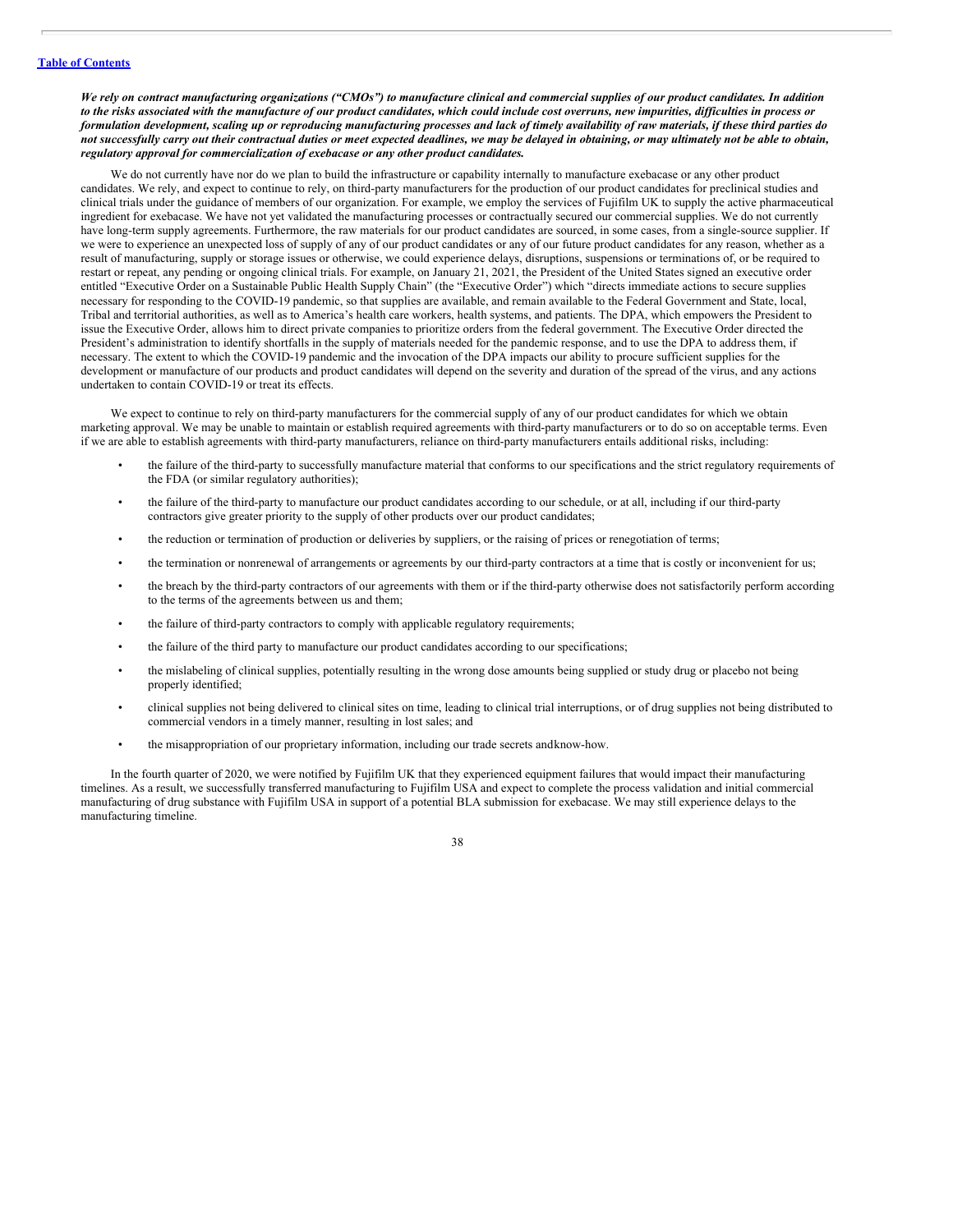If Fujifilm UK, Fujifilm USA, or any alternate supplier of an active pharmaceutical ingredient, or any supplier of finished drug product for our product candidates, experiences any significant difficulties in its respective manufacturing processes, does not comply with the terms of its agreement with us or does not devote sufficient time, energy and care to providing our manufacturing needs, we may experience delays. Moreover, as a result of the COVID-19 pandemic, third-party manufacturers may be affected, which could disrupt their activities and, as a result, we could face difficulty sourcing key components necessary to produce supply of our product candidates. As a result, we could experience significant interruptions in the supply of our product candidates, which could impair our ability to supply our product candidates at the levels required for our clinical trials or commercialization and prevent or delay its successful development or commercialization. For example, a lot of the exebacase investigational drug product did not meet manufacturing release specifications, resulting in the delay of our Phase 2 study.

We do not have complete control over all aspects of the manufacturing process of, and are dependent on, our contract manufacturing partners, in particular Fujifilm UK and Fujifilm USA, for compliance with cGMP or similar regulations for manufacturing both active drug substances and finished drug products. Third-party manufacturers may not be able to comply with cGMP regulations or similar regulatory requirements outside of the United States. If our contract manufacturers cannot successfully manufacture material that conforms to our specifications and the strict regulatory requirements of the FDA or foreign regulatory authorities, they will not be able to secure and/or maintain marketing approval for their manufacturing facilities. In addition, we do not have control over the ability of our contract manufacturers to maintain adequate quality control, quality assurance and qualified personnel. If the FDA or a comparable foreign regulatory authority does not approve these facilities for the manufacture of our product candidates or if it withdraws any such approval in the future, we may need to find alternative manufacturing facilities, which would significantly impact our ability to develop, obtain marketing approval for or market our product candidates, if approved. Our failure, or the failure of our third-party manufacturers, to comply with applicable regulations could result in sanctions being imposed on us, including fines, injunctions, civil penalties, delays, suspension or withdrawal of approvals, license revocation, seizures or recalls of product candidates or drugs, operating restrictions and criminal prosecutions, any of which could significantly and adversely affect supplies of our product candidates or drugs and harm our business and results of operations.

## Developments by competitors, many of which have greater financial and other resources than we do, may render our products or technologies obsolete *or non-competitive.*

The pharmaceutical and biotechnology industries are intensely competitive. We compete directly and indirectly with other pharmaceutical companies, biotechnology companies and academic and research organizations in developing therapies to treat diseases. Smaller or early-stage companies may also prove to be significant competitors, particularly through collaborative arrangements with large, established companies. Many of our competitors have substantially greater financial, technical and other resources, such as larger research and development staff and experienced marketing and manufacturing organizations and well-established sales forces. We compete with companies that have products on the market or in development for the same indications as our product candidates. We may also compete with organizations that are developing similar technology platforms. Competitors may develop more effective, more affordable or more convenient products or may achieve earlier patent protection or commercialization of their products. These competing products may render our product candidates obsolete or limit our ability to generate revenue from our product candidates. Mergers and acquisitions in the biotechnology and pharmaceutical industries may result in even more resources being concentrated in our competitors. Competition may increase further as a result of advances in the commercial applicability of technologies and greater availability of capital for investment in these industries. Our competitors may succeed in developing, acquiring or licensing, on an exclusive basis, drug products that are more effective or less costly than exebacase and our other product candidates.

# The level of commercial success of exebacase or any other product candidates that we develop will depend upon attaining significant market *acceptance of these products among physicians and payors.*

Even if exebacase or any other product candidates that we develop is approved by the appropriate regulatory authorities for marketing and sale, physicians may not prescribe the approved product. Market acceptance of exebacase or any other product candidate that we develop by physicians, patients and payors will depend on a number of factors, many of which are beyond our control, including:

- the indications for which the product is approved;
- acceptance by physicians and payors of each product as a safe and effective treatment;
- the availability, efficacy and cost of competitive drugs;
- the effectiveness of our or any third-party partner's sales force and marketing efforts;
- the extent to which the product is approved for inclusion on formularies of hospitals and managed care organizations;
- whether the product is designated under physician treatment guidelines as a first-line therapy or as a second- or third-line therapy for particular infections;
- the availability of adequate reimbursement by third parties, such as insurance companies and other health care payors, and/or by government health care programs, including Medicare and Medicaid;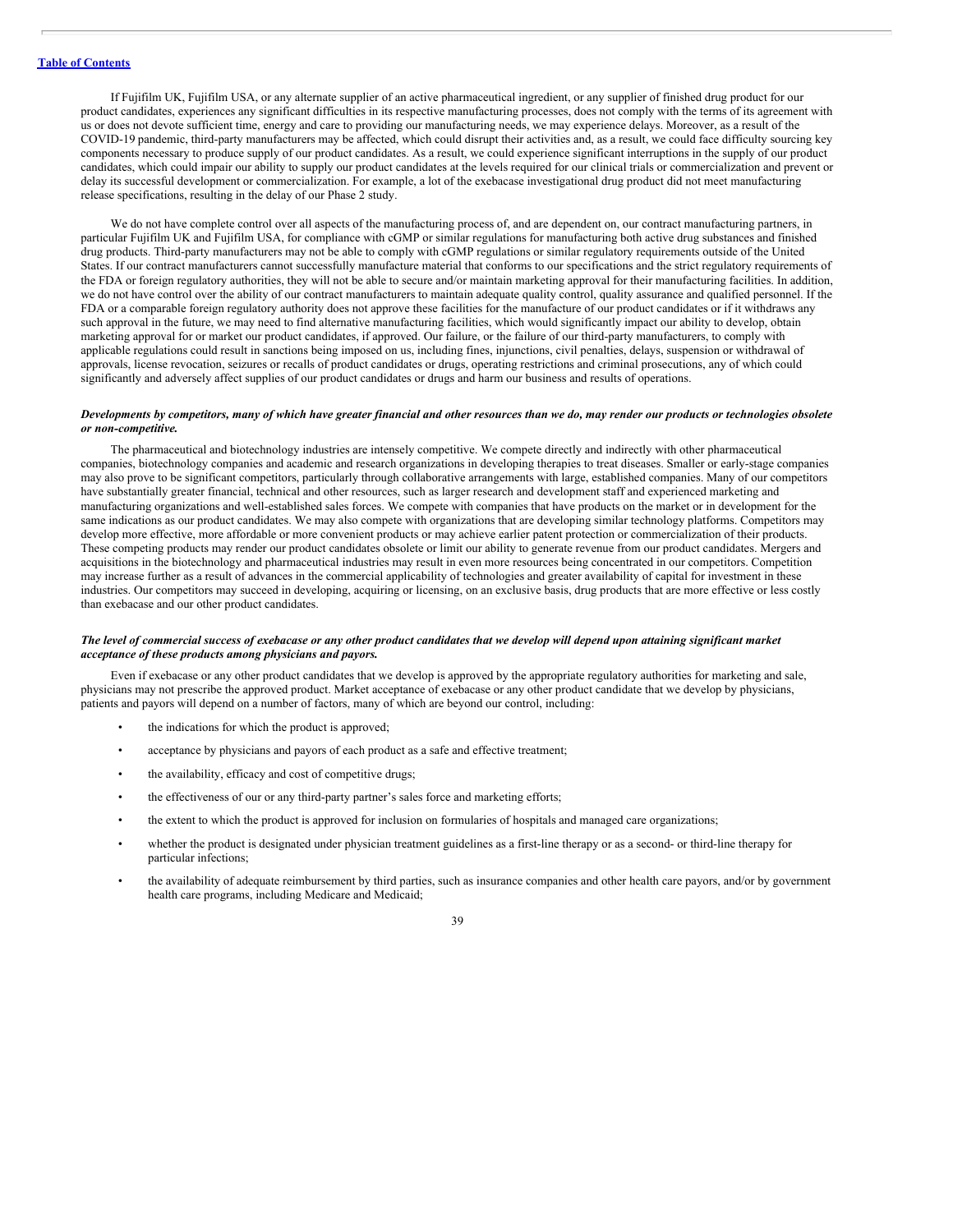- limitations or warnings contained in a product's FDA-approved labeling (or similarly approved labeling by foreign authorities); and
- prevalence and severity of adverse side effects.

Even if the medical community accepts that our product candidates are safe and efficacious for their approved indications, physicians may not immediately be receptive to the use or may be slow to adopt our product candidates as accepted treatments for their approved indications. While we believe our product candidates may demonstrate significant advantages in clinical studies, we cannot assure you that labeling approved by the FDA (or similar foreign authorities) will permit us to promote these advantages. In addition, our efforts to educate the medical community and third-party payors on the benefits of any product candidates that we develop may require significant resources and may never be successful.

# Coverage and reimbursement may not be available for exebacase or any other product candidates that we develop, which could make it difficult for us *to sell our products profitably.*

Market acceptance and sales of exebacase or any other product candidate that we develop will depend on coverage and reimbursement policies and may be affected by health care reform measures. Government authorities and third-party payors, such as private health insurers and health maintenance organizations, decide which drugs they will pay for and establish reimbursement levels. We cannot be sure that reimbursement will be available for exebacase or any other product candidate that we develop. Also, we cannot be sure that the amount of reimbursement available, if any, will not reduce the demand for, or the price of, our products. If reimbursement is not available or is available only at limited levels, we may not be able to successfully commercialize exebacase or any other product candidate that we develop.

In both the United States and some foreign jurisdictions, there have been a number of legislative and regulatory proposals to change the health care system in ways that could affect our ability to sell our products profitably. In March 2010, the ACA became law in the United States. The goal of the ACA is to reduce the cost of health care and substantially change the way health care is financed by both governmental and private insurers. The ACA, among other things, increased the minimum Medicaid rebates owed by manufacturers under the Medicaid Drug Rebate Program and extended the rebate program to individuals enrolled in Medicaid managed care organizations, established annual fees on manufacturers of certain branded prescription drugs, required manufacturers to participate in a discount program for certain outpatient drugs under Medicare Part D and promoted programs that increase the federal government's comparative effectiveness research, which will impact existing government healthcare programs and will result in the development of new programs. An expansion in the government's role in the United States healthcare industry may further lower rates of reimbursement for pharmaceutical products.

Since its enactment, there have been judicial, executive and Congressional challenges to certain aspects of the ACA. On June 17, 2021, the U.S. Supreme Court dismissed the most recent judicial challenge to the ACA brought by several states without specifically ruling on the constitutionality of the ACA. Prior to the Supreme Court's decision, President Biden issued an executive order to initiate a special enrollment period for purposes of obtaining health insurance coverage through the ACA marketplace, which began on February 15, 2021 and remained open through August 15, 2021. The executive order also instructed certain governmental agencies to review and reconsider their existing policies and rules that limit access to healthcare, including among others, reexamining Medicaid demonstration projects and waiver programs that include work requirements, and policies that create unnecessary barriers to obtaining access to health insurance coverage through Medicaid or the ACA. It is unclear how other healthcare reform measures of the Biden administration will impact our business or financial condition.

Other legislative changes have been proposed and adopted in the United States since the Affordable Care Act was enacted. For example, the Budget Control Act of 2011, among other things, resulted in aggregate reductions of Medicare payments to providers of 2% per fiscal year, which went into effect in April 2013 and, due to subsequent legislative amendments to the statute, will remain in effect through 2030, with the exception of a temporary suspension from May 1, 2020 through March 31, 2022, unless additional Congressional action is taken. Further, on January 2, 2013, the American Taxpayer Relief Act of 2012 was signed into law, or the ATRA, which, among other things, further reduced Medicare payments to several providers. Recently there has also been heightened governmental scrutiny over the manner in which manufacturers set prices for their marketed products, which has resulted in several Congressional inquiries and proposed and enacted legislation designed to, among other things, reform government program reimbursement methodologies. For example, the Cures Act changes the reimbursement methodology for infusion drugs and biologics furnished through durable medical equipment in an attempt to remedy over- and underpayment of certain drugs. More recently, on March 11, 2021, President Biden signed into law the American Rescue Plan Act of 2021, which eliminates the statutory cap on the Medicaid drug rebate, currently set at 100% of a drug's average manufacturer price, beginning January 1, 2024.

While we cannot predict the impact these new laws will have in general or on our business specifically, they may result in downward pressure on pharmaceutical reimbursement, which could negatively affect market acceptance of exebacase or any future products.

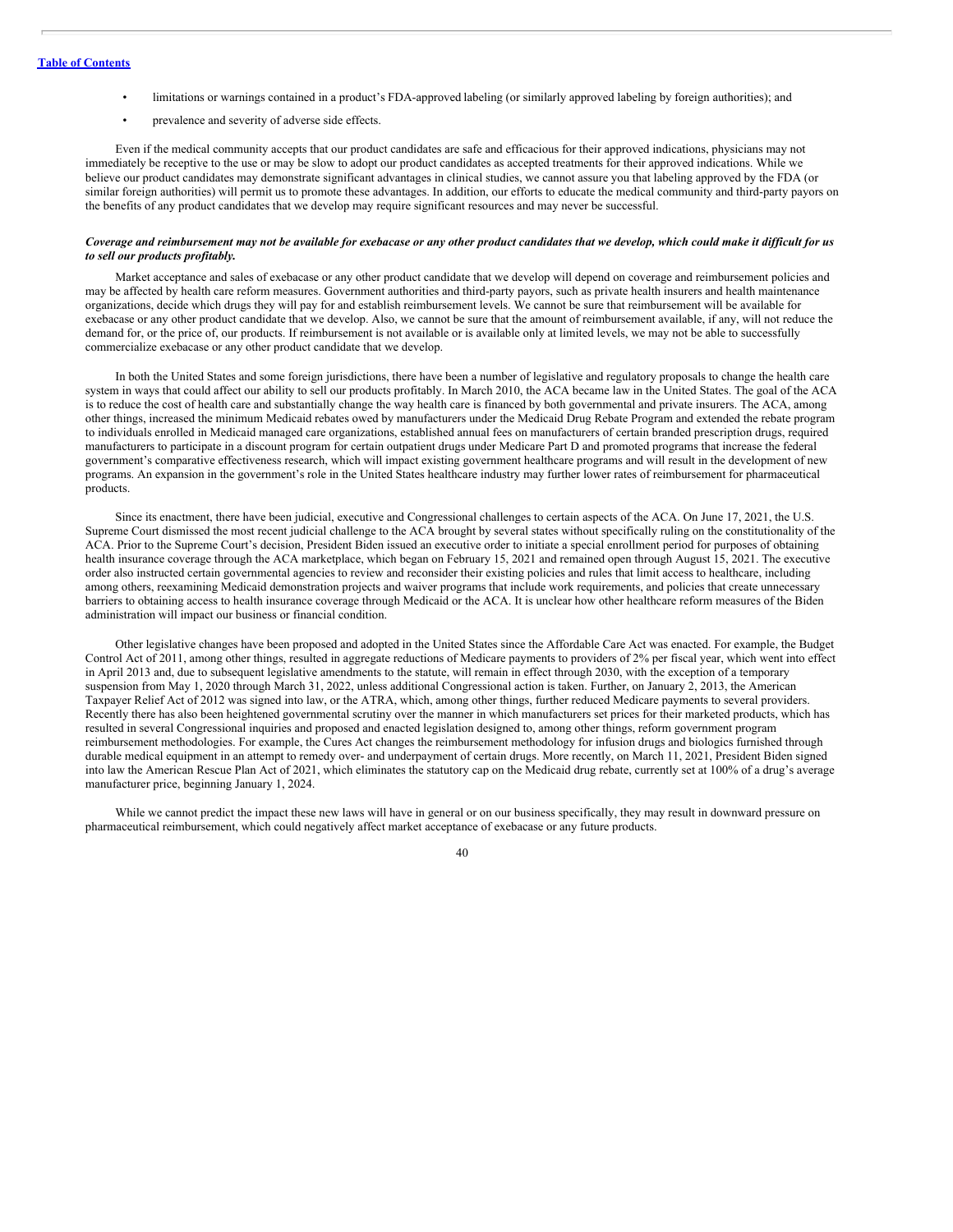We expect to experience pricing pressures in connection with the sale of exebacase or any other product candidate that we develop, due to the trend toward managed health care, the increasing influence of health maintenance organizations and additional legislative proposals. If we fail to successfully secure and maintain coverage and reimbursement for our products or are significantly delayed in doing so, we will have difficulty achieving market acceptance of our products and our business will be harmed.

## We currently have no marketing and sales organization and have no experience in marketing drug products. If we are unable to establish our own marketing and sales capabilities, or enter into agreements with third parties, to market and sell our products after they are approved, we may not be *able to generate revenues.*

We do not have the capabilities to market, sell and distribute any of our drug products. In order to commercialize any products, we must develop these capabilities on our own or make arrangements with third parties for the marketing, sales and distribution of our products. The establishment and development of our own sales force would be expensive and time consuming and could delay any product launch, and we cannot be certain that we would be able to successfully develop this capability. As a result, we may seek one or more third parties to handle some or all of the sales, marketing or distribution for exebacase or any other product candidate in the United States or elsewhere. However, we may not be able to enter into arrangements with third parties to sell exebacase or any other product candidate on favorable terms or at all. In the event we are unable to develop our own marketing and sales force or collaborate with a third-party marketing and sales organization, we would not be able to commercialize exebacase or any other product candidate that we develop, which would negatively impact our ability to generate product revenues. Further, whether we commercialize products on our own or rely on a third party to do so, our ability to generate revenue will be dependent on the effectiveness of the sales force. In addition, to the extent we rely on third parties to commercialize our approved products, we may likely receive less revenues or profits than if we commercialized these products ourselves.

## We may form or seek strategic alliances in the future, and we may not realize the benefits of such alliances.

We may form or seek strategic alliances, create joint ventures or collaborations or enter into licensing arrangements with third parties that we believe will complement or augment our development and commercialization efforts with respect to exebacase or any future product candidate that we may develop. Any of these relationships may require us to incur non-recurring and other charges, increase our near-and long-term expenditures, issue securities that dilute our existing stockholders or disrupt our management and business. In addition, we face significant competition in seeking appropriate strategic alliances and the negotiation process is time-consuming and complex. Moreover, we may not be successful in our efforts to establish a strategic collaboration or other alternative arrangements for exebacase and any future product candidate because it may be deemed to be at too early of a stage of development for collaborative effort and third parties may not view exebacase or any future product candidate as having the requisite potential to demonstrate safety and efficacy. Any delays in entering into new strategic collaboration agreements could delay the development and commercialization of exebacase or any other product candidate that we develop, which would harm our business prospects, financial condition and results of operations.

## Interim, "topline" and preliminary data from our clinical trials that we announce or publish from time to time may change as more patient data become available and are subject to audit and verification procedures that could result in material changes in the final data.

From time to time, we may publicly disclose interim, topline or preliminary data from our clinical trials, which is based on a preliminary analysis of then-available data, and the results and related findings and conclusions are subject to change following a more comprehensive review of the data related to the particular study or trial. We also make assumptions, estimations, calculations and conclusions as part of our analyses of data, and we may not have received or had the opportunity to fully and carefully evaluate all data. As a result, the topline or preliminary results that we report may differ from future results of the same studies, or different conclusions or considerations may qualify such results, once additional data have been received and fully evaluated. Topline or preliminary data also remain subject to audit and verification procedures that may result in the final data being materially different from the top-line or preliminary data we previously published. As a result, topline and preliminary data should be viewed with caution until the final data are available.

From time to time, we may also disclose interim data from our preclinical studies and clinical trials. Interim data from clinical trials that we may complete are subject to the risk that one or more of the clinical outcomes may materially change as patient enrollment continues and more patient data become available. Adverse differences between interim data and final data could significantly harm our business prospects. Further, disclosure of interim data by us or by our competitors could result in volatility in the price of our common stock.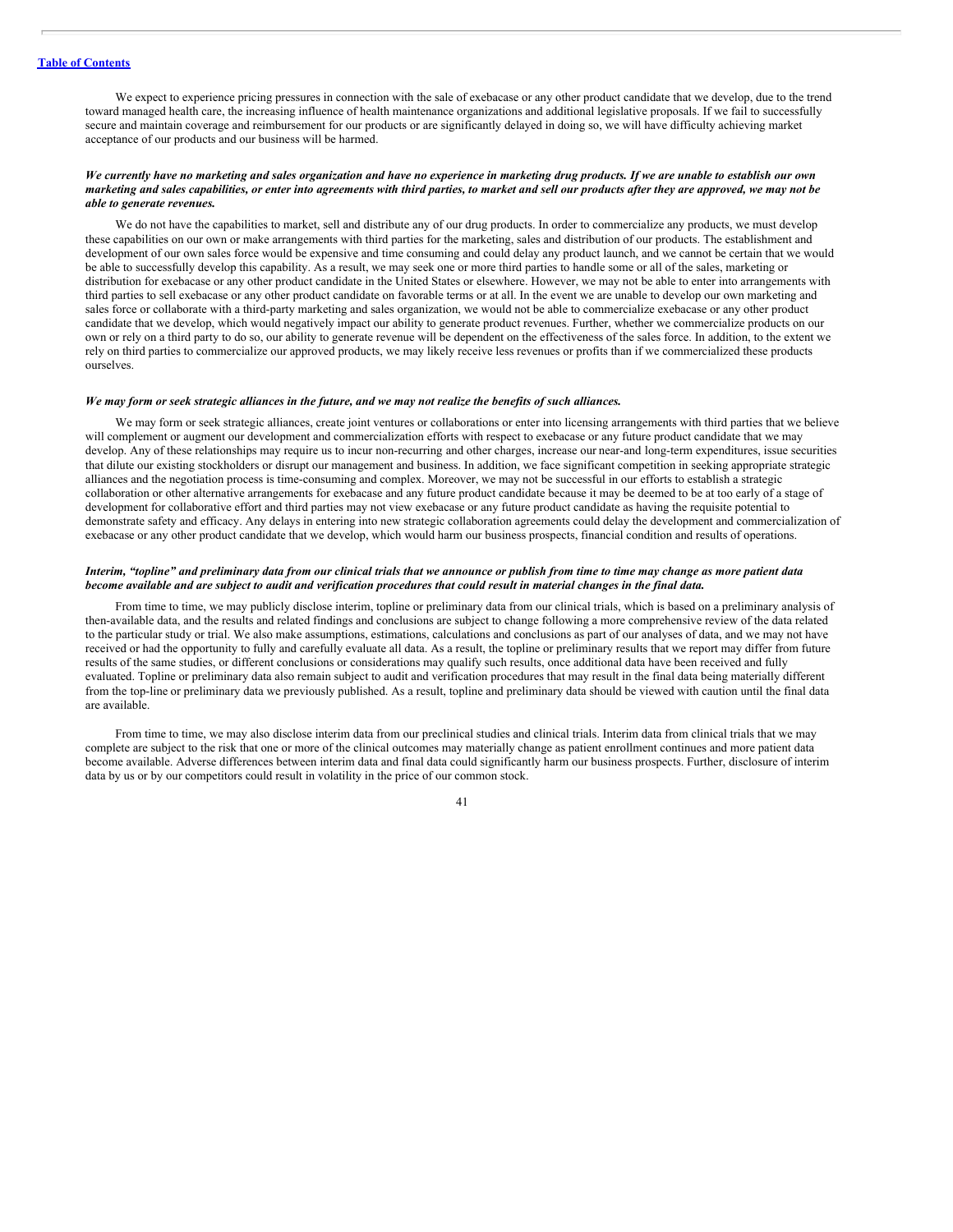Further, others, including regulatory agencies, may not accept or agree with our assumptions, estimates, calculations, conclusions or analyses or may interpret or weigh the importance of data differently, which could impact the value of the particular program, the approvability or commercialization of the particular product candidate or product and our company in general. In addition, the information we choose to publicly disclose regarding a particular study or clinical trial is based on what is typically extensive information, and you or others may not agree with what we determine is material or otherwise appropriate information to include in our disclosure.

If the interim topline or preliminary data that we report differ from actual results, or if others, including regulatory authorities, disagree with the conclusions reached, our ability to obtain approval for, and commercialize, our product candidates may be harmed, which could harm our business, operating results, prospects or financial condition.

# **Risks Related to Regulatory Approval of Our Product Candidates and Other Legal Compliance Matters**

# If we are not able to obtain, or if there are delays in obtaining, required regulatory approvals, we will not be able to commercialize, or will be delayed in commercializing, exebacase and any future product candidate, and our ability to generate revenue will be materially impaired.

Exebacase and any other product candidate that we develop and the activities associated with their development and commercialization, including their design, testing, manufacture, recordkeeping, labeling, storage, approval, advertising, promotion, sale, distribution, importation and exportation are subject to comprehensive regulation by the FDA and other regulatory agencies in the United States and by comparable authorities in other countries. Failure to obtain marketing approval for a product candidate will prevent us from commercializing the product candidate. We have not received approval to market any product from regulatory authorities in any jurisdiction. Securing regulatory approval requires the submission of extensive preclinical and clinical data and supporting information to the various regulatory authorities for each therapeutic indication to establish the product candidate's safety and efficacy. Securing regulatory approval also requires the submission of information about the product manufacturing process to, and inspection of manufacturing facilities by, the relevant regulatory authority. Exebacase and any other product candidate that we develop may not be effective, may be only moderately effective or may prove to have undesirable or unintended side effects or other characteristics that may preclude our obtaining marketing approval or prevent or limit commercial use.

The process of obtaining marketing approvals, both in the United States and abroad, is expensive, may take many years, if approval is obtained at all, and can vary substantially based upon a variety of factors, including the type, complexity and novelty of the product candidates involved. Changes in marketing approval policies during the development period, changes in or the enactment of additional statutes or regulations, or changes in regulatory review for each submitted product application, may cause delays in the approval or rejection of an application. The FDA and comparable authorities in other countries have substantial discretion in the approval process and may refuse to accept any application or may decide that our data is insufficient for approval and require additional preclinical, clinical or other studies. If we experience delays in obtaining approvals or if we fail to obtain approval of our product candidates that we develop, our ability to generate revenues will be materially impaired.

#### Even if our product candidates receive regulatory approval, they will be subject to significant post-marketing regulatory requirements and oversight.

Even if we obtain regulatory approval in (or outside) the United States, the FDA (or similar foreign authorities) may still impose significant restrictions on the indicated uses or marketing of the approved product, or impose ongoing requirements for potentially costly post-approval studies or post-market surveillance. The holder of an approved BLA is obligated to monitor and report adverse events and any failure of a product to meet the specifications in the BLA. The holder of an approved BLA must also submit new or supplemental applications and obtain FDA approval for certain changes to the approved product, product labeling or manufacturing process. Advertising and promotional materials must comply with FDA rules and are subject to FDA review, in addition to other potentially applicable federal and state laws. Similar risks exist in foreign jurisdictions.

In addition, drug product manufacturers and their facilities are subject to payment of user fees and continual review and periodic inspections by the FDA and other regulatory authorities for compliance with cGMPs, or similar requirements outside the United States, and adherence to commitments made in the BLA. If we or a regulatory agency discovers previously unknown problems with a product such as adverse events of unanticipated severity or frequency, or problems with the facility where the product is manufactured, a regulatory agency may impose restrictions relative to that product or the manufacturing facility, including requiring recall or withdrawal of the product from the market or suspension of manufacturing.

If the FDA or a comparable foreign regulatory authority approves any of our product candidates, the manufacturing processes, labeling, packaging, distribution, adverse event reporting, storage, advertising, promotion and recordkeeping for the product will be subject to extensive and ongoing regulatory requirements. These requirements include submissions of safety and other post-marketing information and reports, registration requirements and continued compliance with cGMPs or similar requirements outside the United States and GCPs for any clinical trials that we conduct post-approval.

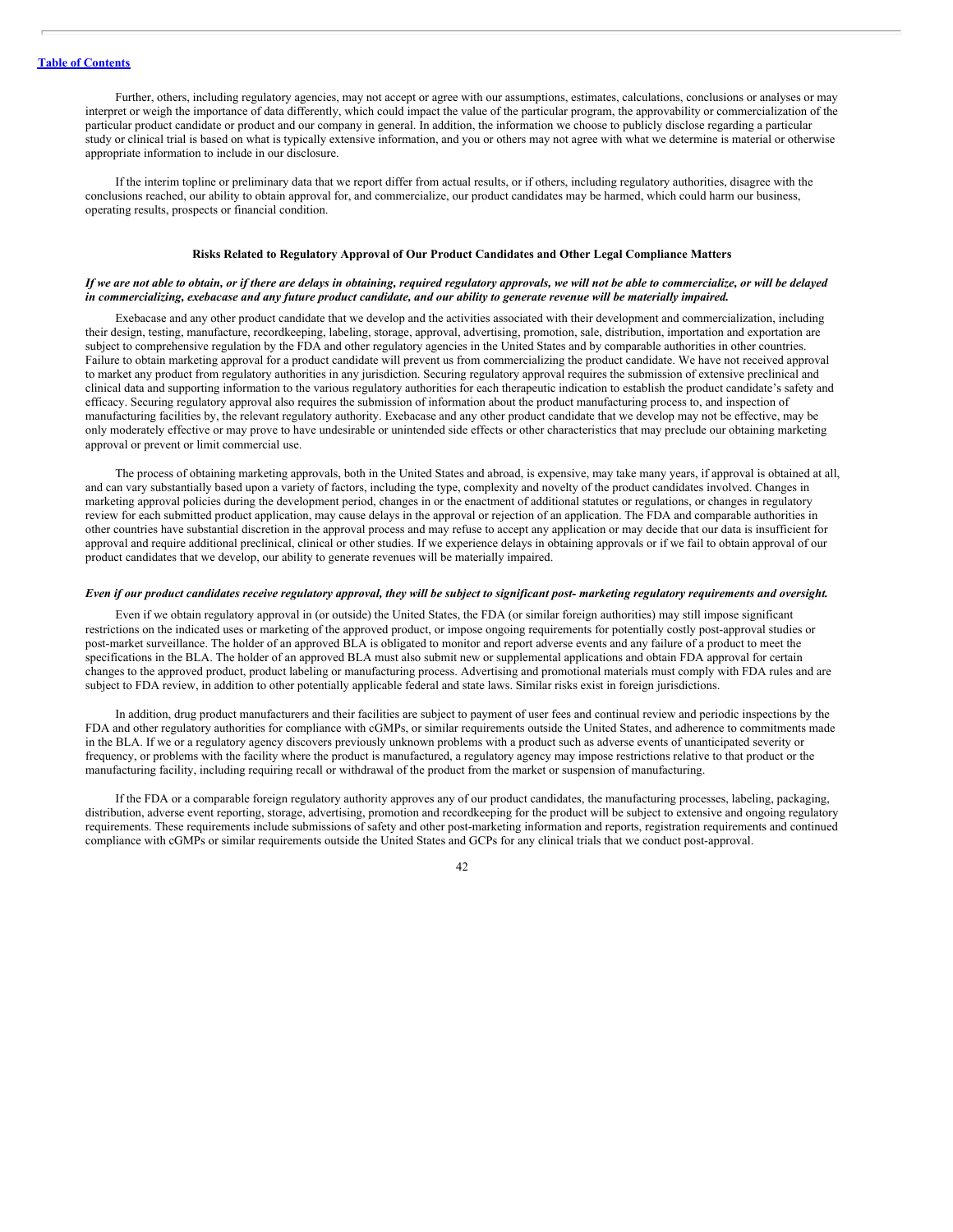If we or our partners fail to comply with applicable regulatory requirements following approval of any of our future product candidates, a regulatory agency may:

- issue a warning or untitled letter asserting that we are in violation of the law;
- seek an injunction or impose civil or criminal penalties or monetary fines;
- suspend or withdraw regulatory approval;
- suspend any ongoing clinical trials;
- refuse to approve a pending BLA or supplements to a BLA, or similar applications in foreign jurisdictions, submitted by us;
- seize product: or
- refuse to allow us to enter into supply contracts, including government contracts.

Any government investigation of alleged violations of law could require us to expend significant time and resources in response and could generate negative publicity. The occurrence of any event or penalty described above may inhibit our ability to commercialize our future products and generate revenues.

The FDA's and other regulatory authorities' policies may change and additional government regulations may be enacted that could prevent, limit or delay regulatory approval of our product candidates.

In addition, we cannot predict the likelihood, nature or extent of government regulation that may arise from future legislation or administrative or executive action, either in the United States or abroad. We also cannot predict the likelihood, nature or extent of government regulation that may arise from future legislation or administrative action, either in the United States or abroad. If we are slow or unable to adapt to changes in existing requirements or the adoption of new requirements or policies, or if we are not able to maintain regulatory compliance, we may be subject to enforcement action and we may not achieve or sustain profitability.

#### The FDA and other regulatory agencies actively enforce the laws and regulations prohibiting the promotion of off-label uses.

If any of our product candidates are approved and we are found to have improperly promotedoff-label uses of those products, we may become subject to significant liability. The FDA and other regulatory agencies strictly regulate the promotional claims that may be made about prescription products, such as our product candidates, if approved. In particular, a product may not be promoted for uses that are not approved by the FDA or such other regulatory agencies as reflected in the product's approved labeling. If we receive marketing approval for a product candidate, physicians may nevertheless prescribe it to their patients in a manner that is inconsistent with the approved label. If we are found to have promoted such off-label uses, we may become subject to significant liability. The U.S. federal government has levied large civil and criminal fines against companies for alleged improper promotion of off-label use and has enjoined several companies from engaging inoff-label promotion. The FDA has also requested that companies enter into consent decrees or permanent injunctions under which specified promotional conduct is changed or curtailed. If we cannot successfully manage the promotion of our product candidates, if approved, we could become subject to significant liability, which would materially adversely affect our business and financial condition.

#### *We have no experience as a company in bringing a drug to regulatory approval.*

As a company, we have never obtained regulatory approval for, or commercialized, a drug or biologic. It is possible that the FDA may refuse to accept any or all of our planned BLAs for substantive review or may conclude after review of our data that our application is insufficient to obtain regulatory approval of exebacase or any other product candidate. If the FDA does not accept or approve any or all of our planned BLAs, it may require that we conduct additional preclinical, clinical or manufacturing validation studies, which may be costly, and submit that data before it will reconsider our applications. Depending on the extent of these or any other FDA required studies, approval of any BLA or application that we submit may be significantly delayed, possibly for several years, or may require us to expend more resources than we have available. Any delay in obtaining, or an inability to obtain, regulatory approvals would prevent us from meeting our timelines for commercializing exebacase or any other product candidate, generating revenues and achieving and sustaining profitability.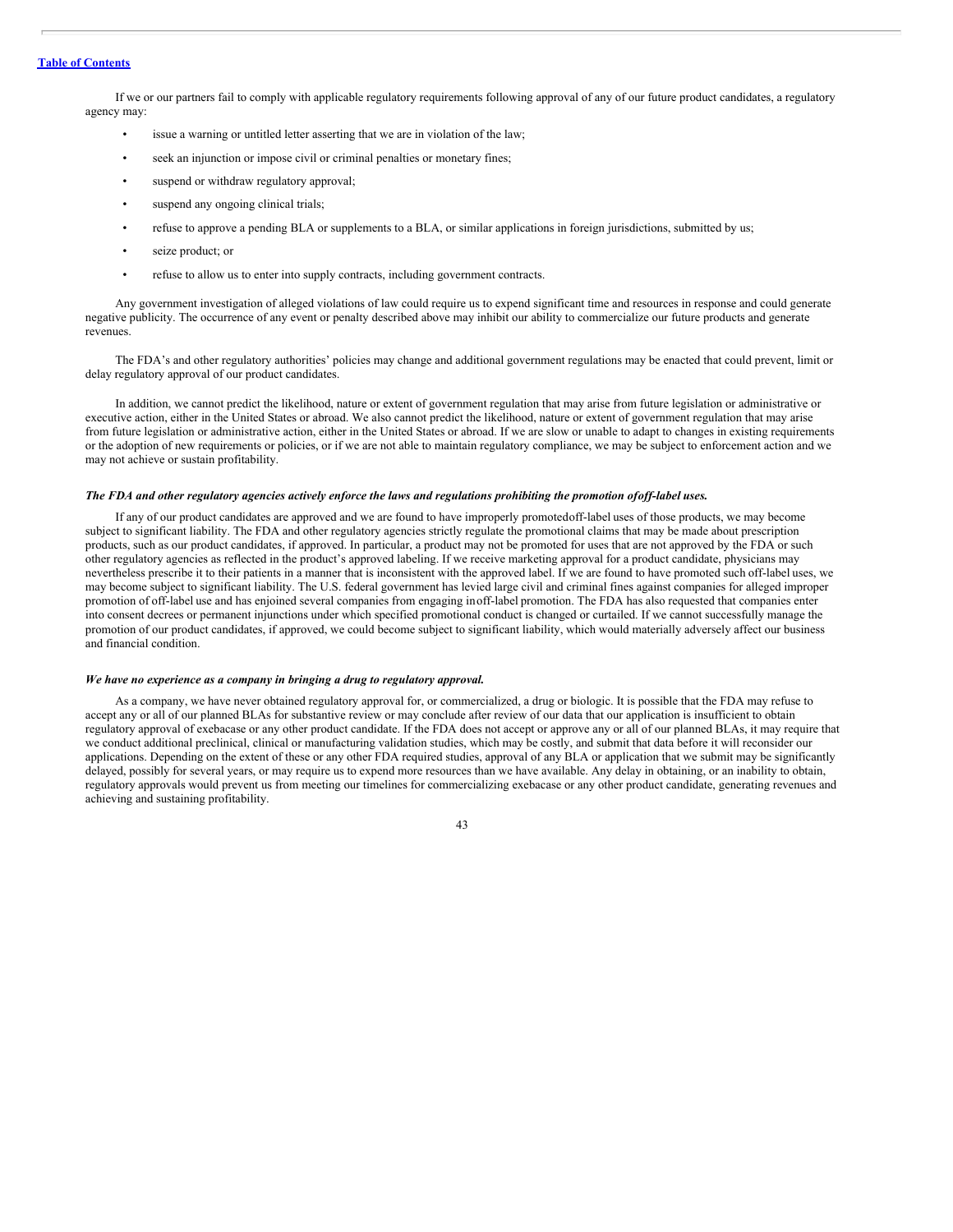## Disruptions at the FDA and other government agencies caused by funding shortages or global health concerns could hinder their ability to hire, retain or deploy key leadership and other personnel, or otherwise prevent new or modified products from being developed, approved or commercialized in a *timely manner or at all, which could negatively impact our business.*

The ability of the FDA and foreign regulatory authorities to review and or approve new products can be affected by a variety of factors, including government budget and funding levels, statutory, regulatory, and policy changes, the FDA's or foreign regulatory authorities' ability to hire and retain key personnel and accept the payment of user fees, and other events that may otherwise affect the FDA's or foreign regulatory authorities' ability to perform routine functions. Average review times at the FDA and foreign regulatory authorities have fluctuated in recent years as a result. In addition, government funding of other government agencies that fund research and development activities is subject to the political process, which is inherently fluid and unpredictable.

Disruptions at the FDA and other agencies, such as the EMA following its relocation to Amsterdam and resulting staff changes, may also slow the time necessary for new drugs and biologics or modifications to cleared or approved drugs/biologics to be reviewed and/or approved by necessary government agencies, which would adversely affect our business. For example, over the last several years, the U.S. government has shut down several times and certain regulatory agencies, such as the FDA, have had to furlough critical FDA employees and stop critical activities.

Separately, in response to theCOVID-19 pandemic, in March 2020, the FDA announced its intention to postpone most inspections of foreign manufacturing facilities, and on March 18, 2020, the FDA temporarily postponed routine surveillance inspections of domestic manufacturing facilities. Subsequently, in July 2020, the FDA resumed certain on-site inspections of domestic manufacturing facilities subject to a risk-based prioritization system. The FDA utilized this risk-based assessment system to assist in determining when and where it was safest to conduct prioritized domestic inspections. Additionally, on April 15, 2021, the FDA issued a guidance document in which the FDA described its plans to conduct voluntary remote interactive evaluations of certain drug manufacturing facilities and clinical research sites, among other facilities. According to the guidance, the FDA may request such remote interactive evaluations where the FDA determines that remote evaluation would be appropriate based on mission needs and travel limitations. In May 2021, the FDA outlined a detailed plan to move toward a more consistent state of inspectional operations, and in July 2021, the FDA resumed standard inspectional operations of domestic facilities and was continuing to maintain this level of operation as of September 2021. More recently, the FDA has continued to monitor and implement changes to its inspectional activities to ensure the safety of its employees and those of the firms it regulates as it adapts to the evolving COVID-19 pandemic. Regulatory authorities outside the United States have adopted similar restrictions or other policy measures in response to the COVID-19 pandemic. If a prolonged government shutdown occurs, or if global health concerns continue to prevent the FDA or other regulatory authorities from conducting their regular inspections, reviews, or other regulatory activities, it could significantly impact the ability of the FDA or other regulatory authorities to timely review and process our regulatory submissions, which could have a material adverse effect on our business.

#### If foreign approval for exebacase or any other product candidate is obtained, there are inherent risks in conducting business in international markets.

Commercialization of our product candidates in international markets is an element of our long-term strategy. If approved for commercialization in a foreign country, we intend to enter into agreements with third parties to market exebacase or any other product candidate whenever it may be approved and wherever we have the right to market it. Consequently, we expect that we will be subject to additional risks related to entering into international business relationships, including:

- potentially reduced protection for intellectual property rights;
- the potential forso-called parallel importing, which is what happens when a local seller, faced with high or higher local prices, opts to import goods from a foreign market (with low or lower prices) rather than buying them locally;
- unexpected changes in tariffs, trade barriers and regulatory requirements;
- economic weakness, including inflation, or political instability in particular foreign economies and markets;
- compliance with laws for employees working and traveling abroad;
- foreign taxes, including withholding of payroll taxes;
- foreign currency fluctuations, which could result in increased operating expenses and reduced revenues;
- workforce uncertainty in countries where labor unrest is more common than in the United States;
- production shortages resulting from any events affecting active pharmaceutical ingredient and/or finished drug product supply or manufacturing capabilities abroad;
- business interruptions resulting fromgeo-political actions, including war and terrorism, epidemics, including theCOVID-19 pandemic, or natural disasters including earthquakes, typhoons, floods and fires; and
- failure to comply with the rules and regulations of the Office of Foreign Asset Control, the Foreign Corrupt Practices Act and other applicable anti-bribery rules and regulations in other jurisdictions.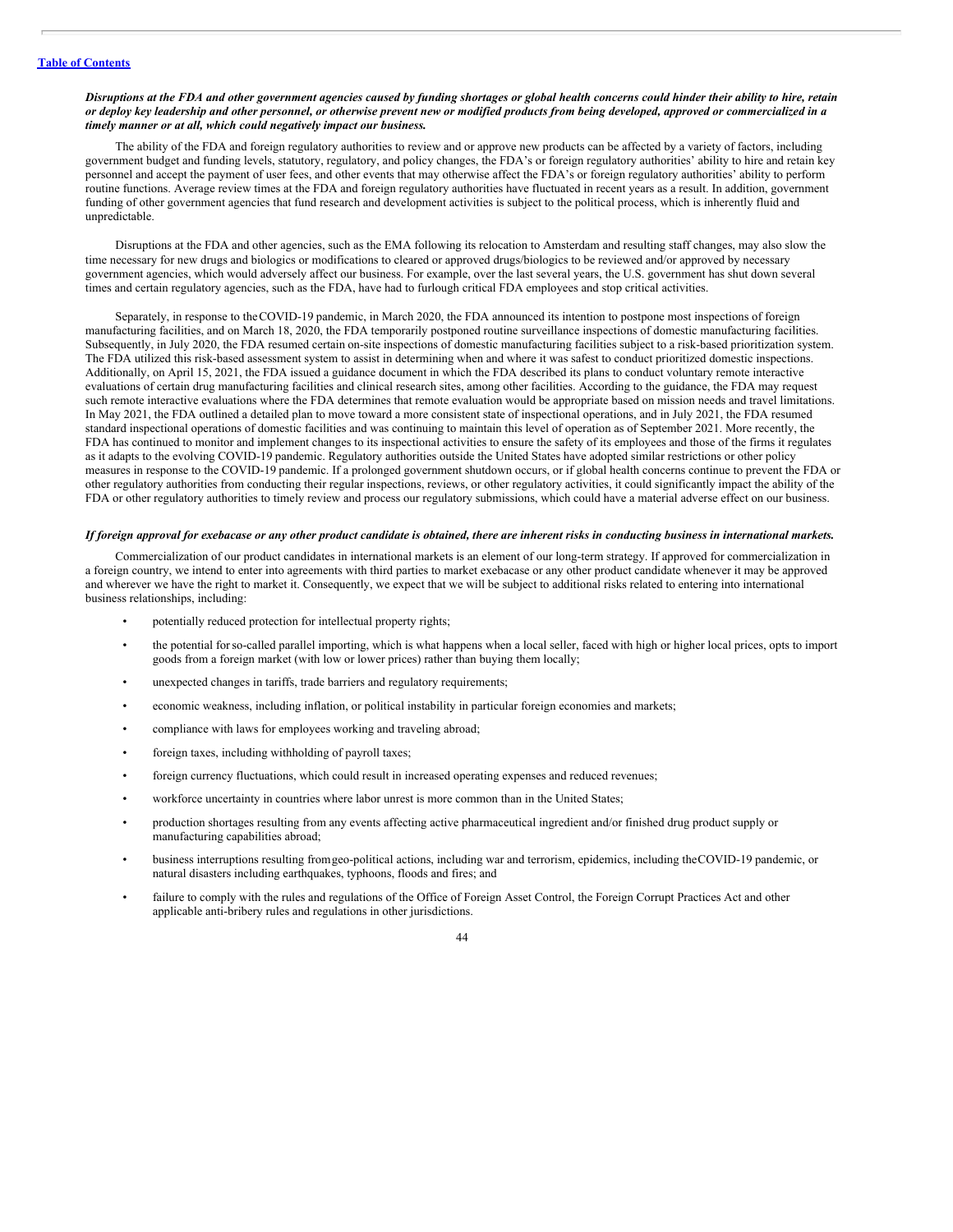These and other risks may materially adversely affect our ability to attain or sustain revenue from international markets and therefore materially adversely affect our business.

# Product liability lawsuits against us could divert our resources, cause us to incur substantial liabilities and limit commercialization of any products *that we may develop.*

We face an inherent risk of product liability exposure related to the testing of exebacase and any other product candidate that we develop in human clinical trials and we will face higher degrees of this risk if we commercially sell any products that we develop. If we cannot successfully defend ourselves against claims that our product candidates or products caused injuries, we will incur substantial liabilities. Regardless of merit or eventual outcome, liability claims may result in:

- distraction of our management or other internal resources from pursuing our business strategies;
- decreased demand for any product candidates or products that we may develop;
- injury to our reputation and significant negative media attention;
- withdrawal of clinical trial participants;
- significant costs to defend the related litigation;
- substantial monetary awards to trial participants or patients;
- loss of revenue; and
- the inability to commercialize any products that we may develop.

We maintain product liability insurance coverage in relation to our clinical trials. Such coverage may not be adequate to cover all liabilities that we may incur. Insurance coverage is increasingly expensive. We may not be able to maintain insurance coverage at a reasonable cost or in an amount adequate to satisfy any liability that may arise.

## If we fail to comply with environmental, health and safety laws and regulations, we could become subject to fines or penalties or incur costs that could *have a material adverse ef ect on our business.*

We are subject to numerous environmental, health and safety laws and regulations, including those governing laboratory procedures and the handling, use, storage, treatment and disposal of hazardous materials and wastes. From time to time and in the future, our operations may involve the use of hazardous and flammable materials, including chemicals and biological materials, and may also produce hazardous waste products. Even if we contract with third parties for the disposal of these materials and wastes, we cannot eliminate the risk of contamination or injury from these materials. In the event of contamination or injury resulting from our use of hazardous materials, we could be held liable for any resulting damages, and any liability could exceed our resources. We also could incur significant costs associated with civil or criminal fines and penalties for failure to comply with such laws and regulations.

Although we maintain workers' compensation insurance to cover us for costs and expenses we may incur due to injuries to our employees resulting from the use of hazardous materials, this insurance may not provide adequate coverage against potential liabilities. We do not maintain insurance for environmental liability or toxic tort claims.

In addition, we may incur substantial costs in order to comply with current or future environmental, health and safety laws and regulations. These current or future laws and regulations may impair our research, development or production efforts. Failure to comply with these laws and regulations also may result in substantial fines, penalties or other sanctions.

### *Our product candidates may face competition sooner than anticipated.*

The ACA includes a subtitle called the Biologics Price Competition and Innovation Act of 2009, or BPCIA, which created an abbreviated approval pathway for biological products that are biosimilar to or interchangeable with an FDA-licensed reference biological product. Under the BPCIA, an application for a biosimilar product may not be submitted to the FDA until four years following the date that the reference product was first licensed by the FDA. In addition, the approval of a biosimilar product may not be made effective by the FDA until 12 years from the date on which the reference product was first licensed. During this 12-year period of exclusivity, another company may still market a competing version of the reference product if the FDA approves a full BLA for the competing product containing the sponsor's own preclinical data and data from adequate and well-controlled clinical trials to demonstrate the safety, purity and potency of their product.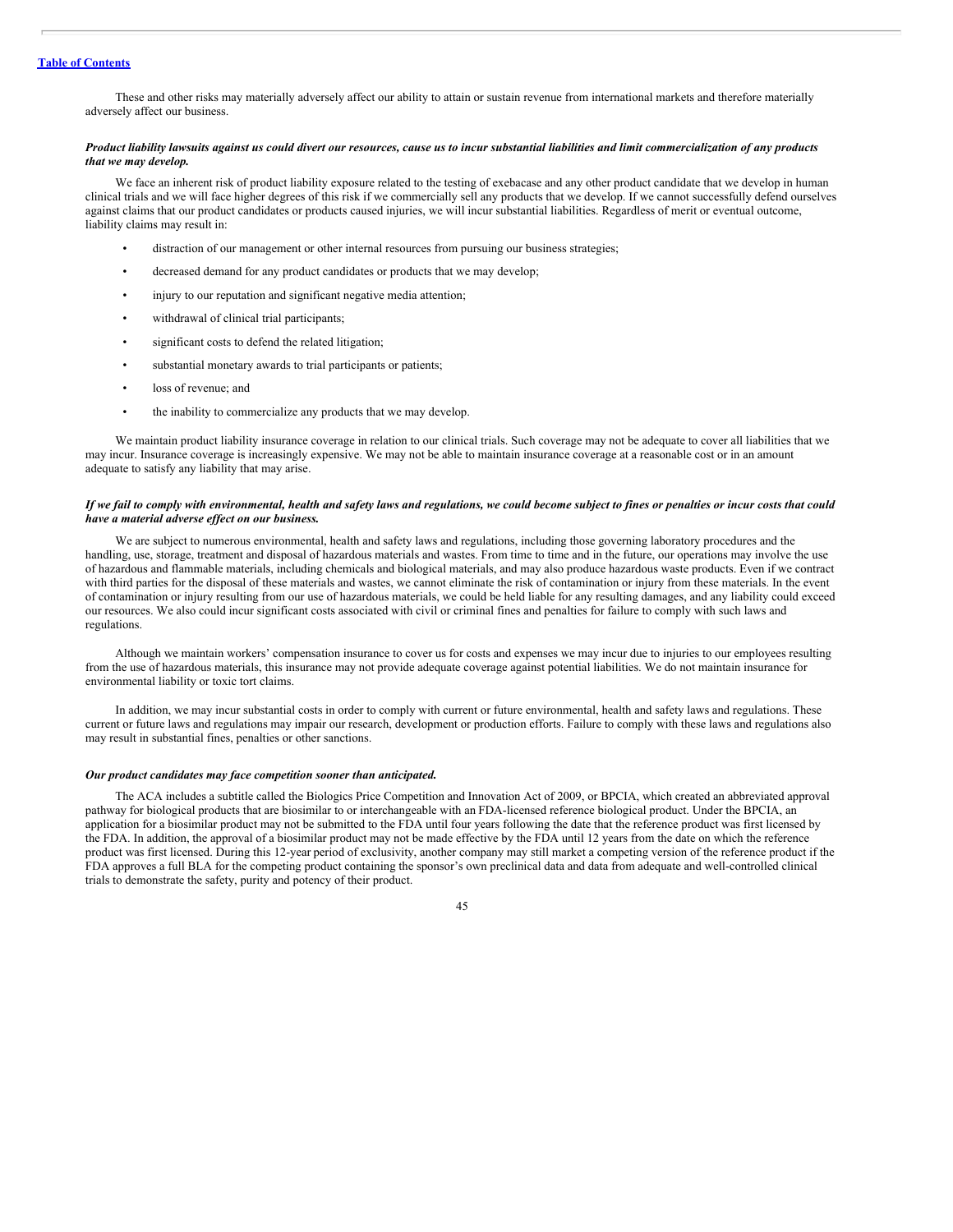We believe that any of our product candidates approved as a biological product under a BLA should qualify for the12-year period of exclusivity. However, there is a risk that this exclusivity could be shortened due to congressional action or otherwise, or that the FDA will not consider our product candidates to be reference products for competing products, potentially creating the opportunity for generic competition sooner than anticipated. In the EU, these exclusivity periods are even shorter. Upon receiving marketing authorization, new chemical or biological entities generally receive eight years of data exclusivity and an additional two years of market exclusivity. If granted, data exclusivity prevents regulatory authorities in the EU from referencing the innovator's data to assess a generic/biosimilar application. During the additional two-year period of market exclusivity, a generic/biosimilar marketing authorization can be submitted, and the innovator's data may be referenced, but no generic/biosimilar product can be marketed until the expiration of the market exclusivity.

Moreover, the extent to which a biosimilar, once approved, will be substituted for any one of our reference products in a way that is similar to traditional generic substitution for non-biological products is not yet clear, and will depend on a number of marketplace and regulatory factors that are still developing.

# We may be subject, directly or indirectly, to foreign, federal and state healthcare laws, including applicable anti-kickback, fraud and abuse and other healthcare laws and regulations, which could expose us to criminal sanctions, civil penalties, contractual damages, reputational harm and diminished *profits and future earnings.*

Healthcare providers, physicians and third-party payors play a primary role in the recommendation and prescription of any product candidates for which we obtain marketing approval. Our business operations and current and future arrangements with third-party payors, healthcare providers and customers may expose us to broadly applicable fraud and abuse and other healthcare laws and regulations that may constrain the business or financial arrangements and relationships through which we research, develop, market, sell and distribute our products for which we obtain marketing approval. Restrictions under applicable federal and state healthcare laws and regulations include the following:

- the federal healthcare Anti-Kickback Statute prohibits, among other things, persons from knowingly and willfully soliciting, offering, receiving or providing remuneration, directly or indirectly, in cash or in kind, to induce or reward either the referral of an individual for, or the purchase, order or recommendation of, any good or service, for which payment may be made under federal and state healthcare programs such as Medicare and Medicaid. A person or entity does not need to have actual knowledge of the federal Anti-Kickback Statute or specific intent to violate it to have committed a violation;
- the federal False Claims Act imposes criminal and civil penalties, including through civil whistleblower or qui tam actions, against individuals or entities for knowingly presenting, or causing to be presented, to the federal government, claims for payment that are false or fraudulent or making a false statement to avoid, decrease or conceal an obligation to pay money to the federal government. In addition, the government may assert that a claim including items or services resulting from a violation of the federal Anti-Kickback Statute constitutes a false or fraudulent claim for purposes of the False Claims Act;
- HIPAA, as amended by the Health Information Technology for Economic and Clinical Health Act, imposes criminal and civil liability for executing a scheme to defraud any healthcare benefit program;
- the federal false statements statute prohibits knowingly and willfully falsifying, concealing or covering up a material fact or making any materially false statement in connection with the delivery of or payment for healthcare benefits, items or services. Similar to the federal Anti-Kickback Statute, a person or entity does not need to have actual knowledge of the statute or specific intent to violate it to have committed a violation;
- the federal transparency requirements under the ACA requires certain manufacturers of drugs, devices, biologics and medical supplies for which payment is available under Medicare, Medicaid or the Children's Health Insurance Program (with certain exceptions) to report to the Department of Health and Human Services information related to physician payments and other transfers of value and ownership and investment interests held by physicians (defined to include doctors, dentists, optometrists, podiatrists and chiropractors), certain non-physician practitioners (physician assistants, nurse practitioners, clinical nurse specialists, certified nurse anesthetists, anesthesiologist assistants and certified nurse midwives), and their immediate family members and payments or other transfers of value made to such physician owners;
- analogous state laws and regulations, such as state anti-kickback and false claims laws, and transparency laws, may apply to sales or marketing arrangements and claims involving healthcare items or services reimbursed by non-governmental third-party payors, including private insurers, and some state laws require pharmaceutical companies to comply with the pharmaceutical industry's voluntary compliance guidelines and the relevant compliance guidance promulgated by the federal government in addition to requiring drug manufacturers to report information related to payments to physicians and other health care providers or marketing expenditures and pricing information; and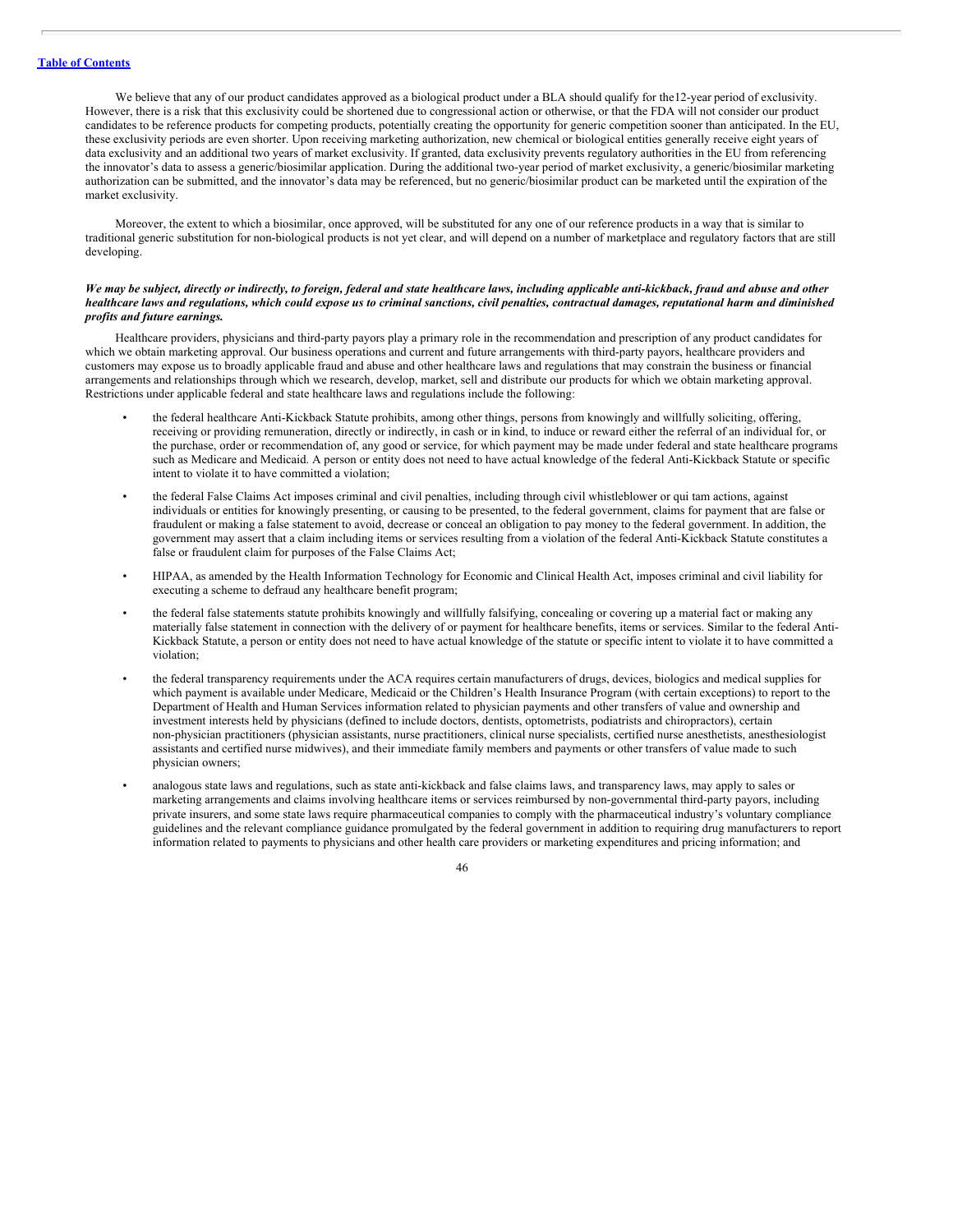similar healthcare laws and regulations in the EU and other jurisdictions, including reporting requirements detailing interactions with and payments to healthcare providers.

Efforts to ensure that our business arrangements with third parties will comply with applicable healthcare laws and regulations will involve substantial costs. It is possible that governmental authorities will conclude that our business practices may not comply with current or future statutes, regulations or case law involving applicable fraud and abuse or other healthcare laws and regulations. If our operations are found to be in violation of any of these laws or any other governmental regulations that may apply to us, we may be subject to significant civil, criminal and administrative penalties, damages, fines, exclusion from government funded healthcare programs, such as Medicare and Medicaid, additional reporting obligations and oversight if we become subject to a corporate integrity agreement or other agreement to resolve allegations of non-compliance with these laws, imprisonment and the curtailment or restructuring of our operations. Further, defending against any such actions, even if successful, can be costly, time-consuming and may require significant personnel resources. If any of the physicians or other providers or entities with whom we expect to do business are found to be not in compliance with applicable laws, they may be subject to criminal, civil or administrative sanctions, including exclusions from government funded healthcare programs.

#### The unfavorable consequences of any plaintiff attorney investigation or the adverse outcome of litigation or arbitration proceedings commenced by or *against us could materially harm our business.*

Unfavorable consequences from the most recent and prior investigations by plaintiff attorneys could damage our reputation and disrupt our business. The adverse outcome of any litigation or arbitration proceedings commenced by or against us could have a material adverse effect on our business and impede the achievement of our development and commercialization objectives.

In the ordinary course of our operations, claims involving our actions, actions of third parties or agreements to which we are a party may be brought by and against us. The claims and charges can involve actual damages, as well as contractually agreed upon liquidated sums. These claims, if not resolved through negotiation, are often subject to lengthy and expensive litigation or arbitration proceedings.

# *The United Kingdom's withdrawal from the European Union may adversely impact our business.*

The UK left the EU on January 31, 2020, following which existing EU legislation continued to apply in the UK during a transition period under the terms of the EU-UK Withdrawal Agreement. The transition period, which ended on December 31, 2020, maintained access to the EU single market and to global trade deals negotiated by the EU on behalf of its members. The transition period provided time for the UK and EU to negotiate a framework for partnership for the future, which was then crystallized in the Trade and Cooperation Agreement, or Trade and Cooperation Agreement, which became effective on the January 1, 2021.

The long-term effects of Brexit on our business in the UK, the EU and worldwide will depend on the effects of the implementation and application of the Trade and Cooperation Agreement and any other relevant agreements between the UK and the EU. EU laws which have been transposed into UK law through secondary legislation continue to be applicable as "retained EU law". However, new legislation will not be applicable. The UK government has passed a new Medicines and Medical Devices Act 2021, which introduces delegated powers in favor of the Secretary of State or an 'appropriate authority' to amend or supplement existing regulations in the area of medical devices. This allows new rules to be introduced in the future by way of secondary legislation, which aims to allow flexibility in addressing regulatory gaps. There is a possibility that over time, national laws will be amended and that consequently the regulatory framework in Great Britain will diverge from that of the EU. As of January 1, 2021, the Medicines and Healthcare products Regulatory Agency, or MHRA, is the UK's standalone medicines and medical devices regulator. As a result of the Northern Ireland protocol, different rules will apply in Northern Ireland than in England, Wales, and Scotland, together, Great Britain; broadly, Northern Ireland will continue to follow the EU regulatory regime, but its national competent authority will remain the MHRA.

Further, the UK's withdrawal from the EU has resulted in the relocation of the EMA from the UK to the Netherlands. This relocation has caused, and may continue to cause, disruption in the administrative and medical scientific links between the EMA and the UK MHRA, including delays in granting clinical trial authorization or marketing authorization, disruption of importation and export of active substance and other components of new drug formulations, and disruption of the supply chain for clinical trial product and final authorized formulations. The cumulative effects of the disruption to the regulatory framework may add considerably to the development lead time to marketing authorization and commercialization of products in the EU and/or the UK.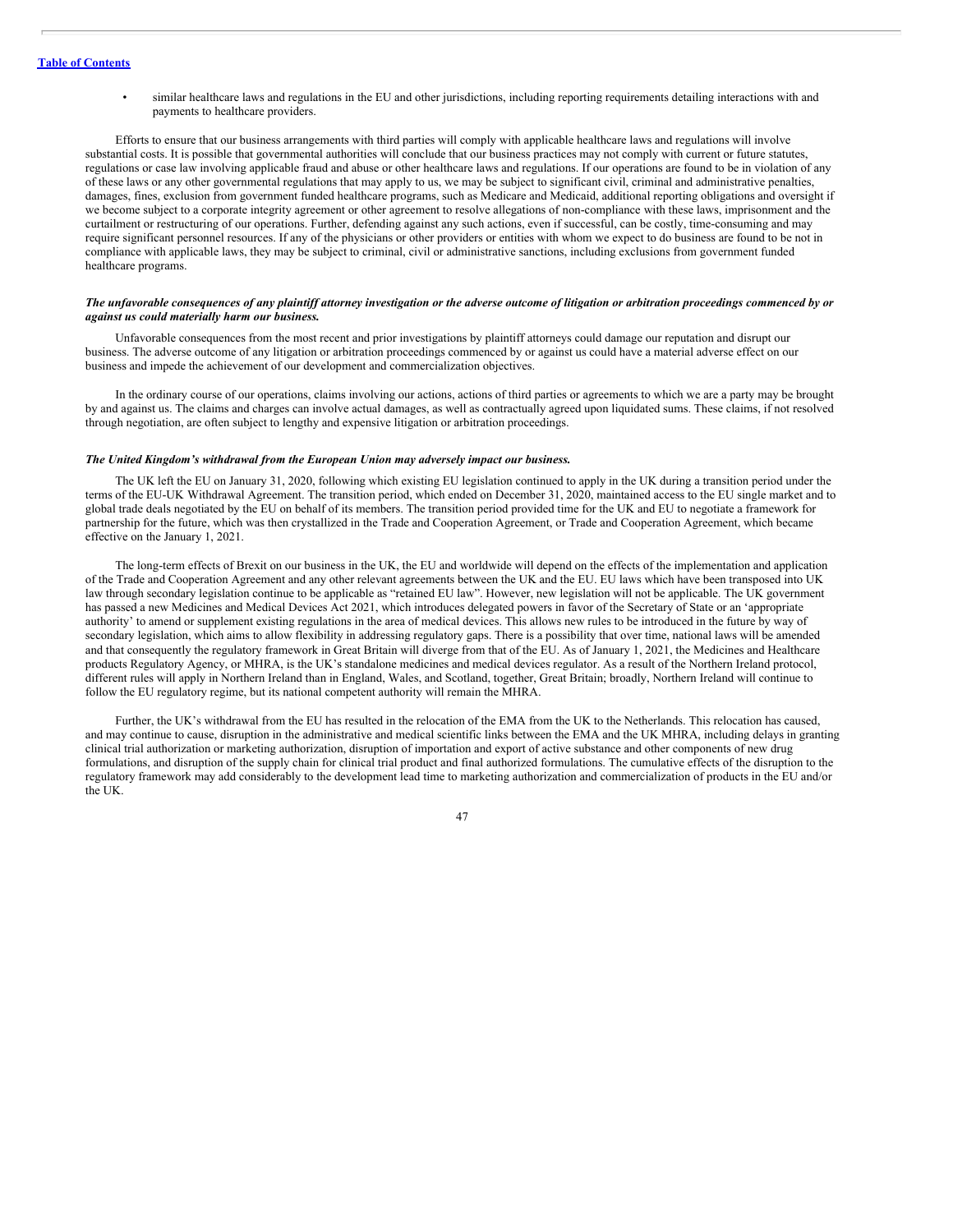## **Risks Related to Employee Matters and Managing Growth**

## Our future success depends on our ability to attract and retain qualified personnel, and changes in management may negatively affect our business.

We are dependent on the principal members of our management and scientific teams. Our success and the execution of our growth strategy depend largely on the continued service of these employees. Although we have formal employment agreements with our executive officers, these agreements do not prevent them from terminating their employment with us at any time. The loss of the services of any of these persons could be disruptive to our operations, impede our ability to raise additional funding or delay the achievement of our development and commercialization objectives. Additionally, we cannot be certain that changes in management will not lead to additional management departures or changes, affect our ability to hire or retain key personnel, or otherwise negatively affect our business. We do not maintain "key person" insurance for any of our executives or other employees.

Recruiting and retaining qualified scientific and clinical personnel is critical to our success. We may not be able to attract and retain these personnel on acceptable terms given the competition among numerous pharmaceutical and biotechnology companies for similar personnel. We also compete for the hiring of scientific and clinical personnel from universities and research institutions. In addition, we rely on consultants and advisors, including scientific and clinical advisors, to assist us in formulating our development and commercialization strategy. Our consultants and advisors may be employed by employers other than us and may have commitments under consulting or advisory contracts with other entities that may limit their availability to us.

## For our Company to successfully develop and commercialize our product candidates, we may need to expand our development, regulatory and sales, marketing and distribution capabilities, and as a result, we may encounter difficulties in managing our growth, which could disrupt our operations.

In order to successfully develop and commercialize our product candidate, we may need to increase the number of our employees and expand the scope of our operations, particularly in the areas of drug discovery, drug development, regulatory affairs and commercialization. To manage our anticipated future growth, we would need to implement and improve our managerial, operational and financial systems, expand our facilities and continue to recruit and train additional qualified personnel. Due to our limited financial resources and the various levels of experience of our management team in managing a company with significant growth, we may not be able to effectively manage a significant expansion of our operations or recruit and train additional qualified personnel. The physical expansion of our operations may lead to significant costs and may divert our management and business development resources. Any inability to manage growth could delay the execution of our business plans or disrupt our operations.

# **Risks Related to Our Intellectual Property**

## If we or our licensors are unable to obtain and maintain patent protection for our owned or licensed technology and products, or if the scope of the patent protection is not sufficiently broad, our competitors could develop and commercialize technology and products similar or identical to ours, and *our ability to successfully commercialize our technology and products may be adversely af ected.*

Our success depends in large part on our and our licensors' ability to obtain and maintain patent protection in the United States and other countries with respect to our proprietary technology and products or technology or products that may have been licensed to us. Similar to our licensors, we seek to protect our proprietary position by filing patent applications in the United States and abroad related to our novel technologies and product candidates that are important to our business. This process is expensive and time-consuming, and we or our licensors may not be able to file and prosecute all necessary or desirable patent applications at a reasonable cost or in a timely manner. It is also possible that we or our licensors will fail to identify patentable aspects of either our or their research and development output before it is too late to obtain patent protection. Moreover, if we license technology or product candidates from third parties in the future, these license agreements may not permit us to control the preparation, filing and prosecution of patent applications, or to maintain the patents, covering this intellectual property. These agreements could also give our licensors the right to enforce the licensed patents without our involvement, or to decide not to enforce the patents without our consent. Therefore, in these circumstances, we could not be certain that these patents and applications would be prosecuted and enforced in a manner consistent with the best interests of our business.

The patent position of biotechnology and pharmaceutical companies generally is highly uncertain and has in recent years been the subject of much litigation. As a result, the issuance, scope, validity, enforceability and commercial value of our patent rights and any patent rights we may license from a third party are highly uncertain. Our or our licensors' pending and future patent applications may not result in issued patents that protect our technology or products, in whole or in part, or which effectively prevent others from commercializing competitive technologies and products. Changes in either the patent laws or interpretation of the patent laws in the United States and other countries may diminish the value of our or our licensors' patents or narrow the scope of such patent protection.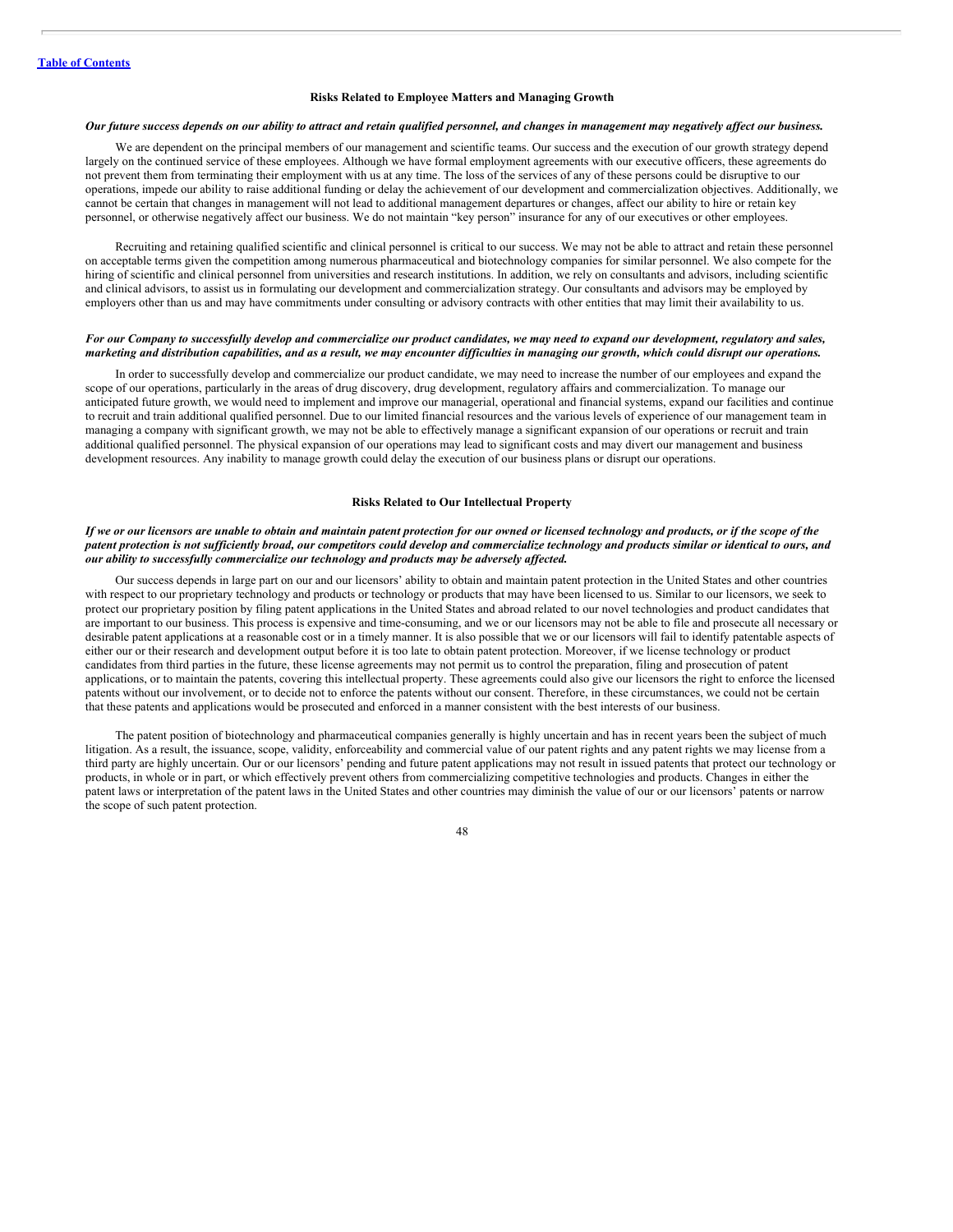The laws of foreign countries may not protect our rights to the same extent as the laws of the United States. For example, European patent law restricts the patentability of methods of treatment of the human body more than United States law does. Assuming the other requirements for patentability are met, historically, in the United States, the first to make the claimed invention was entitled to the patent, while outside the United States, the first to file a patent application is entitled to the patent. The United States currently uses a first-inventor-to-file system in which, assuming the other requirements for patentability are met, the first inventor to file a patent application will be entitled to the patent. Publications of discoveries in the scientific literature often lag behind the actual discoveries, and patent applications in the United States and other jurisdictions are typically not published until 18 months after filing, or in some cases not at all. Therefore, we cannot be certain that we were the first to make the inventions claimed in our patents or pending patent applications, or that we were the first to file for patent protection of such inventions. Moreover, we may be subject to a third party preissuance submission of prior art to the U.S. Patent and Trademark Office, or become involved in opposition, derivation, reexamination, litigation, inter partes review or interference proceedings, in the United States or elsewhere, challenging our patent rights or the patent rights of others. An adverse determination in any such submission, proceeding or litigation could reduce the scope of, or invalidate, our patent rights, allow third parties to commercialize our technology or products and compete directly with us, without payment to us, or result in our inability to manufacture or commercialize products without infringing thirdparty patent rights. In addition, if the breadth or strength of protection provided by our patents and patent applications is threatened, it could dissuade companies from collaborating with us to license, develop or commercialize current or future product candidates.

Even if our or our licensors' patent applications issue as patents, they may not issue in a form that will provide us with any meaningful protection, prevent competitors from competing with us or otherwise provide us with any competitive advantage. Our competitors may be able to circumvent our owned or licensed patents by developing similar or alternative technologies or products in a non-infringing manner.

The issuance of a patent is not conclusive as to its inventorship, scope, validity or enforceability, and our owned and licensed patents may be challenged in the courts or patent offices in the United States and abroad. Such challenges may result in loss of exclusivity or freedom to operate or in patent claims being narrowed, invalidated or held unenforceable, in whole or in part, which could limit our ability to prevent others from using or commercializing similar or identical technology and products, or limit the duration of the patent protection of our technology and products. Given the amount of time required for the development, testing and regulatory review of new product candidates, patents protecting such candidates might expire before or shortly after such candidates are commercialized and such patents may not be able to claim the benefits of any patent term extension laws or regulations. As a result, our patent portfolio may not provide us with sufficient rights to exclude others from commercializing products similar or identical to ours.

## We may be subject to claims by third parties asserting that we or our employees have misappropriated their intellectual property, or claiming *ownership of what we regard as our own intellectual property.*

Many of our employees were previously employed at universities or other biotechnology or pharmaceutical companies, including our competitors or potential competitors. Although we use customary non-disclosure agreements and try to ensure that our employees do not use the proprietary information or know-how of others in their work for us, we may be subject to claims that we or these employees have used or disclosed intellectual property, including trade secrets or other proprietary information, of any such employee's former employer. Litigation may be necessary to defend against these claims.

In addition, while we typically require our employees and contractors who may be involved in the development of intellectual property to execute agreements assigning such intellectual property to us, we may be unsuccessful in executing such an agreement with each party who in fact develops intellectual property that we regard as our own, or such agreements may be inadequately drafted at times thereby not ensuring assignment to us of all potential intellectual property rights. If we fail in prosecuting or defending any such claims, in addition to paying monetary damages, we may lose valuable intellectual property rights or personnel. Even if we are successful in prosecuting or defending against such claims, litigation could result in substantial costs and be a distraction to management.

#### We have not yet registered our trademarks in all of our potential markets, and failure to secure those registrations could adversely affect our business.

Our future trademark applications may not be allowed for registration, and our registered trademarks may not be maintained or enforced. During trademark registration proceedings, we may receive rejections from the U.S. Patent and Trademark Office or other applicable foreign intellectual property offices. Although we are given an opportunity to respond to those rejections, we may be unable to overcome such rejections, or have to expend additional resources to secure registrations, such as commencing cancellation proceedings against third-party trademark registrations to remove them as obstacles to our trademark applications. In addition, in the U.S. Patent and Trademark Office and in comparable agencies in many foreign jurisdictions, third parties are given an opportunity to oppose pending trademark applications and to seek to cancel registered trademarks. Opposition or cancellation proceedings may be filed against our trademarks, and our trademarks may not survive such proceedings. If we do not secure registrations for our trademarks, we may encounter more difficulty in enforcing them against third parties than we otherwise would.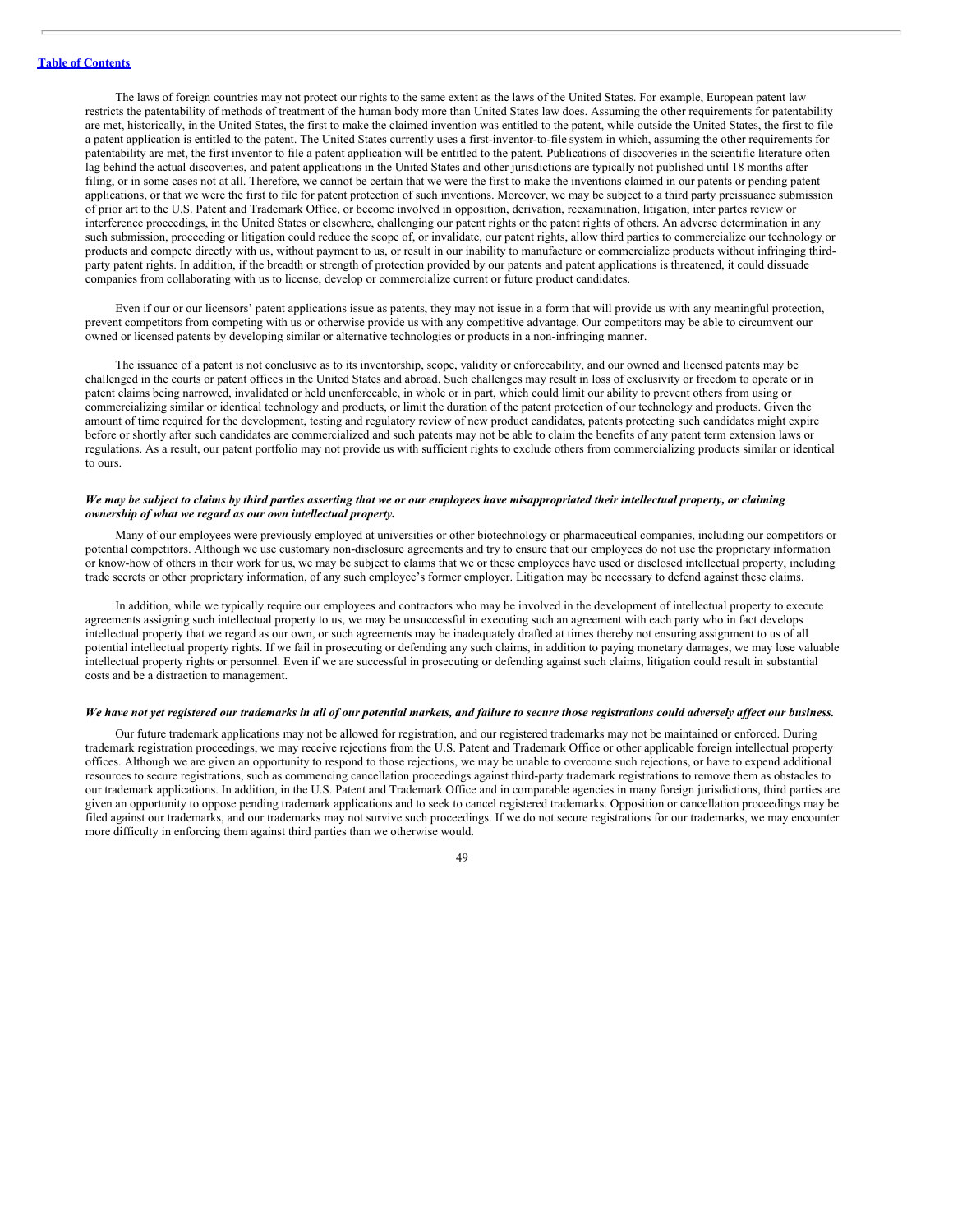In addition, we have not yet proposed a proprietary name for our product candidates in any jurisdiction. Any proprietary name we propose to use with our product candidates in the United States must be approved by the FDA, regardless of whether we have registered it, or applied to register it, as a trademark. The FDA typically conducts a review of proposed product names, including an evaluation of potential for confusion with other product names. If the FDA objects to any of our proposed proprietary product names, we may be required to expend significant additional resources in an effort to identify a suitable proprietary product name that would qualify under applicable trademark laws, not infringe the existing rights of third parties and be acceptable to the FDA.

## **Risks Related to Our Securities**

## The price of our common stock may be volatile and you could lose all or part of your investment.

There has been significant volatility in the market price and trading volume of equity and derivative securities, which is unrelated to the financial performance of the companies issuing the securities, including due to the effects of the COVID-19 pandemic. In addition, equity markets have experienced significant price and volume fluctuations that have affected the market prices for the securities of biotechnology and also newly public companies for a number of reasons, including reasons that may be unrelated to the business or operating performance of the companies. These broad market fluctuations may negatively affect the market price of our common stock.

The trading price of our securities has been and is likely to continue to be highly volatile and could be subject to wide fluctuations in response to various factors, some of which are beyond our control, including limited trading volume. In addition to the factors discussed in this "Risk Factors" section and elsewhere in this Quarterly Report, these factors include:

- our ability to implement our preclinical, clinical and other development or operational plans;
- adverse regulatory decisions;
- strategic actions by us or our competitors, such as acquisitions or restructurings;
- new laws or regulations, or new interpretations of existing laws or regulations, applicable to our business;
- actual or anticipated fluctuations in our financial condition or annual or quarterly results of operations;
- our cash position;
- public reaction to our press releases, other public announcements and filings with the SEC;
- changes in investor and financial analyst perceptions of the risks and condition of our business;
- changes in, or our failure to meet, performance expectations of investors or financial analysts (including, without limitation, with respect to the status of development of our product candidates);
- changes in market valuations of biotechnology companies;
- changes in key personnel;
- increased competition;
- sales of common stock by us or members of our management team;
- trading volume of our common stock;
- issuances of debt or equity securities;
- the granting or exercise of employee stock options or other equity awards;
- changes in accounting standards, policies, guidance, interpretations or principles;
- ineffectiveness of our internal controls;
- actions by institutional or other large stockholders;
- significant lawsuits, including patent or stockholder litigation;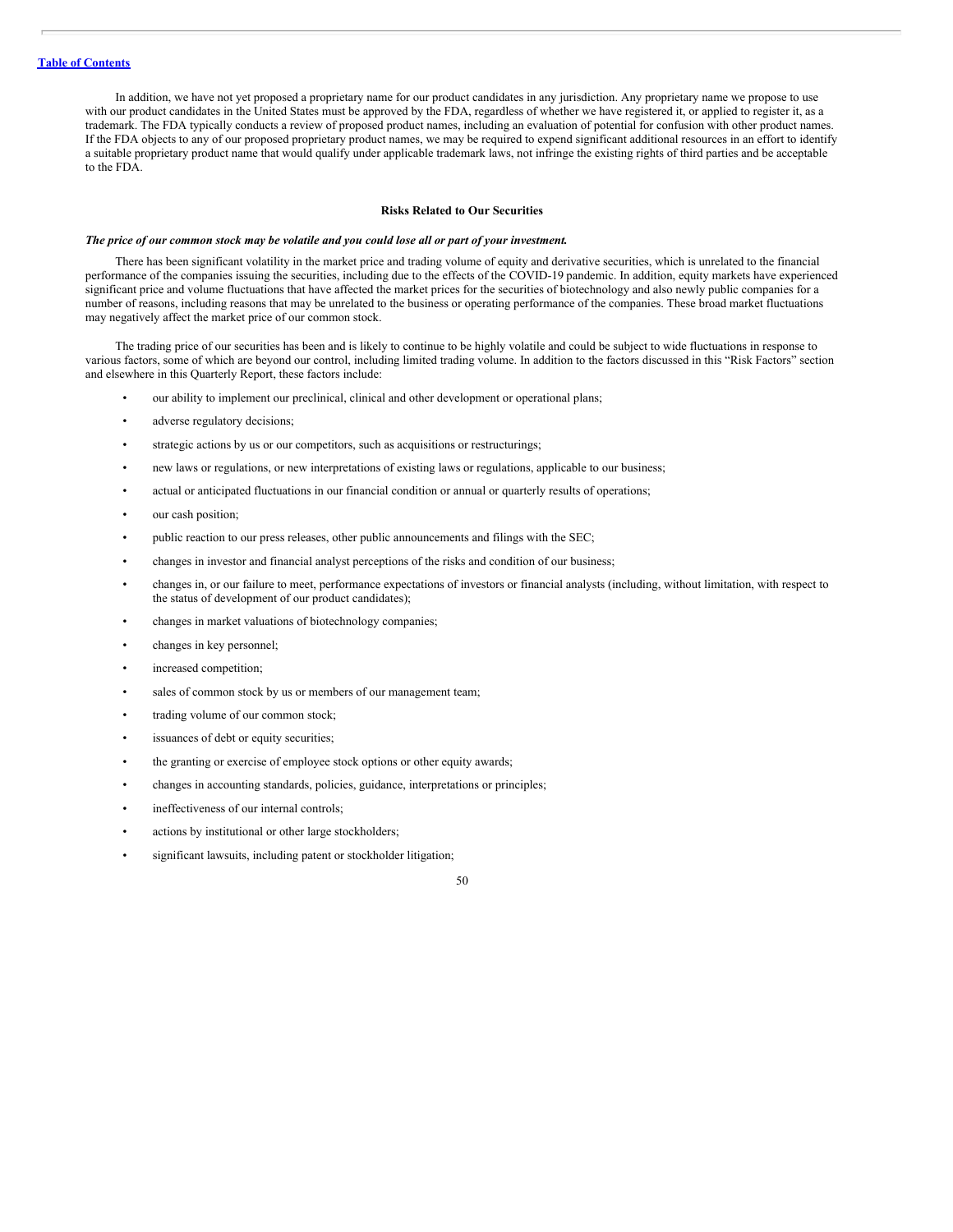- general political, market and economic conditions, including as a result of health pandemics; and
- other events or factors, many of which are beyond our control.

In addition, the stock market in general, and the Nasdaq Capital Market and biotechnology companies in particular, have experienced extreme price and volume fluctuations that have often been unrelated or disproportionate to the operating performance of these companies. Broad market and industry factors may negatively affect the market price of our common stock, regardless of our actual operating performance. In the past, securities class action litigation has often been instituted against companies following periods of volatility in the market price of a company's securities. This type of litigation, if instituted, could result in substantial costs and a diversion of management's attention and resources, which would harm our business, operating results or financial condition.

#### Future sales of our common stock or warrants may cause the market price of our securities to decline.

Sales of substantial amounts of shares of our common stock or warrants in the public market, or the perception that these sales may occur, could adversely affect the price of our securities and impair our ability to raise capital through the sale of additional equity securities. As of May 10, 2022, we have approximately 39.3 million shares of common stock outstanding, of which approximately 37.4 million shares of our outstanding common stock are freely tradable, or may become freely tradable, without restriction, in the public market unless held by our "affiliates," as defined under Rule 144 of the Securities Act of 1933, as amended (the "Securities Act"). Additionally, we have warrants to purchase approximately 10.9 million shares of our common stock outstanding as of May 10, 2022. Approximately 10.4 million shares of common stock underlying warrants will be freely tradable upon exercise unless held by our affiliates.

We have registered 4,031,200 shares of our common stock as of May 10, 2022 that we may issue under our employee benefit plans. These shares can be freely sold in the public market upon issuance, unless pursuant to their terms these stock awards have transfer restrictions attached to them. Additionally, pursuant to the 2014 Omnibus Incentive Plan (the "2014 Plan"), our management is authorized to grant stock options and other equity linked award to our employees, directors and consultants. The 2014 Plan provides that the number of shares available for future grant under our 2014 Plan will automatically increase on January 1st each year, from January 1, 2015 through January 1, 2024, by an amount equal to four percent of all shares of our capital stock outstanding as of December 31st of the preceding calendar year, subject to the ability of our board of directors to take action to reduce the size of such increase in any given year. Unless our board of directors elects not to increase the number of shares underlying our 2014 Plan each year, our stockholders may experience additional dilution, which could cause our stock price to decline.

## Any failure to maintain effective internal control over financial reporting could have a significant adverse effect on our business and the price of our *common stock.*

Our management is required to report annually on the effectiveness of our internal control over financial reporting pursuant to Section 404 of the Sarbanes-Oxley Act, or Section 404. The rules governing the standards that must be met for our management to assess our internal control over financial reporting are complex and require significant documentation, testing and possible remediation. Because we are no longer an emerging growth company, our independent registered public accounting firm will be required to formally attest to the effectiveness of our internal control over financial reporting pursuant to Section 404 if we, in the future, no longer qualify under the SEC exemption for low-revenue "smaller reporting companies", as defined in Rule 12b-2 of the Exchange Act. As such, our independent registered public accounting firm may in the future issue a report that is adverse in the event it is not satisfied with the level at which our controls are documented, designed or operating.

In the future, we may identify material weaknesses or significant deficiencies in our internal control over financial reporting, and we may not be able to remediate them in time to meet the deadline imposed by the Sarbanes-Oxley Act for compliance with the requirements of Section 404. In addition, we may encounter problems or delays in completing the implementation of any requested improvements and receiving a favorable attestation report from our independent registered public accounting firm, if such a report is required. We will be unable to issue securities in the public markets through the use of a shelf registration statement if we are not in compliance with Section 404. Furthermore, failure to achieve and maintain an effective internal control environment could materially adversely affect our business, reduce the market's confidence in our common stock, adversely affect the price of our common stock and limit our ability to report our financial results accurately and timely.

# We have no present intention to pay cash dividends and, even if we change that policy, we may be restricted from paying cash dividends on our *common stock.*

We do not intend to pay cash dividends for the foreseeable future. We currently expect to retain all future earnings, if any, for use in the development, operation and expansion of our business. Any determination to pay cash dividends in the future will depend upon, among other things, our results of operations, plans for expansion, tax considerations, available net profits and reserves, limitations under law, financial condition, capital requirements and other factors that our board of directors considers to be relevant.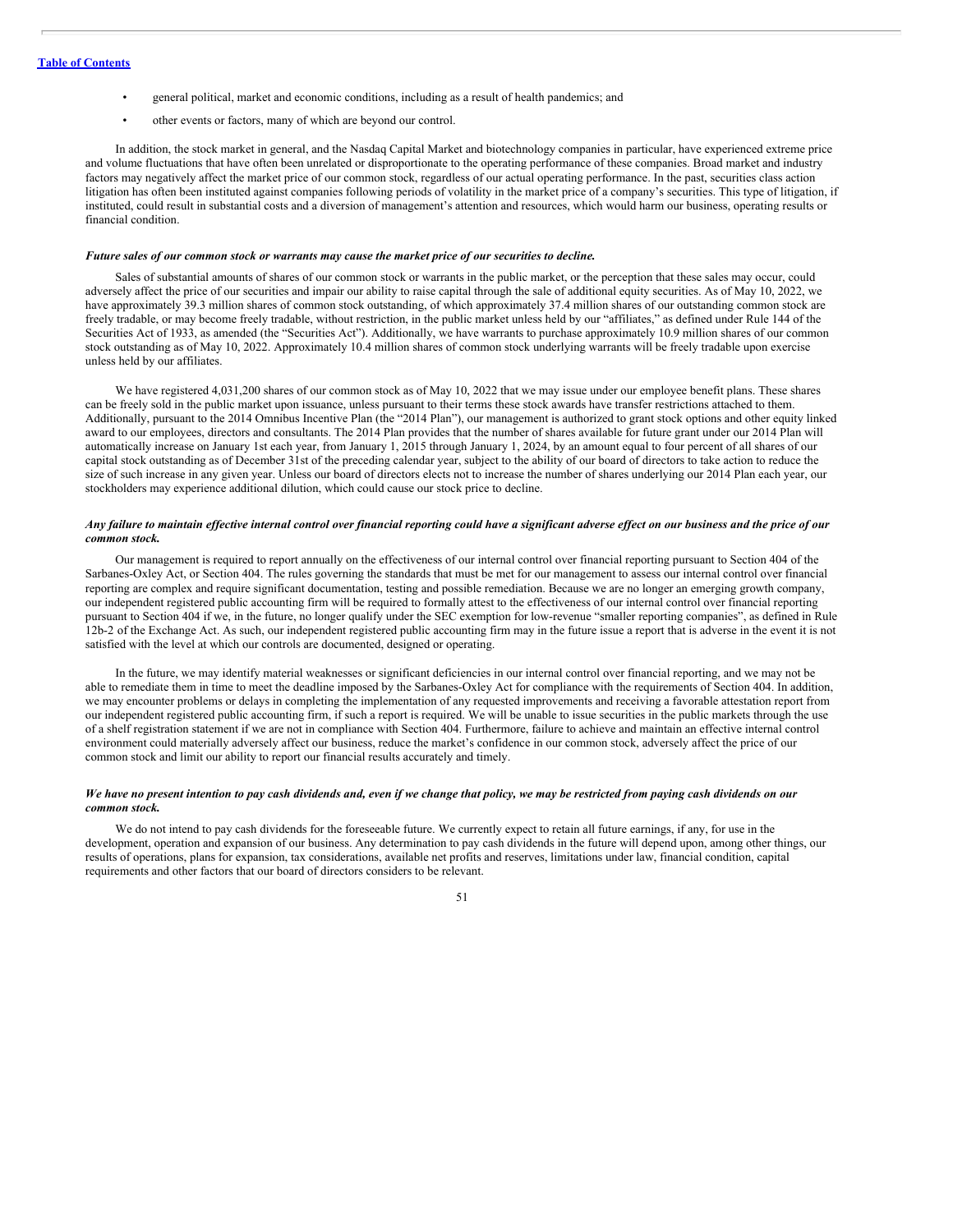## Provisions in our corporate charter documents and under Delaware law could make an acquisition of us, which may be beneficial to our stockholders, *more dif icult and may prevent attempts by our stockholders to replace or remove our current management.*

Provisions in our corporate charter and our bylaws may discourage, delay or prevent a merger, acquisition or other change in control of us that stockholders may consider favorable, including transactions in which you might otherwise receive a premium for your shares. These provisions could also limit the price that investors might be willing to pay in the future for our securities, thereby depressing the market prices of our securities. In addition, because our board of directors is responsible for appointing the members of our management team, these provisions may frustrate or prevent any attempts by our stockholders to replace or remove our current management by making it more difficult for stockholders to replace members of our board of directors. Among other things, these provisions:

- allow the authorized number of our directors to be changed only by resolution of our board of directors;
- establish advance notice requirements for stockholder proposals that can be acted on at stockholder meetings and nominations to our board of directors;
- require that stockholder actions must be effected at a duly called stockholder meeting and prohibit actions by our stockholders by written consent;
- limit who may call stockholder meetings;
- authorize our board of directors to issue preferred stock without stockholder approval, which could be used to institute a stockholder rights plan, or so-called "poison pill," that would work to dilute the stock ownership of a potential hostile acquirer, effectively preventing acquisitions that have not been approved by our board of directors; and
- require the approval of the holders of at least 75% of the votes that all our stockholders would be entitled to cast to amend or repeal certain provisions of our charter or bylaws.

Moreover, because we are incorporated in Delaware, we are governed by the provisions of Section 203 of the Delaware General Corporation Law, which prohibits a person who owns in excess of 15% of our outstanding voting stock from merging or combining with us for a period of three years after the date of the transaction in which the person acquired in excess of 15% of our outstanding voting stock, unless the merger or combination is approved in a prescribed manner.

# **Risks Related to Cybersecurity, Data Protection and Privacy**

## Security breaches and other disruptions could compromise our information and expose us to liability, which would cause our business and reputation  $to$  *suffer.*

In the ordinary course of our business, we store sensitive data, including intellectual property, proprietary business information and personally identifiable information, in our data centers and on our networks. The secure processing, maintenance and transmission of this information is critical to our operations and business strategy. Our information technology systems and those of our third-party service providers, strategic partners and other contractors or consultants are vulnerable to attack and damage or interruption from computer viruses and malware (e.g. ransomware), malicious code, natural disasters, terrorism, war, telecommunication and electrical failures, hacking, cyberattacks, phishing attacks and other social engineering schemes, employee theft or misuse, human error (e.g., social engineering, phishing), fraud, denial or degradation of service attacks, sophisticated nation-state and nation-state-supported actors or unauthorized access or use by persons inside our organization, or persons with access to systems inside our organization. Attacks upon information technology systems are increasing in their frequency, levels of persistence, sophistication and intensity, and are being conducted by sophisticated and organized groups and individuals with a wide range of motives and expertise. As a result of the COVID-19 pandemic and the current conflict between Russia and Ukraine, we may also face increased cybersecurity risks due to our reliance on internet technology and the number of our employees who are working remotely, which may create additional opportunities for cybercriminals to exploit vulnerabilities. Furthermore, because the techniques used to obtain unauthorized access to, or to sabotage, systems change frequently and often are not recognized until launched against a target, we may be unable to anticipate these techniques or implement adequate preventative measures. We may also experience security breaches that may remain undetected for an extended period. Despite our security measures, our information technology and infrastructure may be vulnerable to attacks by hackers or breached due to employee error, malfeasance, or other disruptions. Even if identified, we may be unable to adequately investigate or remediate incidents or breaches due to attackers increasingly using tools and techniques that are designed to circumvent controls, to avoid detection, and to remove or obfuscate forensic evidence.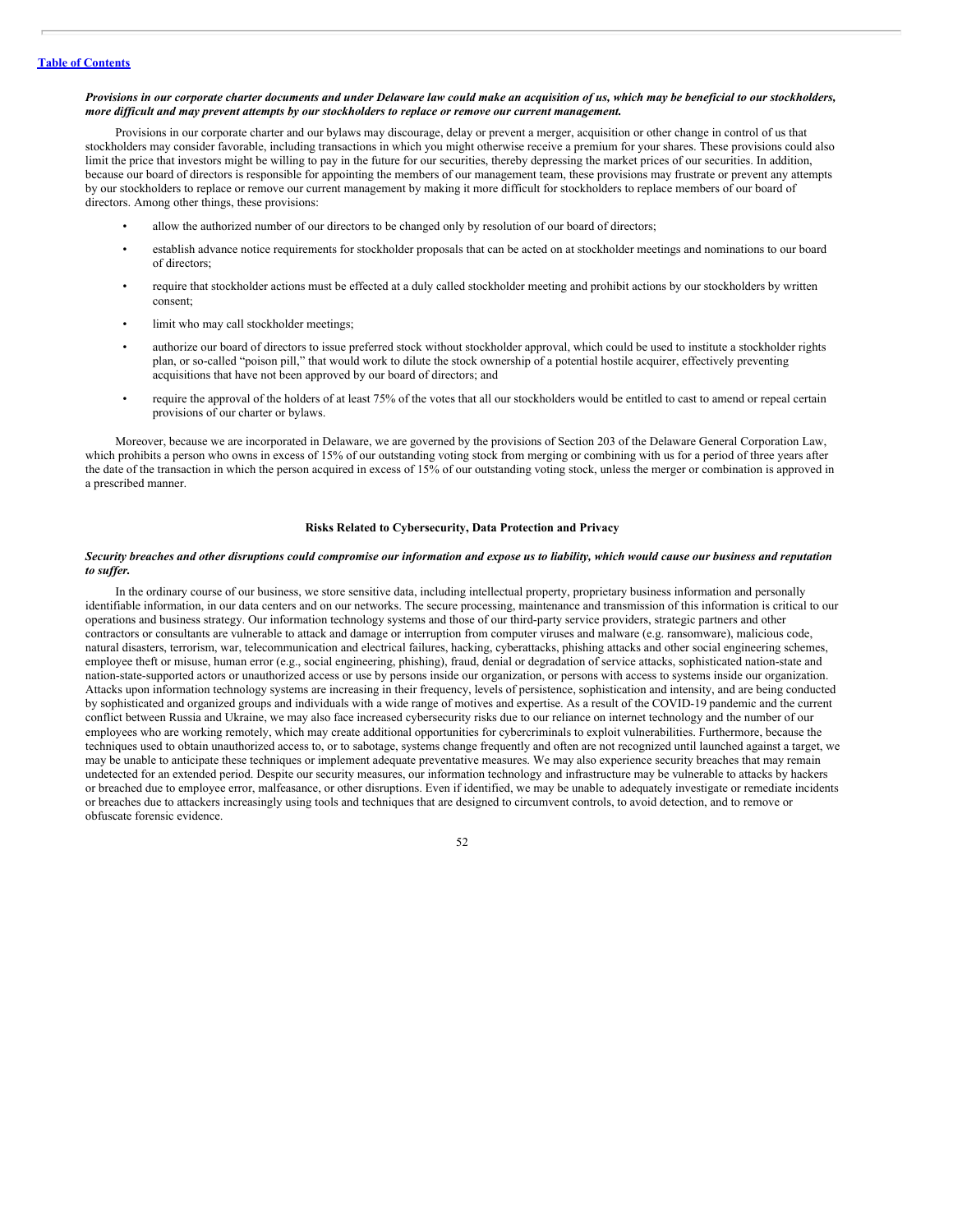We and certain of our service providers are from time to time subject to cyberattacks and security incidents. While we do not believe that we have experienced any significant system failure, accident or security breach to date, any such breach could compromise our networks and the information stored there could be accessed, publicly disclosed, lost or stolen. Any such access, disclosure or other loss of information could result in significant costs to address and remediate the incident, lead to legal claims or proceedings, disrupt our operations, and damage our reputation.

We maintain cyber risk insurance, but this insurance may not be sufficient to cover all of our losses from any future breaches of our systems.

## Our collection, control, processing, sharing, disclosure and otherwise use of personal data could give rise to liabilities as a result of governmental *regulation, conflicting legal requirements, and evolving laws concerning data privacy in the EU and EEA.*

The global data protection landscape is rapidly evolving, and we are or may become subject to numerous state, federal and foreign laws, requirements and regulations governing the collection, use, disclosure, retention, and security of personal data, such as information that we may collect in connection with clinical trials in the U.S. and abroad. Implementation standards and enforcement practices are likely to remain uncertain for the foreseeable future, and we cannot yet determine the impact future laws, regulations, standards, or perception of their requirements may have on our business. This evolution may create uncertainty in our business, affect our ability to operate in certain jurisdictions or to collect, store, transfer use and share personal information, necessitate the acceptance of more onerous obligations in our contracts, result in liability or impose additional costs on us. The cost of compliance with these laws, regulations and standards is high and is likely to increase in the future. Any failure or perceived failure by us to comply with federal, state or foreign laws or regulation, our internal policies and procedures or our contracts governing our processing of personal information could result in negative publicity, government investigations and enforcement actions, claims by third parties and damage to our reputation, any of which could have a material adverse effect on our operations, financial performance and business.

As our operations and business grow, we may become subject to or affected by new or additional data protection laws and regulations and face increased scrutiny or attention from regulatory authorities. In the U.S., HIPAA imposes, among other things, certain standards relating to the privacy, security, transmission and breach reporting of individually identifiable health information. Certain states have also adopted comparable privacy and security laws and regulations, some of which may be more stringent than HIPAA. Such laws and regulations will be subject to interpretation by various courts and other governmental authorities, thus creating potentially complex compliance issues for us and our future customers and strategic partners. In addition, the CCPA went into effect on January 1, 2020. The CCPA creates individual privacy rights for California consumers and increases the privacy and security obligations of entities handling certain personal information. The CCPA provides for civil penalties for violations, as well as a private right of action for data breaches that is expected to increase data breach litigation. The CCPA may increase our compliance costs and potential liability, and many similar laws have been proposed at the federal level and in other states. Further, the CPRA recently passed in California. The CPRA will impose additional data protection obligations on covered businesses, including additional consumer rights processes, limitations on data uses, new audit requirements for higher risk data, and opt outs for certain uses of sensitive data. It will also create a new California data protection agency authorized to issue substantive regulations and could result in increased privacy and information security enforcement. The majority of the provisions will go into effect on January 1, 2023, and additional compliance investment and potential business process changes may be required. Similar laws have passed in Virginia and Colorado and have been proposed in other states and at the federal level, reflecting a trend toward more stringent privacy legislation in the United States. The enactment of such laws could have potentially conflicting requirements that would make compliance challenging. In the event that we are subject to or affected by HIPAA, the CCPA, the CPRA or other domestic privacy and data protection laws, any liability from failure to comply with the requirements of these laws could adversely affect our financial condition.

Our activities outside the United States impose additional compliance requirements and generate additional risks of enforcement for noncompliance. For example, the GDPR repealed the Data Protection Directive (95/46/EC) and is directly applicable in all E.E.A. countries (which consists of the 27 EU member states plus Norway, Liechtenstein and Iceland) since its effective date of May 25, 2018. The GDPR applies to companies established in the EEA, as well as companies that are not established in the EEA and which collect and use personal data in relation to offering goods or services to, or monitoring the behavior of, individuals located in the EEA, including, for example, through the conduct of clinical trials (whether the trials are conducted directly by the company itself or through a clinical vendor or collaborators). The GDPR permits EEA countries derogations for certain matters and, accordingly, we are also subject to national laws relating to the processing of certain data such as genetic data, biometric data and health data. It imposes a strict data protection compliance regime including: providing detailed disclosures about how personal data is collected and processed (in a concise, intelligible and easily accessible form); demonstrating that valid consent or another an appropriate legal basis is in place or otherwise exists to justify data processing activities; appointing data protection officers in certain circumstances; granting new rights for data subjects in regard to their personal data (including the right to be "forgotten" and the right to data portability), as well as enhancing current rights (e.g., data subject access requests); introducing the obligation to notify data protection regulators or supervisory authorities (and in certain cases, affected individuals) of significant data breaches; imposing limitations on retention of personal data; maintaining a record of data processing; defining for the first time pseudonymized (i.e., key-coded) data; and complying with principal of accountability and complying with the obligation to demonstrate compliance through policies, procedures, training and audit.

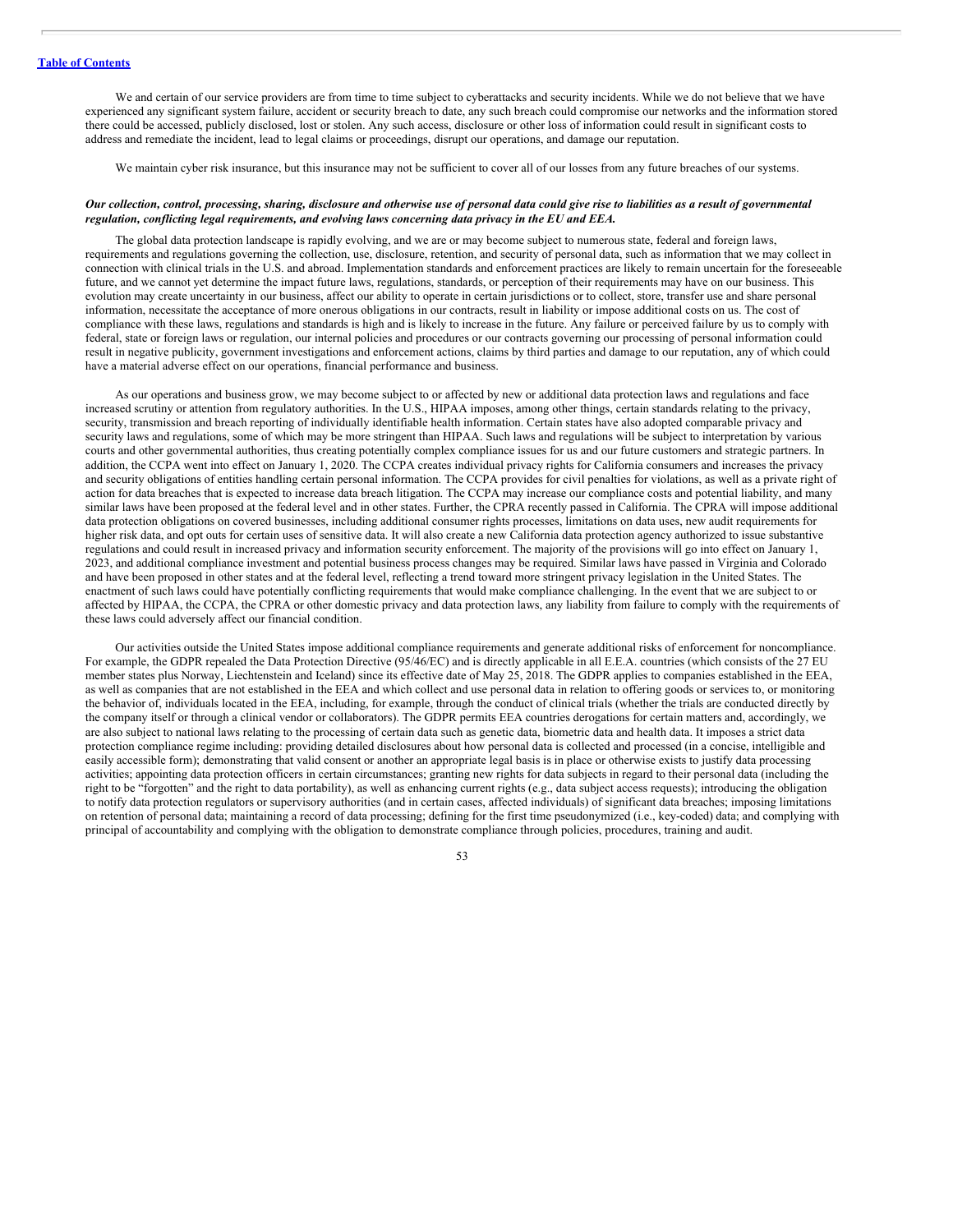We are also subject to EU rules with respect to cross-border transfers of personal data out of the E.E.A. These rules are under scrutiny from time to time. For example, in July 2020, the Court of Justice of the European Union (the "CJEU") limited how organizations could lawfully transfer personal data from the EU/EEA to the United States by invalidating the EU-U.S. Privacy Shield for purposes of international transfers and imposing further restrictions on the use of standard contractual clauses ("SCCs"). Following the decision of the CJEU, the EU-U.S. Privacy Shield can no longer be used as a legal basis for transferring personal data from the European Union to the United States and the CJEU made clear that reliance on standard contractual clauses (SCCs) may not necessarily be a sufficient alternative. The European Commission issued revised SCCs on June 4, 2021 to account for the decision of the CJEU and recommendations made by the European Data Protection Board. The revised SCCs must be used for relevant new data transfers from September 27, 2021; existing standard contractual clauses arrangements must be migrated to the revised clauses by December 27, 2022. The new SCCs apply only to the transfer of personal data outside of the EEA and not the UK; the UK's Information Commissioner's Office launched a public consultation on its draft revised data transfers mechanisms in August 2021 and laid its proposal before Parliament, with the UK SCCs expected to come into force in March 2022, with a two-year grace period. There is some uncertainty around whether the revised clauses can be used for all types of data transfers, particularly whether they can be relied on for data transfers to non-EEA entities subject to the GDPR. As supervisory authorities issue further guidance on personal data export mechanisms, including circumstances where the standard contractual clauses cannot be used, and/or start taking enforcement action, we could suffer additional costs, complaints and/or regulatory investigations or fines, and/or if we are otherwise unable to transfer personal data between and among countries and regions in which we operate, it could affect the manner in which we provide our services, the geographical location or segregation of our relevant systems and operations, and could adversely affect our financial results. If we are otherwise unable to transfer personal data between and among countries and regions in which we operate, it could affect the manner in which we conduct our clinical trials and could adversely affect our business and financial results.

Further, we have had to comply with the GDPR and the GDPR as incorporated into United Kingdom national law, the latter regime having the ability to separately fine up to the greater of £17.5 million or 4% of global turnover. The European Commission has adopted an adequacy decision in favor of the UK, enabling data transfers from EU member states to the UK without additional safeguards. However, the UK adequacy decision will automatically expire in June 2025 unless the European Commission re-assesses and renews/ extends that decision and remains under review by the Commission during this period. The relationship between the UK and the EU in relation to certain aspects of data protection law remains unclear, and it is unclear how UK data protection laws and regulations will develop in the medium to longer term, and how data transfers to and from the UK will be regulated in the long term. These changes may lead to additional costs and increase our overall risk exposure.

We depend on a number of third parties in relation to the operation of our business (including clinical research organizations), a number of which process personal data on our behalf. There is no assurance that our own privacy and security-related safeguards and/or any contractual measures that we enter into with these providers will protect us from the risks associated with the third-party processing, storage and transmission of such information. Any violation of data or security laws by our third-party processors could have a material adverse effect on our business and result in the fines and penalties outlined below.

Fines for certain breaches of the GDPR are significant for companies: up to the greater of 4% of total annual worldwide turnover of the preceding financial year, or €20 million. In addition to the foregoing, a breach of the GDPR could result in regulatory investigations, reputational damage, orders to cease/ change our processing of our data, enforcement notices, assessment notices (for a compulsory audit), as well potential civil claims including class action type litigation where individuals suffer harm. Our actual or alleged failure to comply with the GDPR could result in enforcement actions and significant penalties against us (as outlined above), which could result in negative publicity, increase our operating, business and/or legal costs, subject us to claims or other remedies and have a material adverse effect on our clinical trials, business, financial condition, and operations.

We are also subject to evolving EU privacy laws on cookies, ande-marketing. The EU is in the process of replacing thee-Privacy Directive with a new set of rules taking the form of a regulation, which will be directly implemented to all EEA countries. The draft E-Privacy Regulation imposes strict opt-in marketing rules with limited exceptions for business-to-business communications, alters rules on third-party cookies, web beacons and similar technology and significantly increases fining powers to the same levels as the GDPR (i.e. the greater of 20 million Euros or 4% of total global annual revenue for certain breaches). While the e-Privacy Regulation was originally intended to be adopted on May 25, 2018 (alongside the GDPR), it is still going through the European legislative process and commentators now expect it to be adopted during 2021, after which a two-year transition period will follow before it is in force. We are likely to be required to expend further capital and other resources to ensure compliance with these changing laws and regulations.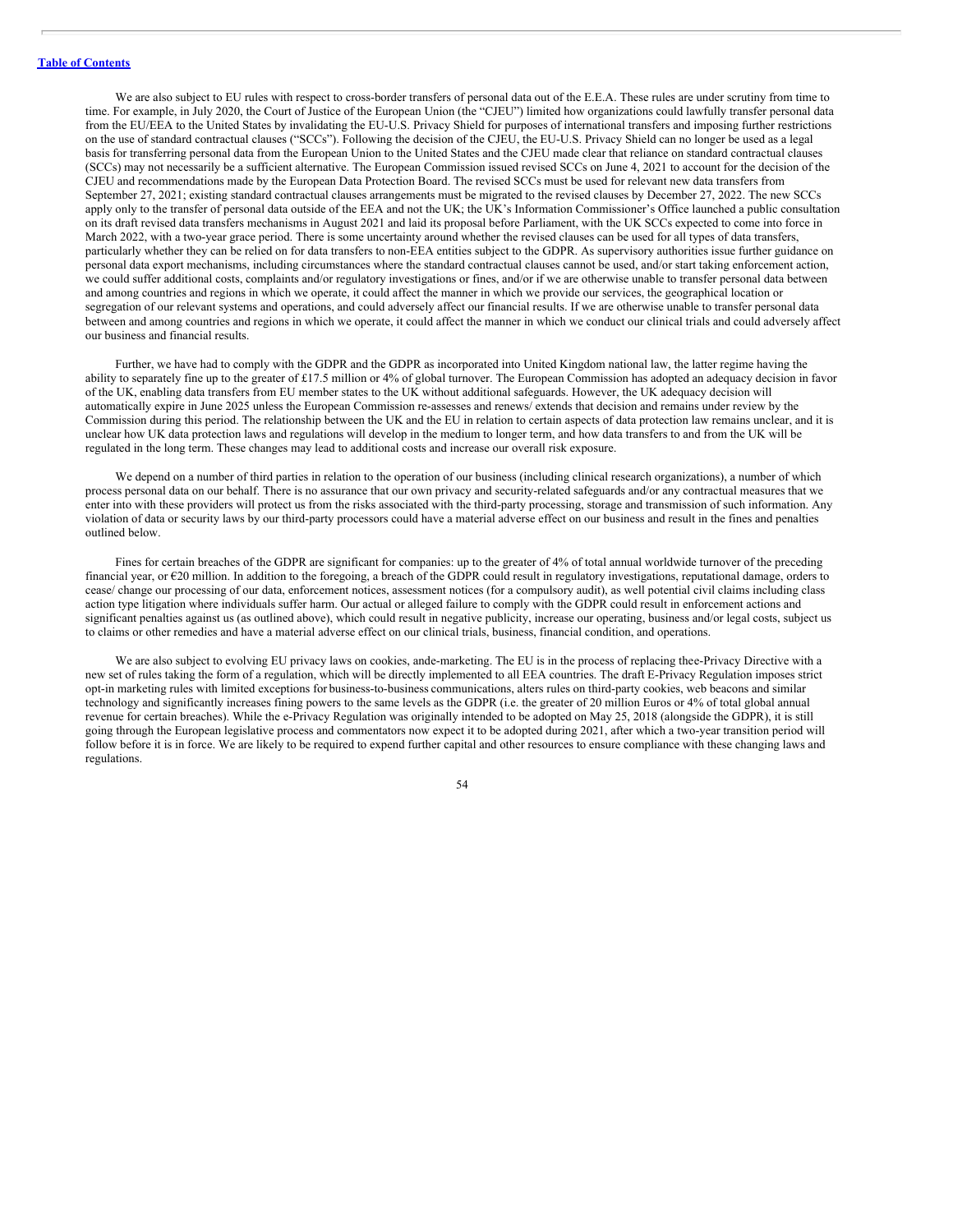Although we work to comply with applicable laws, regulations and standards, our contractual obligations and other legal obligations, these requirements are evolving and may be modified, interpreted and applied in an inconsistent manner from one jurisdiction to another, and may conflict with one another or other legal obligations with which we must comply. Any failure or perceived failure by us or our employees, representatives, contractors, consultants, collaborators, or other third parties to comply with such requirements or adequately address privacy and security concerns, even if unfounded, could result in additional cost and liability to us, damage our reputation, and adversely affect our business and results of operations.

# **General Risk Factors**

## We may become involved in lawsuits to protect or enforce our patents or other intellectual property, which could be expensive, time consuming and *unsuccessful, and which could result in our patents or other intellectual property rights becoming invalidated.*

Competitors may infringe our or our licensors' patents, trademarks, copyrights or other intellectual property. To stop infringement or unauthorized use, we or our licensors may be required to file infringement claims, which can be expensive and time consuming. Any claims we or our licensors assert against perceived infringers could provoke these parties to assert counterclaims against us alleging that some or all of our patents or other intellectual property rights are not valid or that we or our licensors infringe their patents or other intellectual property rights. In addition, in a patent infringement proceeding, a court may decide that a patent of ours or our licensors is invalid or unenforceable, in whole or in part, construe the patent's claims narrowly, or may refuse to stop the other party from using the technology at issue on the grounds that such patents do not cover the technology in question and therefore cannot be infringed. Similarly, if we assert trademark infringement claims, a court may determine that the marks we have asserted are invalid, unenforceable, or not infringed, or that the party against whom we have asserted trademark infringement claims has superior rights to the marks in question. In this case, we could ultimately be forced to cease use of such marks. In any infringement litigation, any award of monetary damages may be unlikely or very difficult to obtain, and any such award we may receive may not be commercially valuable. Furthermore, because of the substantial amount of discovery required in connection with intellectual property litigation, there is a risk that we could incur substantial litigation costs or that some of our confidential information could be compromised by disclosure during this type of litigation.

## Third parties may initiate legal proceedings alleging that we or our licensors are infringing their intellectual property rights, the outcome of which *would be uncertain and could have a material adverse ef ect on the success of our business.*

Our commercial success depends upon our ability to develop, manufacture, market, or sell our or our licensors' product candidates and use our proprietary technologies without infringing the intellectual property and other proprietary rights of third parties. There is considerable intellectual property litigation in the biotechnology and pharmaceutical industries, and we may become party to, or threatened with, future adversarial proceedings or litigation regarding intellectual property rights with respect to our products and technology, including reexamination or interference proceedings before the U.S. Patent and Trademark Office. Third parties may assert infringement claims against us based on existing or future intellectual property rights.

If we or our licensors are found to infringe a third party's intellectual property rights, we or our licensors could be enjoined from further using certain products and technology or may be required to obtain a license from such third party to continue developing and marketing such products and technology. However, we may not be able to obtain any required license on commercially reasonable terms or at all. Even if we were able to obtain a license, it could be non-exclusive, thereby giving our competitors access to the same technologies licensed to us. We could be forced, including by court order, to cease commercializing the infringing technology or product. In addition, we could be found liable for monetary damages, including treble damages and attorneys' fees if we are found to have willfully infringed a patent or other intellectual property rights of a third party. A finding of infringement could prevent us from commercializing our product candidates or force us to cease some of our business operations, which could materially harm our business. Claims that we have misappropriated the confidential information or trade secrets of third parties could have a similar negative impact on our business.

#### Intellectual property litigation could cause us to spend substantial resources and could distract our personnel from their normal responsibilities.

Even if resolved in our favor, litigation or other legal proceedings relating to intellectual property claims may cause us to incur significant expenses, and could distract our technical and management personnel from their normal responsibilities. In addition, there could be public announcements of the results of hearings, motions or other interim proceedings or developments and if securities analysts or investors perceive these results to be negative, it could have a substantial adverse effect on the price of our common stock. Such litigation or proceedings could substantially increase our operating losses and reduce the resources available for development, sales, marketing or distribution activities. We may not have sufficient financial or other resources to adequately conduct or defend such litigation or proceedings. Some of our competitors may be able to sustain the costs of such litigation or proceedings more effectively than we can because of their greater financial resources. Uncertainties resulting from the initiation and continuation of patent litigation or other proceedings could have a material adverse effect on our ability to compete in the marketplace.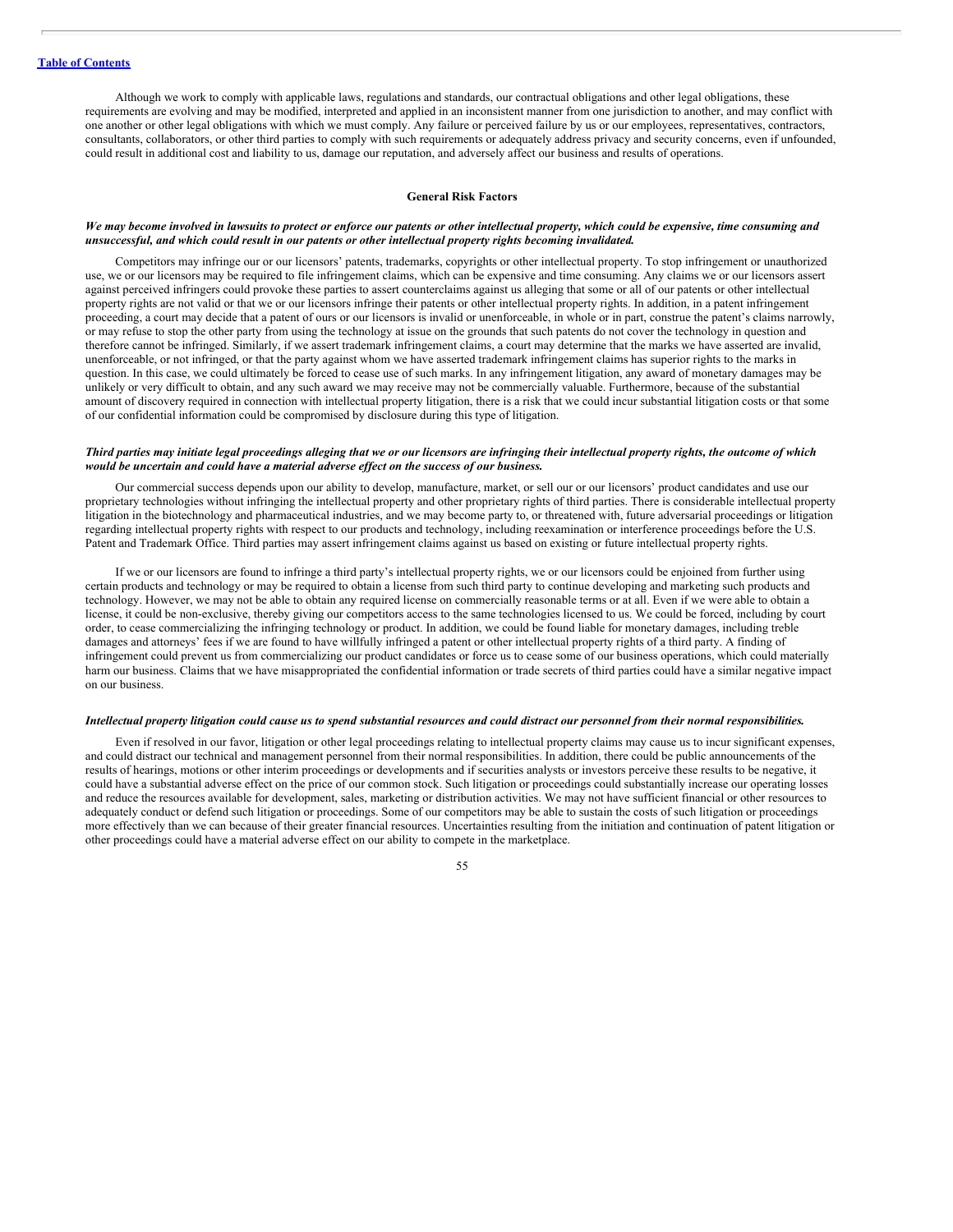In addition to seeking patents for some of our technology and products, we also rely on trade secrets, including unpatentedknow-how, technology and other proprietary information, to maintain our competitive position. We seek to protect these trade secrets, in part, by entering into non-disclosure and confidentiality agreements with parties who have access to them, such as our employees, corporate collaborators, outside scientific collaborators, contract manufacturers, consultants, advisors and other third parties. However, we cannot guarantee that we have executed these agreements with each party that may have or have had access to our trade secrets, nor can we guarantee that such agreements will always be adequately drafted so as to be enforceable. If we are unable to protect the confidentiality of our trade secrets, our business and competitive position would be harmed.

Enforcing a claim that a party illegally disclosed or misappropriated a trade secret is difficult, expensive and time-consuming, and the outcome is unpredictable. In addition, because of potential differences in laws in different jurisdictions, some courts inside and outside the United States are less willing or unwilling to protect trade secrets. If any of our trade secrets were to be lawfully obtained or independently developed by a competitor, we would have no right to prevent them, or those to whom they communicate it, from using that technology or information to compete with us. If any of our trade secrets were to be disclosed to or independently developed by a competitor, our competitive position would be harmed.

## *We may issue additional shares of common stock, warrants or other securities to finance our growth.*

We may finance the development of our product pipeline or generate additional working capital through additional equity financing. Therefore, subject to the rules of the Nasdaq, we may issue additional shares of our common stock, warrants and other equity securities of equal or senior rank, with or without stockholder approval, in a number of circumstances from time to time. The issuance by us of shares of our common stock, warrants or other equity securities of equal or senior rank will have the following effects:

- the proportionate ownership interest in us held by our existing stockholders will decrease;
- the relative voting strength of each previously outstanding share of common stock may be diminished; and
- the market price of our common stock may decline.

In addition, if we issue shares of our common stock and/or warrants in a future offering (or, in the case of our common stock, the exercise of outstanding warrants to purchase our common stock), it could be dilutive to our security holders.

#### If shares of our common stock become subject to the penny stock rules, it would become more difficult to trade them.

The SEC has adopted regulations which generally define a "penny stock" to be an equity security that has a market price of less than \$5.00 per share or an exercise price of less than \$5.00 per share, subject to specific exemptions, including an exemption for any securities listed on a national securities exchange. The rules impose additional sales practice requirements on broker-dealers for transactions involving "penny stock", with some exceptions. If shares of our common stock were delisted from the Nasdaq Capital Market and determined to be "penny stock", broker-dealers may find it more difficult to trade such securities and investors may find it more difficult to acquire or dispose of such securities on the secondary market.

## There can be no assurance that we will ever provide liquidity to our investors through a sale of our company

While acquisitions of pharmaceutical companies like ours are not uncommon, potential investors are cautioned that no assurances can be given that any form of merger, combination, or sale of our company will take place, or that any merger, combination, or sale, even if consummated, would provide liquidity or a profit for our investors. You should not invest in our company with the expectation that we will be able to sell the business in order to provide liquidity or a profit for our investors.

# We incur significant costs as a result of operating as a public company and our management is required to devote substantial time to complying with *public company regulations.*

As a public company, we incur significant legal, accounting and other expenses, including costs associated with our public company reporting requirements under the Securities Exchange Act of 1934, as amended (the "Exchange Act"). We must also follow the rules, regulations and requirements subsequently adopted by the SEC and the Nasdaq and any failure by us to comply with such rules and requirements could negatively affect investor confidence in us and cause the market price of our common stock to decline. Our executive officers and other personnel also need to devote substantial time and financial resources to comply with these rules, regulations and requirements.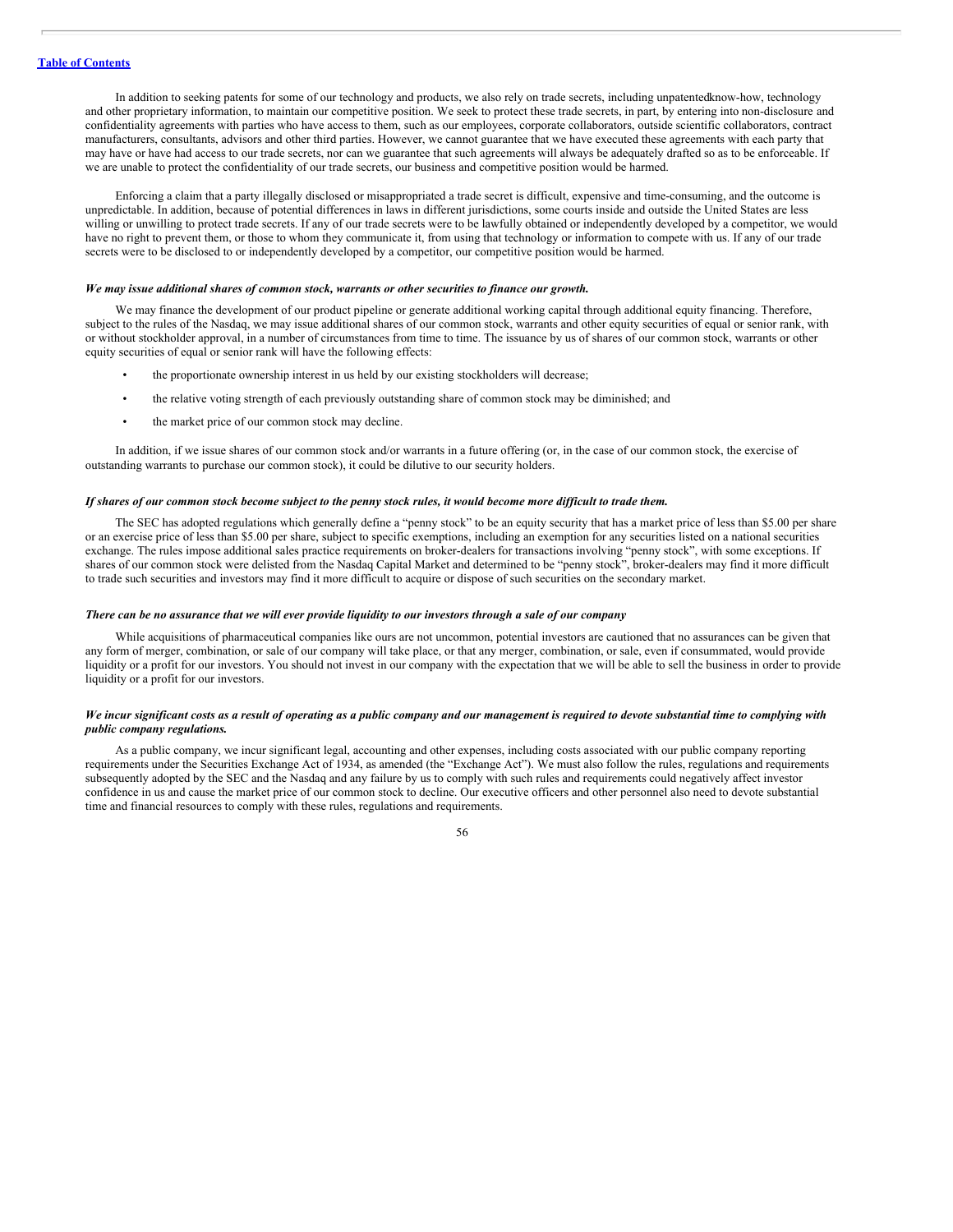The rules and regulations applicable to public companies have substantially increased our legal and financial compliance costs and made some activities more time-consuming and costly. If these requirements divert the attention of our management and personnel from other business concerns, they could have a material adverse effect on our business, financial condition and results of operations. The increased costs decrease our net income or increase our net loss, and may require us to reduce costs in other areas of our business. For example, we expect these rules and regulations to make it more difficult and more expensive for us to obtain director and officer liability insurance and we may be required to incur substantial costs to maintain the same or similar coverage. We cannot predict or estimate the amount or timing of additional costs we may incur to respond to these requirements. The impact of these requirements could also make it more difficult for us to attract and retain qualified persons to serve on our board of directors, our board committees or as executive officers.

## Reports published by analysts, including projections in those reports that exceed our actual results, could adversely affect the price and trading volume *of our common stock.*

The projections of securities research analysts may vary widely and may not accurately predict the results we actually achieve. The price of our common stock may decline if our actual results do not match the projections of these securities research analysts. Similarly, if one or more of the analysts who write reports on us downgrades our stock or publishes inaccurate or unfavorable research about our business, the price of our common stock could decline. If one or more of these analysts ceases coverage of us or fails to publish reports on us regularly, the price or trading volume of our common stock could decline.

## If securities or industry analysts do not publish research or reports about our business, the prices of our securities and trading volume could decline.

The trading market for our securities depends, in part, on the research and reports that securities or industry analysts publish about us or our business. We do not have any control over these analysts. If no securities or industry analysts commence coverage of our company, the trading prices for our securities may be negatively impacted.

We have broad discretion in the use of the net proceeds from our public offerings and private placement and may not use them effectively.Our management has broad discretion in the application of the net proceeds from our public offerings and private placement and could spend the proceeds in ways that do not enhance the value of our common stock. Because of the number and variability of factors that will determine our use of the net proceeds from our completed offerings, their ultimate use may vary substantially from their currently intended use. The failure by our management to apply these funds effectively could delay the development of our product candidates or have a material adverse effect on our business. Pending their use, we may invest the net proceeds from the offerings in a manner that does not produce income or that loses value. If we do not apply or invest the net proceeds from the offerings in ways that enhance stockholder value, we may fail to achieve expected financial results, which could cause the price of our securities to decline.

# **ITEM 2. UNREGISTERED SALES OF EQUITY SECURITIES AND USE OF PROCEEDS**

None.

# **ITEM 3. DEFAULTS UPON SENIOR SECURITIES**

None.

## **ITEM 4. MINE SAFETY DISCLOSURES**

Not Applicable.

## **ITEM 5. OTHER INFORMATION**

None.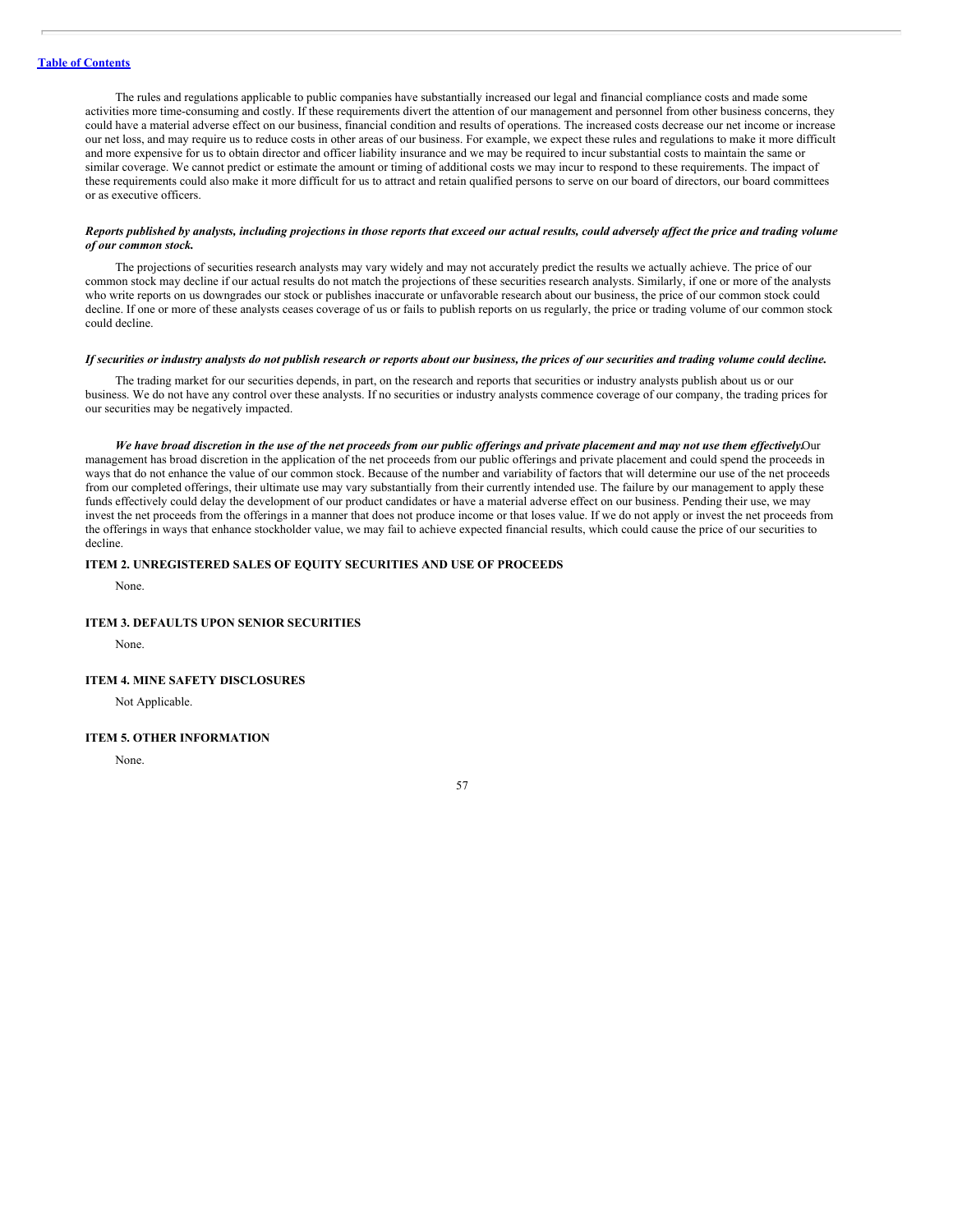# **ITEM 6. EXHIBITS**

# **EXHIBIT INDEX**

| Exhibit No. | <b>Description</b>                                                                                                                                                                                                                                                                                                                                                                       |
|-------------|------------------------------------------------------------------------------------------------------------------------------------------------------------------------------------------------------------------------------------------------------------------------------------------------------------------------------------------------------------------------------------------|
| 3.1         | Amended and Restated Certificate of Incorporation of ContraFect Corporation, dated August 1, 2014, and Certificate of Amendment, dated<br>May 9, 2016, Certificate of Amendment dated May 2, 2017, and Certificate of Amendment dated February 3, 2020 (incorporated by<br>reference to Exhibit 3.1 of the Company' Form 10-K (File No. 001-36577) filed with the SEC on March 18, 2020) |
| 3.2         | Amended and Restated Bylaws (incorporated by reference to Exhibit 3.2 of the Company's Form 10-Q (File No. 001-36577) filed with the<br>SEC on November 13, 2020)                                                                                                                                                                                                                        |
| $10.1*$     | ContraFect Corporation 2021 Employment Inducement Omnibus Incentive Plan and related forms of notice and option agreement                                                                                                                                                                                                                                                                |
| $31.1*$     | Certification of Principal Executive Officer pursuant to Rule 13a-14(a) and Section 302 of the Sarbanes-Oxley Act of 2002                                                                                                                                                                                                                                                                |
| $31.2*$     | Certification of Principal Financial Officer pursuant to Rule 13a-14(a) and Section 302 of the Sarbanes-Oxley Act of 2002                                                                                                                                                                                                                                                                |
| $32.1**$    | Certification of Principal Executive Officer and Principal Financial Officer pursuant to 18 U.S.C. Section 1350, as adopted pursuant to<br>Section 906 of the Sarbanes-Oxley Act of 2002                                                                                                                                                                                                 |
| $101.$ INS* | Inline XBRL Instance Document (the instance document does not appear in the Interactive Data File because its XBRL tags are embedded<br>within the Inline XBRL document)                                                                                                                                                                                                                 |
| $101.SCH*$  | Inline XBRL Taxonomy Extension Schema Document                                                                                                                                                                                                                                                                                                                                           |
| $101.CAL*$  | Inline XBRL Taxonomy Extension Calculation Linkbase Document                                                                                                                                                                                                                                                                                                                             |
| $101.DEF*$  | Inline XBRL Taxonomy Extension Definition Linkbase Document                                                                                                                                                                                                                                                                                                                              |
| $101.LAB*$  | Inline XBRL Taxonomy Extension Label Linkbase Document                                                                                                                                                                                                                                                                                                                                   |
| 101.PRE*    | Inline XBRL Taxonomy Extension Presentation Linkbase Document                                                                                                                                                                                                                                                                                                                            |
| $104*$      | Cover Page Interactive Data File (formatted as Inline XBRL and contained in Exhibit 101).                                                                                                                                                                                                                                                                                                |

\* Filed herewith

\*\* Furnished herewith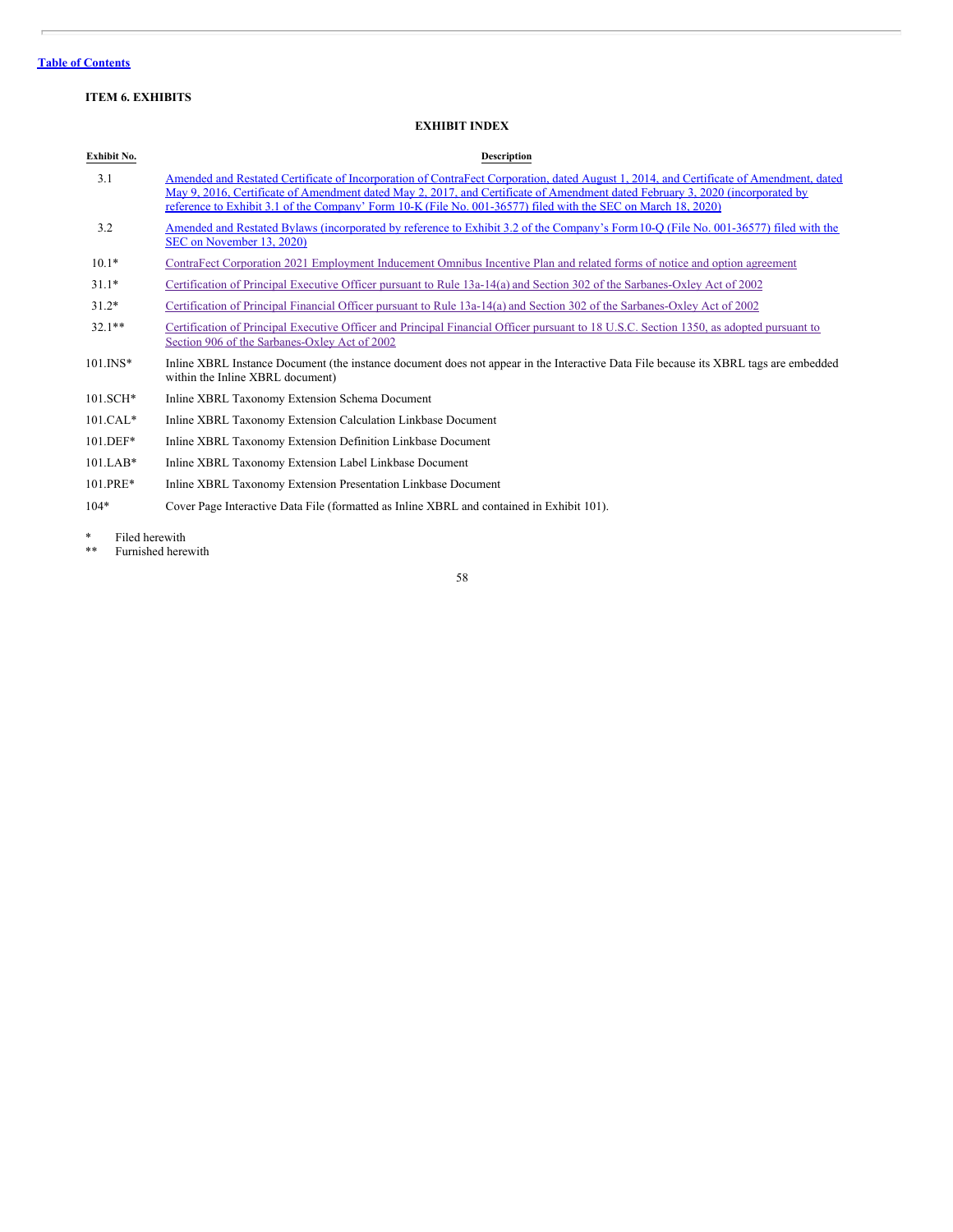# **SIGNATURES**

Pursuant to the requirements of the Securities Exchange Act of 1934, the registrant has duly caused this report to be signed on its behalf by the undersigned thereunto duly authorized.

|                    | <b>ContraFect Corporation</b>                         |
|--------------------|-------------------------------------------------------|
| Date: May 16, 2022 | /s/ Roger J. Pomerantz, M.D., F.A.C.P.<br>Bv:         |
|                    | Roger J. Pomerantz, M.D., F.A.C.P.                    |
|                    | President and Chief Executive Officer                 |
| Date: May 16, 2022 | /s/ Michael Messinger<br>Bv:                          |
|                    | Michael Messinger                                     |
|                    | Chief Financial Officer (Principal Financial Officer) |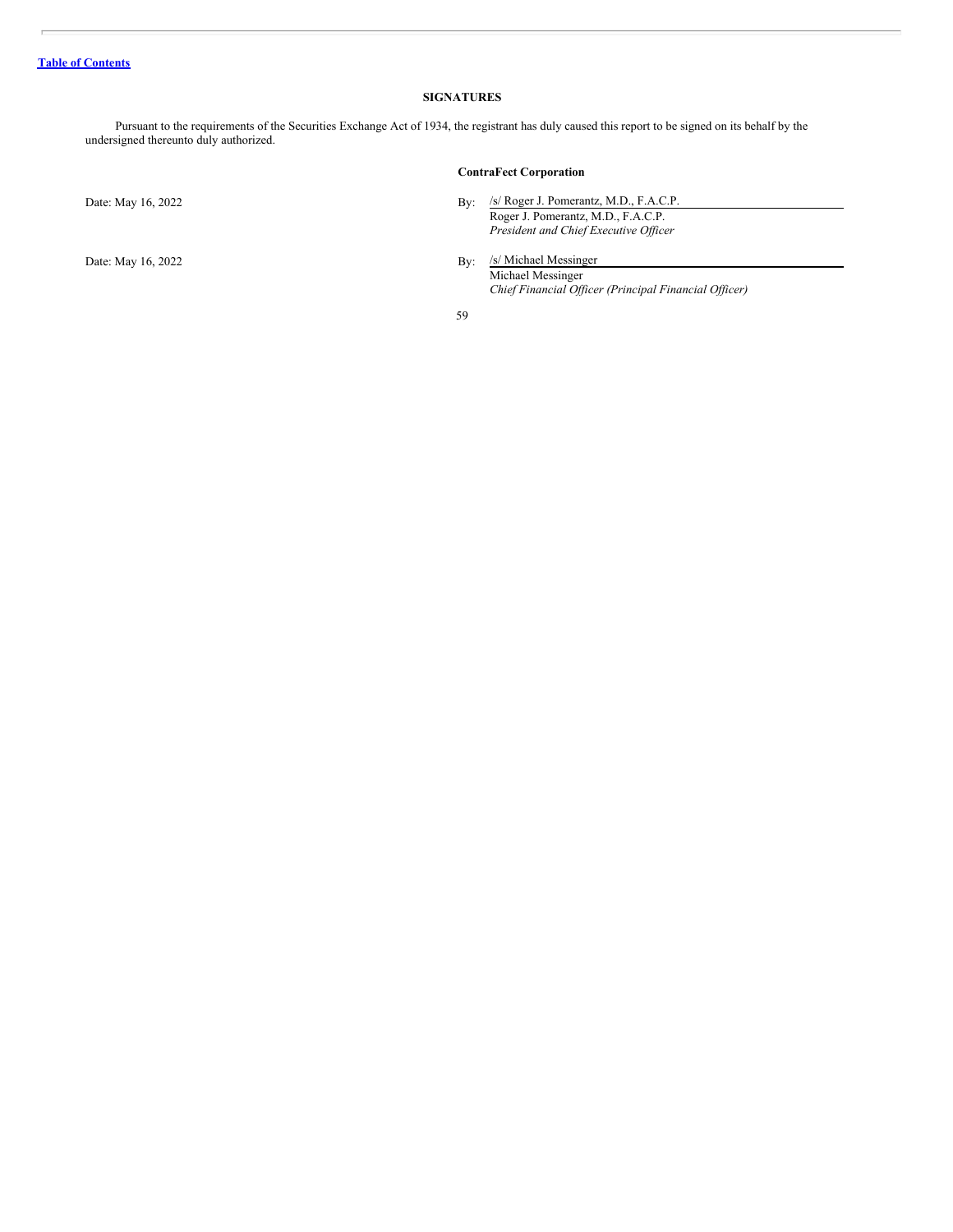# **CONTRAFECT CORPORATION 2021 EMPLOYMENT INDUCEMENT OMNIBUS INCENTIVE PLAN ADOPTED BY THE BOARD OF DIRECTORS ON SEPTEMBER 14, 2021**

# **1. GENERAL.**

**(a) Eligible Award Recipients.** Eligible Individuals are eligible to receive Awards.

**(b) Available Awards.** The Plan provides for the grant of the following Awards:(i) Non-statutory Stock Options, (ii) Stock Appreciation Rights, (iii) Restricted Stock Awards, (iv) Restricted Stock Unit Awards, (v) Performance Stock Awards and (vi) Other Awards.

**(c) Purpose.** This Plan, through the granting of Awards, is intended to help the Company secure and retain the services of eligible award recipients, provide incentives for such persons to exert maximum efforts for the success of the Company and any Affiliate, and provide a means by which the eligible recipients may benefit from increases in value of the Common Stock.

# **2. ADMINISTRATION.**

**(a) Administration by Board.** The Board will administer the Plan. The Board may delegate administration of the Plan to a Committee or Committees, as provided in Section 2(c).

**(b) Powers of Board.** The Board will have the power, subject to, and within the limitations of, the express provisions of the Plan:

**(i)** To determine: (A) which Eligible Individuals will be granted Awards; (B) when and how each Award will be granted; (C) what type of Award will be granted; (D) the provisions of each Award (which need not be identical), including when a person will be permitted to exercise or otherwise receive cash or shares of Common Stock under the Award; (E) the number of shares of Common Stock subject to, or the cash value of, an Award; and (F) the Fair Market Value applicable to an Award.

**(ii)** To construe and interpret the Plan and Awards granted under it, and to establish, amend and revoke rules and regulations for administration of the Plan and Awards. The Board, in the exercise of these powers, may correct any defect, omission or inconsistency in the Plan or in any Award Agreement, in a manner and to the extent it will deem necessary or expedient to make the Plan or Award fully effective.

**(iii)** To settle all controversies regarding the Plan and Awards granted under it.

**(iv)** To accelerate, in whole or in part, the time at which an Award may be exercised or vest (or at which cash or shares of Common Stock may be issued).

**(v)** To suspend or terminate the Plan at any time. Except as otherwise provided in the Plan or an Award Agreement, suspension or termination of the Plan will not materially impair a Participant's rights under his or her then-outstanding Award without his or her written consent.

**(vi)** To amend the Plan in any respect the Board deems necessary or advisable, including, without limitation, by adopting amendments relating to certain nonqualified deferred compensation under Section 409A of the Code and/or to bring the Plan or Awards granted under the Plan into compliance therewith, subject to the limitations, if any, of applicable law. If required by applicable law or listing requirements, and except as provided in Section 9(a) relating to Capitalization Adjustments, the Company will seek stockholder approval of any amendment of the Plan that (A) materially increases the number of shares of Common Stock available for issuance under the Plan, (B) materially expands the class of individuals eligible to receive Awards under the Plan, (C) materially increases the benefits accruing to Participants under the Plan, (D) materially reduces the price at which shares of Common Stock may be issued or purchased under the Plan, (E) materially extends the term of the Plan, or (F) materially expands the types of Awards available for issuance under the Plan. Except as otherwise provided in the Plan or an Award Agreement, no amendment of the Plan will materially impair a Participant's rights under an outstanding Award without his or her written consent.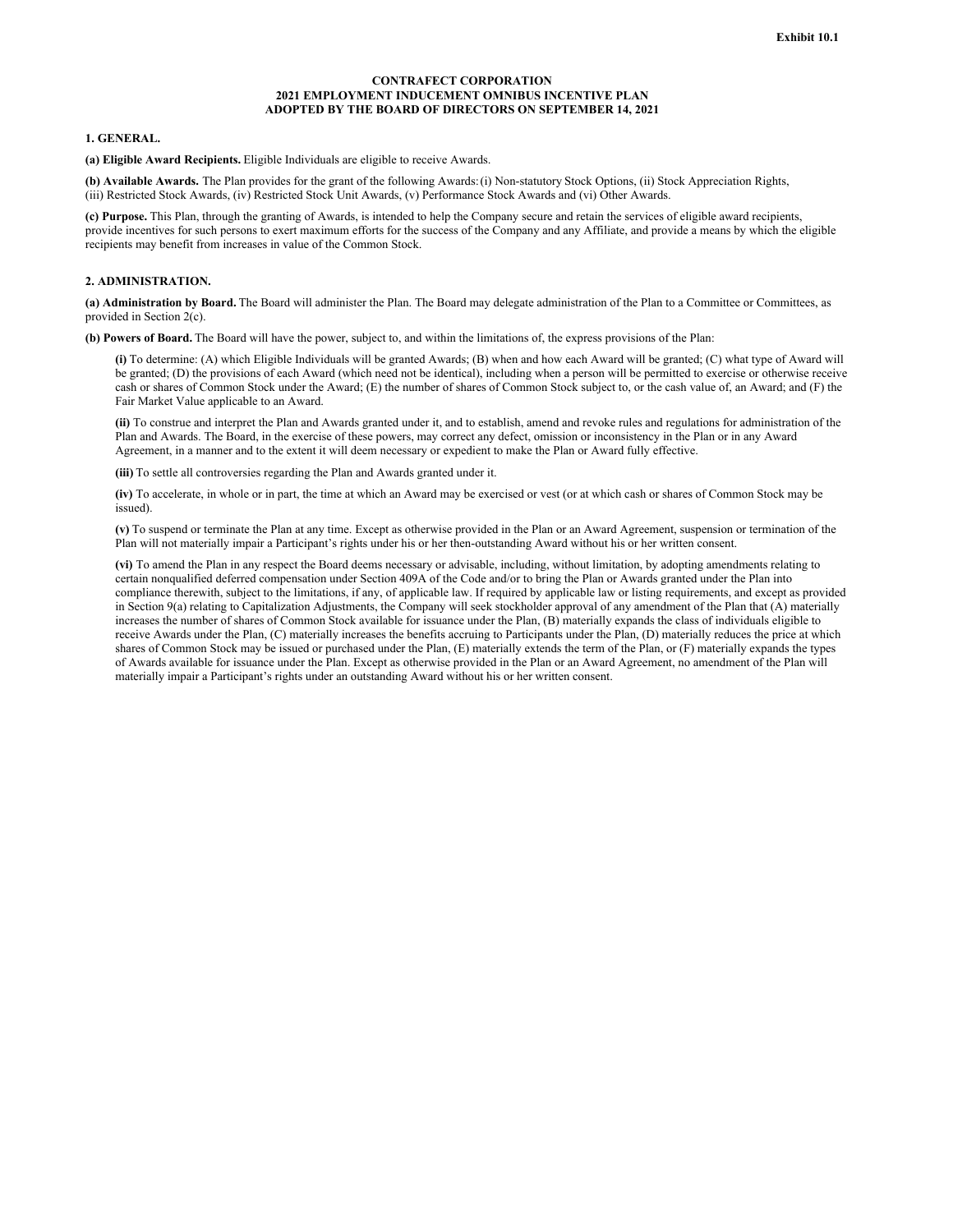**(vii)** to adopt procedures from time to time that are intended to ensure that an individual is an Eligible Individual prior to the granting of any Awards to such individual (including without limitation a requirement that each such individual certify to the Company prior to the receipt of an Award that he or she is not currently employed by the Company or a Subsidiary and, if previously so employed, has had a bona fide period of interruption of employment, and that the grant of Awards is an inducement material to his or her agreement to enter into employment with the Company or a Subsidiary).

**(viii)** To approve forms of Award Agreements for use under the Plan and to amend the terms of any one or more outstanding Awards. Except as provided in the Plan or an Award Agreement, no amendment of an outstanding Award will materially impair that Participant's rights under his or her outstanding Award without his or her written consent. To be clear, unless prohibited by applicable law, the Board may amend the terms of an Award without the affected Participant's consent if necessary (A) to clarify the manner of exemption from, or to bring the Award into compliance with, Section 409A of the Code, or (B) to comply with other applicable laws.

**(ix)** Generally, to exercise such powers and to perform such acts as the Board deems necessary or expedient to promote the best interests of the Company and that are not in conflict with the provisions of the Plan or Awards.

**(x)** To adopt such procedures and sub-plans as are necessary or appropriate to permit participation in the Plan by Eligible Individuals who are foreign nationals or employed outside the United States.

**(xi)** To effect, with the consent of any adversely affected Participant, (A) the reduction of the exercise, purchase or strike price of any outstanding Award; (B) the cancellation of any outstanding Award and the grant in substitution therefor of a new (1) Option or SAR, (2) Restricted Stock Award, (3) Restricted Stock Unit Award, (4) Other Award, (5) cash award and/or (6) award of other valuable consideration determined by the Board, in its sole discretion, with any such substituted award (x) covering the same or a different number of shares of Common Stock as the cancelled Award and (y) granted under the Plan or another equity or compensatory plan of the Company; or (C) any other action that is treated as a repricing under generally accepted accounting principles.

## **(c) Delegation to Committee.**

**(i) General.** The Board may delegate some or all of the administration of the Plan to a Committee or Committees. If administration of the Plan is delegated to a Committee, the Committee will have, in connection with the administration of the Plan, the powers theretofore possessed by the Board that have been delegated to the Committee, including the power to delegate to a subcommittee of the Committee any of the administrative powers the Committee is authorized to exercise (and references in this Plan to the Board will thereafter be to the Committee or subcommittee). Any delegation of administrative powers will be reflected in resolutions, not inconsistent with the provisions of the Plan, adopted from time to time by the Board or Committee (as applicable). The Board may retain the authority to concurrently administer the Plan with the Committee and may, at any time, revest in the Board some or all of the powers previously delegated.

**(ii) Rule 16b-3 Compliance.** The Committee may consist solely of two or moreNon-Employee Directors, in accordance with Rule 16b-3.

**(d) Effect of Board's Decision.** All determinations, interpretations and constructions made by the Board in good faith will not be subject to review by any person and will be final, binding and conclusive on all persons.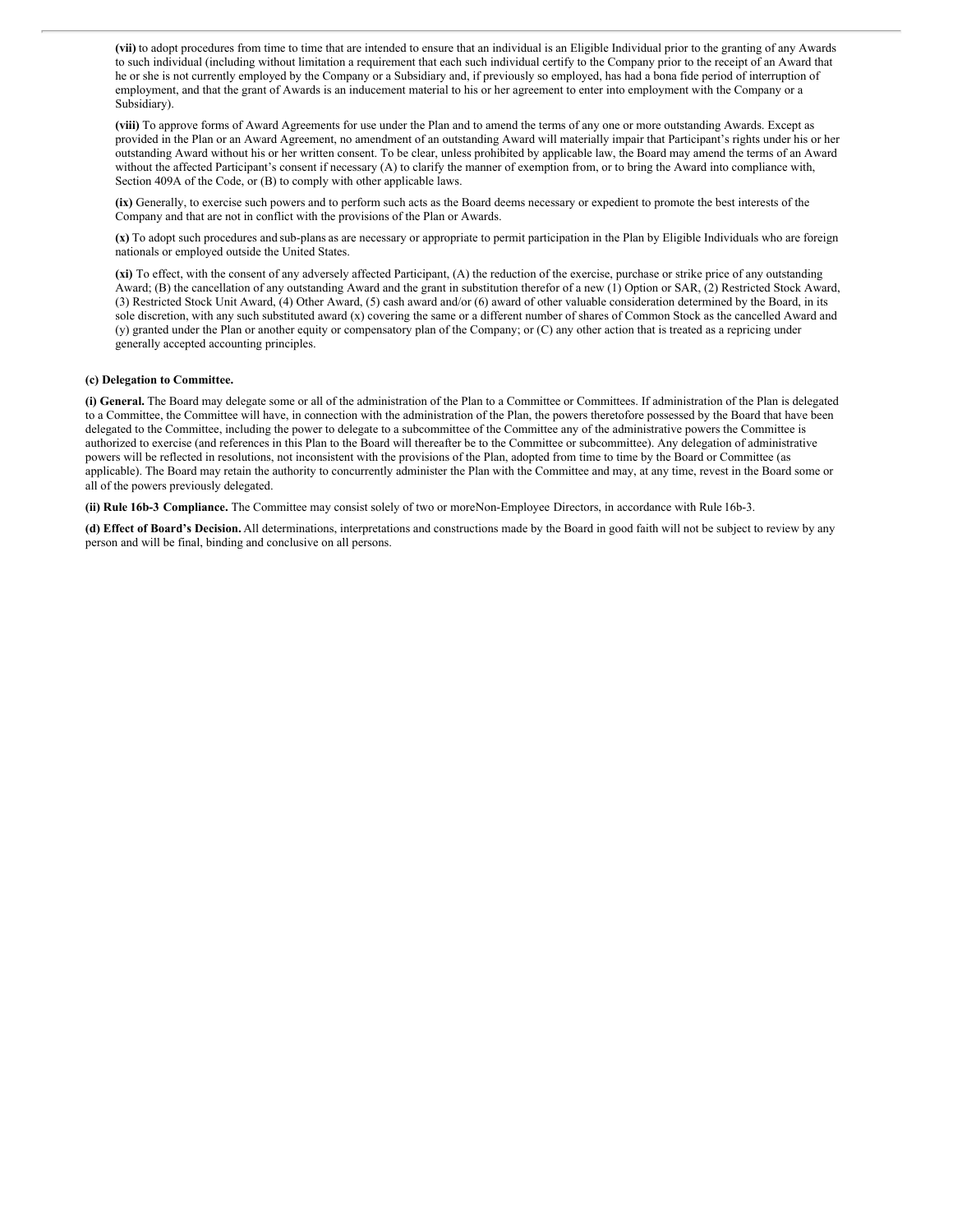# **3. SHARES SUBJECT TO THE PLAN.**

**(a) Share Reserve.**Subject to Section 9(a) relating to Capitalization Adjustments, and the following sentence regarding the annual increase, the aggregate number of shares of Common Stock that may be issued pursuant to Awards shall consist of 1,000,000 shares of Common Stock (the *"Share Reserve"),* with such Share Reserve subject to adjustment to reflect any stock split on or before the Effective Date. For clarity, the Share Reserve in this Section 3(a) is a limitation on the number of shares of Common Stock that may be issued pursuant to the Plan. Accordingly, this Section 3(a) does not limit the granting of Awards except as provided in Section 7(a).

**(b) Reversion of Shares to the Share Reserve.**If an Award or any portion thereof (i) expires or otherwise terminates without all of the shares covered by an Award having been issued or (ii) is settled in cash (i.*e.*, the Participant receives cash rather than stock), such expiration, termination or settlement will not reduce (or otherwise offset) the number of shares of Common Stock that may be available for issuance under the Plan. If any shares of Common Stock issued pursuant to an Award are forfeited back to or repurchased by the Company because of the failure to meet a contingency or condition required to vest such shares in the Participant, then the shares that are forfeited or repurchased will revert to and again become available for issuance under the Plan. Any shares reacquired by the Company in satisfaction of tax withholding obligations on an Award or as consideration for the exercise or purchase price of an Award will again become available for issuance under the Plan.

**(c) Source of Shares.** The stock issuable under the Plan will be shares of authorized but unissued or reacquired Common Stock, including shares repurchased by the Company on the open market or otherwise.

# **4. ELIGIBILITY.**

Awards other than Incentive Stock Options may be granted to Eligible Individuals.

## **5. PROVISIONS RELATING TO OPTIONS AND STOCK APPRECIATION RIGHTS.**

Each Option or SAR will be in such form and will contain such terms and conditions as the Board deems appropriate. All Options will be Nonstatutory Stock Options, and, if certificates are issued, a separate certificate or certificates will be issued for shares of Common Stock purchased on exercise of each Option. The provisions of separate Options or SARs need not be identical; *provided, however,* that each Award Agreement will conform to (through incorporation of provisions hereof by reference in the applicable Award Agreement or otherwise) the substance of each of the following provisions:

**(a) Term.** No Option or SAR will be exercisable after the expiration of ten years from the date of its grant or such shorter period specified in the Award Agreement.

**(b) Exercise Price.** The exercise or strike price of each Option or SAR will be not less than 100% of the Fair Market Value of the Common Stock subject to the Option or SAR on the date the Award is granted. Each SAR will be denominated in shares of Common Stock equivalents.

**(c) Purchase Price for Options.**The purchase price of shares of Common Stock acquired pursuant to the exercise of an Option may be paid, to the extent permitted by applicable law and as determined by the Board in its sole discretion, by any combination of the methods of payment set forth below. The Board will have the authority to grant Options that do not permit all of the following methods of payment (or otherwise restrict the ability to use certain methods) and to grant Options that require the consent of the Company to use a particular method of payment. The permitted methods of payment are as follows:

**(i)** by cash, check, bank draft or money order payable to the Company;

**(ii)** pursuant to a program developed under Regulation T as promulgated by the Federal Reserve Board that, prior to the issuance of the stock subject to the Option, results in either the receipt of cash (or check) by the Company or the receipt of irrevocable instructions to pay the aggregate exercise price to the Company from the sales proceeds;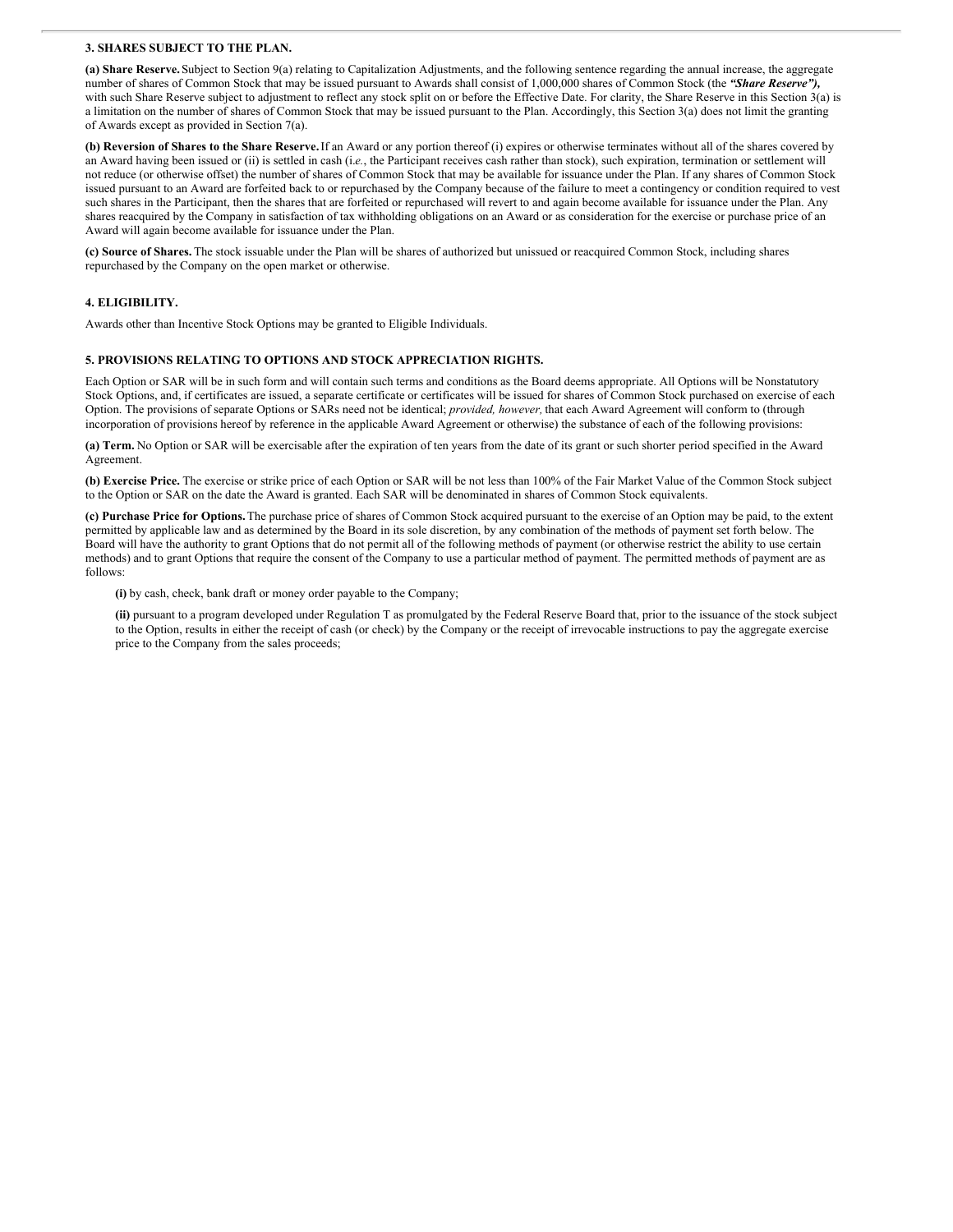**(iii)** by delivery to the Company (either by actual delivery or attestation) of shares of Common Stock;

**(iv)** by a "net exercise" arrangement pursuant to which the Company will reduce the number of shares of Common Stock issuable upon exercise by the largest whole number of shares with a Fair Market Value that does not exceed the aggregate exercise price; *provided, however*, that the Company will accept a cash or other payment from the Participant to the extent of any remaining balance of the aggregate exercise price not satisfied by such reduction in the number of whole shares to be issued. Shares of Common Stock will no longer be subject to an Option and will not be exercisable thereafter to the extent that (A) shares issuable upon exercise are reduced to pay the exercise price pursuant to the "net exercise," (B) shares are delivered to the Participant as a result of such exercise, and (C) shares are withheld to satisfy tax withholding obligations; or

**(v)** in any other form of legal consideration that may be acceptable to the Board and specified in the applicable Award Agreement.

**(d) Exercise and Payment of a SAR.** To exercise any outstanding SAR, the Participant must provide written notice of exercise to the Company in compliance with the provisions of the Stock Appreciation Right Agreement evidencing such SAR. The appreciation distribution payable on the exercise of a SAR will be not greater than an amount equal to the excess of (A) the aggregate Fair Market Value (on the date of the exercise of the SAR) of a number of shares of Common Stock equal to the number of Common Stock equivalents in which the Participant is vested under such SAR, and with respect to which the Participant is exercising the SAR on such date, over (B) the strike price. The appreciation distribution may be paid in Common Stock, in cash, in any combination of the two or in any other form of consideration, as determined by the Board and contained in the Award Agreement evidencing such SAR.

**(e) Transferability of Options and SARs.**The Board may, in its sole discretion, impose such limitations on the transferability of Options and SARs as the Board will determine. In the absence of such a determination by the Board to the contrary, the following restrictions on the transferability of Options and SARs will apply:

**(i) Restrictions on Transfer.** An Option or SAR will not be transferable except by will or by the laws of descent and distribution (or pursuant to subsections (ii) and (iii) below), and will be exercisable during the lifetime of the Participant only by the Participant. The Board may permit transfer of the Option or SAR in a manner that is not prohibited by applicable tax and securities laws. Except as explicitly provided herein, neither an Option nor a SAR may be transferred for consideration.

**(ii) Domestic Relations Orders.** Subject to the approval of the Board or a duly authorized Officer, an Option or SAR may be transferred pursuant to the terms of a domestic relations order or official marital settlement agreement.

**(iii) Beneficiary Designation.** Subject to the approval of the Board or a duly authorized Officer, a Participant may, by delivering written notice to the Company, in a form approved by the Company (or the designated broker), designate a third party who, on the death of the Participant, will thereafter be entitled to exercise the Option or SAR and receive the Common Stock or other consideration resulting from such exercise. In the absence of such a designation, the executor or administrator of the Participant's estate will be entitled to exercise the Option or SAR and receive the Common Stock or other consideration resulting from such exercise. However, the Company may prohibit designation of a beneficiary at any time, including due to any conclusion by the Company that such designation would be inconsistent with the provisions of applicable laws.

**(f) Vesting Generally.** The total number of shares of Common Stock subject to an Option or SAR may vest and therefore become exercisable in periodic installments that may or may not be equal. The Option or SAR may be subject to such other terms and conditions on the time or times when it may or may not be exercised (which may be based on the satisfaction of Performance Goals or other criteria) as the Board may deem appropriate. The vesting provisions of individual Options or SARs may vary. The provisions of this Section 5(f) are subject to any Option or SAR provisions governing the minimum number of shares of Common Stock as to which an Option or SAR may be exercised.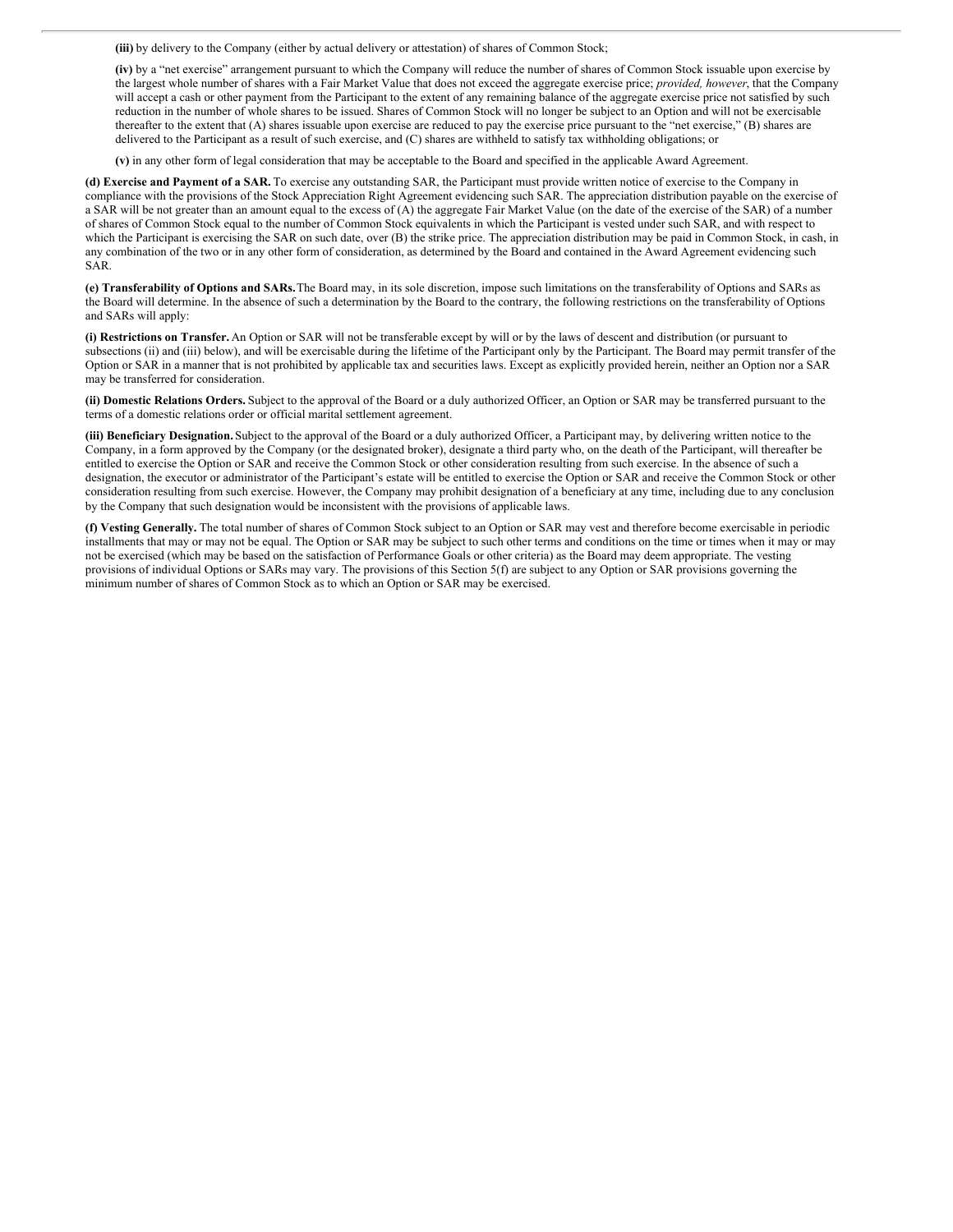**(g) Termination of Continuous Service.** Except as otherwise provided in the applicable Award Agreement or other agreement between the Participant and the Company, if a Participant's Continuous Service terminates (other than for Cause and other than upon the Participant's death or Disability), the Participant may exercise his or her Option or SAR (to the extent that the Participant was entitled to exercise such Award as of the date of termination of Continuous Service) within the period of time ending on the earlier of (i) the date 90 days following the termination of the Participant's Continuous Service and (ii) the expiration of the term of the Option or SAR as set forth in the Award Agreement. If, after termination of Continuous Service, the Participant does not exercise his or her Option or SAR within the applicable time frame, the Option or SAR will terminate.

**(h) Extension of Termination Date.** If the exercise of an Option or SAR following the termination of the Participant's Continuous Service (other than for Cause and other than upon the Participant's death or Disability) would be prohibited at any time solely because the issuance of shares of Common Stock would violate the registration requirements under the Securities Act, then the Option or SAR will terminate on the earlier of (i) the expiration of a total period of 90 days (that need not be consecutive) after the termination of the Participant's Continuous Service during which the exercise of the Option or SAR would not be in violation of such registration requirements, and (ii) the expiration of the term of the Option or SAR as set forth in the applicable Award Agreement. In addition, unless otherwise provided in a Participant's Award Agreement, if the sale of any Common Stock received on exercise of an Option or SAR following the termination of the Participant's Continuous Service (other than for Cause) would violate the Company's insider trading policy, then the Option or SAR will terminate on the earlier of (i) the expiration of a period of months (that need not be consecutive) equal to the applicable post-termination exercise period after the termination of the Participant's Continuous Service during which the sale of the Common Stock received upon exercise of the Option or SAR would not be in violation of the Company's insider trading policy, or (ii) the expiration of the term of the Option or SAR as set forth in the applicable Award Agreement.

**(i) Disability of Participant.** Except as otherwise provided in the applicable Award Agreement or other agreement between the Participant and the Company, if a Participant's Continuous Service terminates as a result of the Participant's Disability, the Participant may exercise his or her Option or SAR (to the extent that the Participant was entitled to exercise such Option or SAR as of the date of termination of Continuous Service), but only within such period of time ending on the earlier of (i) the date 12 months following such termination of Continuous Service and (ii) the expiration of the term of the Option or SAR as set forth in the Award Agreement. If, after termination of Continuous Service, the Participant does not exercise his or her Option or SAR within the applicable time frame, the Option or SAR (as applicable) will terminate.

**(j) Death of Participant.** Except as otherwise provided in the applicable Award Agreement or other agreement between the Participant and the Company, if (i) a Participant's Continuous Service terminates as a result of the Participant's death, or (ii) the Participant dies within the period (if any) specified in the Award Agreement for exercisability after the termination of the Participant's Continuous Service for a reason other than death, then the Option or SAR may be exercised (to the extent the Participant was entitled to exercise such Option or SAR as of the date of death) by the Participant's estate, by a person who acquired the right to exercise the Option or SAR by bequest or inheritance or by a person designated to exercise the Option or SAR upon the Participant's death, but only within the period ending on the earlier of (i) the date 18 months following the date of death and (ii) the expiration of the term of such Option or SAR as set forth in the Award Agreement. If, after the Participant's death, the Option or SAR is not exercised within the applicable time frame, the Option or SAR will terminate.

**(k) Termination for Cause.** Except as explicitly provided otherwise in a Participant's Award Agreement, if a Participant's Continuous Service is terminated for Cause, the Option or SAR will terminate upon the date on which the event giving rise to the termination for Cause first occurred, and the Participant will be prohibited from exercising his or her Option or SAR from and after the date on which the event giving rise to the termination for Cause first occurred (or, if required by law, the date of termination of Continuous Service).

**(l) Non-Exempt Employees.** If an Option or SAR is granted to an Employee who is anon-exempt employee for purposes of the Fair Labor Standards Act of 1938, as amended, the Option or SAR will not be first exercisable for any shares of Common Stock until at least six (6) months following the date of grant of the Option or SAR (although the Award may vest prior to such date). Consistent with the provisions of the Worker Economic Opportunity Act, (i) if such non-exempt Employee dies or suffers a Disability, (ii) upon a Corporate Transaction in which such Option or SAR is not assumed, continued, or substituted, (iii) upon a Change in Control, or (iv) upon the Participant's retirement (as such term may be defined in the Participant's Award Agreement in another agreement between the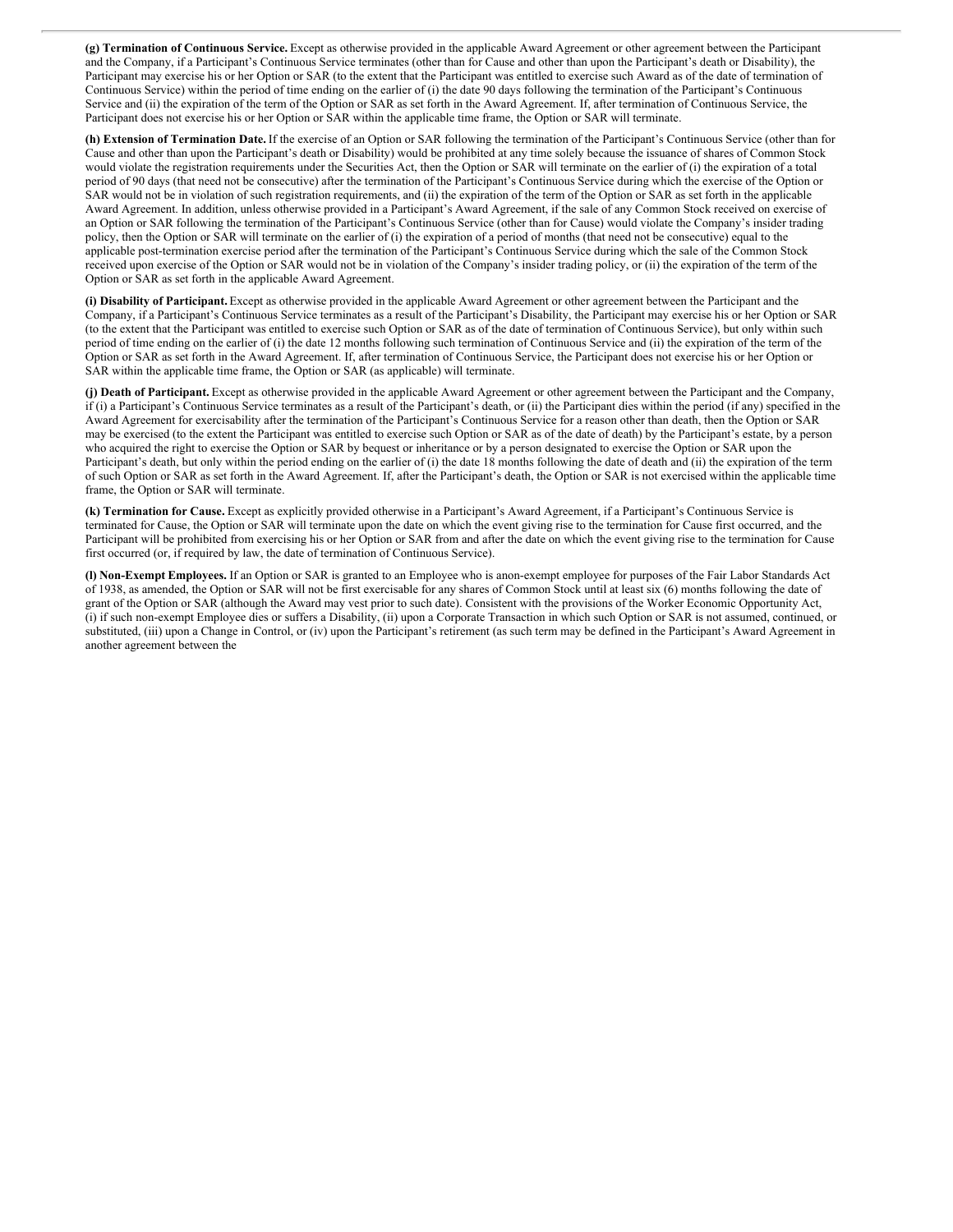Participant and the Company, or, if no such definition, in accordance with the Company's then current employment policies and guidelines), the vested portion of any Options and SARs may be exercised earlier than six months following the date of grant. The foregoing provision is intended to operate so that any income derived by a non-exempt employee in connection with the exercise or vesting of an Option or SAR will be exempt from his or her regular rate of pay. To the extent permitted and/or required for compliance with the Worker Economic Opportunity Act to ensure that any income derived by a non-exempt employee in connection with the exercise, vesting or issuance of any shares under any other Award will be exempt from the employee's regular rate of pay, the provisions of this Section 5(*l*) will apply to all Awards and are hereby incorporated by reference into such Award Agreements.

# **6. PROVISIONS OF AWARDS OTHER THAN OPTIONS AND SARS.**

**(a) Restricted Stock Awards.** Each Restricted Stock Award Agreement will be in such form and will contain such terms and conditions as the Board will deem appropriate. To the extent consistent with the Company's bylaws, at the Board's election, shares of Common Stock may be (x) held in book entry form subject to the Company's instructions until any restrictions relating to the Restricted Stock Award lapse; or (y) evidenced by a certificate, which certificate will be held in such form and manner as determined by the Board. The terms and conditions of Restricted Stock Award Agreements may change from time to time, and the terms and conditions of separate Restricted Stock Award Agreements need not be identical. Each Restricted Stock Award Agreement will conform to (through incorporation of the provisions hereof by reference in the agreement or otherwise) the substance of each of the following provisions:

**(i) Consideration.** A Restricted Stock Award may be awarded in consideration for (A) cash, check, bank draft or money order payable to the Company, (B) past services to the Company or an Affiliate, or (C) any other form of legal consideration (including future services) that may be acceptable to the Board, in its sole discretion, and permissible under applicable law.

**(ii) Vesting.** Shares of Common Stock awarded under the Restricted Stock Award Agreement may be subject to forfeiture to the Company in accordance with a vesting schedule to be determined by the Board.

**(iii) Termination of Participant's Continuous Service.**If a Participant's Continuous Service terminates, the Company may receive through a forfeiture condition or a repurchase right any or all of the shares of Common Stock held by the Participant that have not vested as of the date of termination of Continuous Service under the terms of the Restricted Stock Award Agreement.

**(iv) Transferability.** Rights to acquire shares of Common Stock under the Restricted Stock Award Agreement will be transferable by the Participant only upon such terms and conditions as are set forth in the Restricted Stock Award Agreement, as the Board will determine in its sole discretion, so long as Common Stock awarded under the Restricted Stock Award Agreement remains subject to the terms of the Restricted Stock Award Agreement.

**(v) Dividends.** A Restricted Stock Award Agreement may provide that any dividends paid on Restricted Stock will be subject to the same vesting and forfeiture restrictions as apply to the shares subject to the Restricted Stock Award to which they relate.

**(b) Restricted Stock Unit Awards.** Each Restricted Stock Unit Award Agreement will be in such form and will contain such terms and conditions as the Board will deem appropriate. The terms and conditions of Restricted Stock Unit Award Agreements may change from time to time, and the terms and conditions of separate Restricted Stock Unit Award Agreements need not be identical. Each Restricted Stock Unit Award Agreement will conform to (through incorporation of the provisions hereof by reference in the Agreement or otherwise) the substance of each of the following provisions:

**(i) Consideration.** At the time of grant of a Restricted Stock Unit Award, the Board will determine the consideration, if any, to be paid by the Participant upon delivery of each share of Common Stock subject to the Restricted Stock Unit Award. The consideration to be paid (if any) by the Participant for each share of Common Stock subject to a Restricted Stock Unit Award may be paid in any form of legal consideration that may be acceptable to the Board, in its sole discretion, and permissible under applicable law.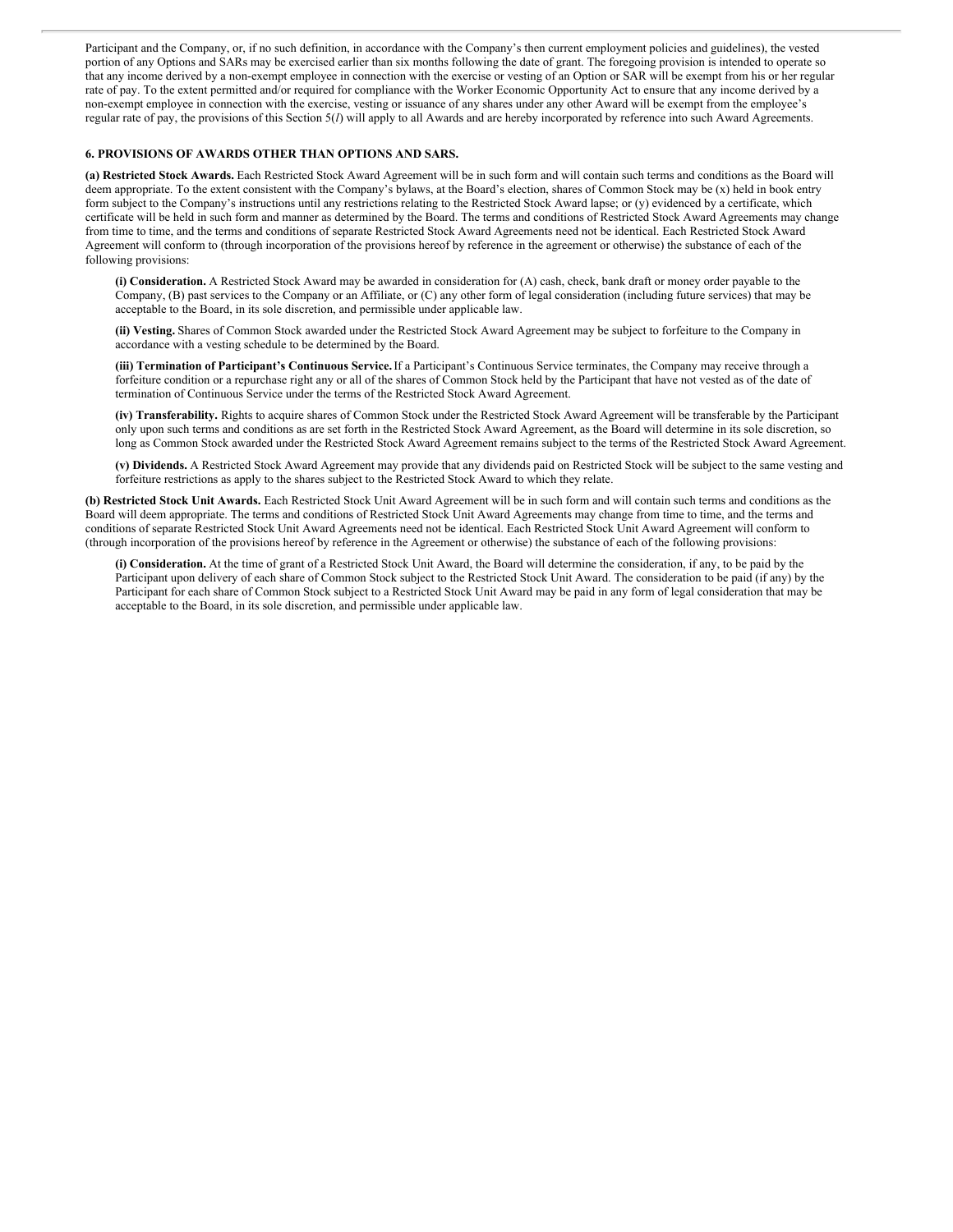**(ii) Vesting.** At the time of the grant of a Restricted Stock Unit Award, the Board may impose such restrictions on or conditions to the vesting of the Restricted Stock Unit Award as it, in its sole discretion, deems appropriate.

**(iii) Payment.** A Restricted Stock Unit Award may be settled by the delivery of shares of Common Stock, their cash equivalent, any combination thereof or in any other form of consideration, as determined by the Board and contained in the Restricted Stock Unit Award Agreement.

**(iv) Additional Restrictions.** At the time of the grant of a Restricted Stock Unit Award, the Board, as it deems appropriate, may impose such restrictions or conditions that delay the delivery of the shares of Common Stock (or their cash equivalent) subject to a Restricted Stock Unit Award to a time after the vesting of such Restricted Stock Unit Award.

**(v) Dividend Equivalents.** Dividend equivalents may be credited in respect of shares of Common Stock covered by a Restricted Stock Unit Award, as determined by the Board and contained in the Restricted Stock Unit Award Agreement. At the sole discretion of the Board, such dividend equivalents may be converted into additional shares of Common Stock covered by the Restricted Stock Unit Award in such manner as determined by the Board. Any additional shares covered by the Restricted Stock Unit Award credited by reason of such dividend equivalents will be subject to all of the same terms and conditions of the underlying Restricted Stock Unit Award Agreement to which they relate.

**(vi) Termination of Participant's Continuous Service.** Except as otherwise provided in the applicable Restricted Stock Unit Award Agreement, such portion of the Restricted Stock Unit Award that has not vested will be forfeited upon the Participant's termination of Continuous Service.

**(c) Performance Awards.** A Performance Stock Award is an Award that is payable (including that may be granted, vest or exercised) contingent upon the attainment during a Performance Period of certain Performance Goals. A Performance Stock Award may, but need not, require the completion of a specified period of Continuous Service. The length of any Performance Period, the Performance Goals to be achieved during the Performance Period, and the measure of whether and to what degree such Performance Goals have been attained will be conclusively determined by the Committee or the Board, in its sole discretion. In addition, to the extent permitted by applicable law and the applicable Award Agreement, the Board may determine that cash may be used in payment of Performance Stock Awards.

**(d) Other Awards.** Other forms of Awards valued in whole or in part by reference to, or otherwise based on, Common Stock, including the appreciation in value thereof (e.g., options or stock rights with an exercise price or strike price less than 100% of the Fair Market Value of the Common Stock at the time of grant) may be granted either alone or in addition to Awards provided for under Section 5 and the preceding provisions of this Section 6. Subject to the provisions of the Plan, the Board will have sole and complete authority to determine the persons to whom and the time or times at which such Other Awards will be granted, the number of shares of Common Stock (or the cash equivalent thereof) to be granted pursuant to such Other Awards and all other terms and conditions of such Other Awards.

# **7. COVENANTS OF THE COMPANY.**

**(a) Availability of Shares.** The Company will keep available at all times the number of shares of Common Stock reasonably required to satisfy thenoutstanding Awards.

**(b) Securities Law Compliance.** The Company will seek to obtain from each regulatory commission or agency having jurisdiction over the Plan such authority as may be required to grant Awards and to issue and sell shares of Common Stock upon exercise of the Awards; *provided, however,* that this undertaking will not require the Company to register under the Securities Act the Plan, any Award or any Common Stock issued or issuable pursuant to any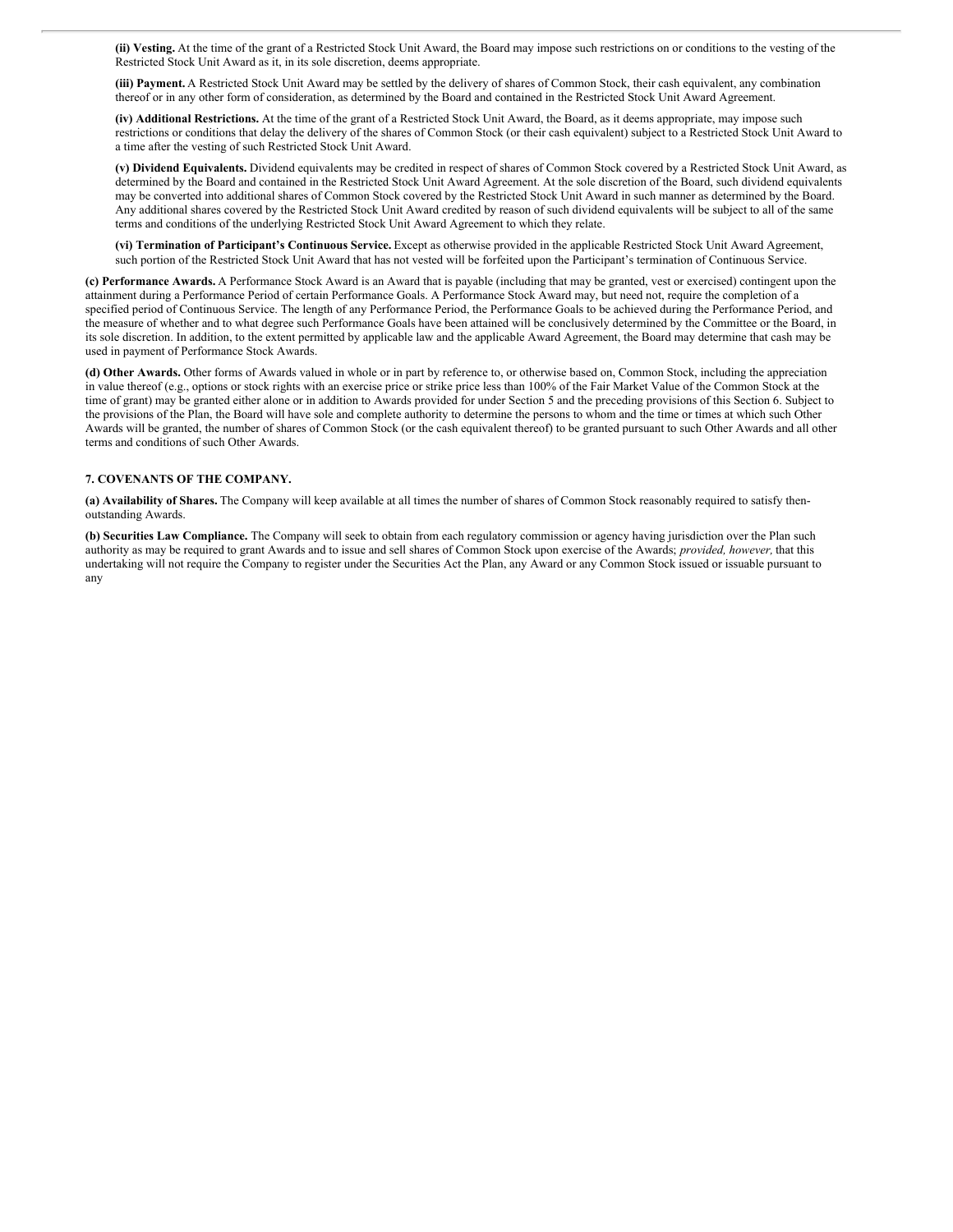such Award. If, after reasonable efforts and at a reasonable cost, the Company is unable to obtain from any such regulatory commission or agency the authority that counsel for the Company deems necessary for the lawful issuance and sale of Common Stock under the Plan, the Company will be relieved from any liability for failure to issue and sell Common Stock upon exercise of such Awards unless and until such authority is obtained. A Participant will not be eligible for the grant of an Award or the subsequent issuance of cash or Common Stock pursuant to the Award if such grant or issuance would be in violation of any applicable securities law.

**(c) No Obligation to Notify or Minimize Taxes.**The Company will have no duty or obligation to any Participant to advise such holder as to the time or manner of exercising such Award. Furthermore, the Company will have no duty or obligation to warn or otherwise advise such holder of a pending termination or expiration of an Award or a possible period in which the Award may not be exercised. The Company has no duty or obligation to minimize the tax consequences of an Award to the holder of such Award.

(d) **Action Required upon Grant of an Award**. Promptly following the grant of an Award, the Company shall, in accordance with NASDAQ Rule 5635(c), (a) issue a press release disclosing the material terms of the Award, including the recipient(s) of the Award and the number of shares of Common Stock involved and (b) provide written notice to the NASDAQ of the grant.

## **8. MISCELLANEOUS.**

**(a) Use of Proceeds from Sales of Common Stock.**Proceeds from the sale of shares of Common Stock pursuant to Awards will constitute general funds of the Company.

**(b) Corporate Action Constituting Grant of Awards.** Corporate action constituting a grant by the Company of an Award to any Participant will be deemed completed as of the date of such corporate action, unless otherwise determined by the Board, regardless of when the instrument, certificate, or letter evidencing the Award is communicated to, or actually received or accepted by, the Participant. In the event that the corporate records (e.g., Board consents, resolutions or minutes) documenting the corporate action constituting the grant contain terms (e.g., exercise price, vesting schedule or number of shares) that are inconsistent with those in the Award Agreement as a result of a clerical error in the papering of the Award Agreement, the corporate records will control and the Participant will have no legally binding right to the incorrect term in the Award Agreement.

**(c) Stockholder Rights.** No Participant will be deemed to be the holder of, or to have any of the rights of a holder with respect to, any shares of Common Stock subject to an Award unless and until (i) such Participant has satisfied all requirements for exercise of, or the issuance of shares under, the Award pursuant to its terms, and (ii) the issuance of the Common Stock subject to such Award has been entered into the books and records of the Company.

**(d) No Employment or Other Service Rights.**Nothing in the Plan, any Award Agreement or any other instrument executed thereunder or in connection with any Award granted pursuant thereto will confer upon any Participant any right to continue to serve the Company or an Affiliate in the capacity in effect at the time the Award was granted or will affect the right of the Company or an Affiliate to terminate (i) the employment of an Employee with or without notice and with or without cause, (ii) the service of a Consultant pursuant to the terms of such Consultant's agreement with the Company or an Affiliate, or (iii) the service of a Director pursuant to the bylaws of the Company or an Affiliate, and any applicable provisions of the corporate law of the state in which the Company or the Affiliate is incorporated, as the case may be.

**(e) Change in Time Commitment.** In the event a Participant's regular level of time commitment in the performance of his or her services for the Company and any Affiliates is reduced (for example, and without limitation, if the Participant is an Employee of the Company and the Employee has a change in status from a full-time Employee to a part-time Employee) after the date of grant of any Award to the Participant, the Board has the right in its sole discretion to  $(x)$  make a corresponding reduction in the number of shares or cash amount subject to any portion of such Award that is scheduled to vest or become payable after the date of such change in time commitment, and (y) in lieu of or in combination with such a reduction, extend the vesting or payment schedule applicable to such Award. In the event of any such reduction, the Participant will have no right with respect to any portion of the Award that is so reduced.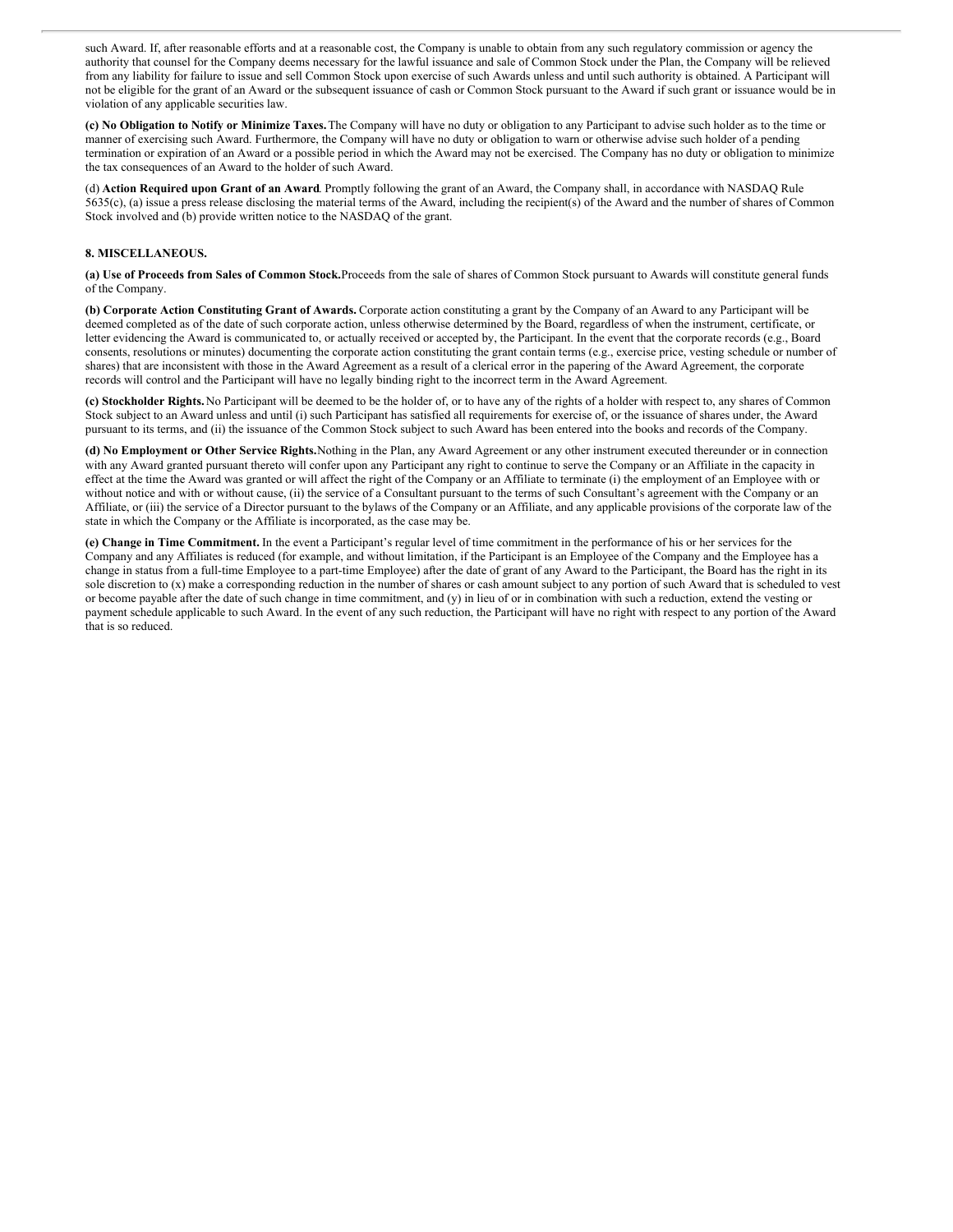**(f) Stockholder Approval Not Required**. It is expressly intended that approval of the Company's stockholders not be required as a condition of the effectiveness of the Plan, and the Plan's provisions shall be interpreted in a manner consistent with such intent for all purposes. Specifically, NASDAQ Rule 5635(c) generally requires stockholder approval for equity compensation plans adopted by companies whose securities are listed on the NASDAQ Stock Market that provide for the delivery of equity securities to any employees, directors or other service providers of such companies as compensation for services. NASDAQ Rule 5635(c)(4) provides an exemption in certain circumstances for employment inducement awards. Notwithstanding anything to the contrary herein, in accordance with NASDAQ Rule 5635(c)(4), Awards may only be granted as material inducements to Eligible Individuals being hired or rehired as Employees, as applicable, and must be approved by (a) the Board, acting through a majority of the Company's Independent Directors or (b) the independent Compensation Committee of the Board. Accordingly, pursuant to NASDAQ Rule 5635(c)(4), the issuance of Awards and the Shares issuable upon exercise or vesting of such Awards pursuant to the Plan is not subject to the approval of the Company's stockholders.

**(g) Investment Assurances.** The Company may require a Participant, as a condition of exercising or acquiring Common Stock under any Award, (i) to give written assurances satisfactory to the Company as to the Participant's knowledge and experience in financial and business matters and/or to employ a purchaser representative reasonably satisfactory to the Company who is knowledgeable and experienced in financial and business matters and that he or she is capable of evaluating, alone or together with the purchaser representative, the merits and risks of exercising the Award; and (ii) to give written assurances satisfactory to the Company stating that the Participant is acquiring Common Stock subject to the Award for the Participant's own account and not with any present intention of selling or otherwise distributing the Common Stock. The foregoing requirements, and any assurances given pursuant to such requirements, will be inoperative if (A) the issuance of the shares upon the exercise or acquisition of Common Stock under the Award has been registered under a then currently effective registration statement under the Securities Act, or (B) as to any particular requirement, a determination is made by counsel for the Company that such requirement need not be met in the circumstances under the then applicable securities laws. The Company may, upon advice of counsel to the Company, place legends on stock certificates issued under the Plan as such counsel deems necessary or appropriate in order to comply with applicable securities laws, including, but not limited to, legends restricting the transfer of the Common Stock.

**(h) Withholding Obligations.** Unless prohibited by the terms of an Award Agreement, the Company may, in its sole discretion, satisfy any federal, state or local tax withholding obligation relating to an Award by any of the following means or by a combination of such means: (i) causing the Participant to tender a cash payment; (ii) withholding shares of Common Stock from the shares of Common Stock issued or otherwise issuable to the Participant in connection with the Award; *provided, however,* that no shares of Common Stock are withheld with a value exceeding the applicable amount of tax required to be withheld by law; (iii) withholding cash from an Award settled in cash; (iv) withholding payment from any amounts otherwise payable to the Participant; or (v) by such other method as may be set forth in the Award Agreement.

**(i) Electronic Delivery.** Any reference herein to a "written" agreement or document will include any agreement or document delivered electronically, filed publicly at www.sec.gov (or any successor website thereto) or posted on the Company's intranet.

**(j) Deferrals.** To the extent permitted by applicable law, the Board, in its sole discretion, may determine that the delivery of Common Stock or the payment of cash, upon the exercise, vesting or settlement of all or a portion of any Award may be deferred and may establish programs and procedures for deferral elections to be made by Participants. Deferrals by Participants will be made in accordance with Section 409A of the Code. Consistent with Section 409A of the Code, the Board may provide for distributions while a Participant is still an employee or otherwise providing services to the Company. The Board is authorized to make deferrals of Awards and determine when, and in what annual percentages, Participants may receive payments, including lump sum payments, following the Participant's termination of Continuous Service, and implement such other terms and conditions consistent with the provisions of the Plan and in accordance with applicable law.

**(k) Compliance with Section 409A.** Unless otherwise expressly provided for in an Award Agreement, the Plan and Award Agreements will be interpreted to the greatest extent possible in a manner that makes the Plan and the Awards granted hereunder exempt from Section 409A of the Code, and, to the extent not so exempt, in compliance with Section 409A of the Code. If the Board determines that any Award granted hereunder is not exempt from and is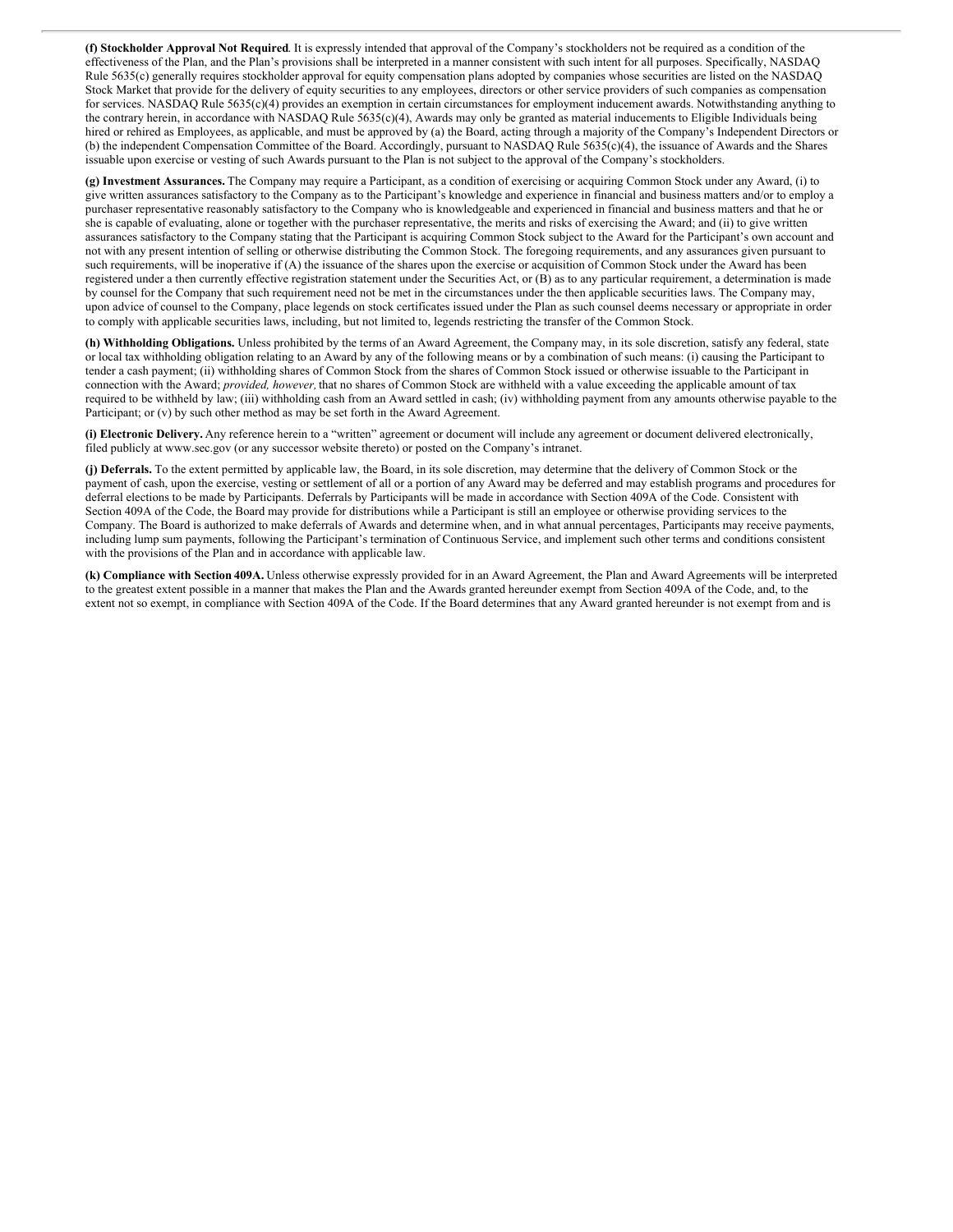therefore subject to Section 409A of the Code, the Award Agreement evidencing such Award will incorporate the terms and conditions necessary to avoid the consequences specified in Section 409A(a)(1) of the Code, and to the extent an Award Agreement is silent on terms necessary for compliance, such terms are hereby incorporated by reference into the Award Agreement. Notwithstanding anything to the contrary in this Plan (and unless the Award Agreement specifically provides otherwise), if the shares of Common Stock are publicly traded, and if a Participant holding an Award that constitutes "deferred compensation" under Section 409A of the Code is a "specified employee" for purposes of Section 409A of the Code, no distribution or payment of any amount that is due because of a "separation from service" (as defined in Section 409A of the Code without regard to alternative definitions thereunder) will be issued or paid before the date that is six (6) months following the date of such Participant's "separation from service" or, if earlier, the date of the Participant's death, unless such distribution or payment can be made in a manner that complies with Section 409A of the Code, and any amounts so deferred will be paid in a lump sum on the day after such six (6) month period elapses, with the balance paid thereafter on the original schedule.

**(l) Clawback/Recovery.** All Awards granted under the Plan will be subject to recoupment in accordance with any clawback policy that the Company is required to adopt pursuant to the listing standards of any national securities exchange or association on which the Company's securities are listed or as is otherwise required by the Dodd-Frank Wall Street Reform and Consumer Protection Act or other applicable law. In addition, the Board may impose such other clawback, recovery or recoupment provisions in an Award Agreement as the Board determines necessary or appropriate, including but not limited to a reacquisition right in respect of previously acquired shares of Common Stock or other cash or property upon the occurrence of Cause.

## **9. ADJUSTMENTS UPON CHANGES IN COMMON STOCK; OTHER CORPORATE EVENTS.**

**(a) Capitalization Adjustments.** In the event of a Capitalization Adjustment, the Board will appropriately and proportionately adjust: (i) the class(es) and maximum number of securities subject to the Plan pursuant to Section 3(a) and (ii) the class(es) and number of securities and price per share of stock subject to outstanding Awards. The Board will make such adjustments, and its determination will be final, binding and conclusive.

**(b) Dissolution or Liquidation.** Except as otherwise provided in the Award Agreement, in the event of a dissolution or liquidation of the Company, all outstanding Awards (other than Awards consisting of vested and outstanding shares of Common Stock not subject to a forfeiture condition or the Company's right of repurchase) will terminate immediately prior to the completion of such dissolution or liquidation, and the shares of Common Stock subject to the Company's repurchase rights or subject to a forfeiture condition may be repurchased or reacquired by the Company notwithstanding the fact that the holder of such Award is providing Continuous Service; *provided, however,* that the Board may, in its sole discretion, cause some or all Awards to become fully vested, exercisable and/or no longer subject to repurchase or forfeiture (to the extent such Awards have not previously expired or terminated) before the dissolution or liquidation is completed but contingent on its completion.

**(c) Corporate Transaction.** The following provisions will apply to Awards in the event of a Corporate Transaction unless otherwise provided in the instrument evidencing the Award or any other written agreement between the Company or any Affiliate and the Participant or unless otherwise expressly provided by the Board at the time of grant of an Award. In the event of a Corporate Transaction, then, notwithstanding any other provision of the Plan, the Board will take one or more of the following actions with respect to Awards, contingent upon the closing or completion of the Corporate Transaction:

**(i)** arrange for the surviving corporation or acquiring corporation (or the surviving or acquiring corporation's parent company) to assume or continue the Award or to substitute a similar stock award for the Award (including, but not limited to, an award to acquire the same consideration paid to the stockholders of the Company pursuant to the Corporate Transaction);

**(ii)** arrange for the assignment of any reacquisition or repurchase rights held by the Company in respect of Common Stock issued pursuant to the Award to the surviving corporation or acquiring corporation (or the surviving or acquiring corporation's parent company);

**(iii)** accelerate the vesting, in whole or in part, of the Award (and, if applicable, the time at which the Award may be exercised) to a date prior to the effective time of such Corporate Transaction as the Board will determine (or, if the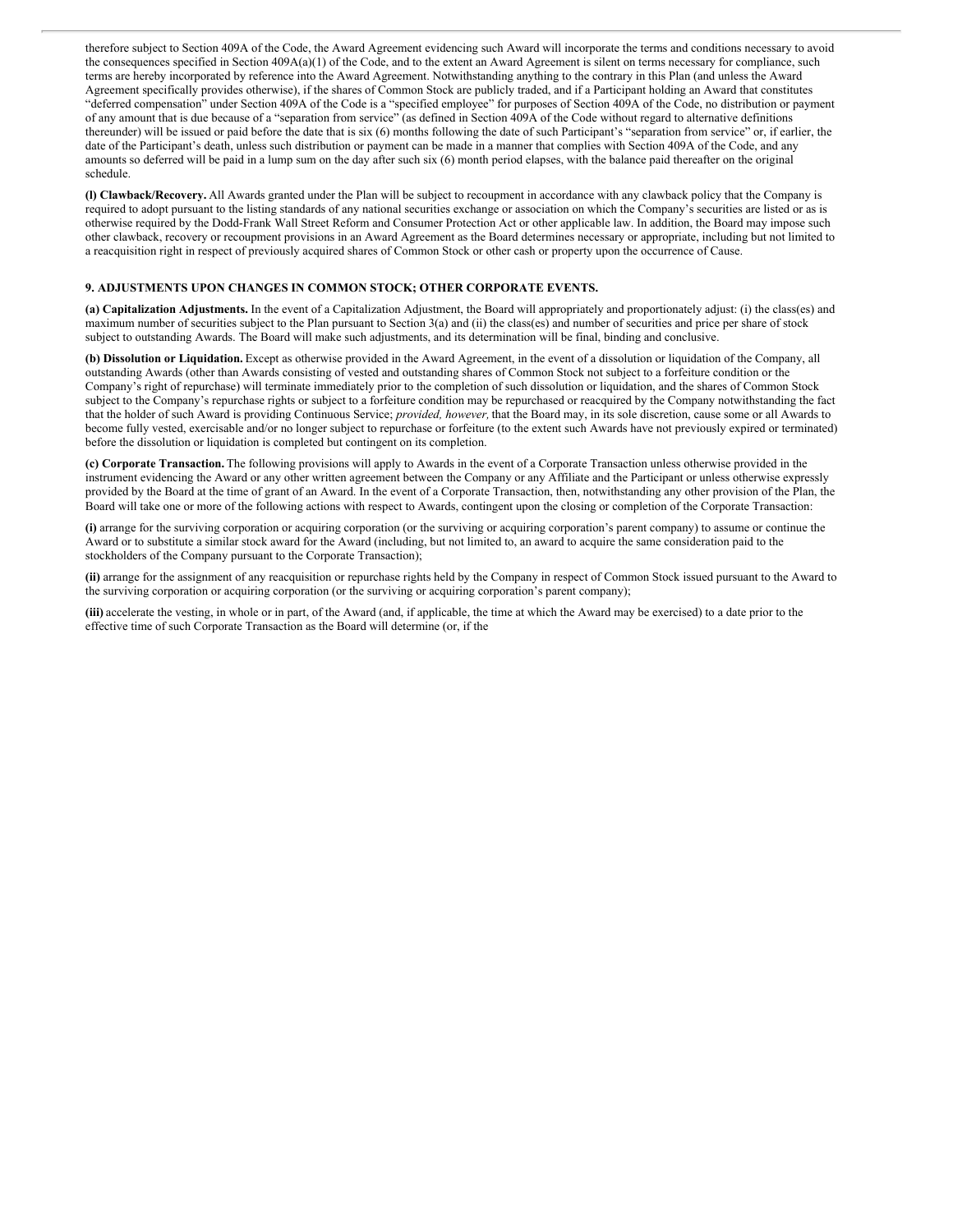Board will not determine such a date, to the date that is five days prior to the effective date of the Corporate Transaction), with such Award terminating if not exercised (if applicable) at or prior to the effective time of the Corporate Transaction;

**(iv)** arrange for the lapse, in whole or in part, of any reacquisition or repurchase rights held by the Company with respect to the Award;

**(v)** cancel or arrange for the cancellation of the Award, to the extent not vested or not exercised prior to the effective time of the Corporate Transaction, in exchange for such cash consideration, if any, as the Board, in its sole discretion, may consider appropriate; and

**(vi)** make a payment, in such form as may be determined by the Board equal to the excess, if any, of (A) the value of the property the Participant would have received upon the exercise of the Award immediately prior to the effective time of the Corporate Transaction, over (B) any exercise price payable by such holder in connection with such exercise.

The Board need not take the same action or actions with respect to all Awards or portions thereof or with respect to all Participants.

**(d) Change in Control.** An Award may be subject to additional acceleration of vesting and exercisability upon or after a Change in Control as may be provided in the Award Agreement for such Award or as may be provided in any other written agreement between the Company or any Affiliate and the Participant, but in the absence of such provision, no such acceleration will occur.

### **10. PLAN TERM; EARLIER TERMINATION OR SUSPENSION OF THE PLAN.**

The Board may suspend or terminate the Plan at any time. No Awards may be granted under the Plan while the Plan is suspended or after it is terminated.

# **11. EXISTENCE OF THE PLAN; TIMING OF FIRST GRANT OR EXERCISE.**

The Plan will come into existence on the Effective Date;*provided, however,* no Award may be granted prior to the Effective Date.

### **12. CHOICE OF LAW.**

The law of the State of Delaware will govern all questions concerning the construction, validity and interpretation of this Plan, without regard to that state's conflict of laws rules.

**13. DEFINITIONS.** As used in the Plan, the following definitions will apply to the capitalized terms indicated below:

- (a) "*Affiliate*" means, at the time of determination, any "parent" or "subsidiary" of the Company as such terms are defined in Rule 405 of the Securities Act. The Board will have the authority to determine the time or times at which "parent" or "subsidiary" status is determined within the foregoing definition.
- (b) "*Award*" means any right to receive Common Stock granted under the Plan, including a Nonstatutory Stock Option, a Restricted Stock Award, a Restricted Stock Unit Award, a Stock Appreciation Right, a Performance Stock Award or any Other Award.
- (c) "*Award Agreement*" means a written agreement between the Company and a Participant evidencing the terms and conditions of an Award. Each Award Agreement will be subject to the terms and conditions of the Plan.
- (d) "*Board*" means the Board of Directors of the Company.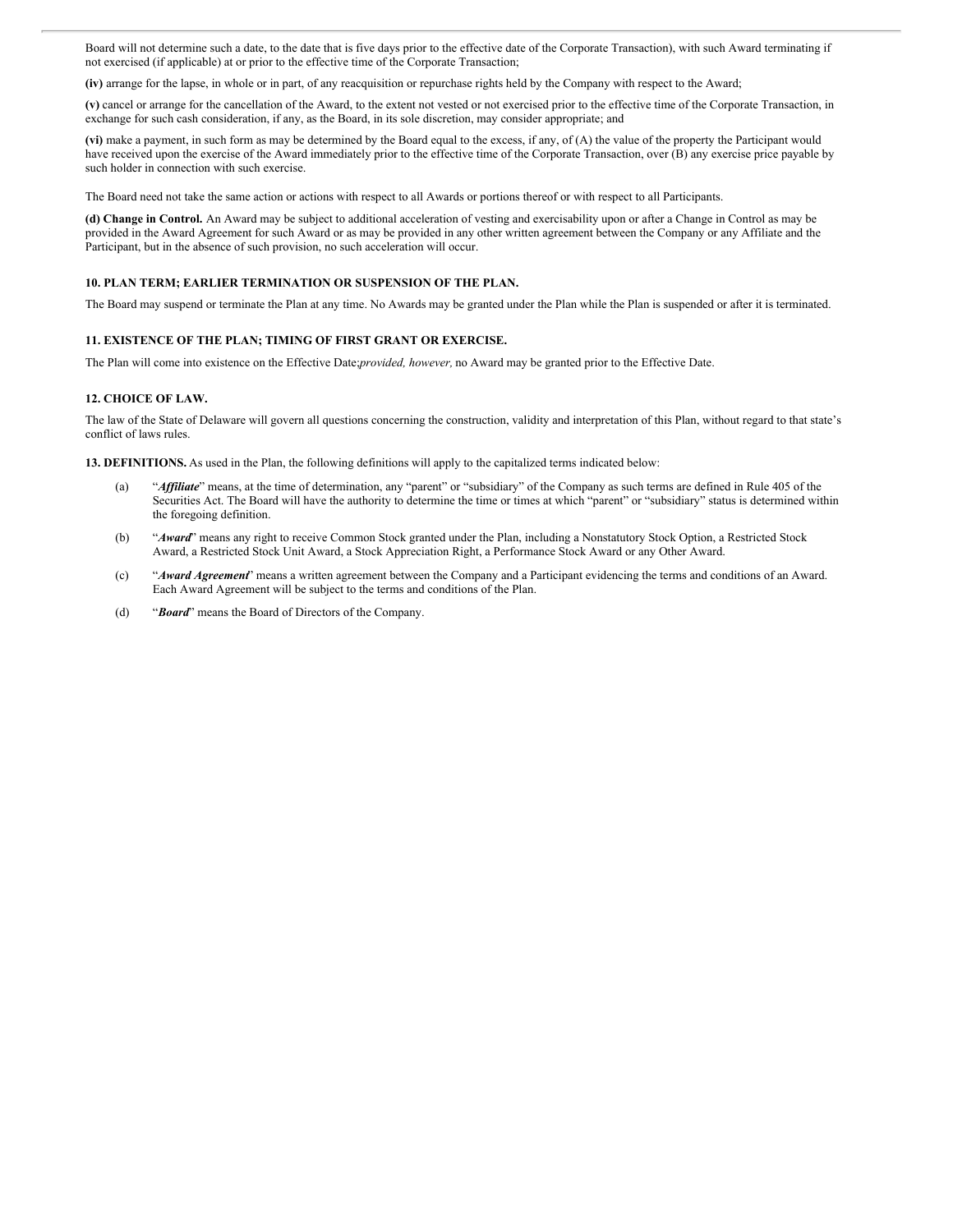- (e) "*Capitalization Adjustment*" means any change that is made in, or other events that occur with respect to, the Common Stock subject to the Plan or subject to any Award after the Effective Date without the receipt of consideration by the Company through merger, consolidation, reorganization, recapitalization, reincorporation, stock dividend, dividend in property other than cash, stock split, liquidating dividend, combination of shares, exchange of shares, change in corporate structure or any similar equity restructuring transaction, as that term is used in Financial Accounting Standards Board Accounting Standards Codification Topic 718 (or any successor thereto). Notwithstanding the foregoing, the conversion of any convertible securities of the Company will not be treated as a Capitalization Adjustment.
- (f) "*Cause*" means the occurrence of any one or more of the following: (i) the Participant's commission of any crime involving fraud, dishonesty or moral turpitude; (ii) the Participant's attempted commission of or participation in a fraud or act of dishonesty against the Company that results in (or might have reasonably resulted in) material harm to the business of the Company; (iii) the Participant's intentional, material violation of any contract or agreement between the Participant and the Company or any statutory duty that the Participant owes to the Company; or (iv) the Participant's conduct that constitutes gross insubordination, incompetence or habitual neglect of duties and that results in (or might have reasonably resulted in) material harm to the business of the Company; *provided, however,* that the action or conduct described in clauses (iii) and (iv) above will constitute "Cause" only if such action or conduct continues after the Company has provided the Participant with written notice thereof and thirty (30) days to cure the same.
- (g) "*Change in Control*" means the occurrence, in a single transaction or in a series of related transactions, of any one or more of the following events:

**(i)** any Exchange Act Person becomes the Owner, directly or indirectly, of securities of the Company representing more than 50% of the combined voting power of the Company's then outstanding securities other than by virtue of a merger, consolidation or similar transaction. Notwithstanding the foregoing, a Change in Control will not be deemed to occur (A) on account of the acquisition of securities of the Company directly from the Company; (B) on account of the acquisition of securities of the Company by an investor, any affiliate thereof or any other Exchange Act Person that acquires the Company's securities in a transaction or series of related transactions the primary purpose of which is to obtain financing for the Company through the issuance of equity securities; or (C) solely because the level of Ownership held by any Exchange Act Person (the "*Subject Person*"*)* exceeds the designated percentage threshold of the outstanding voting securities as a result of a repurchase or other acquisition of voting securities by the Company reducing the number of shares outstanding, provided that if a Change in Control would occur (but for the operation of this sentence) as a result of the acquisition of voting securities by the Company, and after such share acquisition, the Subject Person becomes the Owner of any additional voting securities that, assuming the repurchase or other acquisition had not occurred, increases the percentage of the then outstanding voting securities Owned by the Subject Person over the designated percentage threshold, then a Change in Control will be deemed to occur;

**(ii)** there is consummated a merger, consolidation or similar transaction involving (directly or indirectly) the Company and, immediately after the consummation of such merger, consolidation or similar transaction, the stockholders of the Company immediately prior thereto do not Own, directly or indirectly, either (A) outstanding voting securities representing more than 50% of the combined outstanding voting power of the surviving Entity in such merger, consolidation or similar transaction or (B) more than 50% of the combined outstanding voting power of the parent of the surviving Entity in such merger, consolidation or similar transaction, in each case in substantially the same proportions as their Ownership of the outstanding voting securities of the Company immediately prior to such transaction;

**(iii)** there is consummated a sale, lease, exclusive license or other disposition of all or substantially all of the consolidated assets of the Company and its Subsidiaries, other than a sale, lease, license or other disposition of all or substantially all of the consolidated assets of the Company and its Subsidiaries to an Entity, more than fifty percent (50%) of the combined voting power of the voting securities of which are Owned by stockholders of the Company in substantially the same proportions as their Ownership of the outstanding voting securities of the Company immediately prior to such sale, lease, license or other disposition; or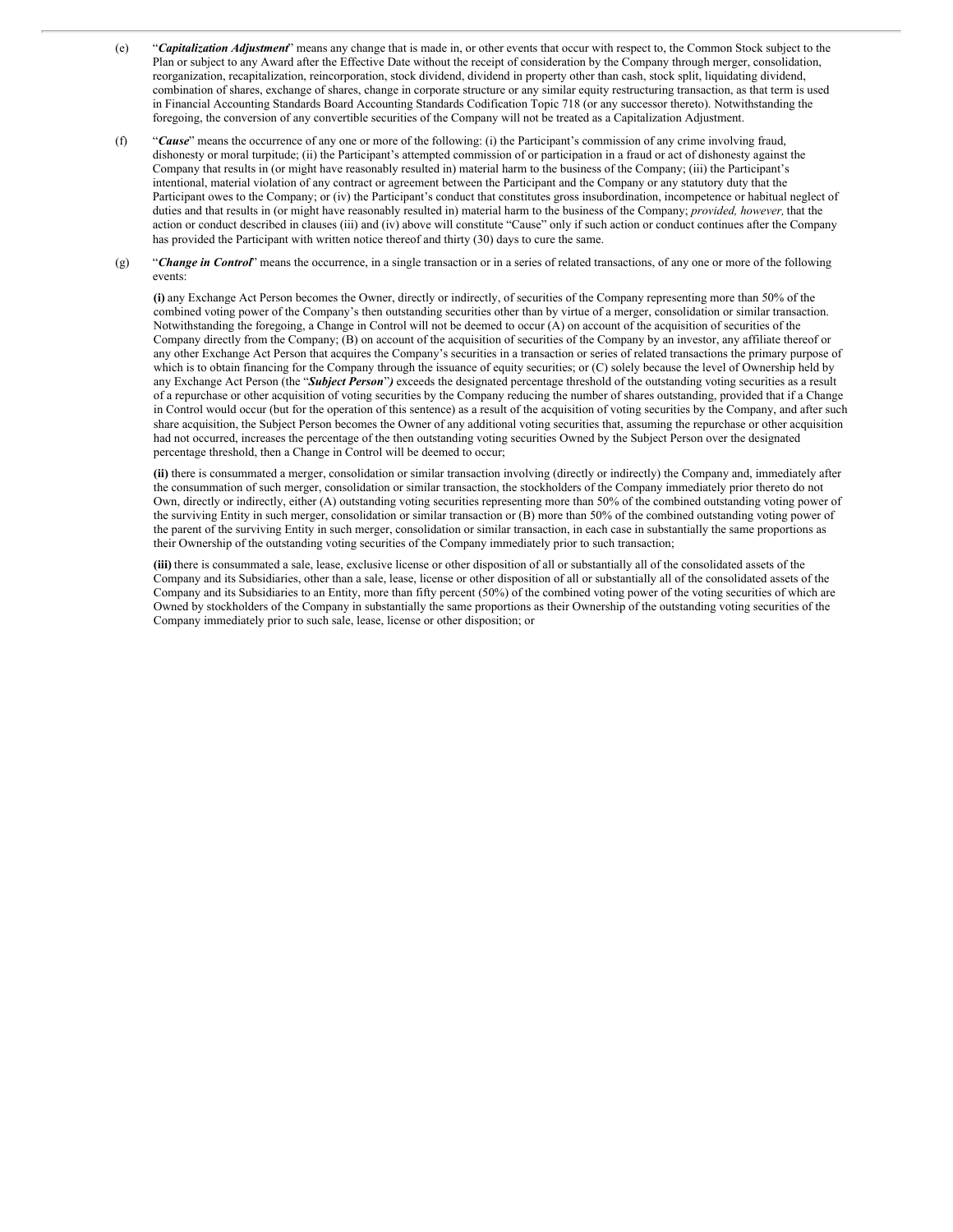**(iv)** individuals who, on the date the Plan is adopted by the Board, are members of the Board (the "*Incumbent Board*"*)* cease for any reason to constitute at least a majority of the members of the Board; *provided, however,* that if the appointment or election (or nomination for election) of any new Board member was approved or recommended by a majority vote of the members of the Incumbent Board then still in office, such new member will, for purposes of this Plan, be considered as a member of the Incumbent Board.

For purposes of determining voting power under the term Change in Control, voting power shall be calculated by assuming the conversion of all equity securities convertible (immediately or at some future time) into shares entitled to vote, but not assuming the exercise of any warrant or right to subscribe to or purchase those shares. In addition, (A) the term Change in Control will not include a sale of assets, merger or other transaction effected exclusively for the purpose of changing the domicile of the Company, (B) the term Change in Control will not include a change in the voting power of any one or more stockholders as a result of the conversion of any class of the Company's securities into another class of the Company's securities having a different number of votes per share pursuant to the conversion provisions set forth in the Company's certificate of incorporation, and (C) the definition of Change in Control (or any analogous term) in an individual written agreement between the Company or any Affiliate and the Participant will supersede the foregoing definition with respect to Awards subject to such agreement; *provided, however,* that if no definition of Change in Control or any analogous term is set forth in such an individual written agreement, the foregoing definition will apply. If required for compliance with Section 409A of the Code, in no event will a Change in Control be deemed to have occurred if such transaction is not also a "change in the ownership or effective control of" the Company or "a change in the ownership of a substantial portion of the assets of" the Company as determined under Treasury Regulation Section 1.409A-3(i)(5) (without regard to any alternative definition thereunder). The Board may, in its sole discretion and without a Participant's consent, amend the definition of "Change in Control" to conform to the definition of "Change in Control" under Section 409A of the Code, and the regulations thereunder.

- (h) "*Code*" means the Internal Revenue Code of 1986, as amended, including any applicable regulations and guidance thereunder.
- (i) "*Committee*" means a committee of one or more Directors to whom authority has been delegated by the Board in accordance with Section 2(c).
- (j) "*Common Stock*" means the common stock of the Company.
- (k) "*Company*" means ContraFect Corporation, a Delaware corporation.
- (l) "*Consultant*" means any person, including an advisor, who is (i) engaged by the Company or an Affiliate to render consulting or advisory services and is compensated for such services, or (ii) serving as a member of the board of directors of an Affiliate and is compensated for such services. However, service solely as a Director, or payment of a fee for such service, will not cause a Director to be considered a "Consultant" for purposes of the Plan. Notwithstanding the foregoing, a person is treated as a Consultant under this Plan only if a Form S-8 Registration Statement under the Securities Act is available to register either the offer or the sale of the Company's securities to such person.
- (m) "*Continuous Service*" means that the Participant's service with the Company or an Affiliate, whether as an Employee, Director or Consultant, is not interrupted or terminated. A change in the capacity in which the Participant renders service to the Company or an Affiliate as an Employee, Consultant or Director or a change in the entity for which the Participant renders such service, provided that there is no interruption or termination of the Participant's service with the Company or an Affiliate, will not terminate a Participant's Continuous Service ; *provided, however,* that if the Entity for which a Participant is rendering services ceases to qualify as an Affiliate, as determined by the Board, in its sole discretion, such Participant's Continuous Service will be considered to have terminated on the date such Entity ceases to qualify as an Affiliate. To the extent permitted by law, the Board or the chief executive officer of the Company, in that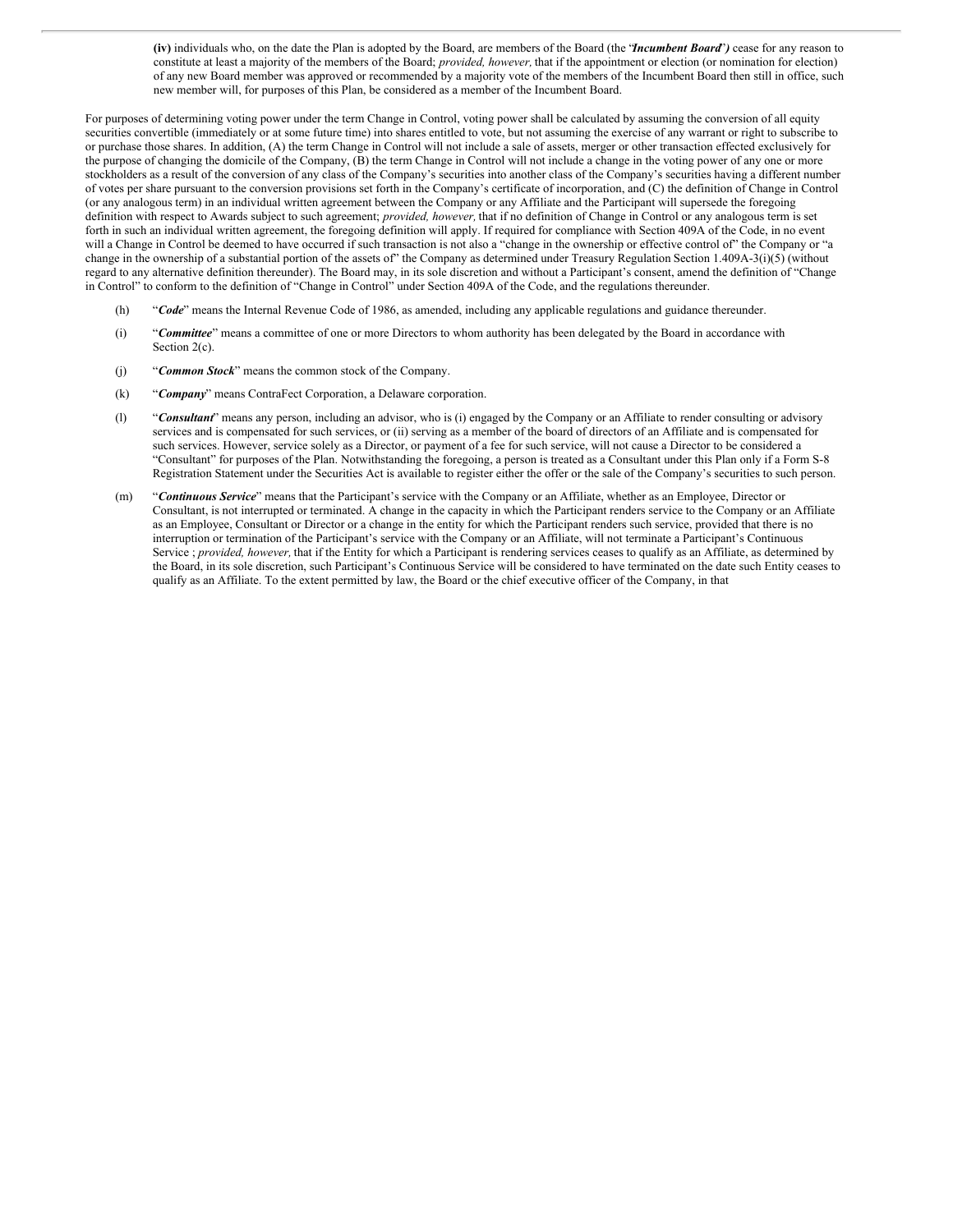party's sole discretion, may determine whether Continuous Service will be considered interrupted in the case of (i) any leave of absence approved by the Board or chief executive officer, including sick leave, military leave or any other personal leave, or (ii) transfers between the Company, an Affiliate, or their successors. Notwithstanding the foregoing, a leave of absence will be treated as Continuous Service for purposes of vesting in an Award only to such extent as may be provided in the Company's leave of absence policy, in the written terms of any leave of absence agreement or policy applicable to the Participant, or as otherwise required by law. In addition, to the extent required for exemption from or compliance with Section 409A of the Code, the determination of whether there has been a termination of Continuous Service will be made, and such term will be construed, in a manner that is consistent with the definition of "separation from service" as defined under Treasury Regulation Section 1.409A-1(h) (without regard to any alternative definition thereunder).

(n) "*Corporate Transaction*" means the occurrence, in a single transaction or in a series of related transactions, of any one or more of the following events:

**(i)** the consummation of a sale or other disposition of all or substantially all, as determined by the Board, in its sole discretion, of the consolidated assets of the Company and its Subsidiaries;

**(ii)** the consummation of a sale or other disposition of at least 50% of the outstanding securities of the Company;

**(iii)** the consummation of a merger, consolidation or similar transaction following which the Company is not the surviving corporation; or

**(iv)** the consummation of a merger, consolidation or similar transaction following which the Company is the surviving corporation but the shares of Common Stock outstanding immediately preceding the merger, consolidation or similar transaction are converted or exchanged by virtue of the merger, consolidation or similar transaction into other property, whether in the form of securities, cash or otherwise.

To the extent required for compliance with Section 409A of the Code, in no event will an event be deemed a Corporate Transaction if such transaction is not also a "change in the ownership or effective control of" the Company or "a change in the ownership of a substantial portion of the assets of" the Company as determined under Treasury Regulation Section 1.409A-3(i)(5) (without regard to any alternative definition thereunder).

- (o) "*Director*" means a member of the Board, including a Non-Employee Director.
- (p) "*Disability*" means, with respect to a Participant, the inability of such Participant to engage in any substantial gainful activity by reason of any medically determinable physical or mental impairment that can be expected to result in death or that has lasted or can be expected to last for a continuous period of not less than 12 months, as provided in Sections 22(e)(3) and 409A(a)(2)(c)(i) of the Code, and will be determined by the Board on the basis of such medical evidence as the Board deems warranted under the circumstances.
- (q) "*Ef ective Date*" means the date of the Plan is approved by the Board.
- **(r) "***Eligible Individual*" means any individual who was not previously an Employee or Director hired as a new Employee or rehired as an Employee following a bona fide period of interruption of employment if such person is granted an Award as a material inducement to his or her entering into employment with the Company or a Subsidiary (within the meaning of the NASDAQ Rule 5635(c)(4)).
- (s) "*Employee*" means any person employed by the Company or an Affiliate. However, service solely as a Director, or payment of a fee for such services, will not cause a Director to be considered an "Employee" for purposes of the Plan.
- (t) "*Entity*" means a corporation, partnership, limited liability company or other entity.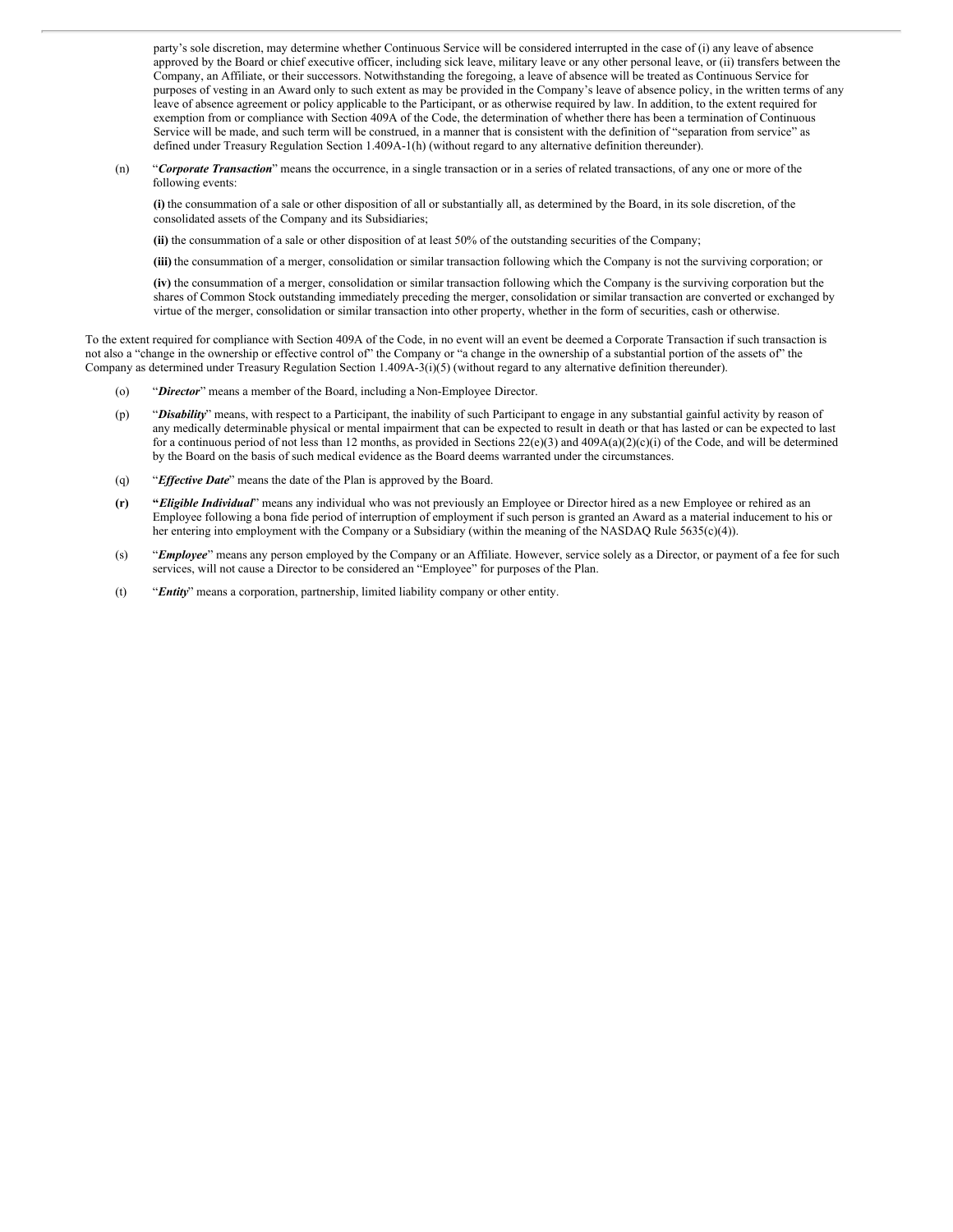- (u) "*Exchange Act*" means the Securities Exchange Act of 1934, as amended, and the rules and regulations promulgated thereunder.
- (v) "*Exchange Act Person*" means any natural person, Entity or "group" (within the meaning of Section 13(d) or 14(d) of the Exchange Act), except that "Exchange Act Person" will not include (i) the Company or any Subsidiary of the Company, (ii) any employee benefit plan of the Company or any Subsidiary of the Company or any trustee or other fiduciary holding securities under an employee benefit plan of the Company or any Subsidiary of the Company, (iii) an underwriter temporarily holding securities pursuant to a registered public offering of such securities, (iv) an Entity Owned, directly or indirectly, by the stockholders of the Company in substantially the same proportions as their Ownership of stock of the Company; or (v) any natural person, Entity or "group" (within the meaning of Section 13(d) or 14(d) of the Exchange Act) that, as of the Effective Date, is the Owner, directly or indirectly, of securities of the Company representing more than 50% of the combined voting power of the Company's then outstanding securities.
- (w) "*Fair Market Value*" means, as of any date, the value of the Common Stock determined as follows:

(i) If the Common Stock is listed on any established stock exchange or traded on any established market, the Fair Market Value of a share of Common Stock will be, unless otherwise determined by the Board, the closing sales price for such stock as quoted on such exchange or market (or the exchange or market with the greatest volume of trading in the Common Stock) on the date of determination, as reported in a source the Board deems reliable.

(ii) Unless otherwise provided by the Board, if there is no closing sales price for the Common Stock on the date of determination, then the Fair Market Value will be the closing selling price on the last preceding date for which such quotation exists.

(iii) In the absence of such markets for the Common Stock, the Fair Market Value will be determined by the Board in good faith and in a manner that complies with Sections 409A and 422 of the Code.

- (x) "*Incentive Stock Option*" means an option granted pursuant to Section 5 of the Plan that is intended to be, and qualifies as, an "incentive stock option" within the meaning of Section 422 of the Code.
- *(y)* **"***Independent Director*" means a Director who qualifies as "independent" within the meaning of NASDAQ Rule 5635(c)(4), or any successor rule, as such rule may be amended from time to time.
- **(z)** "*NASDAQ Rule 5635(c)(4)*" means NASDAQ Rule 5635(c)(4), or any successor rule, and all guidance and other interpretative authority thereunder, as such rule, guidance and other authority may be amended from time to time.
- (aa) "*Non-Employee Director*" means a Director who either (i) is not a current employee or officer of the Company or an Affiliate, does not receive compensation, either directly or indirectly, from the Company or an Affiliate for services rendered as a consultant or in any capacity other than as a Director (except for an amount as to which disclosure would not be required under Item 404(a) of Regulation S-K promulgated pursuant to the Securities Act ("*Regulation S-K*")), does not possess an interest in any other transaction for which disclosure would be required under Item 404(a) of Regulation S-K, and is not engaged in a business relationship for which disclosure would be required pursuant to Item 404(b) of Regulation S-K; or (ii) is otherwise considered a "non-employee director" for purposes of Rule 16b-3.
- (bb) "*Nonstatutory Stock Option*" means any option granted pursuant to Section 5 of the Plan that does not qualify as an Incentive Stock Option.
- (cc) "*Of icer*" means a person who is an officer of the Company within the meaning of Section 16 of the Exchange Act.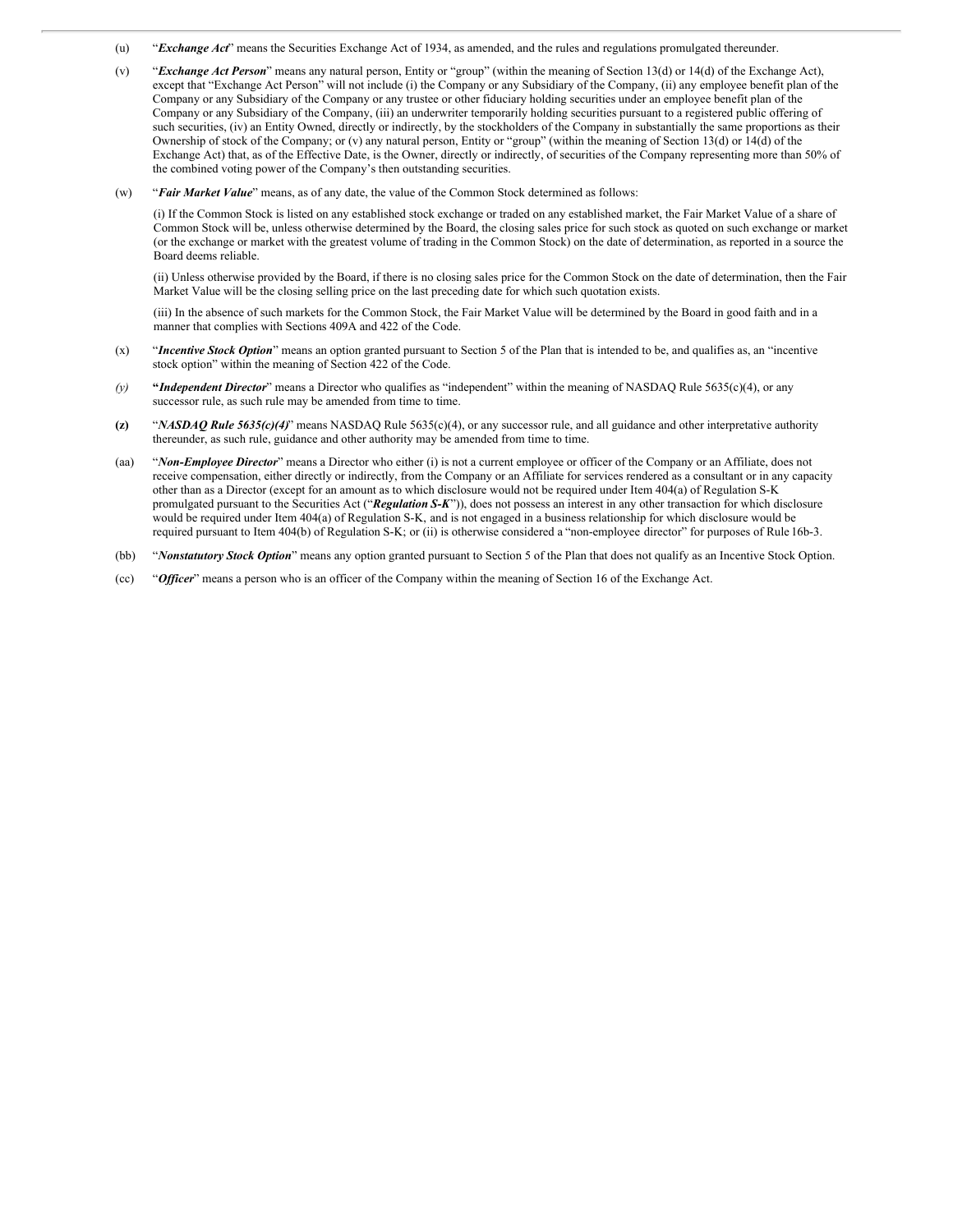- (dd) "*Option*" means a Nonstatutory Stock Option to purchase shares of Common Stock granted pursuant to the Plan.
- (ee) "*Option Agreement*" means a written agreement between the Company and an Optionholder evidencing the terms and conditions of an Option grant. Each Option Agreement will be subject to the terms and conditions of the Plan.
- (ff) "*Optionholder*" means a person to whom an Option is granted pursuant to the Plan or, if applicable, such other person who holds an outstanding Option.
- (gg) "Other *Award*" means an award based in whole or in part by reference to the Common Stock which is granted pursuant to the terms and conditions of Section 6(d).
- (hh) "*Other Award Agreement*" means a written agreement between the Company and a holder of an Other Award evidencing the terms and conditions of an Other Award grant. Each Other Award Agreement will be subject to the terms and conditions of the Plan.
- (ii) "*Own*," "*Owned*," "*Owner*," "*Ownership*" A person or Entity will be deemed to "Own," to have "Owned," to be the "Owner" of, or to have acquired "Ownership" of securities if such person or Entity, directly or indirectly, through any contract, arrangement, understanding, relationship or otherwise, has or shares voting power, which includes the power to vote or to direct the voting, with respect to such securities.
- (ji) "Participant" means an Eligible Individual to whom an Award is granted pursuant to the Plan or, if applicable, such other person who holds an outstanding Award.
- (kk) "*Performance Criteria*" means the one or more criteria that the Board will select for purposes of establishing the Performance Goals for a Performance Period. The Performance Criteria that will be used to establish such Performance Goals may be based on any one of, or combination of, the following as determined by the Board: (i) initiation or completion of phases of clinical trials and/or studies by specified dates; (ii) patient enrollment rates, (iii) budget management; (iv) regulatory body approval with respect to products, studies and/or trials; (v) achievement of other specified regulatory milestones; (vi) completion of research projects resulting in clinical candidates; (vii) completion of patent applications or patent issuances; (viii) achievement of specified research project or intellectual property milestones; (ix) implementation or completion of corporate projects or processes; (x) stock price or stock price performance; (xi) earnings (including earnings per share and net earnings); (xii) other specified earnings-related measurements: (xiii) total stockholder return; (xiv) return on equity or average stockholder's equity; (xv) return on assets, investment, or capital employed; (xvi) margin (including gross margin); (xvii) operating income or other specified profit measurements; (xviii) operating cash flow or cash flow per share; (xix) sales or revenue targets; (xx) increases in revenue or product revenue; (xxi) expenses and cost reduction goals; (xxii) improvement in or attainment of working capital levels; (xxiii) capital expenditures; (xxiv) economic value added (or an equivalent metric); (xxv) market share; (xxvi) debt reduction or debt levels; (xxvii) employee retention; (xxviii) workforce diversity; and (xxix) other measures of performance selected by the Board.
- (ll) "*Performance Goals*" means, for a Performance Period, the one or more goals established by the Board for the Performance Period based upon the Performance Criteria. Performance Goals may be based on a Company-wide basis, with respect to one or more business units, divisions, Affiliates, or business segments, and in either absolute terms or relative to the performance of one or more comparable companies or the performance of one or more relevant indices. Unless specified otherwise by the Board (i) in the Award Agreement at the time the Award is granted or (ii) in such other document setting forth the Performance Goals at the time the Performance Goals are established, the Board will appropriately make adjustments in the method of calculating the attainment of Performance Goals for a Performance Period as follows: (1) to exclude restructuring and/or other nonrecurring charges; (2) to exclude exchange rate effects; (3) to exclude the effects of changes to generally accepted accounting principles; (4) to exclude the effects of any statutory adjustments to corporate tax rates; (5) to exclude the effects of any "extraordinary items" as determined under generally accepted accounting principles; (6) to exclude the dilutive effects of acquisitions or joint ventures; (7) to assume that any business divested by the Company achieved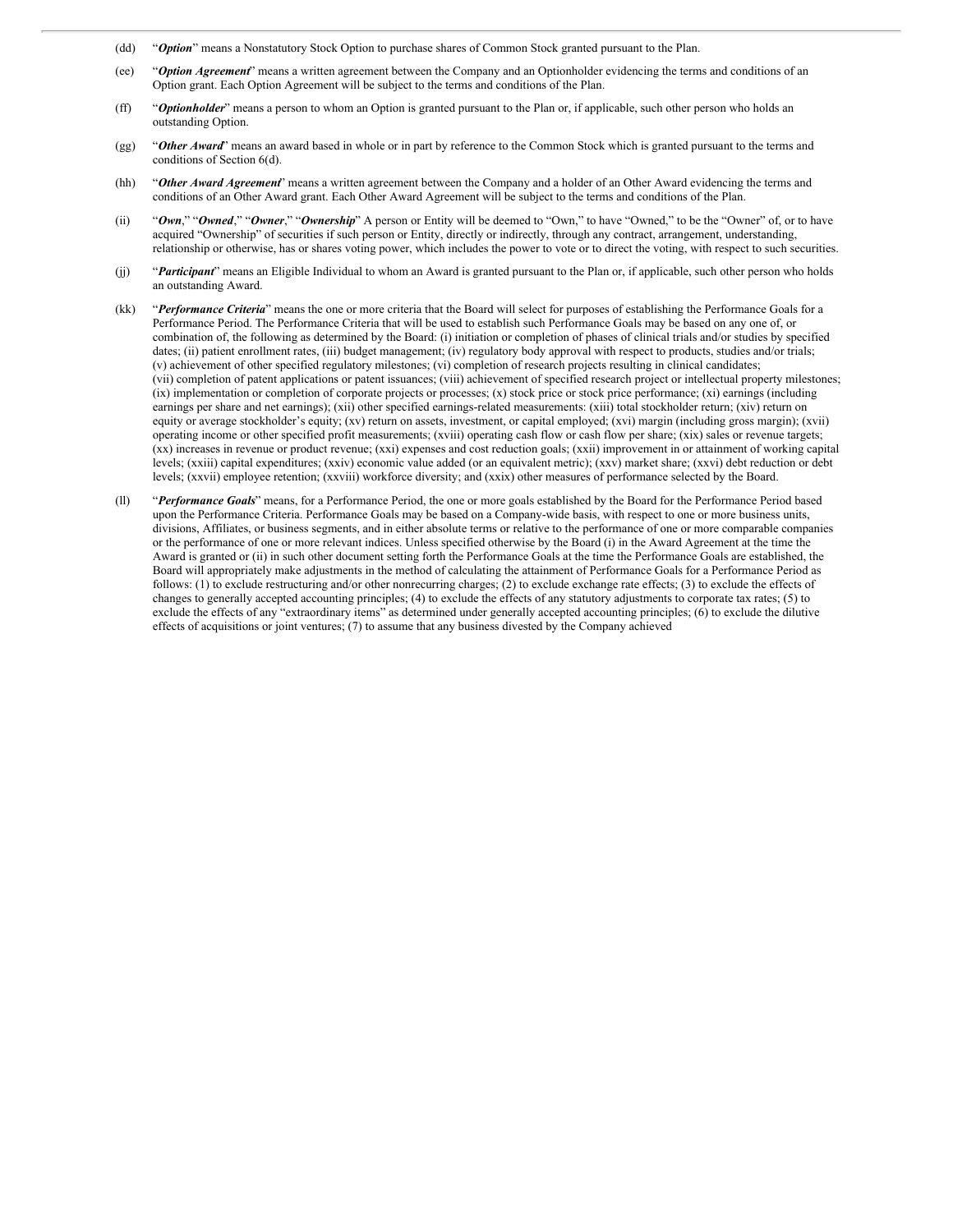performance objectives at targeted levels during the balance of a Performance Period following such divestiture; (8) to exclude the effect of any change in the outstanding shares of common stock of the Company by reason of any stock dividend or split, stock repurchase, reorganization, recapitalization, merger, consolidation, spin-off, combination or exchange of shares or other similar corporate change, or any distributions to common stockholders other than regular cash dividends; (9) to exclude the effects of stock based compensation and the award of bonuses under the Company's bonus plans; (10) to exclude costs incurred in connection with potential acquisitions or divestitures that are required to be expensed under generally accepted accounting principles; (11) to exclude the goodwill and intangible asset impairment charges that are required to be recorded under generally accepted accounting principles; (12) to exclude the effect of any other unusual, non-recurring gain or loss or other extraordinary item; (13) to exclude the effects of the timing of acceptance for review and/or approval of submissions to the Food and Drug Administration or any other regulatory body and (14) to exclude the effects of entering into or achieving milestones involved in licensing joint ventures. In addition, the Board retains the discretion to reduce or eliminate the compensation or economic benefit due upon attainment of Performance Goals and to define the manner of calculating the Performance Criteria it selects to use for such Performance Period. Partial achievement of the specified criteria may result in the payment or vesting corresponding to the degree of achievement as specified in the Award Agreement.

- (mm) "*Performance Period*" means the period of time selected by the Board over which the attainment of one or more Performance Goals will be measured for the purpose of determining a Participant's right to and the payment of an Award. Performance Periods may be of varying and overlapping duration, at the sole discretion of the Board.
- (nn) "*Performance Stock Award*" means an Award granted under the terms and conditions of Section 6(c).
- (oo) "*Plan*" means this ContraFect Corporation 2021 Employment Inducement Omnibus Incentive Plan.
- (pp) "*Restricted Stock Award*" means an award of shares of Common Stock which is granted pursuant to the terms and conditions of Section  $6(a)$ .
- (qq) "*Restricted Stock Award Agreement*" means a written agreement between the Company and a holder of a Restricted Stock Award evidencing the terms and conditions of a Restricted Stock Award grant. Each Restricted Stock Award Agreement will be subject to the terms and conditions of the Plan.
- (rr) "*Restricted Stock Unit Award"* means a right to receive shares of Common Stock which is granted pursuant to the terms and conditions of Section 6(b).
- (ss) "*Restricted Stock Unit Award Agreement"* means a written agreement between the Company and a holder of a Restricted Stock Unit Award evidencing the terms and conditions of a Restricted Stock Unit Award grant. Each Restricted Stock Unit Award Agreement will be subject to the terms and conditions of the Plan.
- (tt) "*Rule 16b-3"* means Rule 16b-3 promulgated under the Exchange Act or any successor to Rule 16b-3, as in effect from time to time.
- (uu) "*Securities Act"* means the Securities Act of 1933, as amended.
- (vv) "*Stock Appreciation Right"* or "SAR" means a right to receive the appreciation on Common Stock that is granted pursuant to the terms and conditions of Section 5.
- (ww) **"***Stock Appreciation Right Agreement"* means a written agreement between the Company and a holder of a Stock Appreciation Right evidencing the terms and conditions of a Stock Appreciation Right grant. Each Stock Appreciation Right Agreement will be subject to the terms and conditions of the Plan.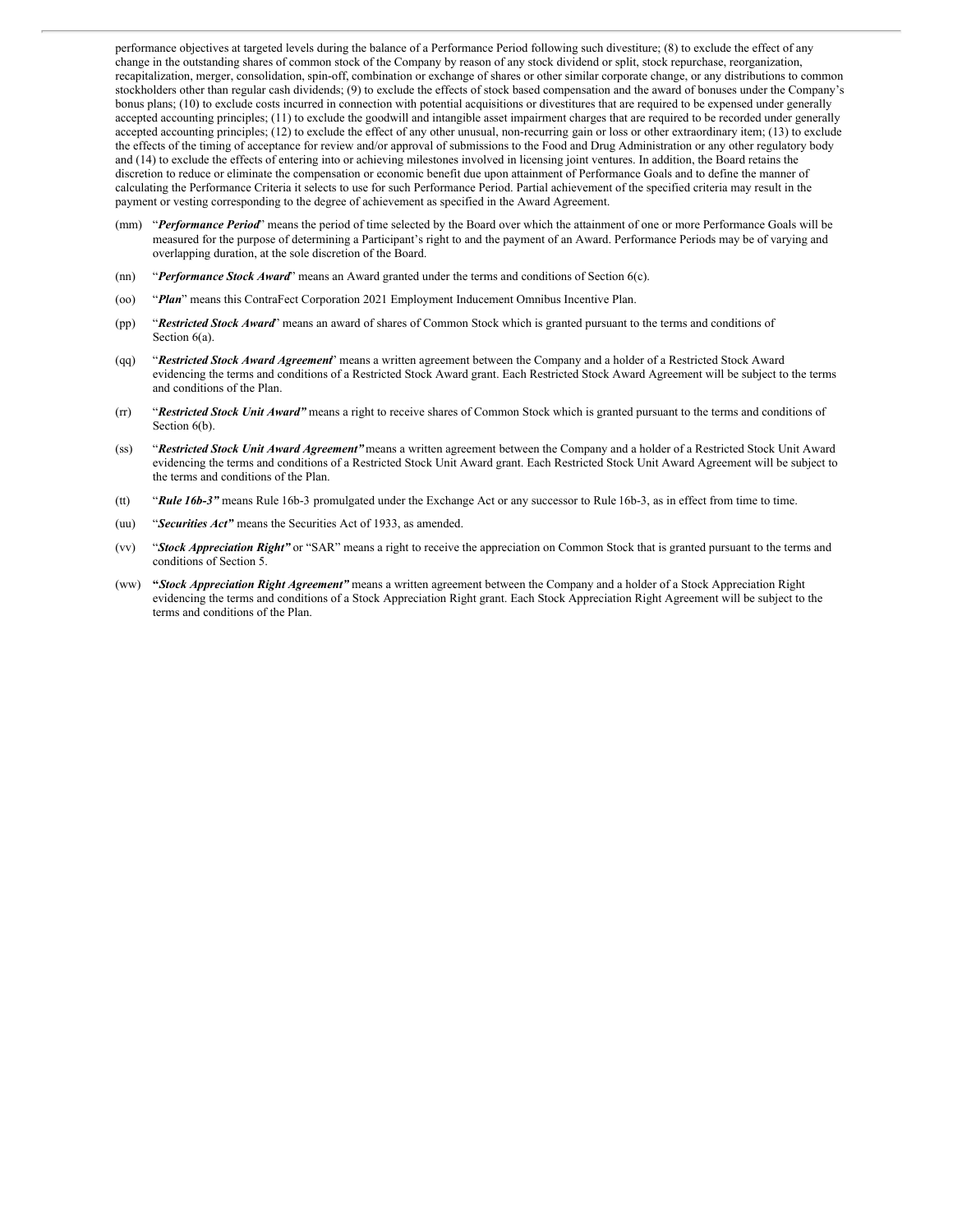(xx) "*Subsidiary*" means, with respect to the Company, (i) any corporation of which more than 50% of the outstanding capital stock having ordinary voting power to elect a majority of the board of directors of such corporation (irrespective of whether, at the time, stock of any other class or classes of such corporation will have or might have voting power by reason of the happening of any contingency) is at the time, directly or indirectly, Owned by the Company, and (ii) any partnership, limited liability company or other entity in which the Company has a direct or indirect interest (whether in the form of voting or participation in profits or capital contribution) of more than 50%.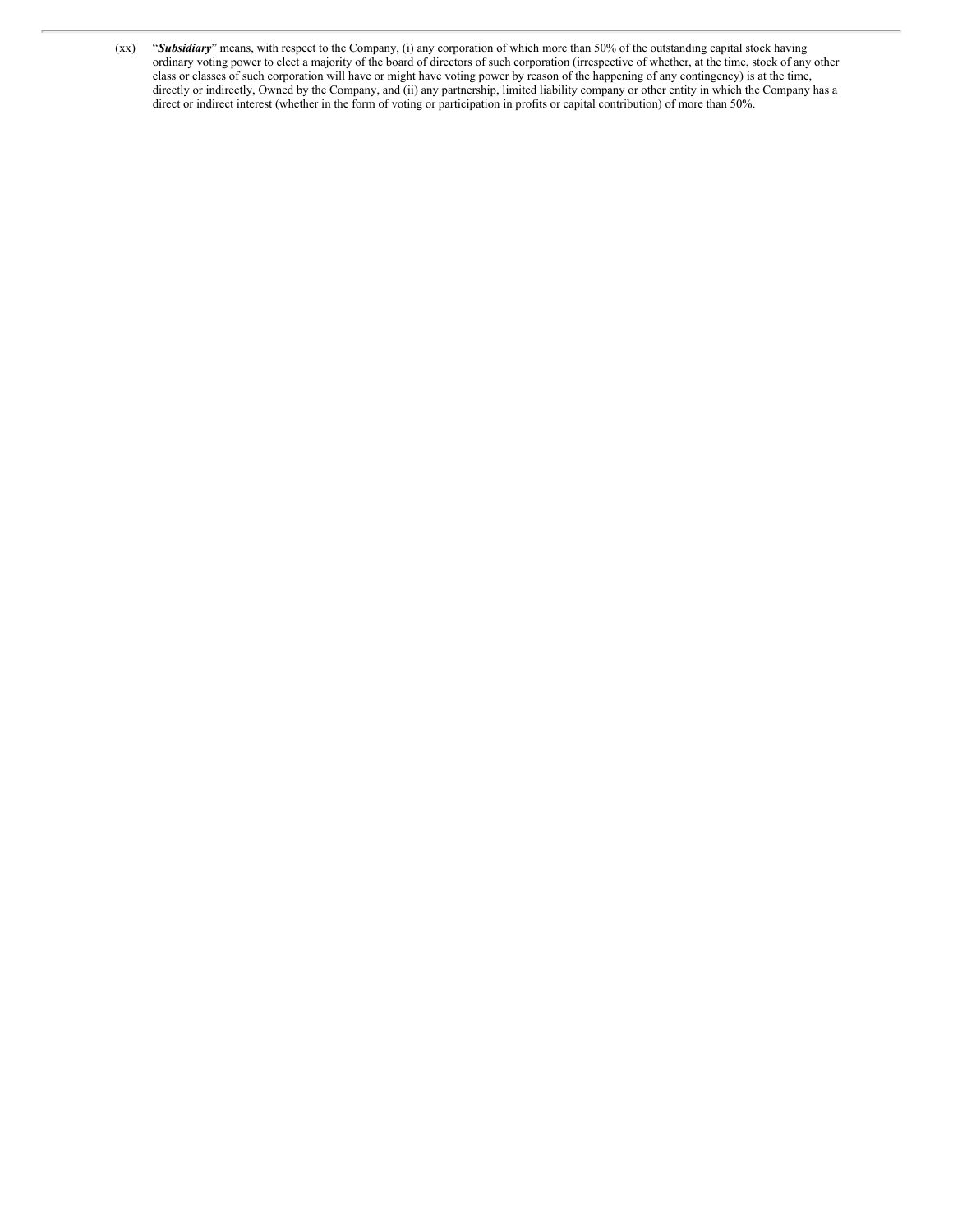#### **CONTRAFECT CORPORATION STOCK OPTION GRANT NOTICE (2021 EMPLOYMENT INDUCEMENT OMNIBUS INCENTIVE PLAN)**

ContraFect Corporation (the "*Company*"), pursuant to its 2021 Employment Inducement Omnibus Incentive Plan (the "*Plan*"), hereby grants to Optionholder an option to purchase the number of shares of the Company's Common Stock set forth below. This option is subject to all of the terms and conditions as set forth in this notice, in the Option Agreement, the Plan and the Notice of Exercise, all of which are attached hereto and incorporated herein in their entirety. Capitalized terms not explicitly defined herein but defined in the Plan or the Option Agreement will have the same definitions as in the Plan or the Option Agreement. If there is any conflict between the terms in this notice and the Plan, the terms of the Plan will control.

|                          | Optionholder:                                                                                                                                                                                                                                                                               |  |
|--------------------------|---------------------------------------------------------------------------------------------------------------------------------------------------------------------------------------------------------------------------------------------------------------------------------------------|--|
|                          | Date of Grant:                                                                                                                                                                                                                                                                              |  |
|                          | Vesting Commencement Date:                                                                                                                                                                                                                                                                  |  |
|                          | Number of Shares Subject to Option:                                                                                                                                                                                                                                                         |  |
|                          | Exercise Price (Per Share):                                                                                                                                                                                                                                                                 |  |
|                          | <b>Expiration Date:</b>                                                                                                                                                                                                                                                                     |  |
| <b>Type of Grant:</b>    | Nonstatutory Stock Option                                                                                                                                                                                                                                                                   |  |
| <b>Vesting Schedule:</b> | shares vest one year after the Vesting Commencement Date; the balance of the shares vest in a series of<br>successive equal annual installments measured from the first anniversary of the Vesting Commencement Date, subject to<br>Optionholder's Continuous Service as of each such date. |  |
| Payment:                 | By one or a combination of the following items (described in the Option Agreement):                                                                                                                                                                                                         |  |
|                          | By cash, check, bank draft or money order payable to the Company                                                                                                                                                                                                                            |  |
|                          | Pursuant to a Regulation T Program if the shares are publicly traded<br>⊔                                                                                                                                                                                                                   |  |
|                          | By delivery of already-owned shares if the shares are publicly traded<br>□                                                                                                                                                                                                                  |  |
|                          | Subject to the Company's consent at the time of exercise, by a "net exercise" arrangement<br>L                                                                                                                                                                                              |  |
|                          |                                                                                                                                                                                                                                                                                             |  |

**Additional Terms/Acknowledgements:** Optionholder acknowledges receipt of, and understands and agrees to, this Stock Option Grant Notice, the Option Agreement and the Plan. Optionholder acknowledges and agrees that this Stock Option Grant Notice and the Option Agreement may not be modified, amended or revised except as provided in the Plan. Optionholder further acknowledges that as of the Date of Grant, this Stock Option Grant Notice, the Option Agreement, and the Plan set forth the entire understanding between Optionholder and the Company regarding this option award and supersede all prior oral and written agreements, promises and/or representations on that subject with the exception of (i) options previously granted and delivered to Optionholder, (ii) any compensation recovery policy that is adopted by the Company or is otherwise required by applicable law and (iii) any written employment or severance arrangement that would provide for vesting acceleration of this option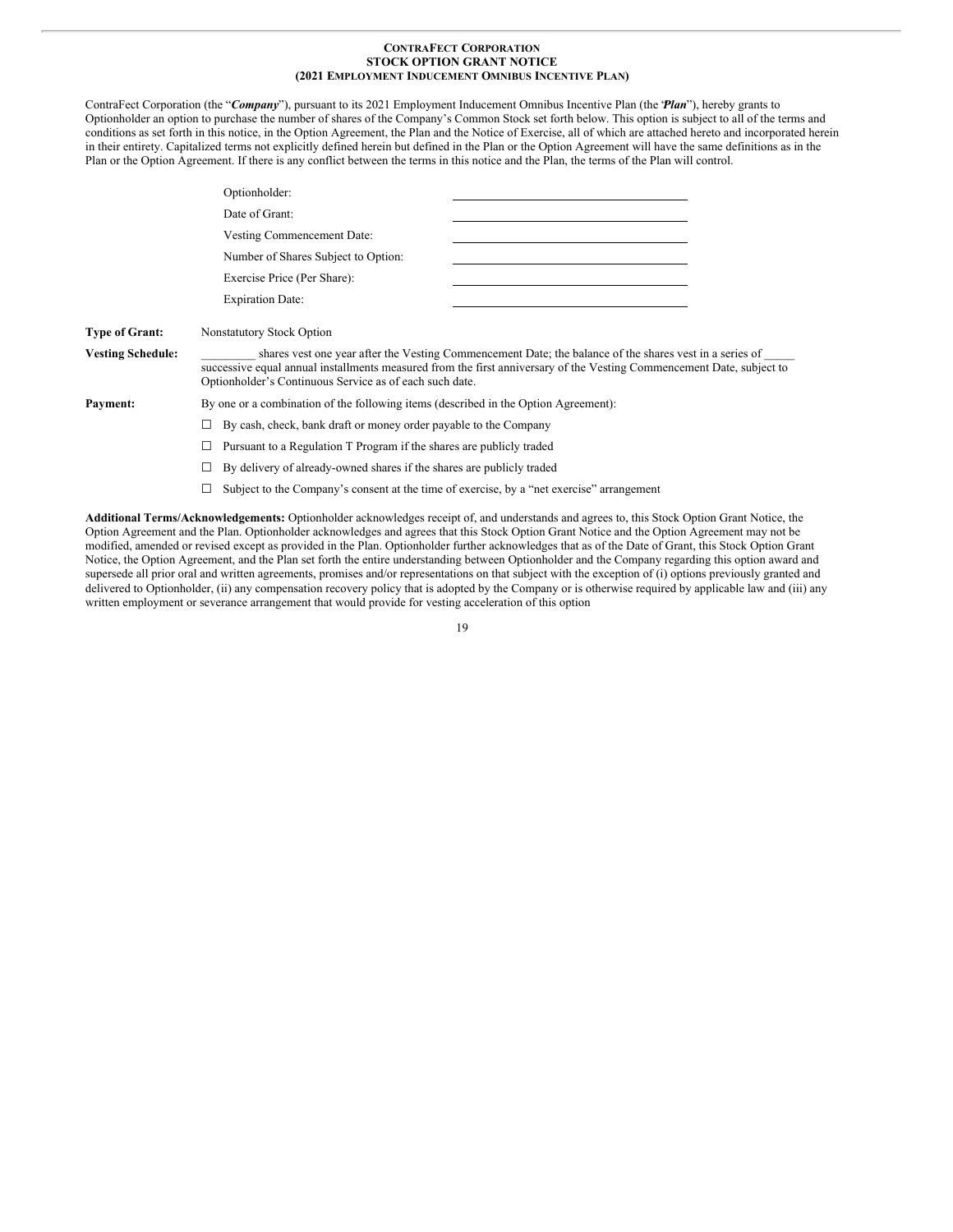upon the terms and conditions set forth therein. By accepting this option, Optionholder consents to receive such documents by electronic delivery and to participate in the Plan through an on-line or electronic system established and maintained by the Company or another third party designated by the Company.

| <b>CONTRAFECT CORPORATION</b>                                                                                  | <b>OPTIONHOLDER</b> |
|----------------------------------------------------------------------------------------------------------------|---------------------|
| By:                                                                                                            |                     |
| Signature                                                                                                      | Signature           |
| Title:                                                                                                         | Date:               |
| Date:                                                                                                          |                     |
| <b>ATTACHMENTS:</b> Option Agreement and Notice of Exercise, 2021 Employment Inducement Omnibus Incentive Plan |                     |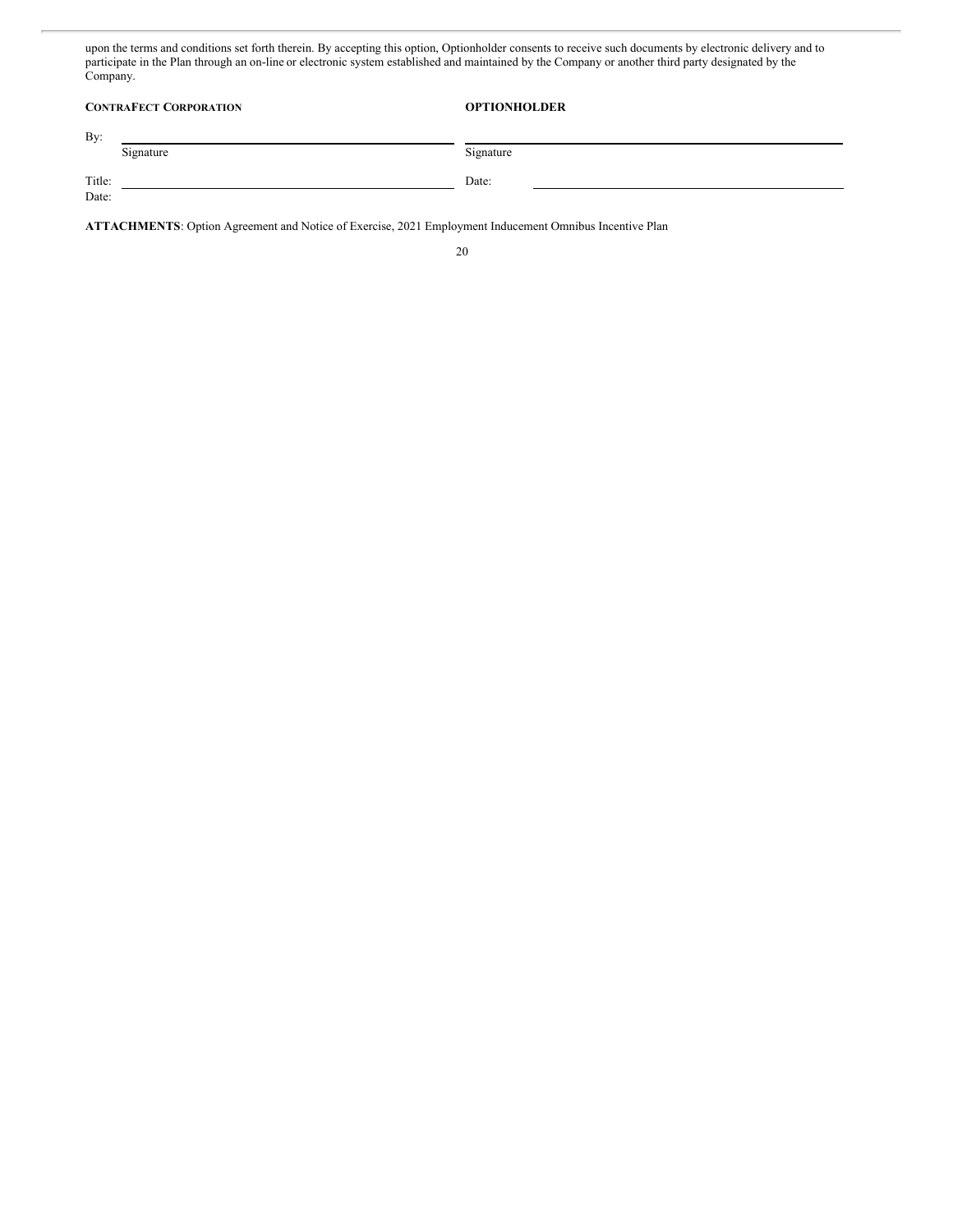### **CONTRAFECT CORPORATION 2021 EMPLOYMENT INDUCEMENT OMNIBUS INCENTIVE PLAN OPTION AGREEMENT (NONSTATUTORY STOCK OPTION)**

Pursuant to your Stock Option Grant Notice ("*Grant Notice*") and this Option Agreement, ContraFect Corporation (the "*Company*") has granted you an option under its 2021 Employment Inducement Omnibus Incentive Plan (the "*Plan*") to purchase the number of shares of the Company's Common Stock indicated in your Grant Notice at the exercise price indicated in your Grant Notice. The option is granted to you effective as of the date of grant set forth in the Grant Notice (the "*Date of Grant*"). If there is any conflict between the terms in this Option Agreement and the Plan, the terms of the Plan will control. Capitalized terms not explicitly defined in this Option Agreement or in the Grant Notice but defined in the Plan will have the same definitions as in the Plan.

The details of your option, in addition to those set forth in the Grant Notice and the Plan, are as follows:

**1. VESTING.** Subject to the provisions contained herein, your option will vest as provided in your Grant Notice. Vesting will cease upon the termination of your Continuous Service.

**2. NUMBER OF SHARES AND EXERCISE PRICE.** The number of shares of Common Stock subject to your option and your exercise price per share in your Grant Notice will be adjusted for Capitalization Adjustments as provided in the Plan.

**3. EXERCISE RESTRICTION FOR NON-EXEMPT EMPLOYEES.**If you are an Employee eligible for overtime compensation under the Fair Labor Standards Act of 1938, as amended (that is, a "*Non-Exempt Employee*"), and except as otherwise provided in the Plan, you may not exercise your option until you have completed at least six (6) months of Continuous Service measured from the Date of Grant, even if you have already been an employee for more than six (6) months. Consistent with the provisions of the Worker Economic Opportunity Act, you may exercise your option as to any vested portion prior to such six (6) month anniversary in the case of (i) your death or disability, (ii) a Corporate Transaction in which your option is not assumed, continued or substituted, (iii) a Change in Control or (iv) your termination of Continuous Service on your "retirement" (as defined in the Company's benefit plans).

**4. EXERCISE PRIOR TO VESTING ("EARLY EXERCISE").**You may not exercise your option prior to vesting.

**5. METHOD OF PAYMENT.** You must pay the full amount of the exercise price for the shares you wish to exercise. You may pay the exercise price in cash or by check, bank draft or money order payable to the Company or in any other manner *permitted by your Grant Notice,* which may include one or more of the following:

**(a)** Provided that at the time of exercise the Common Stock is publicly traded, pursuant to a program developed under Regulation T as promulgated by the Federal Reserve Board that, prior to the issuance of Common Stock, results in either the receipt of cash (or check) by the Company or the receipt of irrevocable instructions to pay the aggregate exercise price to the Company from the sales proceeds. This manner of payment is also known as a "broker-assisted exercise", "same day sale", or "sell to cover".

**(b)** Provided that at the time of exercise the Common Stock is publicly traded, by delivery to the Company (either by actual delivery or attestation) of already-owned shares of Common Stock that are owned free and clear of any liens, claims, encumbrances or security interests, and that are valued at Fair Market Value on the date of exercise. "Delivery" for these purposes, in the sole discretion of the Company at the time you exercise your option, will include delivery to the Company of your attestation of ownership of such shares of Common Stock in a form approved by the Company. You may not exercise your option by delivery to the Company of Common Stock if doing so would violate the provisions of any law, regulation or agreement restricting the redemption of the Company's stock.

**(c)** Subject to the consent of the Company at the time of exercise, by a "net exercise" arrangement pursuant to which the Company will reduce the number of shares of Common Stock issued upon exercise of your option by the largest whole number of shares with a Fair Market Value that does not exceed the aggregate exercise price. You must pay any remaining balance of the aggregate exercise price not satisfied by the "net exercise" in cash or other permitted form of payment. Shares of Common Stock will no longer be outstanding under your option and will not be exercisable thereafter if those shares (i) are used to pay the exercise price pursuant to the "net exercise," (ii) are delivered to you as a result of such exercise, and (iii) are withheld to satisfy your tax withholding obligations.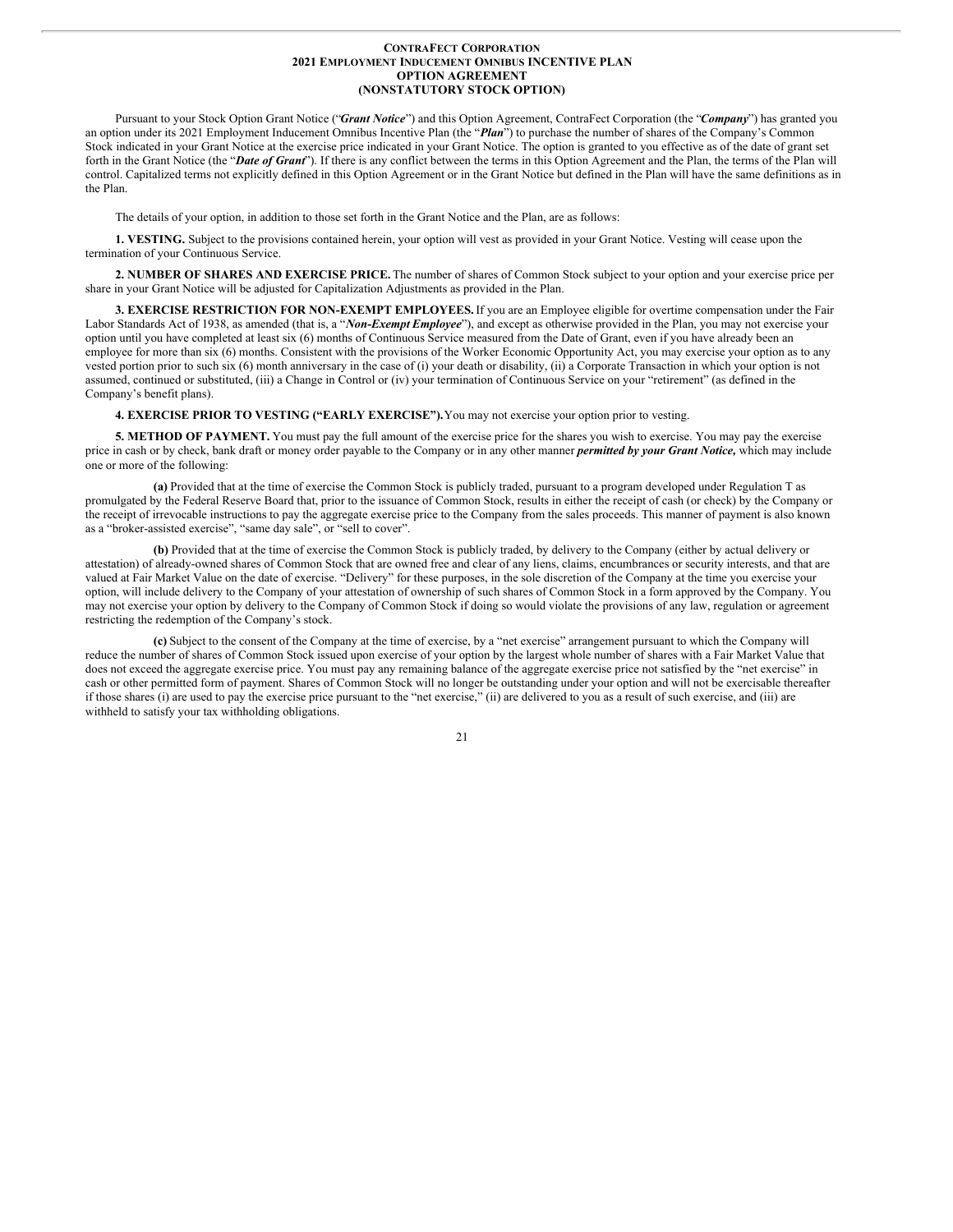**6. WHOLE SHARES.** You may exercise your option only for whole shares of Common Stock.

**7. SECURITIES LAW COMPLIANCE.** In no event may you exercise your option unless the shares of Common Stock issuable upon exercise are then registered under the Securities Act or, if not registered, the Company has determined that your exercise and the issuance of the shares would be exempt from the registration requirements of the Securities Act. The exercise of your option also must comply with all other applicable laws and regulations governing your option, and you may not exercise your option if the Company determines that such exercise would not be in material compliance with such laws and regulations (including any restrictions on exercise required for compliance with Treas. Reg. 1.401(k)-1(d)(3), if applicable).

**8. TERM.** You may not exercise your option before the Date of Grant or after the expiration of the option's term. The term of your option expires, subject to the provisions of Section 5(h) of the Plan, upon the earliest of the following:

**(a)** three (3) months after the termination of your Continuous Service for any reason other than Cause, your Disability or your death (except as otherwise provided in Section 8(d) below); *provided, however,* that if during any part of such three (3) month period your option is not exercisable solely because of the condition set forth in the section above relating to "Securities Law Compliance," your option will not expire until the earlier of the Expiration Date or until it has been exercisable for an aggregate period of three (3) months after the termination of your Continuous Service; *provided further,* if during any part of such three (3) month period, the sale of any Common Stock received upon exercise of your option would violate the Company's insider trading policy, then your option will not expire until the earlier of the Expiration Date or until it has been exercisable for an aggregate period of three (3) months after the termination of your Continuous Service during which the sale of the Common Stock received upon exercise of your option would not be in violation of the Company's insider trading policy. Notwithstanding the foregoing, if (i) you are a Non-Exempt Employee, (ii) your Continuous Service terminates within six (6) months after the Date of Grant, and (iii) you have vested in a portion of your option at the time of your termination of Continuous Service, your option will not expire until the earlier of (x) the later of (A) the date that is seven (7) months after the Date of Grant, and (B) the date that is three (3) months after the termination of your Continuous Service, and (y) the Expiration Date;

**(b)** immediately upon the termination of your Continuous Service for Cause;

**(c)** twelve (12) months after the termination of your Continuous Service due to your Disability (except as otherwise provided in Section 8(d)) below;

**(d)** eighteen (18) months after your death if you die either during your Continuous Service or within three (3) months after your Continuous Service terminates for any reason other than Cause;

**(e)** the Expiration Date indicated in your Grant Notice; or

**(f)** the day before the tenth (10th) anniversary of the Date of Grant.

#### **9. Exercise.**

**(a)** You may exercise the vested portion of your option (and the unvested portion of your option if your Grant Notice so permits) during its term by (i) delivering a Notice of Exercise (in a form designated by the Company) or completing such other documents and/or procedures designated by the Company for exercise and (ii) paying the exercise price and any applicable withholding taxes to the Company's stock plan administrator, or such other person as the Company may designate, together with such additional documents as the Company may then require.

**(b)** By exercising your option you agree that, as a condition to any exercise of your option, the Company may require you to enter into an arrangement providing for the payment by you to the Company of any tax withholding obligation of the Company arising by reason of (i) the exercise of your option, (ii) the lapse of any substantial risk of forfeiture to which the shares of Common Stock are subject at the time of exercise, or (iii) the disposition of shares of Common Stock acquired upon such exercise.

**10. TRANSFERABILITY.** Except as otherwise provided in this Section 10, your option is not transferable, except by will or by the laws of descent and distribution, and is exercisable during your life only by you.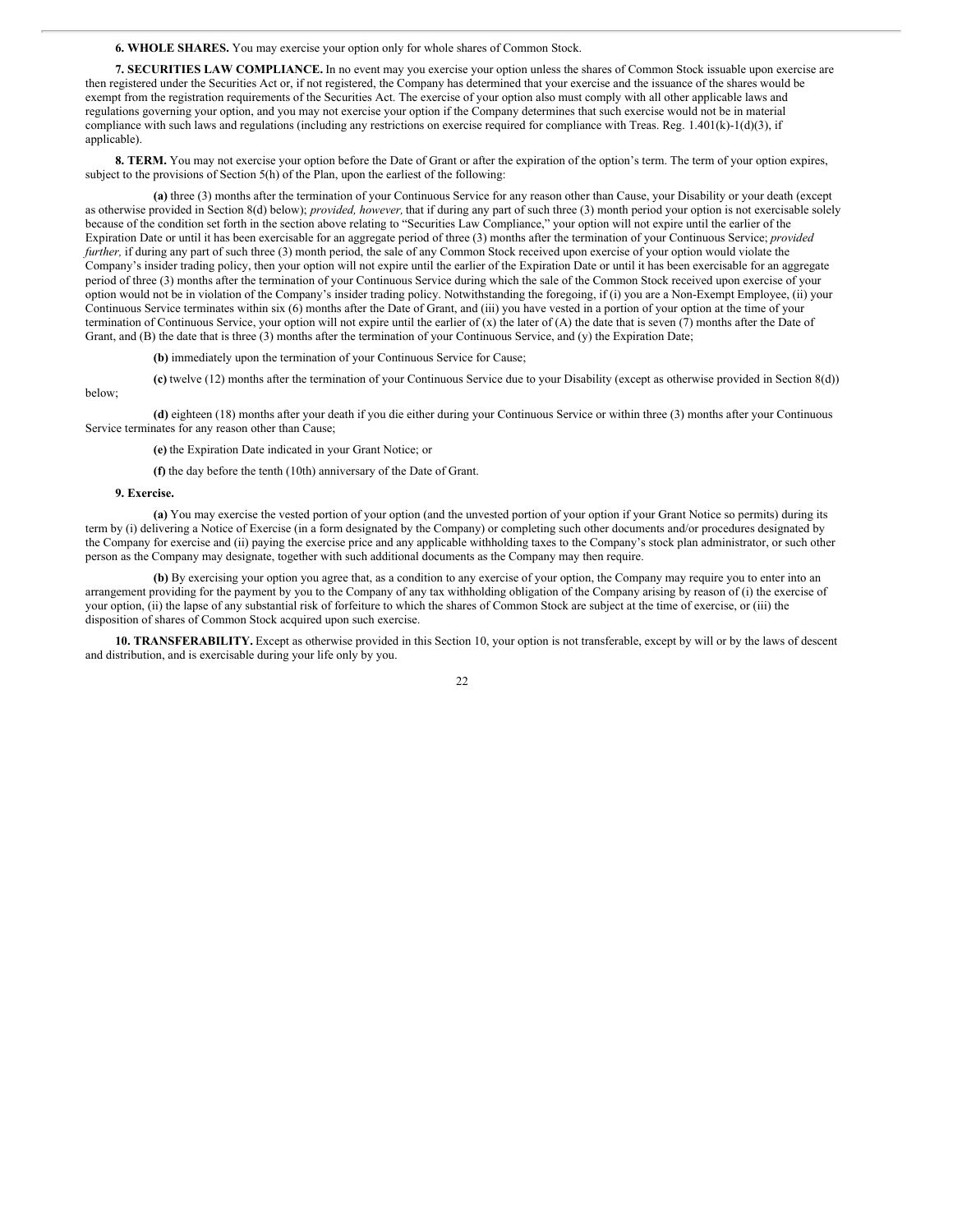**(a) Certain Trusts.** Upon receiving written permission from the Board or its duly authorized designee, you may transfer your option to a trust if you are considered to be the sole beneficial owner (determined under Section 671 of the Code and applicable state law) while the option is held in the trust. You and the trustee must enter into transfer and other agreements required by the Company.

**(b) Domestic Relations Orders.** Upon receiving written permission from the Board or its duly authorized designee, and provided that you and the designated transferee enter into transfer and other agreements required by the Company, you may transfer your option pursuant to the terms of a domestic relations order, official marital settlement agreement or other divorce or separation instrument as permitted by Treasury Regulation 1.421-1(b)(2) that contains the information required by the Company to effectuate the transfer. You are encouraged to discuss the proposed terms of any division of this option with the Company prior to finalizing the domestic relations order or marital settlement agreement to help ensure the required information is contained within the domestic relations order or marital settlement agreement.

**(c) Beneficiary Designation.** Upon receiving written permission from the Board or its duly authorized designee, you may, by delivering written notice to the Company, in a form approved by the Company and any broker designated by the Company to handle option exercises, designate a third party who, on your death, will thereafter be entitled to exercise this option and receive the Common Stock or other consideration resulting from such exercise. In the absence of such a designation, your executor or administrator of your estate will be entitled to exercise this option and receive, on behalf of your estate, the Common Stock or other consideration resulting from such exercise.

**11. OPTION NOT A SERVICE CONTRACT.**Your option is not an employment or service contract, and nothing in your option will be deemed to create in any way whatsoever any obligation on your part to continue in the employ of the Company or an Affiliate, or of the Company or an Affiliate to continue your employment. In addition, nothing in your option will obligate the Company or an Affiliate, their respective stockholders, boards of directors, officers or employees to continue any relationship that you might have as a Director or Consultant for the Company or an Affiliate.

#### **12. WITHHOLDING OBLIGATIONS.**

**(a)** At the time you exercise your option, in whole or in part, and at any time thereafter as requested by the Company, you hereby authorize withholding from payroll and any other amounts payable to you, and otherwise agree to make adequate provision for (including by means of a "same day sale" pursuant to a program developed under Regulation T as promulgated by the Federal Reserve Board to the extent permitted by the Company), any sums required to satisfy the federal, state, local and foreign tax withholding obligations of the Company or an Affiliate, if any, which arise in connection with the exercise of your option.

**(b)** Upon your request and subject to approval by the Company, and compliance with any applicable legal conditions or restrictions, the Company may withhold from fully vested shares of Common Stock otherwise issuable to you upon the exercise of your option a number of whole shares of Common Stock having a Fair Market Value, determined by the Company as of the date of exercise, not in excess of the applicable amount of tax required to be withheld by law.

**(c)** You may not exercise your option unless the tax withholding obligations of the Company and/or any Affiliate are satisfied. Accordingly, you may not be able to exercise your option when desired even though your option is vested, and the Company will have no obligation to issue a certificate for such shares of Common Stock unless such obligations are satisfied.

**13. TAX CONSEQUENCES**. You hereby agree that the Company does not have a duty to design or administer the Plan or its other compensation programs in a manner that minimizes your tax liabilities. You will not make any claim against the Company, or any of its Officers, Directors, Employees or Affiliates related to tax liabilities arising from your option or your other compensation. In particular, you acknowledge that this option is exempt from Section 409A of the Code only if the exercise price per share specified in the Grant Notice is at least equal to the "fair market value" per share of the Common Stock on the Date of Grant and there is no other impermissible deferral of compensation associated with the option.

**14. NOTICES.** Any notices provided for in your option or the Plan will be given in writing (including electronically) and will be deemed effectively given upon receipt or, in the case of notices delivered by mail by the Company to you, five (5) days after deposit in the United States mail, postage prepaid, addressed to you at the last address you provided to the Company. The Company may, in its sole discretion, decide to deliver any documents related to participation in the Plan and this option by electronic means or to request your consent to participate in the Plan by electronic means. By accepting this option, you consent to receive such documents by electronic delivery and to participate in the Plan through an on-line or electronic system established and maintained by the Company or another third party designated by the Company.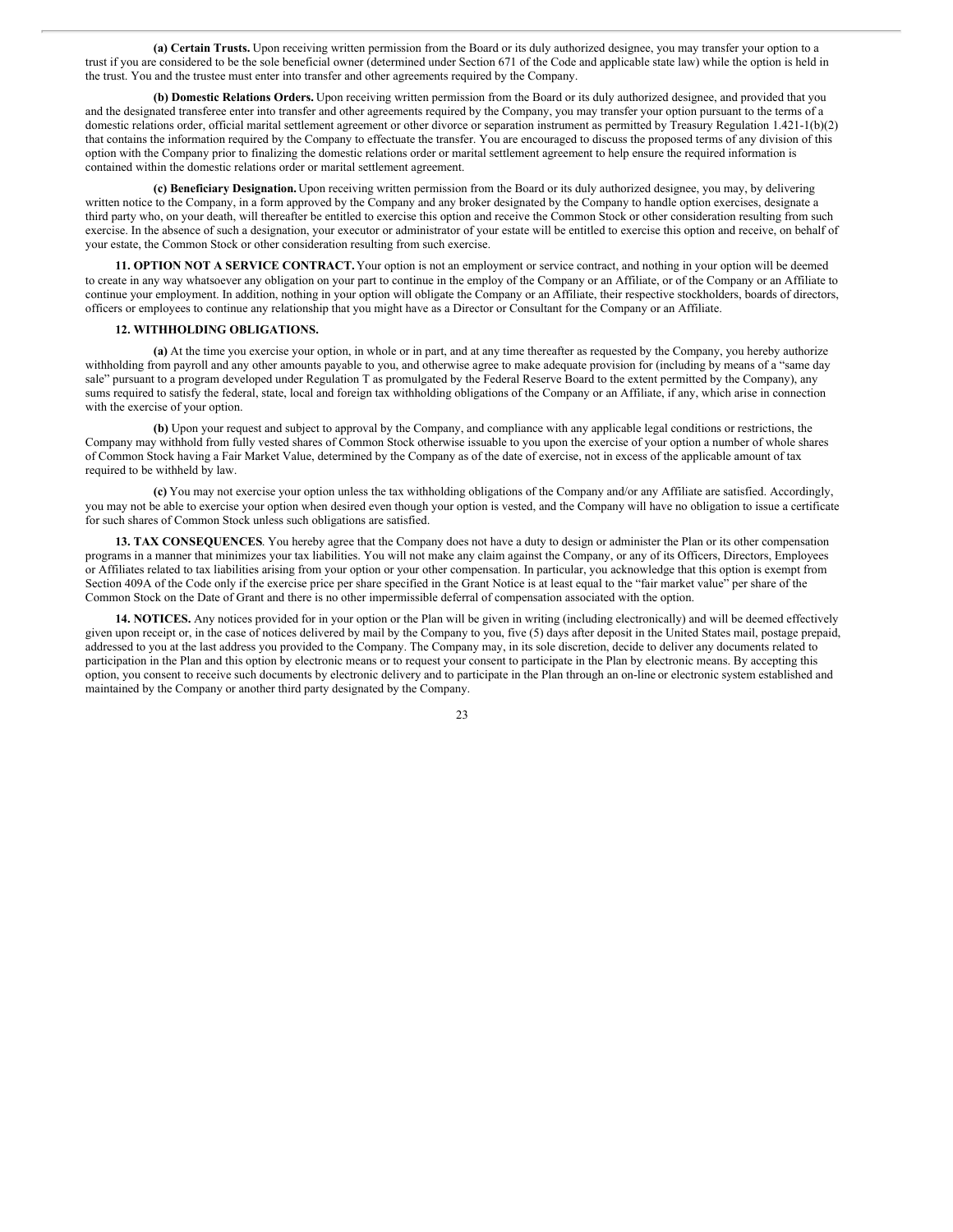**15. GOVERNING PLAN DOCUMENT.** Your option is subject to all the provisions of the Plan, the provisions of which are hereby made a part of your option, and is further subject to all interpretations, amendments, rules and regulations, which may from time to time be promulgated and adopted pursuant to the Plan. If there is any conflict between the provisions of your option and those of the Plan, the provisions of the Plan will control. In addition, your option (and any compensation paid or shares issued under your option) is subject to recoupment in accordance with The Dodd–Frank Wall Street Reform and Consumer Protection Act and any implementing regulations thereunder, any clawback policy adopted by the Company and any compensation recovery policy otherwise required by applicable law. No recovery of compensation under such a clawback policy will be an event giving rise to a right to resign for "good reason" or for a "constructive termination" (or similar term) under any agreement with the Company.

**16. OTHER DOCUMENTS.** You hereby acknowledge receipt of and the right to receive a document providing the information required by Rule 428(b)(1) promulgated under the Securities Act, which includes the Plan prospectus. In addition, you acknowledge receipt of the Company's policy permitting certain individuals to sell shares only during certain "window" periods and the Company's insider trading policy, in effect from time to time.

**17. EFFECT ON OTHER EMPLOYEE BENEFIT PLANS.**The value of this option will not be included as compensation, earnings, salaries, or other similar terms used when calculating your benefits under any employee benefit plan sponsored by the Company or any Affiliate, except as such plan otherwise expressly provides. The Company expressly reserves its rights to amend, modify, or terminate any of the Company's or any Affiliate's employee benefit plans.

**18. VOTING RIGHTS.** You will not have voting or any other rights as a stockholder of the Company with respect to the shares to be issued pursuant to this option until such shares are issued to you. Upon such issuance, you will obtain full voting and other rights as a stockholder of the Company. Nothing contained in this option, and no action taken pursuant to its provisions, will create or be construed to create a trust of any kind or a fiduciary relationship between you and the Company or any other person.

**19. SEVERABILITY.** If all or any part of this Option Agreement or the Plan is declared by any court or governmental authority to be unlawful or invalid, such unlawfulness or invalidity will not invalidate any portion of this Option Agreement or the Plan not declared to be unlawful or invalid. Any Section of this Option Agreement (or part of such a Section) so declared to be unlawful or invalid shall, if possible, be construed in a manner which will give effect to the terms of such Section or part of a Section to the fullest extent possible while remaining lawful and valid.

### **20. MISCELLANEOUS**.

**(a)** The rights and obligations of the Company under your option will be transferable to any one or more persons or entities, and all covenants and agreements hereunder will inure to the benefit of, and be enforceable by the Company's successors and assigns.

**(b)** You agree upon request to execute any further documents or instruments necessary or desirable in the sole determination of the Company to carry out the purposes or intent of your option.

**(c)** You acknowledge and agree that you have reviewed your option in its entirety, have had an opportunity to obtain the advice of counsel prior to executing and accepting your option, and fully understand all provisions of your option.

**(d)** This Option Agreement will be subject to all applicable laws, rules, and regulations, and to such approvals by any governmental agencies or national securities exchanges as may be required.

**(e)** All obligations of the Company under the Plan and this Option Agreement will be binding on any successor to the Company, whether the existence of such successor is the result of a direct or indirect purchase, merger, consolidation, or otherwise, of all or substantially all of the business and/or assets of the Company.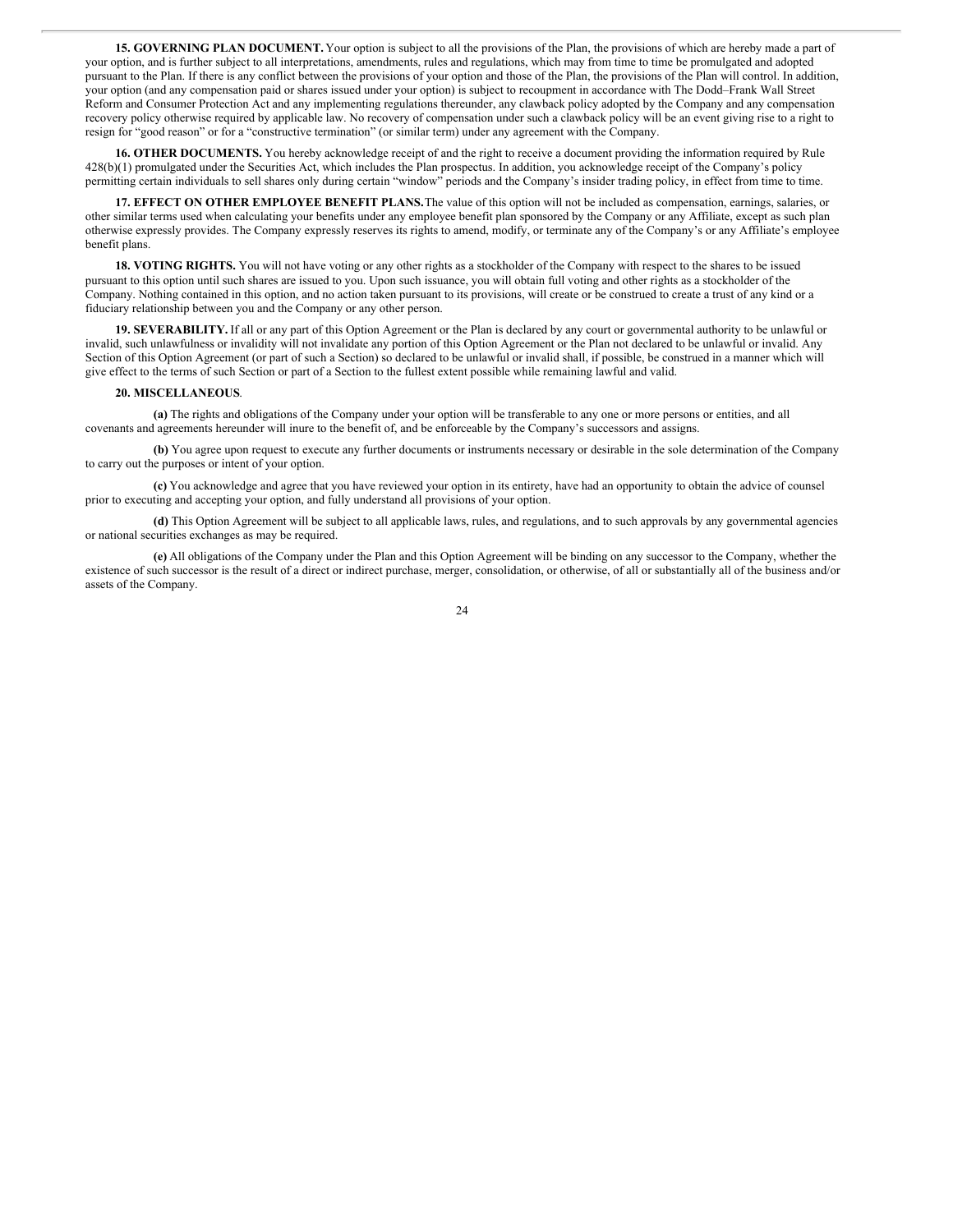**(f)** The option granted hereunder is intended to constitute an "employment inducement award" under NASDAQ Rule 5635(c)(4) that is exempt from the requirements of shareholder approval of equity compensation plans under NASDAQ Rule 5635(c)(4). This Option Agreement and the terms and conditions of the option granted hereunder will be interpreted consistent with such intent.

This Option Agreement will be deemed to be signed by you upon the signing by you of the Stock Option Grant Notice to which it is attached.

\* \* \* 25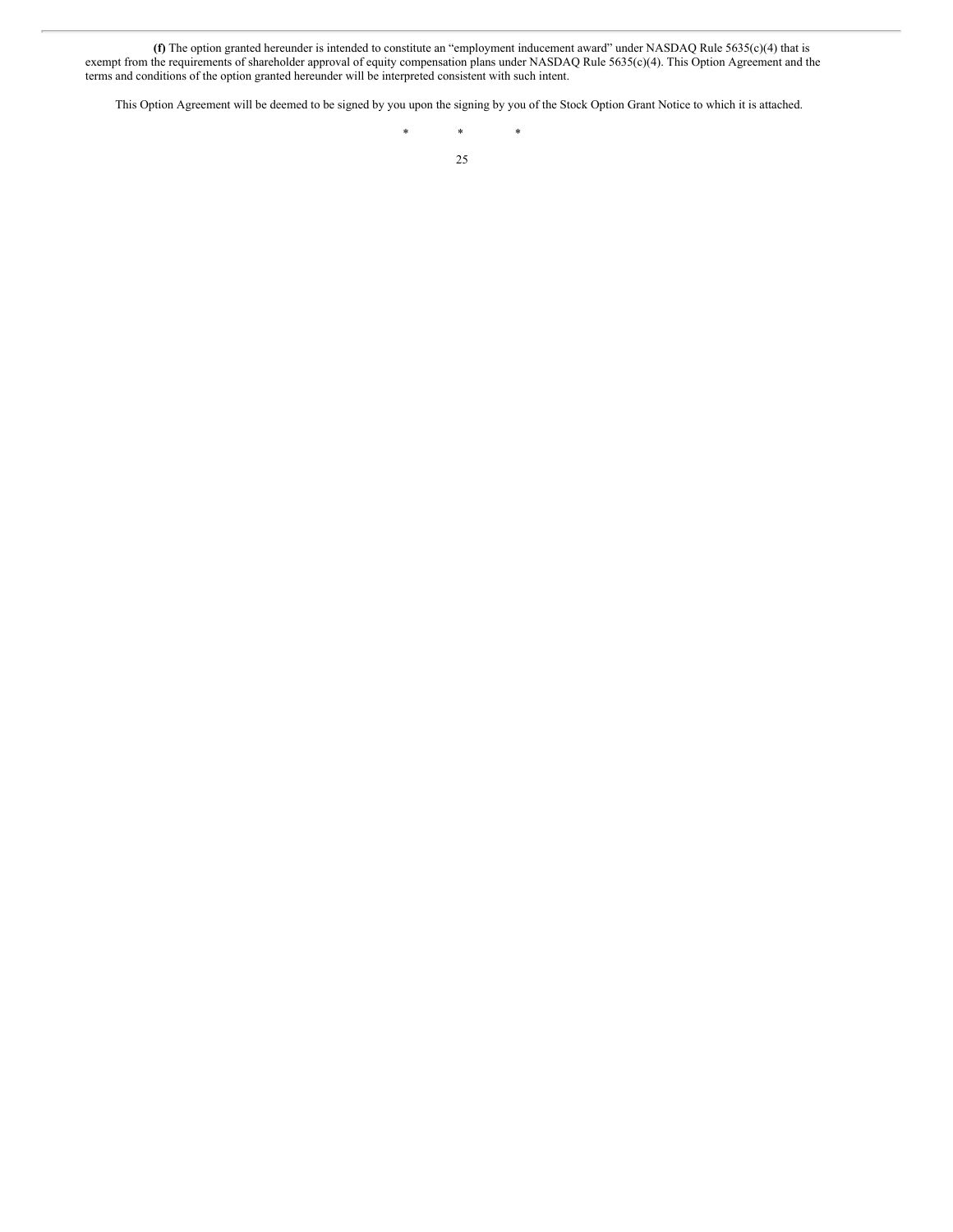### **Notice of Exercise**

## To: ContraFect Corporation Dated:

The undersigned, pursuant to the provisions set forth in the Option Agreement, dated as of \_\_\_\_\_\_\_\_\_\_\_\_\_\_\_\_\_\_\_\_\_, a copy of which is attached hereto, hereby irrevocably elects to purchase shares of Common Stock covered by the Option Agreement. The undersigned herewith makes payment of \$ representing the full purchase price for such shares at the price per share provided for in such Option Agreement. Such payment takes the form of \$  $\qquad \qquad$  in lawful money of the United States or delivery of shares of the Company's Common Stock in accordance with cashless exercise terms of the Option Agreement.

Signature

Print Name

Address: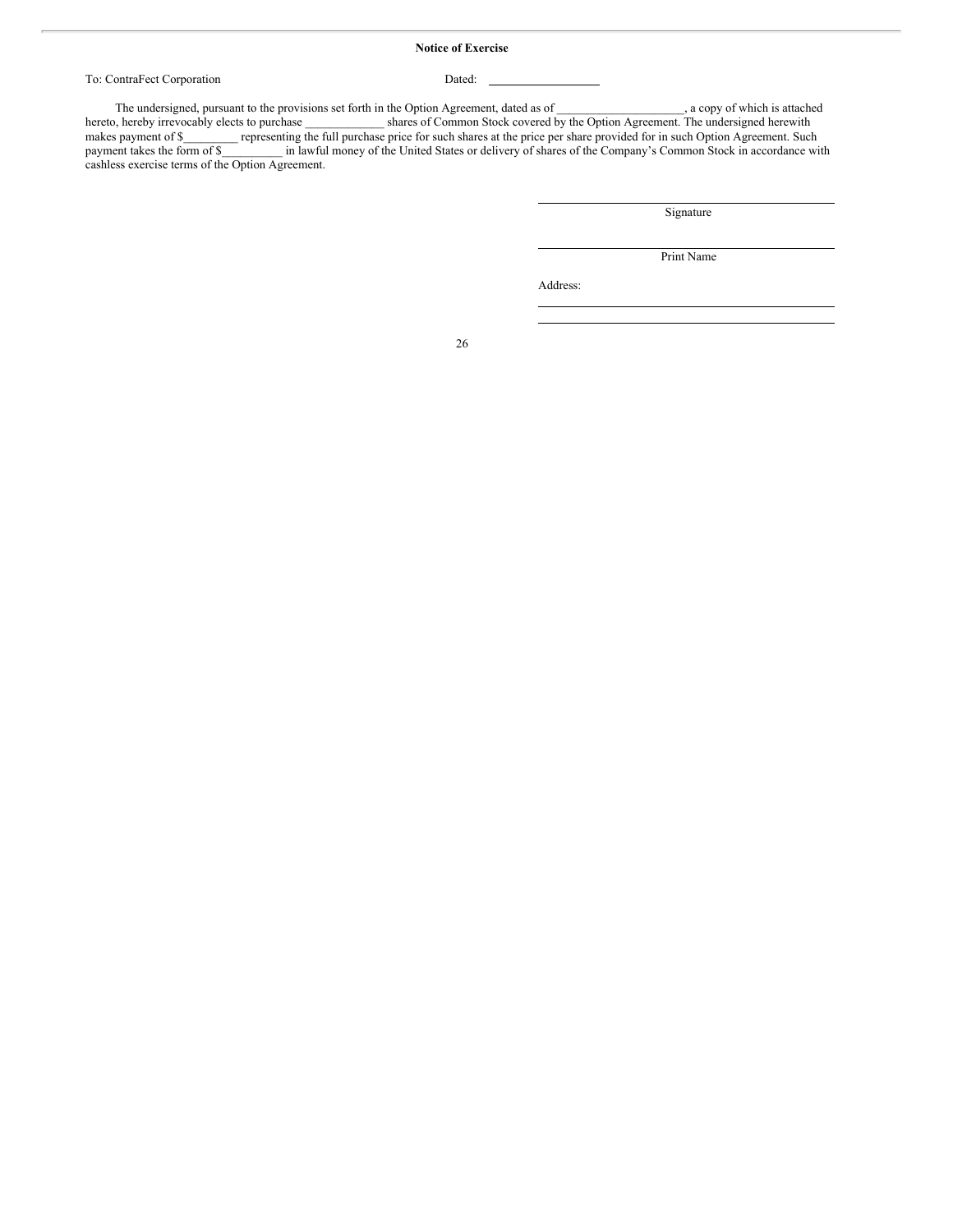## I, Roger J. Pomerantz, certify that:

1. I have reviewed this Quarterly Report on Form10-Q of ContraFect Corporation;

2. Based on my knowledge, this report does not contain any untrue statement of a material fact or omit to state a material fact necessary to make the statements made, in light of the circumstances under which such statements were made, not misleading with respect to the period covered by this report;

3. Based on my knowledge, the financial statements, and other financial information included in this report, fairly present in all material respects the financial condition, results of operations and cash flows of the registrant as of, and for, the periods presented in this report;

4. The registrant's other certifying officer and I are responsible for establishing and maintaining disclosure controls and procedures (as defined in Exchange Act Rules 13a-15(e) and 15d-15(e)) and internal control over financial reporting (as defined in Exchange Act Rules 13a-15(f) and 15d-15(f)) for the registrant and have:

(a) Designed such disclosure controls and procedures, or caused such disclosure controls and procedures to be designed under our supervision, to ensure that material information relating to the registrant, including its consolidated subsidiaries, is made known to us by others within those entities, particularly during the period in which this report is being prepared;

(b) Designed such internal control over financial reporting, or caused such internal control over financial reporting to be designed under our supervision, to provide reasonable assurance regarding the reliability of financial reporting and the preparation of financial statements for external purposes in accordance with generally accepted accounting principles;

(c) Evaluated the effectiveness of the registrant's disclosure controls and procedures and presented in this report our conclusions about the effectiveness of the disclosure controls and procedures, as of the end of the period covered by this report based on such evaluation; and

(d) Disclosed in this report any change in the registrant's internal control over financial reporting that occurred during the registrant's most recent fiscal quarter (the registrant's fourth fiscal quarter in the case of an annual report) that has materially affected, or is reasonably likely to materially affect, the registrant's internal control over financial reporting; and

5. The registrant's other certifying officer and I have disclosed, based on our most recent evaluation of internal control over financial reporting, to the registrant's auditors and the audit committee of the registrant's board of directors (or persons performing the equivalent functions):

(a) All significant deficiencies and material weaknesses in the design or operation of internal control over financial reporting which are reasonably likely to adversely affect the registrant's ability to record, process, summarize and report financial information; and

(b) Any fraud, whether or not material, that involves management or other employees who have a significant role in the registrant's internal control over financial reporting.

Date: May 16, 2022

/s/ Roger J. Pomerantz, M.D., F.A.C.P.

Roger J. Pomerantz, M.D., F.A.C.P. President and Chief Executive Officer (Principal Executive Officer)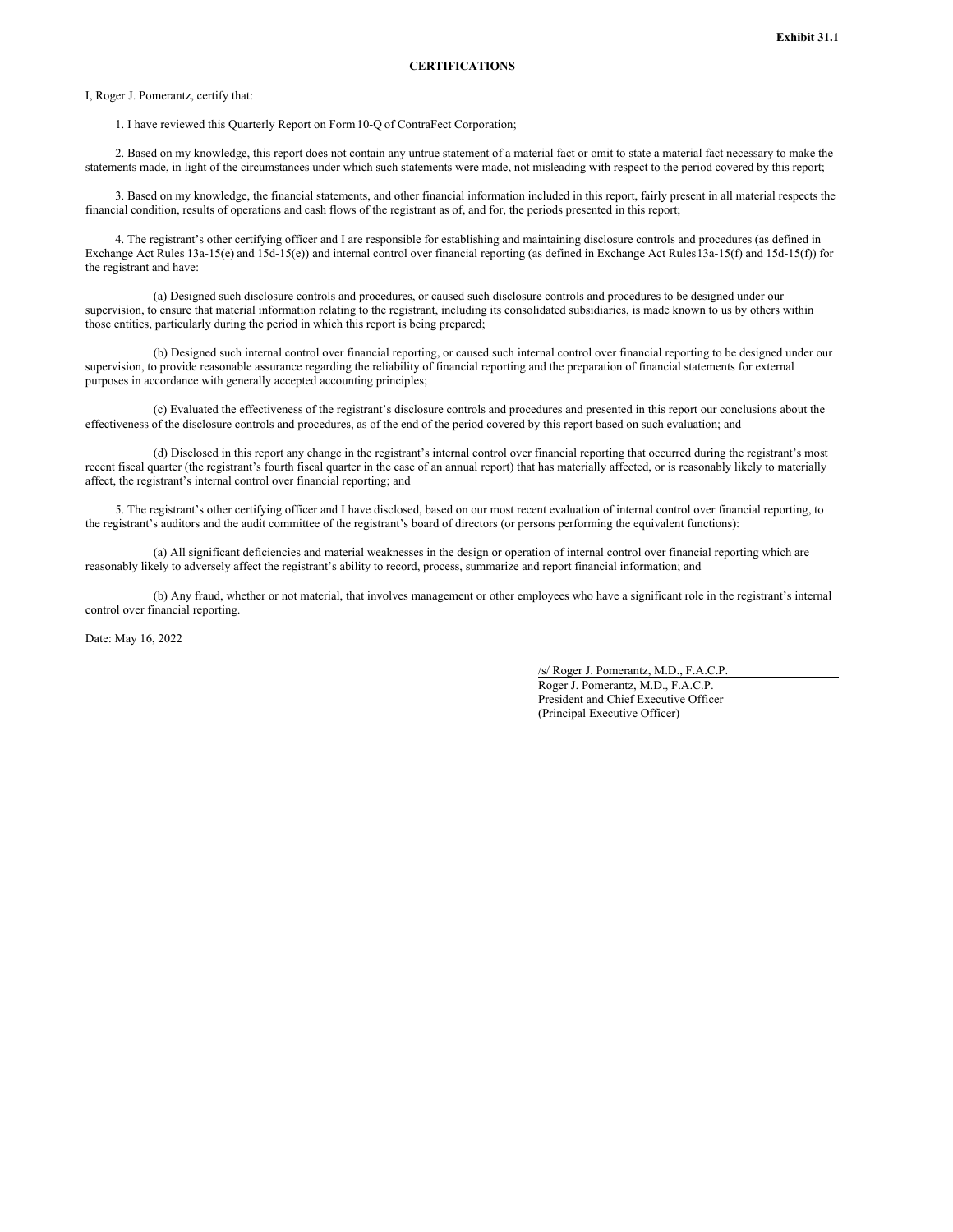I, Michael Messinger, certify that:

1. I have reviewed this Quarterly Report on Form10-Q of ContraFect Corporation;

2. Based on my knowledge, this report does not contain any untrue statement of a material fact or omit to state a material fact necessary to make the statements made, in light of the circumstances under which such statements were made, not misleading with respect to the period covered by this report;

3. Based on my knowledge, the financial statements, and other financial information included in this report, fairly present in all material respects the financial condition, results of operations and cash flows of the registrant as of, and for, the periods presented in this report;

4. The registrant's other certifying officer and I are responsible for establishing and maintaining disclosure controls and procedures (as defined in Exchange Act Rules 13a-15(e) and 15d-15(e)) and internal control over financial reporting (as defined in Exchange Act Rules 13a-15(f) and 15d-15(f)) for the registrant and have:

(a) Designed such disclosure controls and procedures, or caused such disclosure controls and procedures to be designed under our supervision, to ensure that material information relating to the registrant, including its consolidated subsidiaries, is made known to us by others within those entities, particularly during the period in which this report is being prepared;

(b) Designed such internal control over financial reporting, or caused such internal control over financial reporting to be designed under our supervision, to provide reasonable assurance regarding the reliability of financial reporting and the preparation of financial statements for external purposes in accordance with generally accepted accounting principles;

(c) Evaluated the effectiveness of the registrant's disclosure controls and procedures and presented in this report our conclusions about the effectiveness of the disclosure controls and procedures, as of the end of the period covered by this report based on such evaluation; and

(d) Disclosed in this report any change in the registrant's internal control over financial reporting that occurred during the registrant's most recent fiscal quarter (the registrant's fourth fiscal quarter in the case of an annual report) that has materially affected, or is reasonably likely to materially affect, the registrant's internal control over financial reporting; and

5. The registrant's other certifying officer and I have disclosed, based on our most recent evaluation of internal control over financial reporting, to the registrant's auditors and the audit committee of the registrant's board of directors (or persons performing the equivalent functions):

(a) All significant deficiencies and material weaknesses in the design or operation of internal control over financial reporting which are reasonably likely to adversely affect the registrant's ability to record, process, summarize and report financial information; and

(b) Any fraud, whether or not material, that involves management or other employees who have a significant role in the registrant's internal control over financial reporting.

Date: May 16, 2022

/s/ Michael Messinger Michael Messinger Chief Financial Officer (Principal Financial Officer)